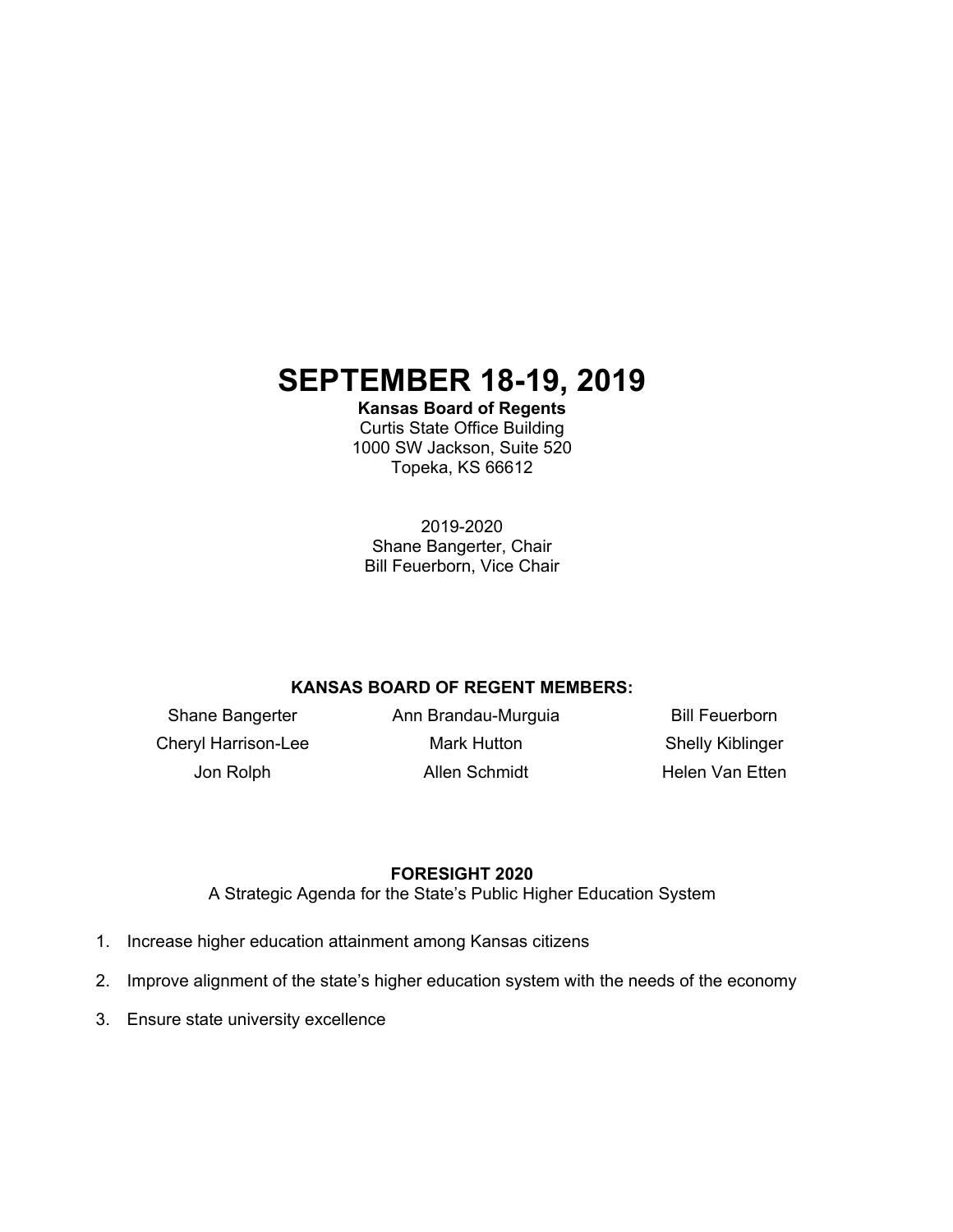# **FORESIGHT 2020**

*A 10-Year Strategic Agenda for the State's Public Higher Education System*



*Foresight 2020* is a 10-year strategic agenda for the state's public higher education system. Originally adopted by the Kansas Board of Regents in 2010, updated in 2012, and modified in 2015, the plan sets long-range achievement goals that are measurable, reportable, and ensure the state's higher education system meets Kansans' expectations.

Find each year's progress report at: [kansasregents.org/foresight2020.](http://www.kansasregents.org/foresight2020)

# **INCREASE HIGHER EDUCATION ATTAINMENT**

# **Aspirations**

- $\star$  Increase to 60 percent the number of Kansas adults who have earned a certificate, associate or bachelor's degree by 2020.
- \* Achieve a ten percentage point increase in retention and graduation rates by 2020.

# **Measures**

- $\star$  Number of certificates and degrees awarded by universities, community and technical colleges
- \* Attainment Model progress
- $\star$  Graduation rates: 4/5/6-year rates for universities and 2/3/4-year rates for community and technical colleges
- $\star$  First to second year retention rates at universities, community and technical colleges
- Student Success Index rates
- $\star$  Comparison of state demographics with higher education participation levels, including race/ethnicity, Pell Grant eligibility, and age
- Comparison of postsecondary attainment in Kansas to the nation, by age groups
- $\star$  Adult Education: participation, percent served among working-age adults in Kansas without a high school diploma or its equivalent, and percent transitioning to postsecondary within 3 years of enrollment
- $\star$  Number of adults with college credit but no certificate or degree who are returning to complete a certificate, associate/bachelor degree
- $\star$  Seamless Transition: total number of courses approved for guaranteed transfer and number of Reverse Transfer degrees awarded systemwide

# **IMPROVE ECONOMIC ALIGNMENT**

# **Aspirations**

- $\star$  Respond to business and industry expectations for graduates and ensure all technical programs meet expectations of quality.
- \* Reduce workforce shortages in select high-demand fields by increasing the number of certificates and degrees awarded, including in science, technology, engineering, and mathematics (STEM) fields.

# **Measures**

- ★ Percent of graduates employed and average wages in Kansas, by award level
- $\star$  Number of certificates and degrees awarded in selected high-demand fields, and progress made on special state initiatives
- $\star$  Summary findings from latest K-TIP Report, providing systemwide analysis of all approved postsecondary CTE programs, by program
- ★ Percent of certificates/degrees awarded in STEM fields

# **ENSURE STATE UNIVERSITY EXCELLENCE**

# **Aspiration**

 $\star$  Improve regional and national reputations of state universities.

# **Measures**

- $\star$  Comparison to peers for each of the six state universities on established metrics
- $\star$  Private giving to universities
- $\star$  Total research dollars awarded, highlighting federal research dollars (as percent of total) and specific industry support secured
- $\star$  University Excellence Profile: select rankings, Composite Financial Index, and assessment of economic impact

#### LEADING HIGHER EDUCATION ★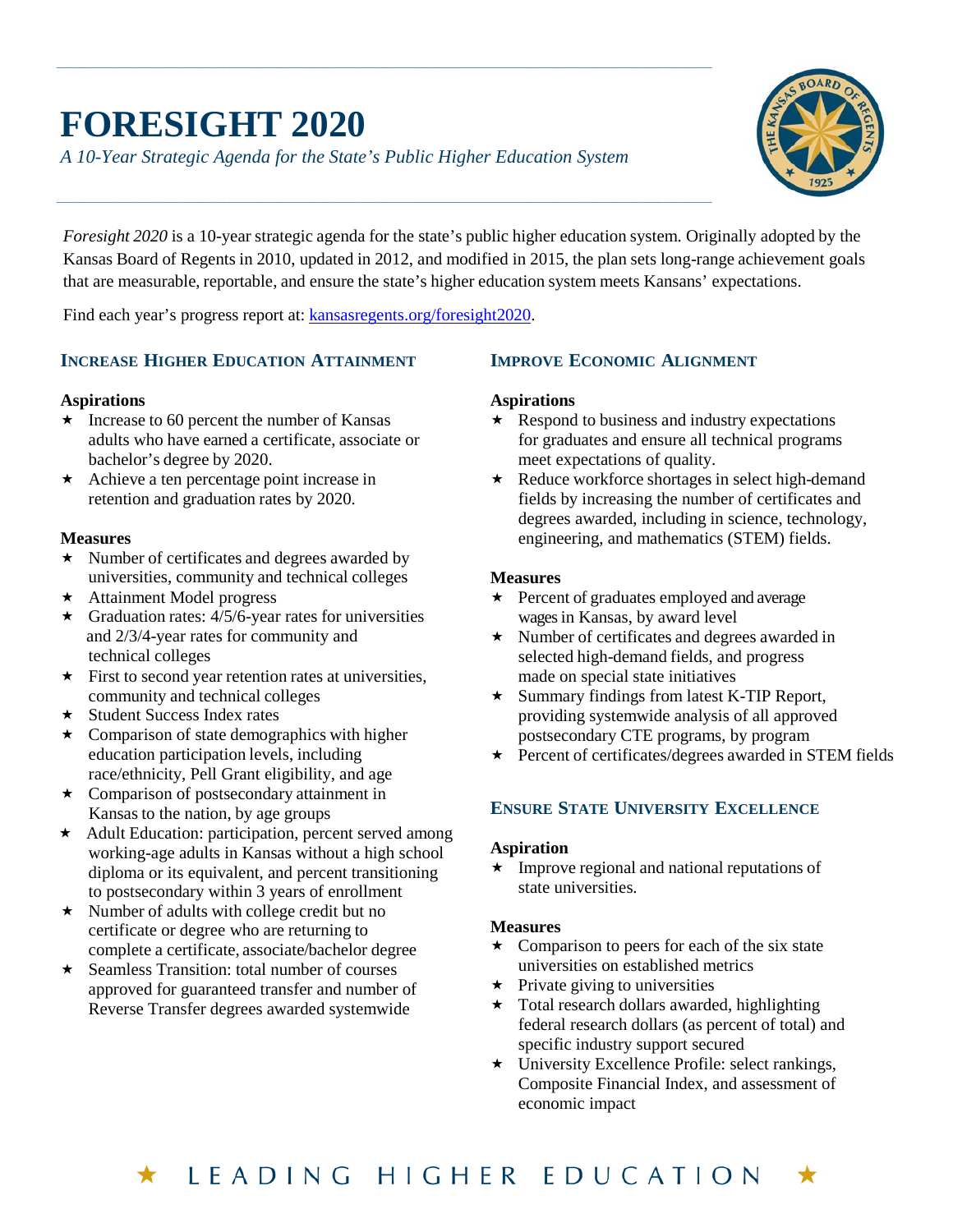# **TABLE OF CONTENTS**

| Page |
|------|
|      |
|      |
|      |
| 40   |
| 73   |
| 90   |
|      |
| 91   |
| 94   |
| 95   |
| 98   |
| 100  |
| 104  |
| 107  |
|      |
| 111  |
| 111  |
| 112  |
|      |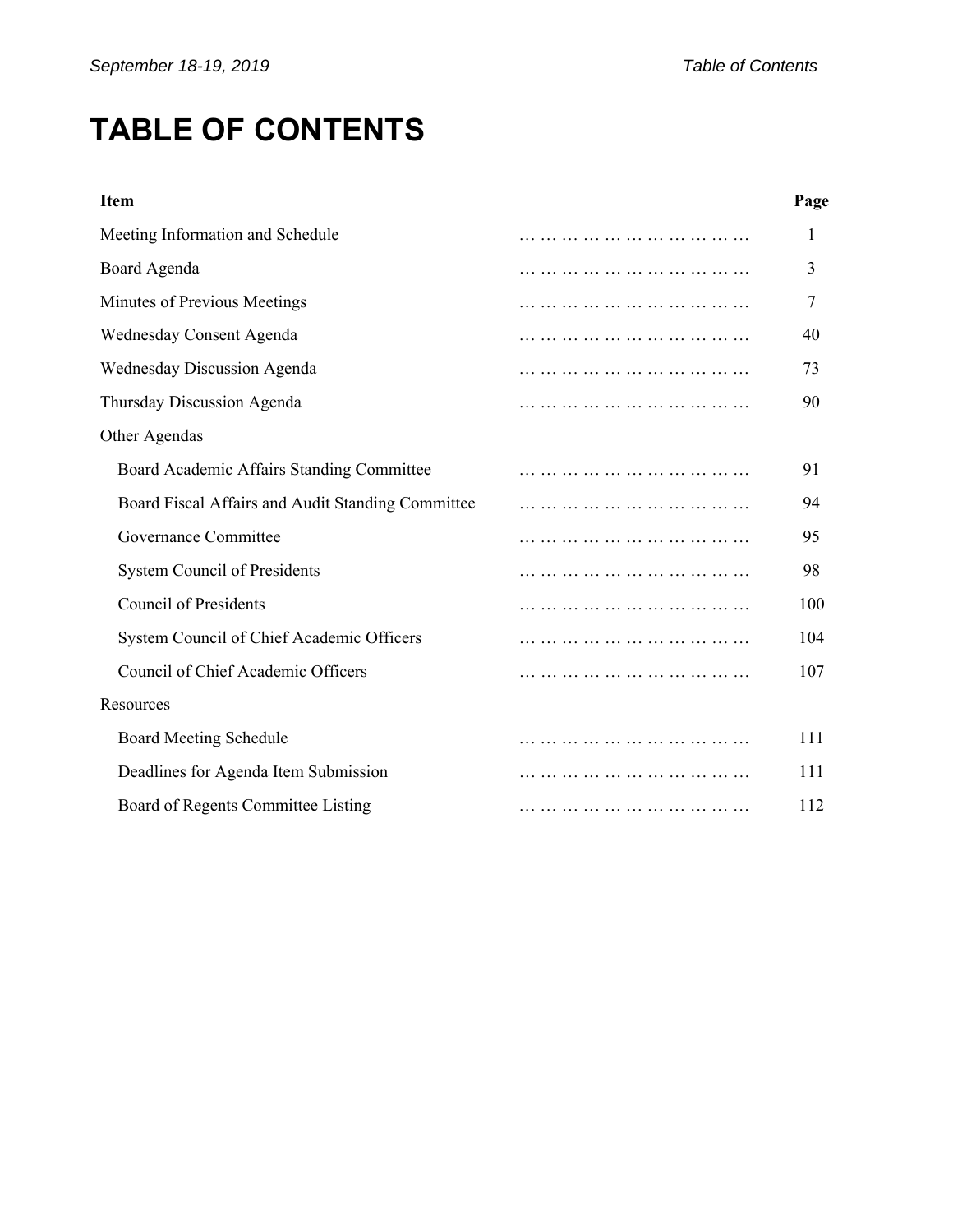# **MEETING INFORMATION AND SCHEDULE**

Unless noted, all meetings take place at the Curtis State Office Building (CSOB) at 1000 SW Jackson, Suite 520, Topeka, Kansas, 66612 in the meeting room indicated. Addresses for offsite meetings can be obtained by contacting the Kansas Board of Regents office at 785-430-4240.

# **Wednesday, September 18, 2019**

| <b>Time</b>       |                              |                    | <b>Committee/Activity</b>                                                           | Location                                       |  |
|-------------------|------------------------------|--------------------|-------------------------------------------------------------------------------------|------------------------------------------------|--|
| 8:30 am           | $\overline{\phantom{a}}$     | $9:15$ am          | System Council of Chief Academic Officers                                           | Suite 530                                      |  |
| 9:15 am           | or                           | Adjournment        | Council of Chief Academic Officers                                                  | Suite 530                                      |  |
| $9:00$ am         | $\qquad \qquad \blacksquare$ | 10:00 am           | Governance Committee                                                                | Kathy Rupp Room                                |  |
| $10:15$ am        | $\overline{\phantom{a}}$     | 11:50 am           | Fiscal Affairs & Audit Standing Committee                                           | <b>Board Room</b>                              |  |
| $10:30$ am        | $\overline{\phantom{a}}$     | 11:50 am           | Academic Affairs Standing Committee                                                 | Kathy Rupp Room                                |  |
| $10:00$ am        | $\overline{\phantom{a}}$     | 10:30 am           | System Council of Presidents                                                        | Suite 530                                      |  |
| 10:30 am          | or                           | Adjournment        | <b>Council of Presidents</b>                                                        | Suite 530                                      |  |
| Noon              | $\qquad \qquad \blacksquare$ | $1:15$ pm          | <b>Council of Faculty Senate Presidents</b>                                         | Kan-Ed Conference Room                         |  |
| Noon              | $\overline{\phantom{a}}$     | $1:00$ pm          | <b>Students' Advisory Committee</b>                                                 | Conference Room C                              |  |
| Noon              |                              | $1:15$ pm          | Lunch<br>Council of Chief Academic Officers                                         | Kathy Rupp Room                                |  |
| Noon              | $\overline{\phantom{a}}$     | $12:15 \text{ pm}$ | <b>Board Photo</b>                                                                  | <b>Board Room</b>                              |  |
| 12:15 pm          | $\qquad \qquad \blacksquare$ | $1:00$ pm          | Lunch<br><b>Board of Regents &amp; President Flanders</b>                           | Conference Room B                              |  |
| Noon              |                              | $1:15$ pm          | Reception<br>ESU's Art Display                                                      | Board Office Lobby                             |  |
| $1:00$ pm         | $\qquad \qquad \blacksquare$ | $1:15$ pm          | Remarks by Chair Bangerter and President<br>Garrett                                 | Board Office Lobby                             |  |
| $1:30$ pm         |                              |                    | Board of Regents Meeting                                                            | <b>Board Room</b>                              |  |
| $6:00 \text{ pm}$ |                              |                    | Dinner<br>Board of Regents, President Flanders, and<br><b>State University CEOs</b> | <b>RowHouse Restaurant</b><br>515 SW Van Buren |  |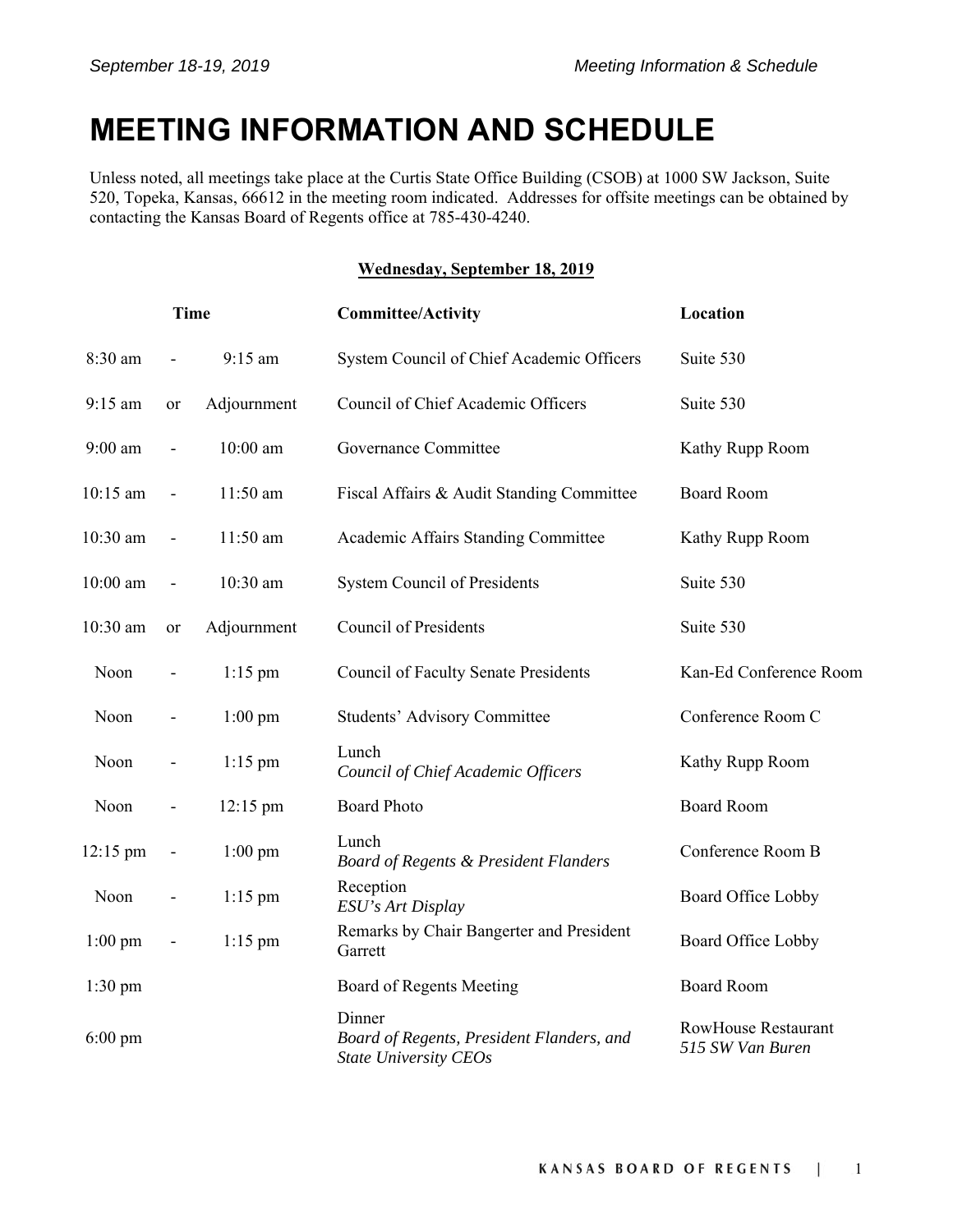# **Thursday, September 19, 2019**

|                    | Time |      | <b>Committee/Activity</b>                                                                            | Location   |
|--------------------|------|------|------------------------------------------------------------------------------------------------------|------------|
| $8:30 \text{ am}$  |      |      | <b>Breakfast</b><br>Board of Regents, President Flanders, and<br><b>Students' Advisory Committee</b> | Suite 530  |
| $10:00 \text{ am}$ |      | Noon | Joint Meeting of the Board of Regents and the<br>Kansas Board of Education                           | Board Room |
| Noon               |      |      | Lunch<br>Board of Regents & Kansas Board of<br>Education                                             | Suite 530  |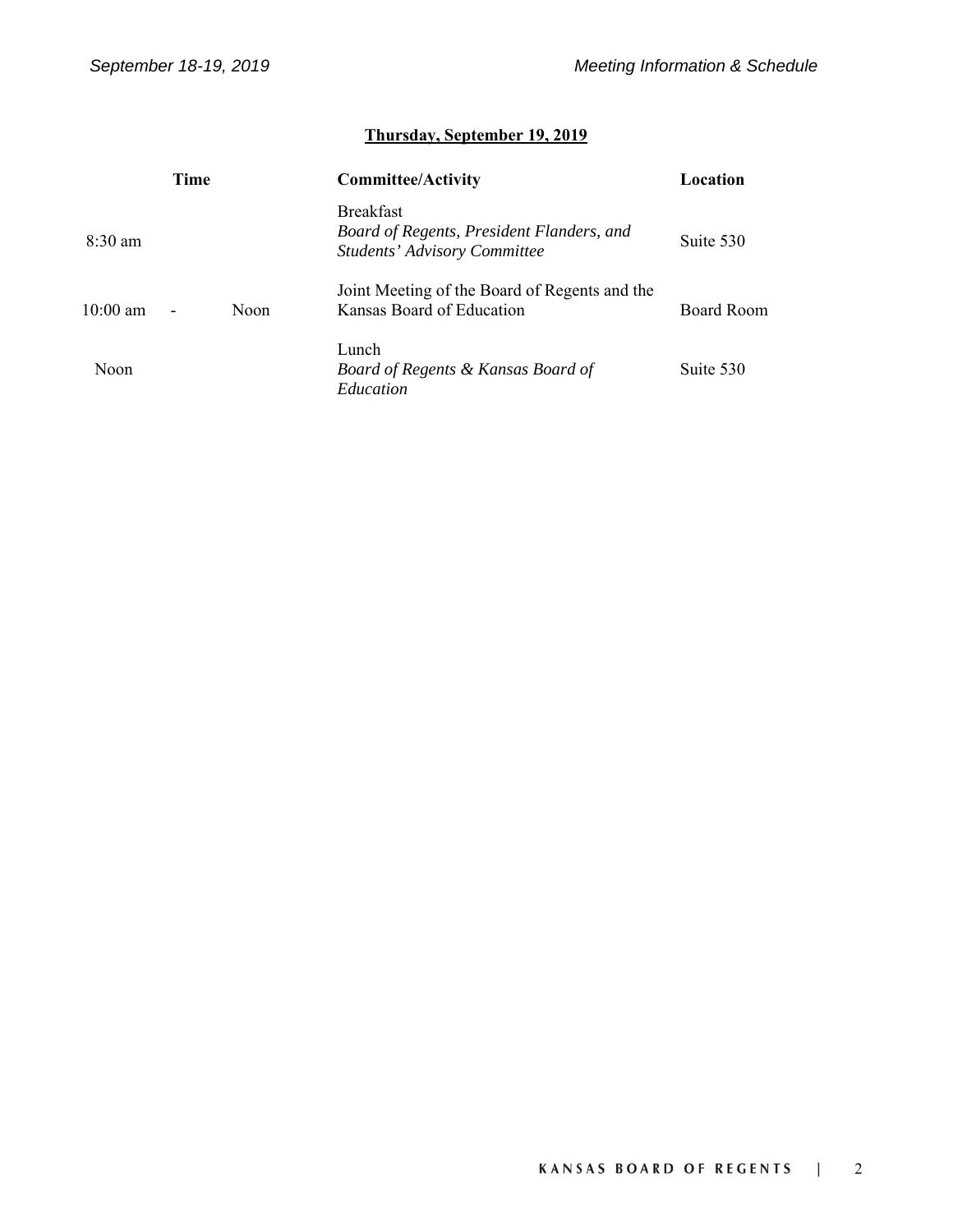# **MEETING AGENDA**

The Kansas Board of Regents will meet in the Board Room located in the Curtis State Office Building at 1000 SW Jackson, Suite 520, Topeka, Kansas, 66612.

### **Wednesday, September 18, 2019**

| I.  |                 | <b>Call To Order</b>                                                                         | Regent Bangerter, Chair                |       |
|-----|-----------------|----------------------------------------------------------------------------------------------|----------------------------------------|-------|
|     | A.              | <b>Approve Minutes</b>                                                                       |                                        |       |
|     |                 | June 19-20, 2019 Meeting<br>1.                                                               |                                        | p. 7  |
|     |                 | August 8-10, 2019 Budget & Retreat Meeting<br>2.                                             |                                        | p. 29 |
| II. |                 | <b>Introductions and Reports</b>                                                             |                                        |       |
|     | $\mathcal{A}$ . | <b>Introductions</b>                                                                         |                                        |       |
|     | $B$ .           | Report from the Chair                                                                        | Regent Bangerter, Chair                |       |
|     | $\mathcal{C}$ . | Report from the President & CEO                                                              | Blake Flanders, President & CEO        |       |
|     | D.              | <b>Report from System Council of Presidents</b>                                              | President Trzaska                      |       |
|     | E.              | <b>Report from Council of Presidents</b>                                                     | <b>President Garrett</b>               |       |
|     | F.              | <b>Report from Council of Faculty Senate Presidents</b>                                      | Greg Schneider                         |       |
|     | G.              | Report from Students' Advisory Committee                                                     | Paul Frost                             |       |
| Ш.  |                 | <b>Standing Committee Reports</b>                                                            |                                        |       |
|     | А.              | Academic Affairs                                                                             | Regent Schmidt                         |       |
|     | <i>B</i> .      | Fiscal Affairs & Audit                                                                       | <b>Regent Hutton</b>                   |       |
|     | $\mathcal{C}$ . | Governance                                                                                   | <b>Regent Bangerter</b>                |       |
|     | D.              | <b>Retirement Plan</b>                                                                       | <b>Regent Bangerter</b>                |       |
| IV. |                 | <b>Approval of Consent Agenda</b>                                                            |                                        |       |
|     | A.              | Academic Affairs                                                                             |                                        |       |
|     |                 | Act on Request to Change Academic Calendar – ESU<br>1.<br>and KSU                            | Daniel Archer,<br>VP, Academic Affairs | p. 40 |
|     |                 | Act on Request to Change of Ownership Approval for<br>2.<br>the Kansas Health Science Center |                                        | p. 42 |
|     |                 | Act on Proposed Changes to Qualified Admissions<br>3.                                        |                                        | p. 45 |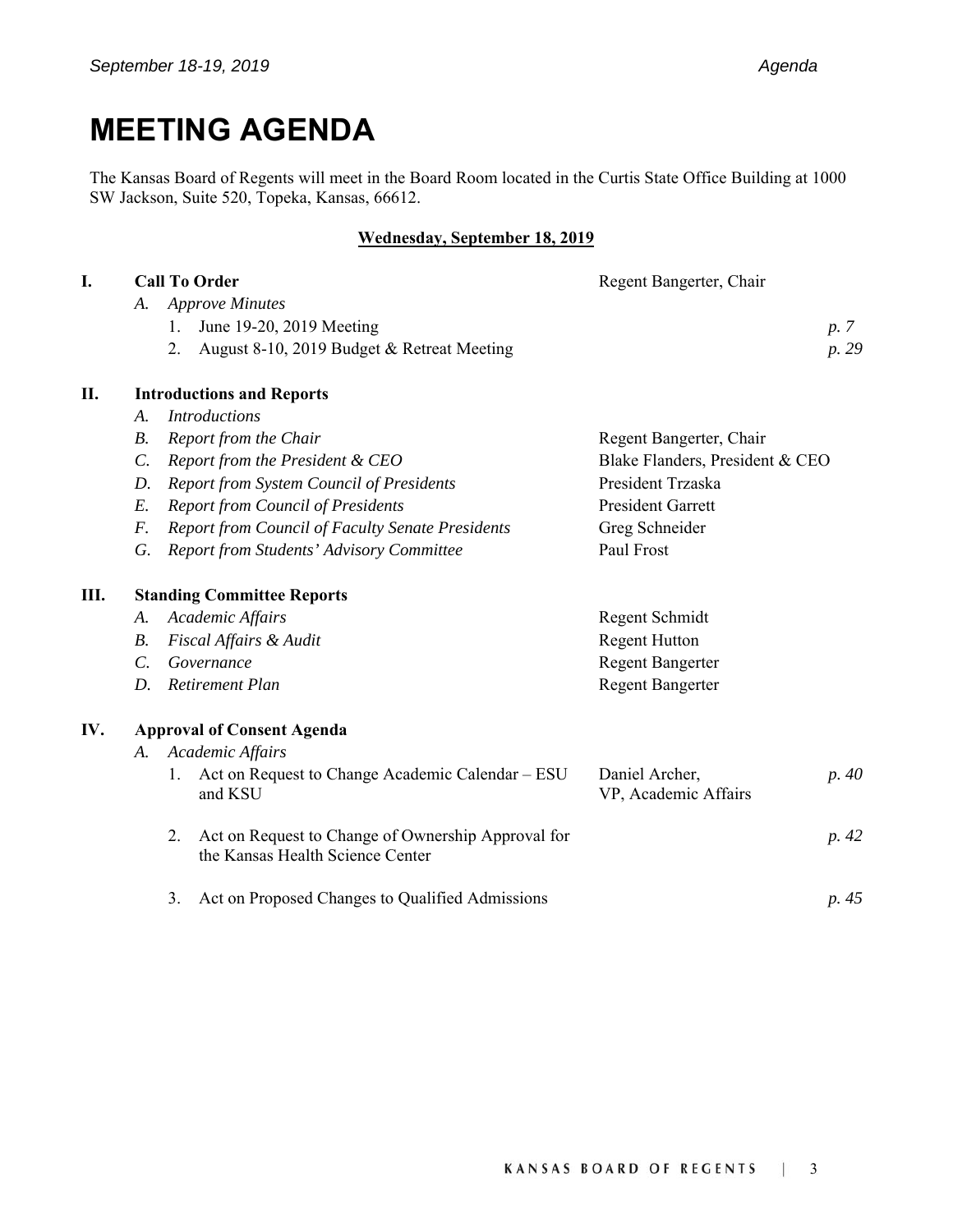| <i>B</i> .  |    | Fiscal Affairs & Audit                                                                                                                                                                                                                                                                       |                                                       |       |
|-------------|----|----------------------------------------------------------------------------------------------------------------------------------------------------------------------------------------------------------------------------------------------------------------------------------------------|-------------------------------------------------------|-------|
|             | 1. | Amend the FY 2020 Capital Improvement Request and<br>Approve Architectural Program Document for Bill<br>Snyder Family Stadium South End Zone - KSU                                                                                                                                           | Nelda Henning,<br>Director of Facilities              | p. 51 |
|             | 2. | Amend the FY 2020 Capital Improvement Request and<br>Approve Architectural Program Document for Chiller<br>Replacement for Haworth Hall - KU                                                                                                                                                 |                                                       | p. 51 |
|             | 3. | Act on Request to Amend Ground Lease - KUMC                                                                                                                                                                                                                                                  | Julene Miller,<br>General Counsel                     | p. 52 |
|             | 4. | Act on Proposed Amendments to Memorandum of<br>Agreement with PSU/KNEA                                                                                                                                                                                                                       | Natalie Yoza,<br><b>Associate General Counsel</b>     | p. 54 |
|             | 5. | Act on Proposed Amendment to Memorandum of<br>Agreement with FHSU/AAUP                                                                                                                                                                                                                       |                                                       | p. 56 |
|             | 6. | Act on Annual Budget for Mill Levy - WSU                                                                                                                                                                                                                                                     | <b>Elaine Frisbie</b><br>VP, Finance & Administration | p. 58 |
| $C_{\cdot}$ |    | <b>Technical Education Authority</b>                                                                                                                                                                                                                                                         |                                                       |       |
|             | 1. | Act on Salina Area Technical College Dental Hygiene<br>Associate of Applied Science Degree                                                                                                                                                                                                   | Scott Smathers,<br>VP, Workforce Development          | p. 63 |
| D.          |    | <b>Other Matters</b>                                                                                                                                                                                                                                                                         |                                                       |       |
|             | 1. | Adopt Updated Resolution Transferring Board's<br>Authority to Exercise Management Control Over<br>Security of Certain Kansas State University Related<br>Classified Information to a Security Executive<br>Committee and Appoint Board President and CEO to<br>Serve on that Committee - KSU | Julene Miller,<br>General Counsel                     | p. 65 |
|             | 2. | Adopt Updated Resolution Transferring Board's<br>Authority to Exercise Management Control Over<br>Security of Certain University of Kansas Related<br>Classified Information to a Security Executive<br>Committee and Appoint Board President and CEO to<br>Serve on that Committee - KU     |                                                       | p. 68 |
|             | 3. | Act on Appointment to EPSCoR Review Committee                                                                                                                                                                                                                                                | Daniel Archer,<br>VP, Academic Affairs                | p. 71 |
|             | 4. | Appoint Members to the Various Board Committees<br>and the Washburn Board of Regents                                                                                                                                                                                                         | <b>Regent Bangerter</b>                               | p. 72 |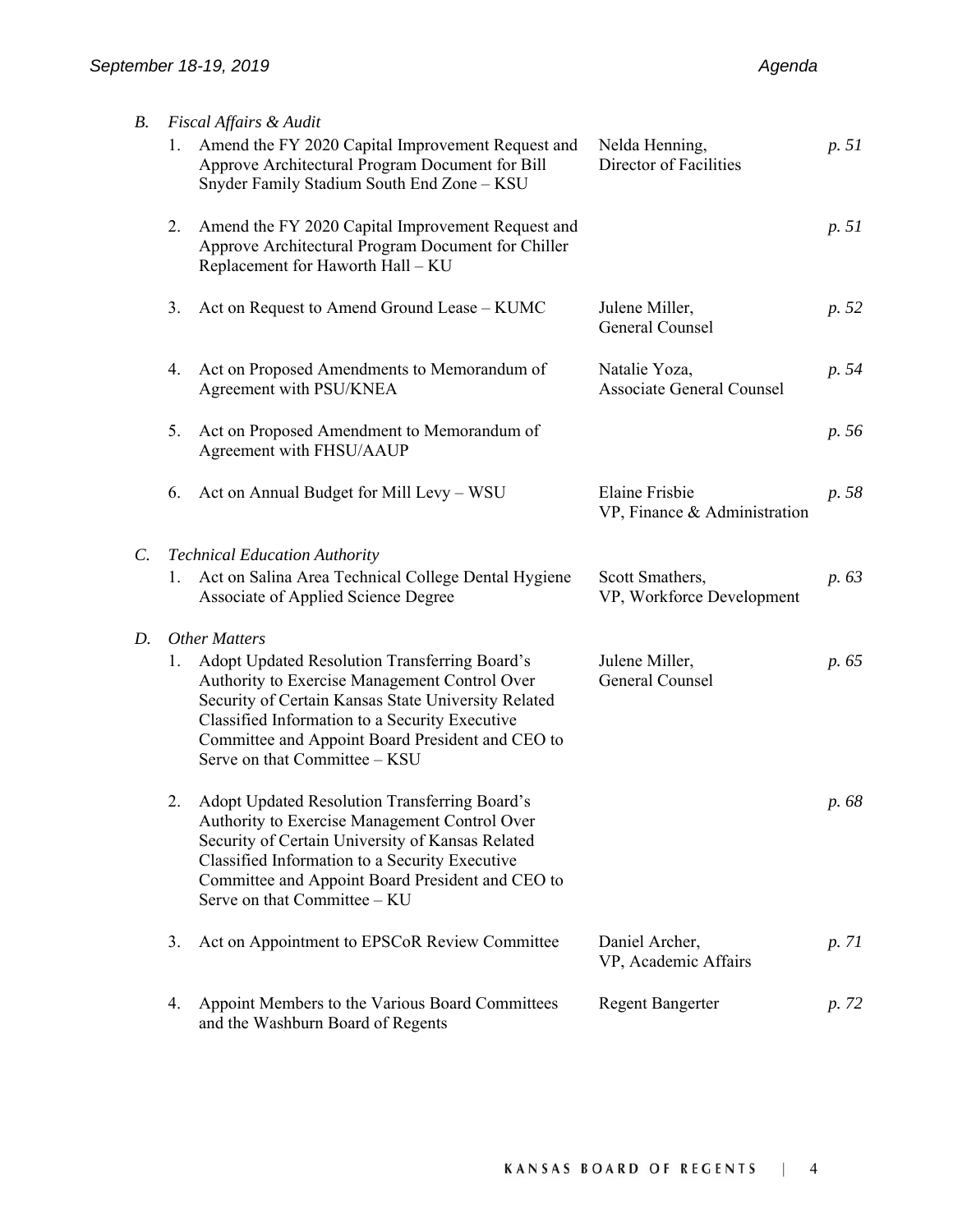| V. | A.         |    | <b>Consideration of Discussion Agenda</b><br>Fiscal Affairs & Audit                                                                                                                                                                                  | <b>Regent Hutton</b>                                  |       |
|----|------------|----|------------------------------------------------------------------------------------------------------------------------------------------------------------------------------------------------------------------------------------------------------|-------------------------------------------------------|-------|
|    |            |    | 1. Act on Board's Unified State Appropriations Request                                                                                                                                                                                               | <b>Elaine Frisbie</b><br>VP, Finance & Administration | p. 73 |
|    | <i>B</i> . |    | Governance                                                                                                                                                                                                                                           |                                                       |       |
|    |            |    | Discuss and Adopt Board Goals for 2019-2020                                                                                                                                                                                                          | <b>Regent Bangerter</b>                               | p. 77 |
|    | $C$ .      |    | Academic Affairs                                                                                                                                                                                                                                     | Regent Schmidt                                        |       |
|    |            |    | 1. Receive an Update on Faculty Development Board<br>Theme: Research Universities                                                                                                                                                                    | Daniel Archer,<br>VP, Academic Affairs                | p. 78 |
|    |            | 2. | Approve Amendments to the Board Regulation to<br>Mirror Statutory Elimination of Certain Fees Charged<br>to Private and Out-of-State Postsecondary Institutions<br>for Renewal of Certificates of Authority to Operate in<br>Kansas (Roll Call Vote) | Natalie Yoza,<br><b>Associate General Counsel</b>     | p. 81 |
|    | D.         |    | <b>Other Matters</b>                                                                                                                                                                                                                                 |                                                       |       |
|    |            | 1. | Act on Request to Name a Portion of the Indoor<br>Football Practice Facility - KU                                                                                                                                                                    | Chancellor Girod                                      | p. 86 |
|    |            | 2. | Act on Request to Name a New Center in the College<br>of Education - KSU                                                                                                                                                                             | President Myers                                       | p. 86 |
|    |            | 3. | Act on Request to Approve Granting of Honorary<br>$Degree - KSU$                                                                                                                                                                                     |                                                       | p. 86 |
|    |            | 4. | Act on Request to Approve Granting of Honorary<br>Degree - WSU                                                                                                                                                                                       | <b>Interim President Tompkins</b>                     | p. 86 |
|    |            | 5. | Discuss Board Member Conflict of Interest Disclosure<br>Statements and Act on Actual or Apparent Conflicts                                                                                                                                           | Julene Miller,<br>General Counsel                     | p. 87 |
|    |            | 6. | Act on University CEO and Board President Salaries<br>for FY 2020                                                                                                                                                                                    | <b>Regent Bangerter</b>                               | p. 89 |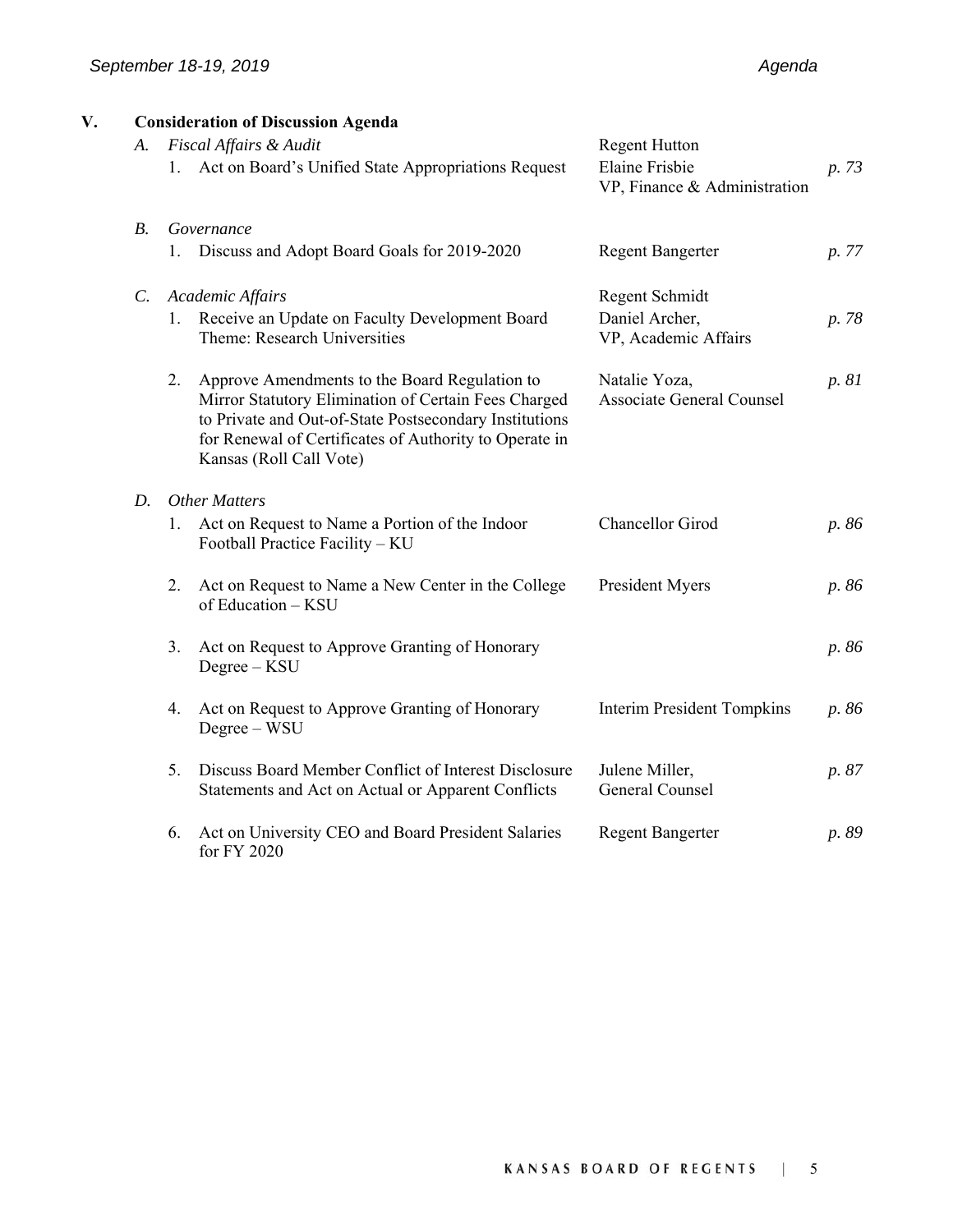# **Thursday, September 19, 2019**

| VI.  |    | <b>Introductions and Reports</b>                          |                          |       |
|------|----|-----------------------------------------------------------|--------------------------|-------|
|      | A. | Introductions                                             | Regent Bangerter, Chair  | p. 90 |
|      | Β. | Report from the Community Colleges                        | President Trzaska        |       |
|      | C. | Report from the Technical Colleges                        | <b>President Genandt</b> |       |
| VII. |    | <b>Discussion Agenda</b>                                  |                          |       |
|      |    | A. Receive Update on Kansas State Board of Education's    | Randy Watson,            |       |
|      |    | Kansans Can Vision                                        | Commissioner             |       |
|      | В. | Receive Update on New Higher Education System Strategic   | Blake Flanders,          |       |
|      |    | Plan                                                      | President and CEO        |       |
|      | C. | Discuss Strategies to Improve Postsecondary Effectiveness |                          |       |
|      |    | Identify Barriers to Higher Education for First           |                          |       |
|      |    | <b>Generation Students</b>                                |                          |       |
|      |    | Excel in CTE (SB 155)<br>$\bullet$                        |                          |       |
|      |    | First 15 college credits                                  |                          |       |
|      |    | 529 College Saving Accounts                               |                          |       |
|      |    |                                                           |                          |       |
|      | D. | Discuss Dyslexia Task Force Teacher Preparations and      |                          |       |

# **VIII. Adjournment**

Continued Professional Development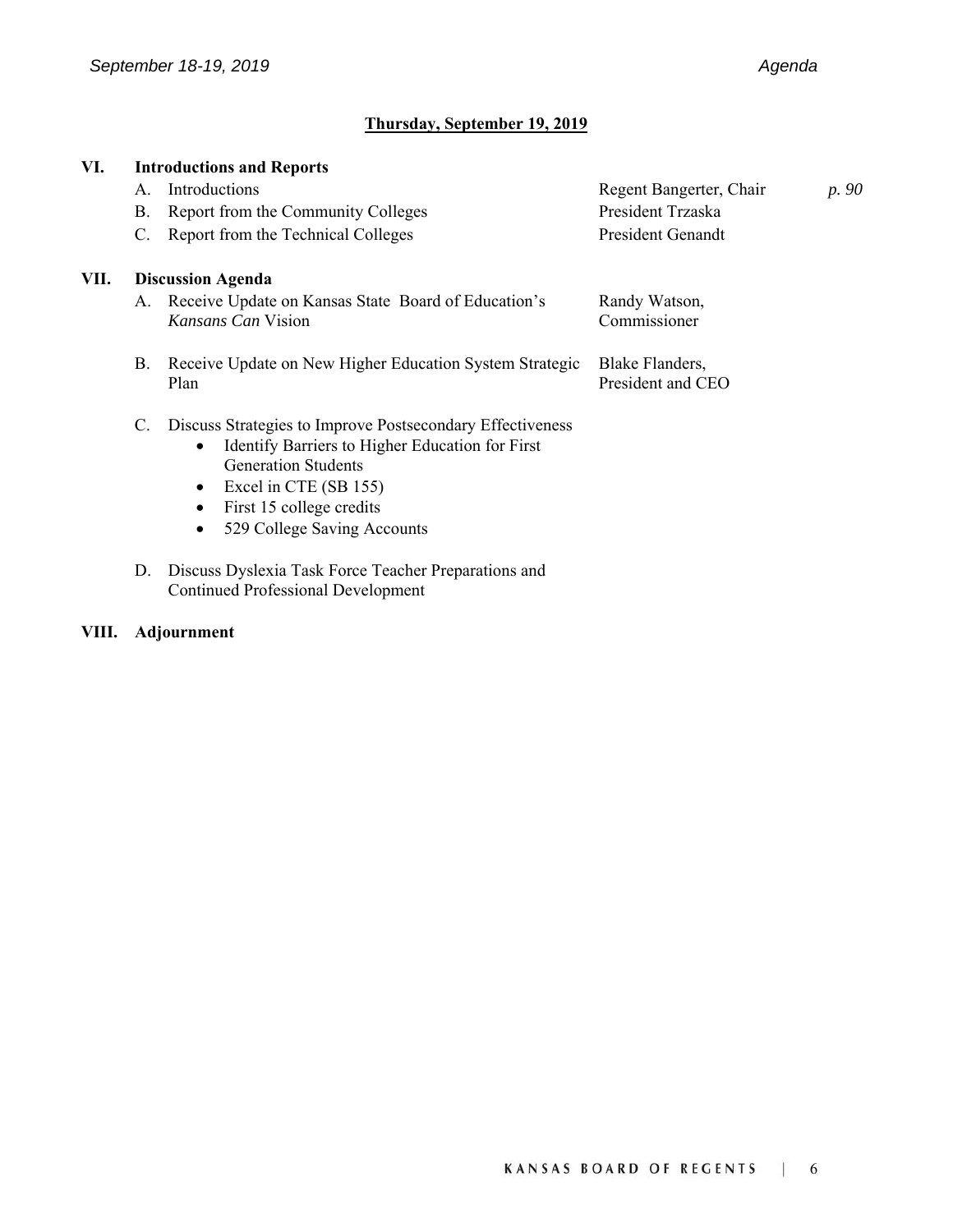# **MINUTES OF PREVIOUS MEETING(S)**

 *A. Approve Minutes* 

**I.** Call To Order **Call To Order Regent Bangerter, Chair** 

### **KANSAS BOARD OF REGENTS MINUTES** June 19-20, 2019

The June 19, 2019, meeting of the Kansas Board of Regents was called to order by Chair Dennis Mullin at 1:30 p.m. The meeting was held in the Board Office located in the Curtis State Office Building, 1000 S.W. Jackson, Suite 520, Topeka. Proper notice was given according to law.

| <b>MEMBERS PRESENT:</b> | Dennis Mullin, Chair        |
|-------------------------|-----------------------------|
|                         | Shane Bangerter, Vice Chair |
|                         | Ann Brandau-Murguia         |
|                         | Bill Feuerborn              |
|                         | Mark Hutton                 |
|                         | Dave Murfin                 |
|                         | Daniel Thomas               |
|                         | Allen Schmidt               |
|                         | Helen Van Etten             |

#### **APPROVAL OF MINUTES**

Regent Thomas moved that the minutes of the May 9, 2019 special meeting and the May 15-16, 2019 regular meeting be approved. Following the second of Regent Murfin, the motion carried.

# **INTRODUCTIONS**

President Mason introduced Fort Hays State University's new faculty senate president, Kevin Splichal, and new student body president, Brad DeMers. President Calvert introduced the new director of the Kansas Association of Community College Trustees, Heather Morgan.

# **GENERAL REPORTS**

# REPORT FROM CHAIR

Chair Mullin reported he attended the Board's Data Conference earlier this month. At the Conference he presented data quality awards to the University of Kansas and Wichita State University Campus of Applied Sciences and Technology. He congratulated both institutions and thanked the data teams across the higher education system for their efforts in providing high-quality data that is crucial for decision making. Chair Mullin stated the Board had a busy year with many accomplishments including three successful campus visits at Emporia State, Fort Hays State, and the University of Kansas. He noted significant progress was made with the development of the Board's new strategic plan and the legislative session brought some positive developments for higher education. Chair Mullin stated this year marked an important first step toward restoring funding to the system, and he hopes the Board and the institutions can build upon this year's success. The Chair noted that higher education is one of the most valuable investments the state can make, and the system must continue to carry that message to the Governor, legislators, and the people of Kansas.

# REPORT FROM PRESIDENT AND CEO

President Flanders welcomed the Board's new Vice President for Academic Affairs, Daniel Archer. Dr. Archer served as the Assistant Vice Chancellor for Academic Affairs at the Oklahoma State Regents for Higher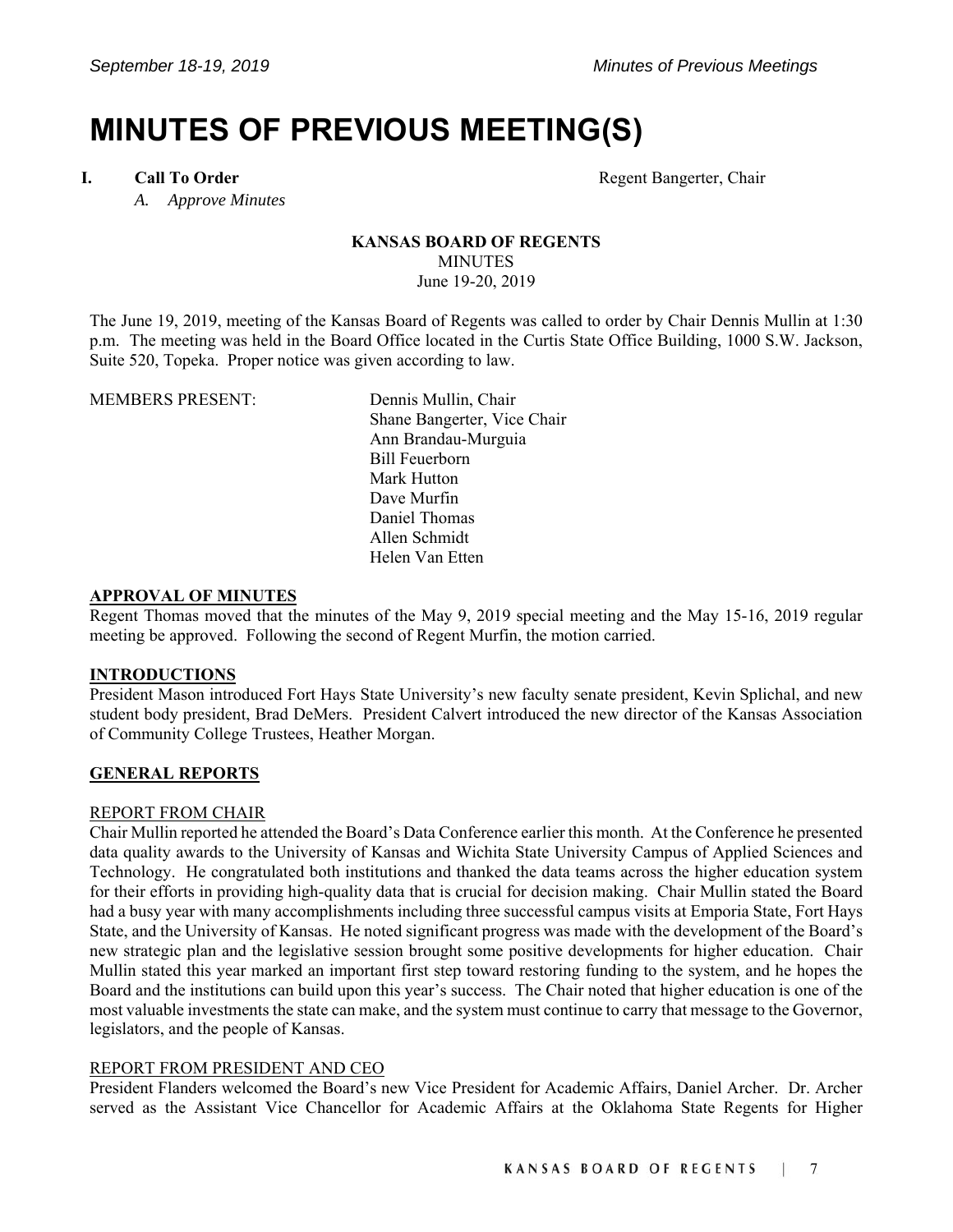Education. He earned a Doctorate of Education from Abilene Christian University, a Master of Science in Educational Leadership from Oklahoma State University, and a Bachelor of Arts in Journalism from the University of Oklahoma. President Flanders thanked Dr. Jean Redeker for her ten years of service in the Board Office and wished her well on her upcoming job at the University of Kansas. President Flanders also reported that David Reist, President of Highland Community College, and Clark Coco, Dean of Washburn University Institute of Technology, are retiring at the end of June. He thanked them for their years of service.

# REPORT FROM COUNCIL OF PRESIDENTS

President Scott presented the Council of Presidents' report. The Council received reports from the Council of Chief Academic Officers, Council of Business Officers, Council of Government Relations Officers, the University Support Staff (USS) Council, and the Title IX Coordinators Workgroup. The Academic Officers revised the new program proposal form and discussed the upcoming Tilford Conference. The Business Officers drafted a proposed Financial Reserves policy that the Board Fiscal Affairs and Audit Committee will review, and discussed potential legislative items for next year that deal with efficiencies for the system. The Business Officers also had a productive meeting with the Director of the State Employee Health Plan, Mike Michael. The Government Relations Officers will meet over the summer at Emporia State to discuss the upcoming legislative session and members plan to meet with individual legislators throughout the summer and fall. The University Support Staff Council completed its morale survey and plans to present the results to the Council of Presidents and the Board in September. The Title IX Coordinators met a couple of times this year to discuss the new Title IX regulations and will again offer a training opportunity this summer.

Wichita State University and Kansas State University presented information to the Council on an agreement they are working on that will allow WSU to teach its nursing program on the KSU campus in Manhattan. It was noted the universities are still working on the details of this proposal. President Scott also thanked all the PSU staff who led the councils and committees this year.

# REPORT FROM COUNCIL OF FACULTY SENATE PRESIDENTS

Greg Schneider presented the Council of Faculty Senate Presidents' report. This was the first meeting of the new members. The Council discussed topics for the upcoming year which included looking at a freedom of expression resolution, reviewing the accessibility of open educational resources (OERs), and creating a database that would allow faculty to share common interests.

#### REPORT FROM UNIVERSITY CEOS

President Mason reported the retention of first time, full time freshmen at Fort Hays State reached a five-year high this year at 73 percent. The key drivers for retention success include expanding renewable scholarships, growing the Honors College, and getting students involved in the University's Learning Communities, which allow students to create tight-knit communities within their academic fields. President Mason noted students in the LDRS 310: Fieldwork in Leadership Studies class raised \$35,000 for community organizations in Hays. The six teams involved in fundraising were In Defiance of Cancer; ARC Park; Dancing Together for DSNWK; Salvation Leadership Team; United Way of Ellis County; and Western Kansas Child Advocacy Center. President Mason also presented an update on the University's Journey Campaign. The goal is to raise \$100 million by 2021 and at the end of 2018, the University had raised more than \$68 million.

Interim President Tompkins reviewed the makeup of the student population on Wichita State's campus – 50% are residents of Sedgwick County; 76% are residents of Kansas; 13% are international; 40-50% are first generation/low income; and 68% receive financial aid. Dr. Tompkins stated the University is \$2 million short in need-based aid, which is the biggest need for the student population. He reported the University is up five percent in its strategic enrollment plan. On Tuesday, the University broke ground for the new Student-Athlete Success Center, which will be a 36,000-square-foot facility devoted to the academic and athletic development of student athletes. Dr. Tompkins also reported that research at the University has significantly increased over the years. In 2014, the research portfolio for the University was \$46 million and it is estimated to be at \$130 million this year.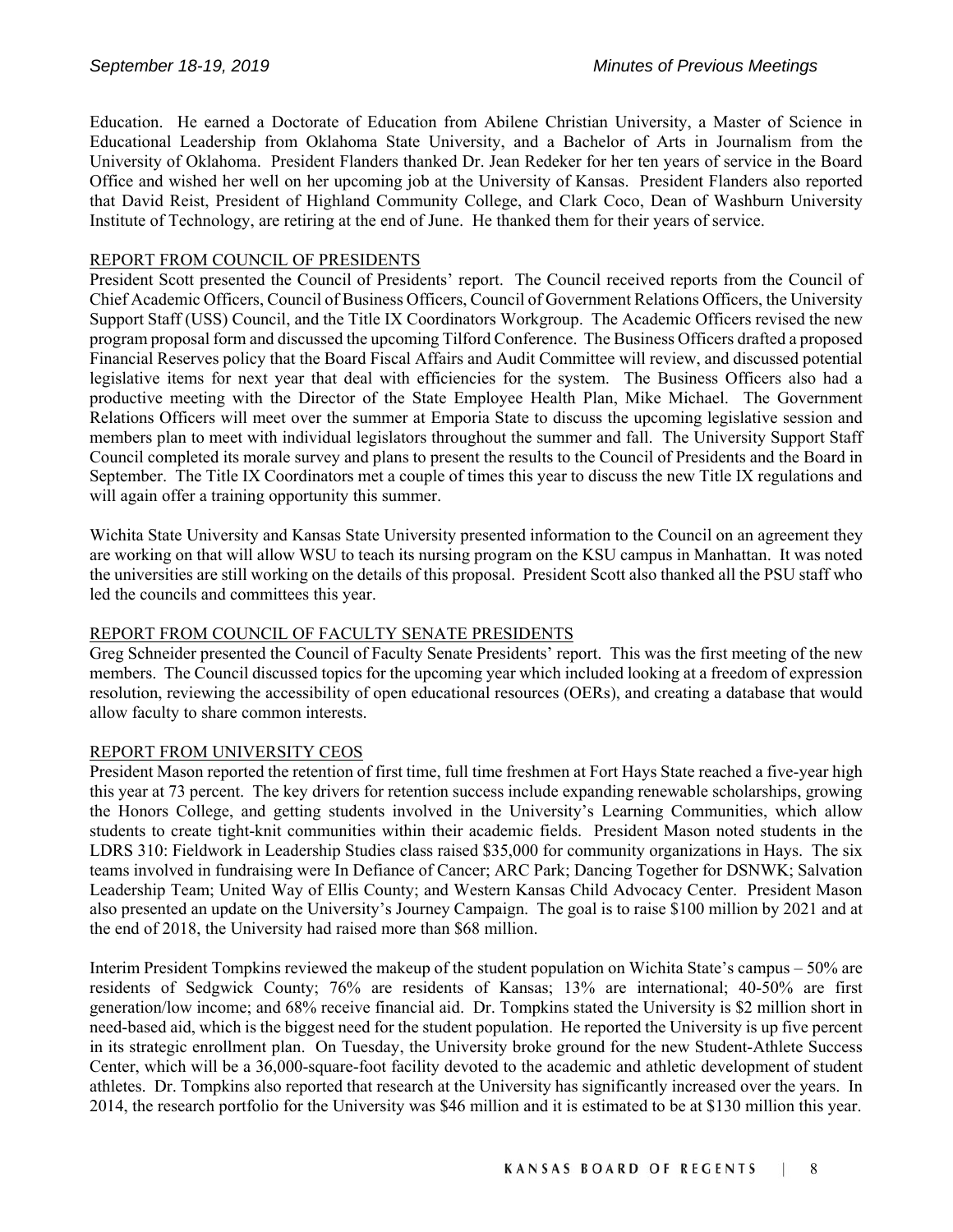President Scott recognized Provost Lynette Olson, who will be retiring at the end of June. He thanked her for all her years of service. He also recognized Shawn Naccarato, who recently completed his doctoral degree. President Scott reported that Pittsburg State University recently changed its long-distance contract to Cox Communications and is in the process of moving to Microsoft Outlook for its email service. These changes will result in more efficiencies and cost-savings. However, he noted the University is still going to need to cut its budget to cover all the fixed cost increases. Additionally, President Scott announced that Pittsburg State University claimed the 2019 MIAA Commissioner's Cup, which recognizes the student-athletes' success this year.

Provost Taber announced that Kansas State University recently hired a new Dean for the College of Veterinary Medicine, Dr. Bonnie Rush, and named Thomas Lane as the new Vice President for Student Life and Dean of Students. The Provost also noted that Dr. Gary Clark was appointed Interim Dean of the Carl R. Ice College of Engineering and will serve until a regular appointment is made following the national search. Three K-State undergraduate researchers were selected as 2019 Barry M. Goldwater scholars: Erianna Basgall, junior in biochemistry; Mackenzie Thornton, junior in microbiology and pre-medicine; and Gabrielle Phillips, senior in chemical engineering. Regent Mullin also thanked Cindy Bontrager for her work as Chief Financial Officer. Cindy was recently appointed as KSU's new Vice President and Chief Operating Officer.

Chancellor Girod reported the University of Kansas graduated 6,868 students this year and held its  $147<sup>th</sup>$ commencement ceremony in May. The University also recognized three honorary degree recipients that the Board approved earlier this year: Dr. Teruhisa Uda, Dr. Elizabeth Broun, and Billy Mills. The Chancellor announced that this spring Kansas Athletics partnered with the University of Kansas Health System and LMH Health in Lawrence to launch a new sports medicine model named Kansas Team Health. This new model allows the medical staff to have access to the resources they need to provide the best care for the student-athletes. It also clearly defines the responsibility of the medical staff while minimizing potential conflicts of interest between coaches and the medical staff. Chancellor Girod showed photos of the EF4 tornado that recently caused destruction in the Counties of Douglas and Leavenworth. He noted the University's campus police helped with the recovery efforts. Additionally, the Chancellor announced that Dr. Ronald Ragan was hired as the new Dean for the School of Pharmacy, KU alum Gary Woodland won the U.S. Open at Pebble Beach, and Bryce Hoppel is the NCAA Indoor and Outdoor undefeated National Champion in the 800 Meter event.

Emporia State's Provost Cordle reported the National Teachers Hall of Fame inducted five new members this year: Mary Jo Murray (Florida), Dyane Smokorowski (Kansas), Christopher Albrecht (New York), Richard Knoeppel (Nevada), and David Bosso (Connecticut). The Hall of Fame's mission is to recognize and honor exceptional career teachers, encourage excellence in teaching, and preserve the rich heritage of the teaching profession in the United States. Provost Cordle reported the oldest continuously-running summer stock theatre, which is beginning its  $65<sup>th</sup>$  season, is held at Emporia State. He also noted the University is having great success with its accelerated online programs.

# **STANDING COMMITTEE AND OTHER REPORTS**

# AMEND AGENDA

Regent Murguia moved to table the Update on Qualified Admissions that is on the discussion agenda. She noted this update needs additional discussion and consideration, which can occur at the Board's retreat, before the Board takes action on it. Regent Hutton seconded, and the motion carried.

# ACADEMIC AFFAIRS

Regent Murguia reported the Board Academic Affairs Standing Committee discussed the Qualified Admissions changes that were tabled. The Committee received a report on credit for prior learning. In FY 2018, more than 5,900 students were awarded over 72,000 credit hours for prior learning, which is approximately \$12.5 million in tuition savings for those students. The universities awarded 65% of the 72,000 credits. Staff also presented a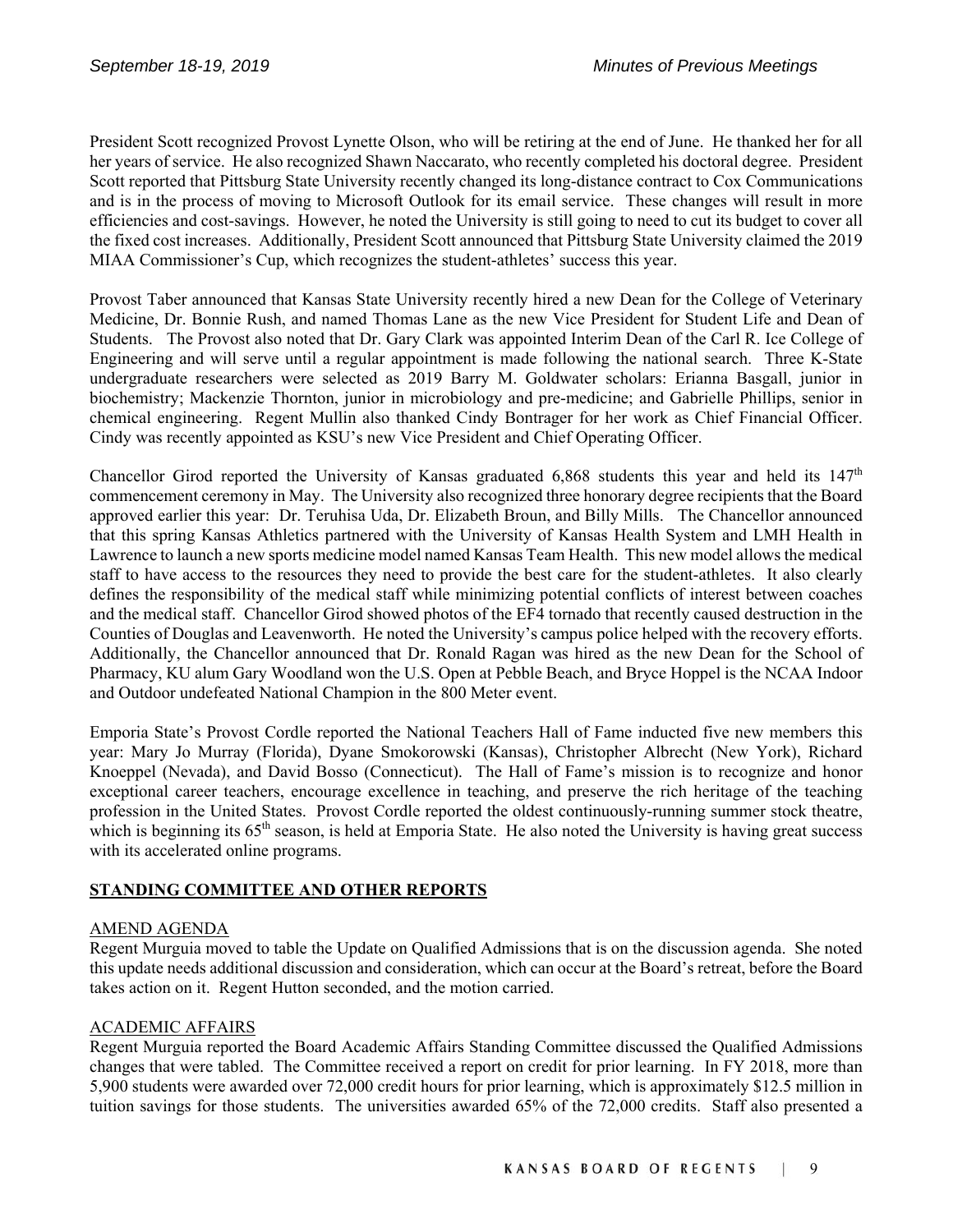report on reverse transfer. Since Academic Year 2015, a total of 713 degrees have been awarded through reverse transfer. Additionally, the Committee received information on the cooperating agreement between Kansas State University, Wichita State University, and the University of Kansas on the use of clinical sites for health programs.

# FISCAL AFFAIRS AND AUDIT

Regent Feuerborn reported the Fiscal Affairs and Audit Standing Committee received the final internal auditor report from Emporia State University. The Committee discussed the university tuition and fee proposals for FY 2020, which are on the Board's agenda for final action. The Committee recommends the Board approve the tuition rates as presented except for Kansas State University. For KSU and KSU Polytechnic, the Committee recommends reducing the resident undergraduate rate proposal from 1.5% to 0%. The Committee discussed the fees proposals but did not make a specific recommendation. The Council of Business Officers then presented a draft Board policy on financial reserves, which was approved by the Committee and will be forwarded to the Board for consideration. A new Board policy on occupancy leases was also approved and will be forwarded to the Board for consideration.

# **GOVERNANCE**

Regent Mullin presented the Governance Committee report. The Committee received an update from President Flanders on the progress of the new strategic plan. Over the summer, President Flanders will collect additional feedback from the institutions before presenting a draft plan to the Board at the retreat. The Committee approved moving forward with the regulation process on the new high school equivalency criteria as enacted in Senate Bill 199. The Committee also discussed the new Board member orientation process and the CEO assessment process.

# **APPROVAL OF CONSENT AGENDA**

Regent Murguia moved, with the second of Regent Van Etten, that the Consent Agenda be approved. The motion carried.

# *Academic Affairs*

# BACHELOR OF ARTS IN ENVIRONMETAL GEOSCIENCE AT FORT HAYS STATE UNIVERSITY

Fort Hays State University received approval to offer a Bachelor of Arts in Environmental Geoscience. The program will utilize existing personnel and existing courses. The implementation cost of the program is estimated at \$65,157 and by year three, it is anticipated the cost will decrease to \$61,274. The program will be supported by tuition.

#### BACHELOR OF SCIENCE IN ENVIRONMENTAL ENGINEERING AT KANSAS STATE UNIVERSITY

Kansas State University received approval to offer a Bachelor of Science in Environmental Engineering. This program will be 126 credit hours rather than 120 because the accrediting body requires additional course requirements. Existing faculty will be used for this program. The implementation cost is estimated at \$565,374 and by year three, it is anticipated the ongoing cost will decrease to \$384,671. Tuition and fees will support the program.

# *Fiscal Affairs & Audit*

# AMENDMENT TO THE FY 2020 CAPITAL IMPROVEMENT REQUEST AND APPROVAL OF THE ARCHITECTURAL PROGRAM DOCUMENT FOR NIAR – WSU

Wichita State University received authorization to amend its FY 2020 Capital Improvement Plan to include the NIAR renovation and addition project. The project includes renovations to the former Crash Dynamics Laboratory within the NIAR building to accommodate the larger autoclave. The estimated cost of the project is \$5,250,000, which will be financed with restricted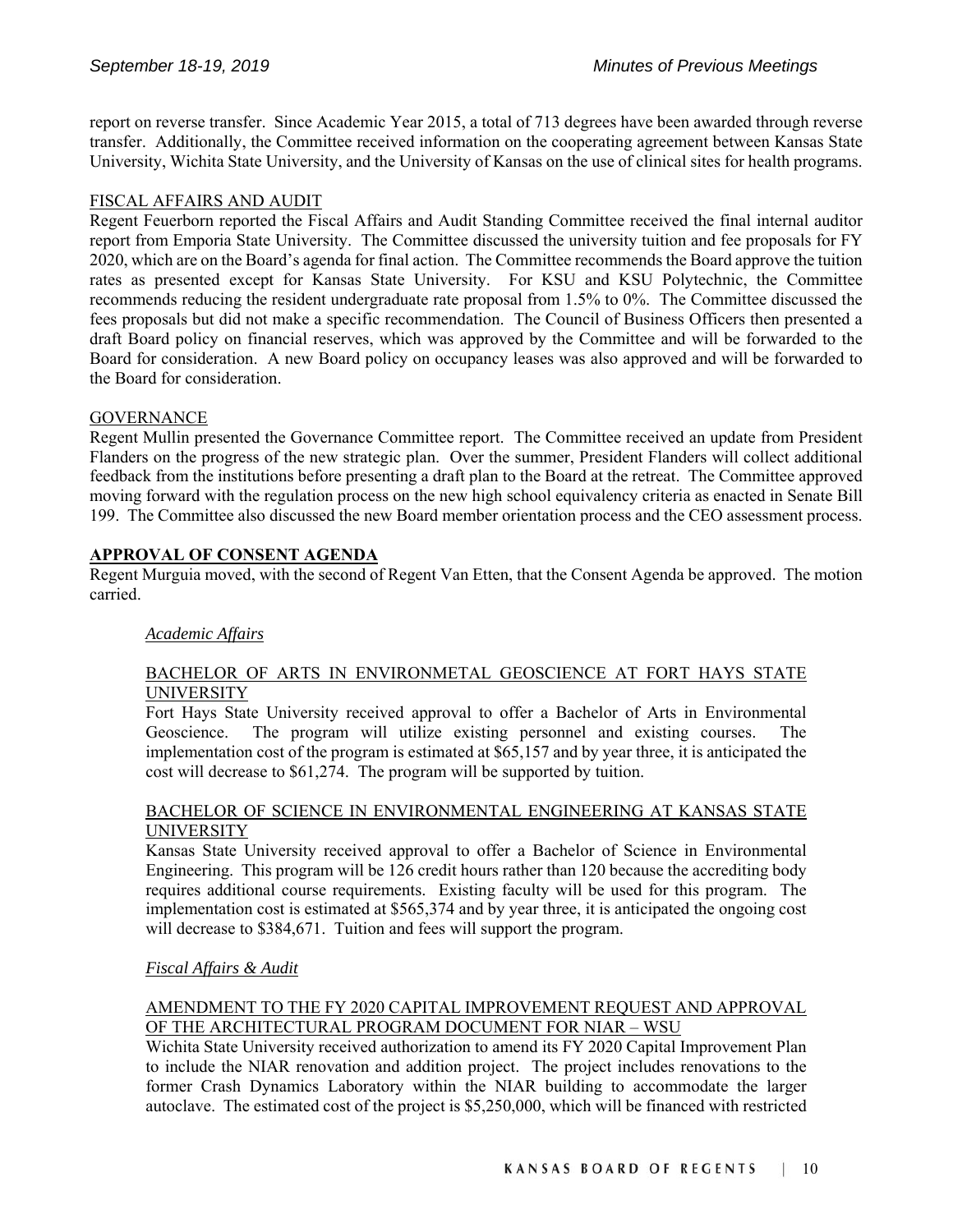use funds that are generated by private industry as well as federal grants. The project's Architectural Program was also approved.

# AMENDMENT TO CAPITAL IMPROVEMENT PLAN AND AUTHORIZATION TO CONSTRUCT ATLAS BUILDING – WSU

Wichita State University received approval to amend its Capital Improvement Plan to include the construction of the ATLAS Building. The estimated cost of the project is \$1,119,450, which will be funded with restricted use fees generated by private industry and federal grants.

EXECUTION OF LAND TRANSACTION AT OLATHE INNOVATION CAMPUS – KSU Kansas State University received authorization to convey a track of land (11.58 acres) located in Johnson County, Kansas to the City of Olathe. The legal description of the property is as follows:

A tract of land located in Lot 1; in the Kansas Bioscience Park Addition, 1st Plat, an addition to the City of Olathe, Johnson County, Kansas, located in the East One-Half of Section 10, Township 13 South, Range 23 East of the Sixth Principal Meridian, more particularly described as follows: Beginning at the Northwest Corner of said Lot 1; Thence North 88°09'38" East. 380.24 feet measured and plat along the North line of said Lot 1 to the Northeast corner of said Lot 1; Thence South 1°49'04" East, 309.25 feet measured vs. 309.29 feet plat along the Easterly line of said Lot 1; said Easterly line also being the Westerly Right-of-Way Line of Roundtree Street: Thence on a curve to the left, having a radius of 380.00 feet, an arc length of 130.65 feet measured vs. 130.70 feet plat, a chord bearing of South 11°40'53" East, and a chord length of 130.00 feet, along said Easterly line of said Lot 1; Thence South 21°27'21" East, 42.71 feet measured vs. 42.65 feet plat, along said Easterly line of said Lot 1; Thence on a curve to the right, having a radius of 470.00 feet, an arc length of 199.46 feet measured vs. 199.52 feet plat, a chord bearing of South 9°22'32" East, and a chord length 197.96 feet, along said Easterly line of said Lot 1; Thence South 2°47'27" West, 253.70 feet measured and plat, along said Easterly line of said Lot 1; Thence on a curve to the left, having a radius of 380.00 feet, an arc length of 266.41 feet, a chord bearing of South 17°18'39" East, and a chord length 260.99 feet, along said easterly line of said Lot 1; Thence South 45°11'07" West, 45.77 feet along a line parallel to the Northwesterly line of Lot 2 of the Kansas Bioscience Park Addition, 3rd plat, an addition to the city of Olathe, Johnson County, Kansas; Thence South 88°08'39" West, 457.97 feet along a line perpendicular to the West line of said Lot 1 to a point on the West line of said Lot 1: Thence North 1°51'21" West, 1129.55 feet along the West line of said Lot 1 to a 5/8" iron rebar at the Center Corner of said Section 10: Thence North 1°50'38" West, 79.90 feet measured vs. 80.03 feet plat along the West line of said Lot 1 to the POINT AND PLACE OF BEGINNING; Said tract contains 11.58 acres, more or less. Subject to public roads, easements, reservations, restrictions, covenants and conditions, if any, now of record.

# AMENDMENT TO CAPITAL IMPROVEMENT PLAN AND AUTHORIZATION TO RENOVATE MOSIER HALL – KSU

Kansas State University received approval to amend its Five-Year Capital Improvement Plan to include renovations to Mosier Hall. The estimated project cost for Phase 1 and 2 is \$8,209,000, which will be funded with affiliated corporation revenue of \$5,209,000 from the KSU Veterinary Clinical Outreach, Inc. and \$3 million of corporate gifts from Hill's Pet Nutrition and Boehringer Ingelheim. Phase 3 of the project will not proceed until additional funding is identified.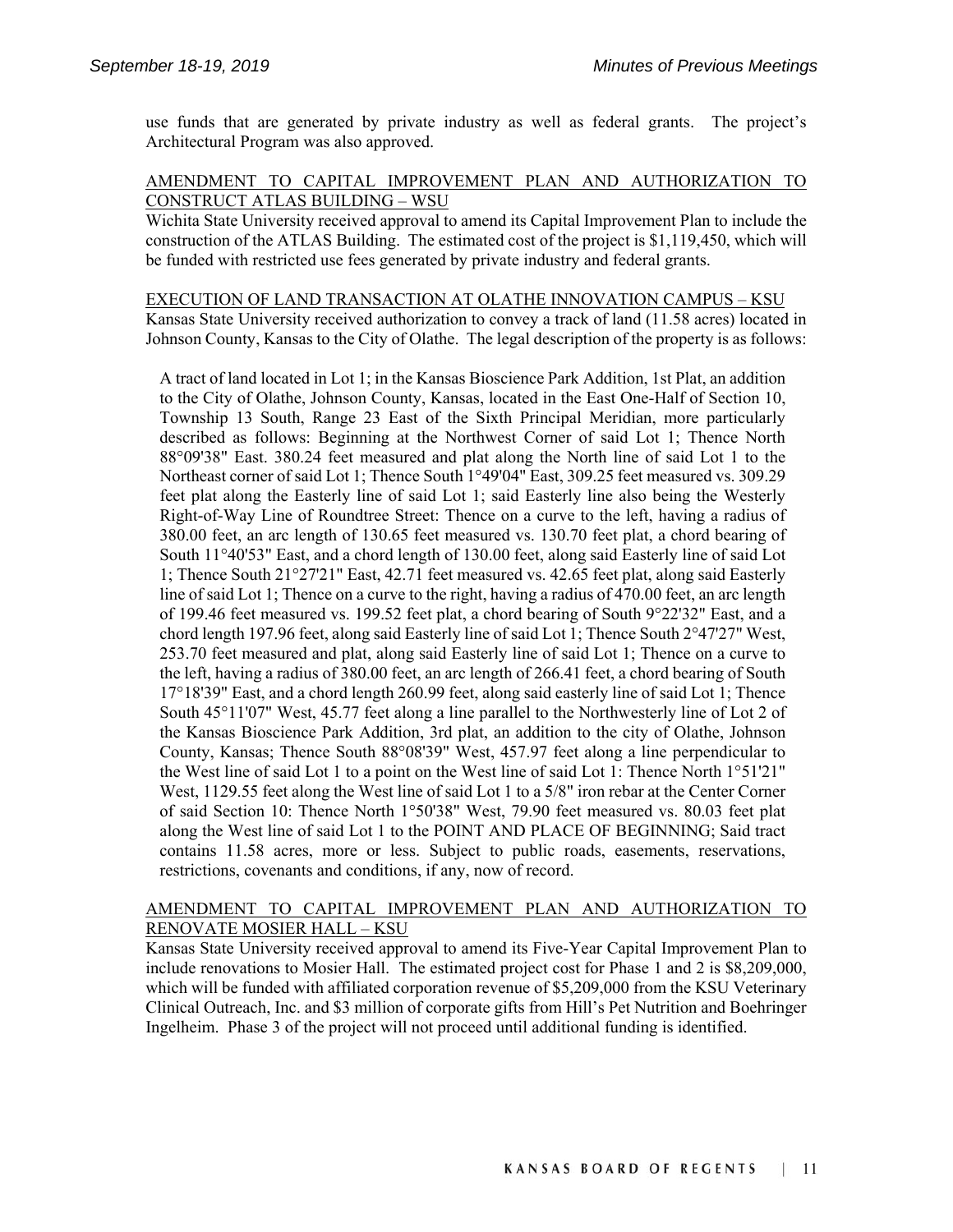#### SPECIAL WARRANTY DEED FROM KU ENDOWMENT TO UNIVERISTY OF KANSAS FOR LAND ADJACENT TO KUMC CAMPUS – KU MEDICAL CENTER

The University of Kansas received approval to purchase land adjacent to the University of Kansas Medical Center from the Kansas University Endowment Association for \$1,522,710. This purchase is necessary to 1) correct errors in past legal descriptions and the land records of the Unified Government of Wyandotte County and Kansas City, Kansas and 2) allow construction of a childcare facility primarily benefitting KUMC to proceed.

# (Legal Description filed with Official Minutes)

# *Retirement Plan*

# APPOINTMENT TO THE RETIREMENT PLAN COMMITTEE

The following individuals were re-appointed to serve three-year terms on the Retirement Plan Committee: Diane Goddard, Gary Leitnaker and Stacey Snakenberg. President Scott was appointed as the Council of Presidents' representative and will also serve a three-year term.

# CLARIFICATION OF FUND LINE-UP CHANGES

The Board reversed its May 2019 action regarding the closure of the CREF Money Market R3 fund. TIAA discovered after the May meeting that TIAA's contract with the Board prevents closure of this fund.

# *Other Matters*

# APPOINTMENT TO THE EPSCoR PROGRAM REVIEW COMMITTEE Daniel Archer was appointed to serve on the Experimental Program to Stimulate Competitive Research (EPSCoR) Program Review Committee.

# **CONSIDERATION OF DISCUSSION AGENDA**

# BREAK

The Chair called for a break at 2:30 p.m. and resumed the meeting at 2:40 p.m.

# *Academic Affairs*

# 120 SEMESTER CREDIT HOURS EXEMPTION FOR A BACHELOR IN MUSIC EDUCATION FOR PITTSBURG STATE UNIVERSITY

Jean Redeker, Vice President for Academic Affairs, stated in 2017 the Board reviewed its policy on credit hour requirements for baccalaureate degrees, which required a minimum of 120 semester credit hours but allow for some degree programs to require more than 120 credit hours. The Board determined that its policy aligns with best practices for on-time completion but implemented a process requiring the universities to submit justifications for any baccalaureate degree programs exceeding 120 semester credit hours. Since the implementation of this initiative, 92% of university programs are at 120 semester credit hours and 8% exceed 120 credit hours. Dr. Redeker stated Pittsburg State is requesting its Bachelor in Music Education be allowed to exceed the 120 credit hour requirement because it leads to a dual emphasis teaching license (vocal/instrumental) and it meets the accreditation standards at 129 credit hours. Regent Bangerter moved to approve, and Regent Thomas seconded. The motion carried.

# IDENTIFY PROGRAMS THE STRATEGIC PROGRAM ALIGNMENT REVIEW – KU AND WSU

Vice President Redeker stated the Board approved its policy related to the strategic alignment of programs in June 2018 and directed the University of Kansas and Wichita State University to pilot the process. At the December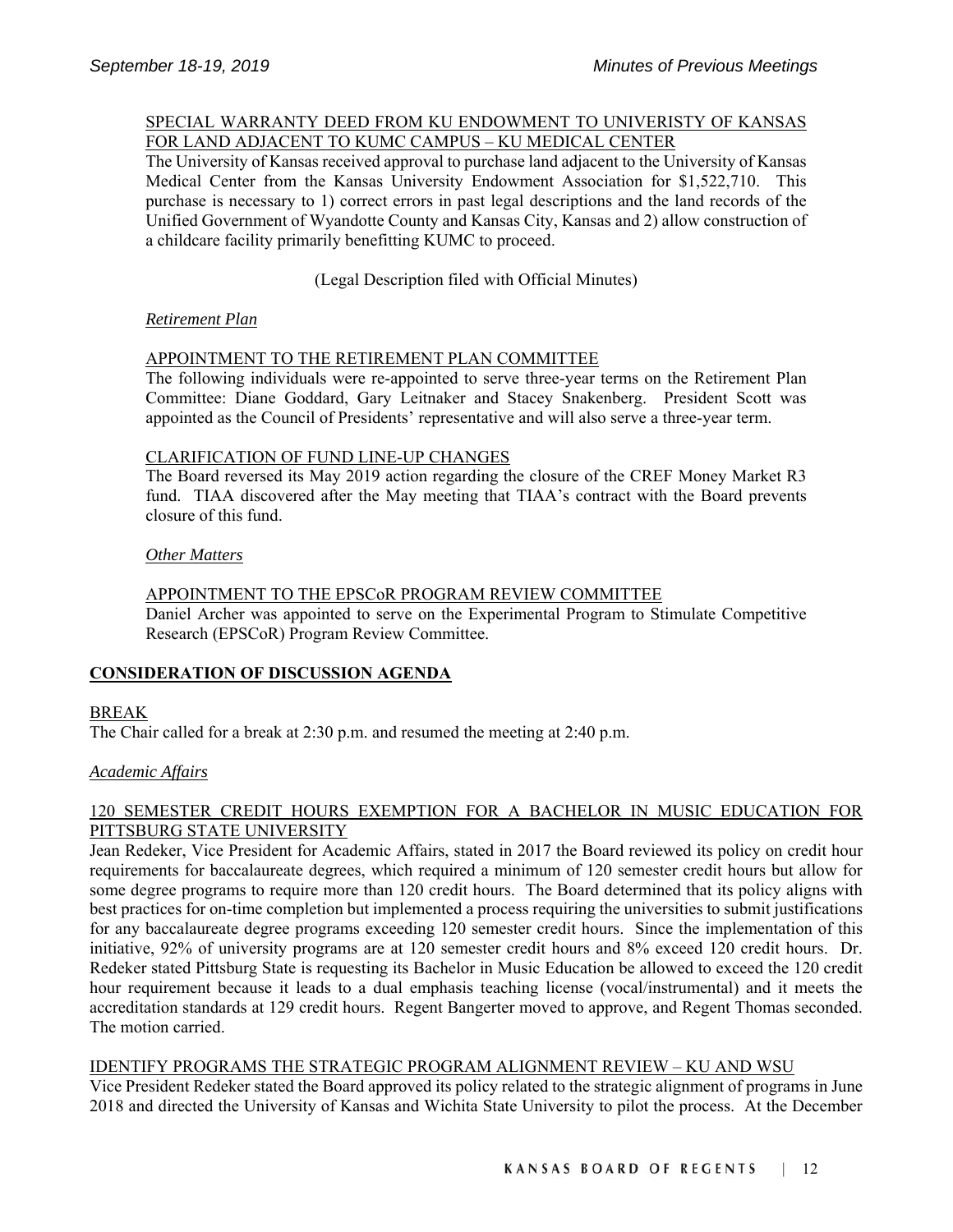2018 meeting, KU and WSU presented their internal process for selecting programs to implement the policy. The universities have now identified the below programs to go through the process, and presented them to the Board Academic Affairs Standing Committee in May. Dr. Redeker noted if the Board approves the identified programs to move through the process, the next step is for the universities to internally review the programs and present their final recommendations to either continue, further evaluate, merge, or discontinue to the Board in December 2019. Interim Provost Lejuez and Provost Muma presented information on the processes the universities used to identify their programs.

# **University of Kansas:**

- o Master of Arts and Graduate Certificate in Global and International Studies
- o Bachelor of Science in Biology (General)

# **Wichita State University:**

- o Undergraduate Liberal Studies program
- o Bachelor of Arts in Women's Studies

For KU's Master of Arts and Graduate Certificate in Global and International Studies, Dr. Lejuez noted there is limited interest in this format and it may be better suited as part of another offering. The Bachelor of Science in Biology is a generic degree that may need to be more focused. Regent Thomas moved to approve the programs identified by KU to continue moving through the process. Regent Van Etten seconded, and the motion carried.

Provost Muma stated the reason WSU identified the Undergraduate Liberal Studies program is because most students are electing the Bachelor of General Studies degree instead, and the Women Studies program was chosen because students have requested topics that have broader appeal. Regent Murguia moved to approve the programs identified by WSU to continue moving through the process. Following the second of Regent Van Etten, the motion carried.

#### TIMELINE FOR IMPLEMENTATION OF STRATEGIC PROGRAM ALIGNMENT POLICY – ESU, FHSU, KSU, & PSU

Vice President Redeker presented the below timeline for implementing the strategic program alignment policy at the other state universities.

Proposed Timeline for Implementation at Kansas State University, Emporia State University, and Fort Hays State University:

| Dec 2019:  | KSU, ESU, and FHSU present to the Board Academic Affairs Standing Committee the<br>process used to identify programs for review, and a list of at least two programs<br>recommended for review.                           |
|------------|---------------------------------------------------------------------------------------------------------------------------------------------------------------------------------------------------------------------------|
| Jan 2020:  | KSU, ESU, and FHSU present to the Board the process used to identify programs for<br>review, and a list of at least two programs recommended for review. The Board acts on<br>the list of recommended programs.           |
| June 2020: | KSU, ESU, and FHSU present their final recommendations to the Board on whether<br>identified programs should be continued, further evaluated, discontinued, or merged,<br>along with a rationale for each recommendation. |

Because Pittsburg State University is in the process of reviewing programs through its *Strategic Visioning* process, it is recommended that the results of that process be presented to the Board according to the timeline below in lieu of implementing the strategic program alignment policy.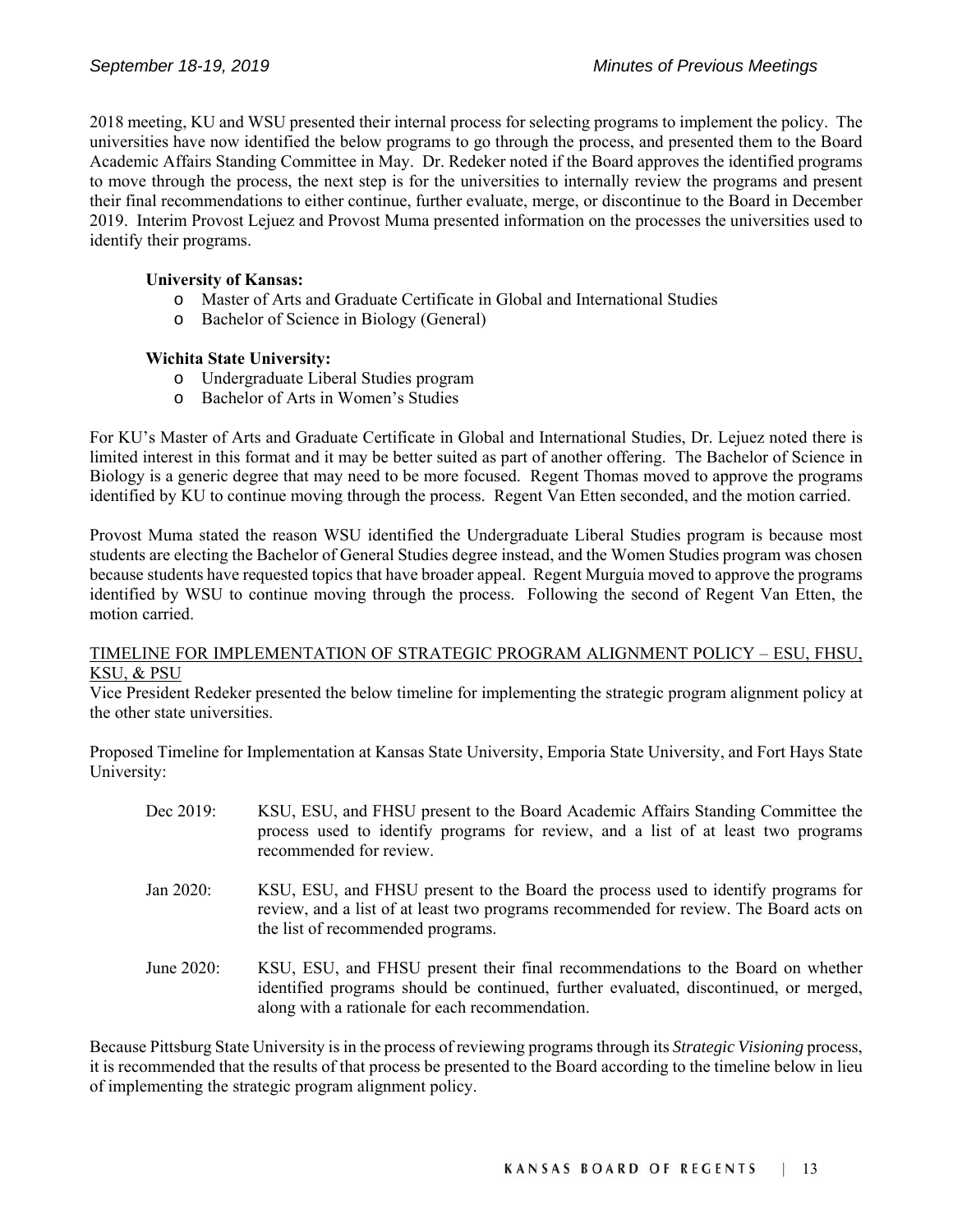- Sept 2019:PSU presents an overview of its *Strategic Visioning* process and specifies the month (Jan-June 2020) for reporting back to the Board on the outcome of the component focusing on academic portfolio and efficiency review.
- Spring 2020: PSU reports the outcome of the *Strategic Visioning* component focused on academic portfolio and efficiency review.

Regent Murfin moved to approve the presented timelines. Regent Schmidt seconded, and the motion carried.

# *Fiscal Affairs and Audit*

#### STATE UNIVERSITY FEE AND TUITION PROPOSALS FOR FY 2020

Regent Feuerborn moved to amend Kansas State University's resident undergraduate tuition rate from 1.5% to 0% and approve all the other tuition rates as amended. He noted this was the recommendation from the Fiscal Affairs and Audit Committee. Regent Van Etten seconded.

Elaine Frisbie, Vice President of Finance and Administration, reviewed the tuition proposals and noted many of the universities submitted revised proposals following last month's meeting. The CEOs then discussed their proposals and expressed appreciation for the increase in state funds but noted that even with the increase, state funding is not keeping pace with rising expenses. It was noted that by keeping resident undergraduate tuition rates flat, the universities will need to cut other areas in their budgets including positions, equipment, need-based aid, facilities, and programs. Special initiatives to increase enrollments will also be impacted.

The Board discussed the proposals. Regent Bangerter expressed concern about not making resident graduate tuition flat because he believes no Kansans should receive an increase. Other Regents noted that students going into graduate programs are choosing to take on the additional expense. Regent Hutton noted he wants to review the general fee structure at the Board's budget workshop in August. Regent Mullin thanked the Legislature for the increased funding this year but noted the funding was not enough to cover inflationary costs and as a result, the universities will need to make cuts. He suggested next year the Board should discuss its budget request and how it ties to tuition.

After further discussion, Regent Bangerter offered a substitute motion to approve the undergraduate resident tuition rates as presented with KSU's rates being reduced to 0%. Regent Hutton seconded, and the motion carried.

Regent Bangerter moved to approve all resident graduate tuition rates at 0%. Regent Hutton seconded, and the motion was defeated on a vote of five to three.

Regent Feuerborn moved to approve all the other tuition rates as presented. Regent Thomas seconded, and the motion carried.

# (Tuition and Fee Proposals filed with Official Minutes)

### DISTRIBUTION OF FY 2020 POSTSECONDARY EDUCATION OPERATING GRANT TO STATE UNIVERSITIES

Vice President Frisbie reported the Board was appropriated \$15,735,298 to be distributed to the state universities in FY 2020. The state universities have not had increases to their operating grant since FY 2009. The proposed distribution of these funds is based on the state universities' State General Fund appropriations for FY 2019 and are contingent upon the Board's assessment of each university's performance pursuant to the performance agreement process. Vice President Frisbie noted the universities based their tuition proposals off this proposed distribution. Regent Hutton stated in the future he would like the Board to consider being more strategic with the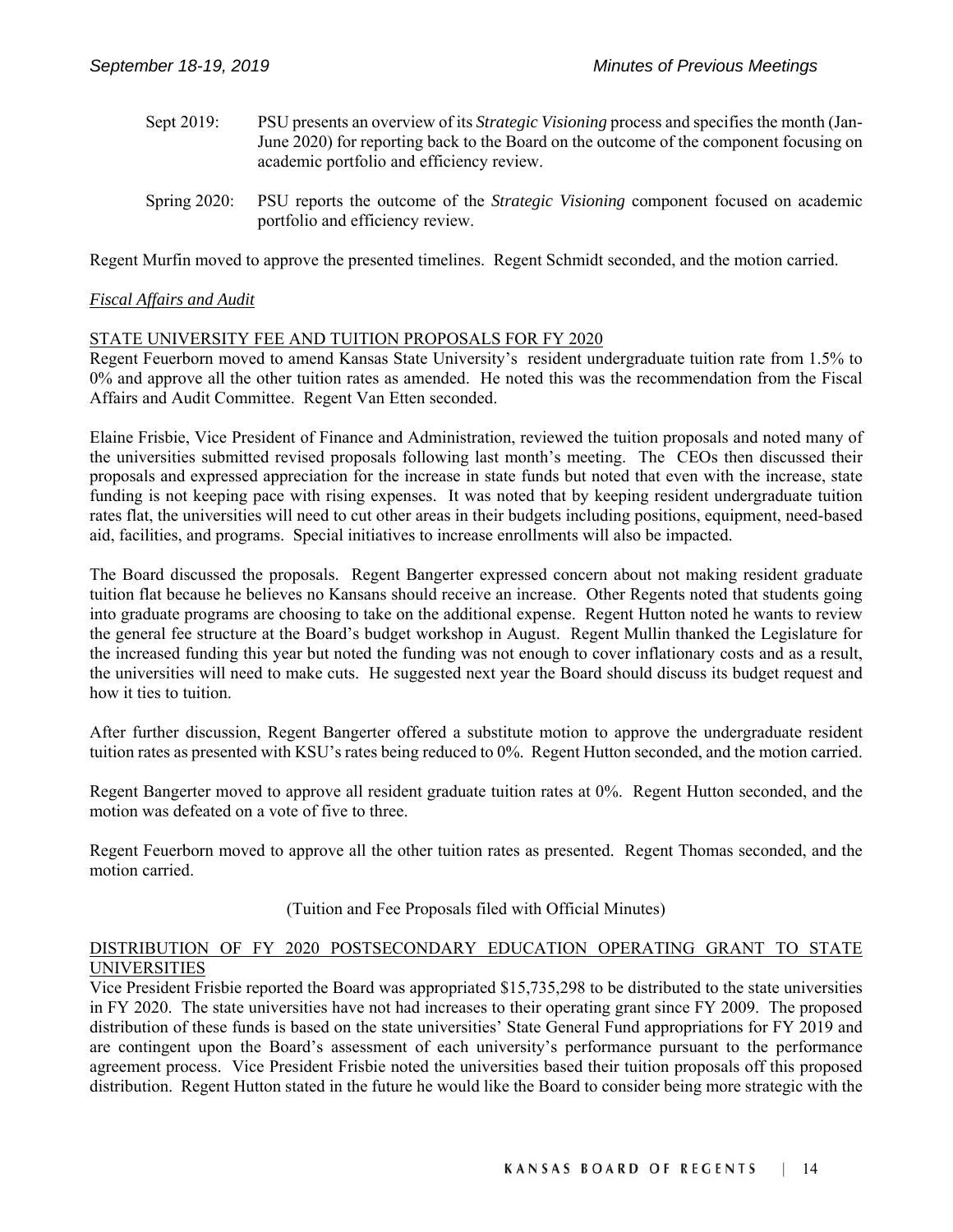|                                      | <b>Postsecondary Education</b><br><b>Operating Grant</b> |
|--------------------------------------|----------------------------------------------------------|
| University of Kansas                 | \$3,791,183                                              |
| University of Kansas Medical Center  | 2,833,393                                                |
| Kansas State University              | 2,666,765                                                |
| KSU Polytechnic Campus               | 172,318                                                  |
| KSU-ESARP                            | 1,334,472                                                |
| <b>KSU Veterinary Medical Center</b> | 270,150                                                  |
| Wichita State University             | 1,795,404                                                |
| <b>Emporia State University</b>      | 903,126                                                  |
| <b>Pittsburg State University</b>    | 1,011,497                                                |
| Fort Hays State University           | 957,990                                                  |
| Total                                | \$15,735,298                                             |

distribution. Regent Feuerborn moved to approve the distributions as presented. Regent Schmidt seconded, and the motion carried. The following distributions were approved:

# BONDING AUTHORITY FOR DERBY DINING CENTER – KSU

General Counsel Julene Miller presented Kansas State University's request for bonding authority, the proceeds to be used to expand and renovate the Derby Dining Center. The bonds are not to exceed \$15,000,000 plus costs and reserves and will be secured with a pledge of generally available unencumbered funds of the University. The University anticipates that housing system revenues will be sufficient to pay the debt service on the bonds. General Counsel Miller noted the University is also considering issuance of Refunding Bonds, which per Board policy does not need Board approval if the threshold criteria are met. Regent Feuerborn moved to approve the bonding authority and authorize the Chair and the President and CEO to execute the Resolution and such documents and certificates necessary to accomplish the purposes set forth in the Resolution and the issuance of the Bonds in such form as is approved by the General Counsel to the Board, and authorize the President of the University to execute the Pledge of Revenues Agreement and such other documents and certificates necessary to accomplish the purposes set forth in the Resolution and the issuance of the Bonds in such form as is approved by the university general counsel. Regent Van Etten seconded, and the motion carried.

(Resolution filed with Official Minutes)

# FEES

Regent Mullin stated the earlier motions to approve the tuition proposals did not include the proposed fees. Regent Thomas moved to approve each state university's fee proposals as presented. Regent Feuerborn seconded, and the motion carried.

#### *Other Matters*

# NAMING OF A BUILDING – WSU

Interim President Tompkins requested naming Wichita State University's Experiential Engineering building in honor of President John Bardo. Regent Murfin moved to approve, and Regent Hutton seconded. The motion carried. The building will be named the John Bardo Center.

# NAMING OF AN ACADEMIC UNIT – KSU

Provost Taber presented a request to name the Department of Electrical and Computer Engineering on the Kansas State University campus after Mike Wiegers. Regent Schmidt moved to approve, and Regent Murfin seconded. The motion carried. The department will be named the Mike Wiegers Department of Electrical and Computer Engineering.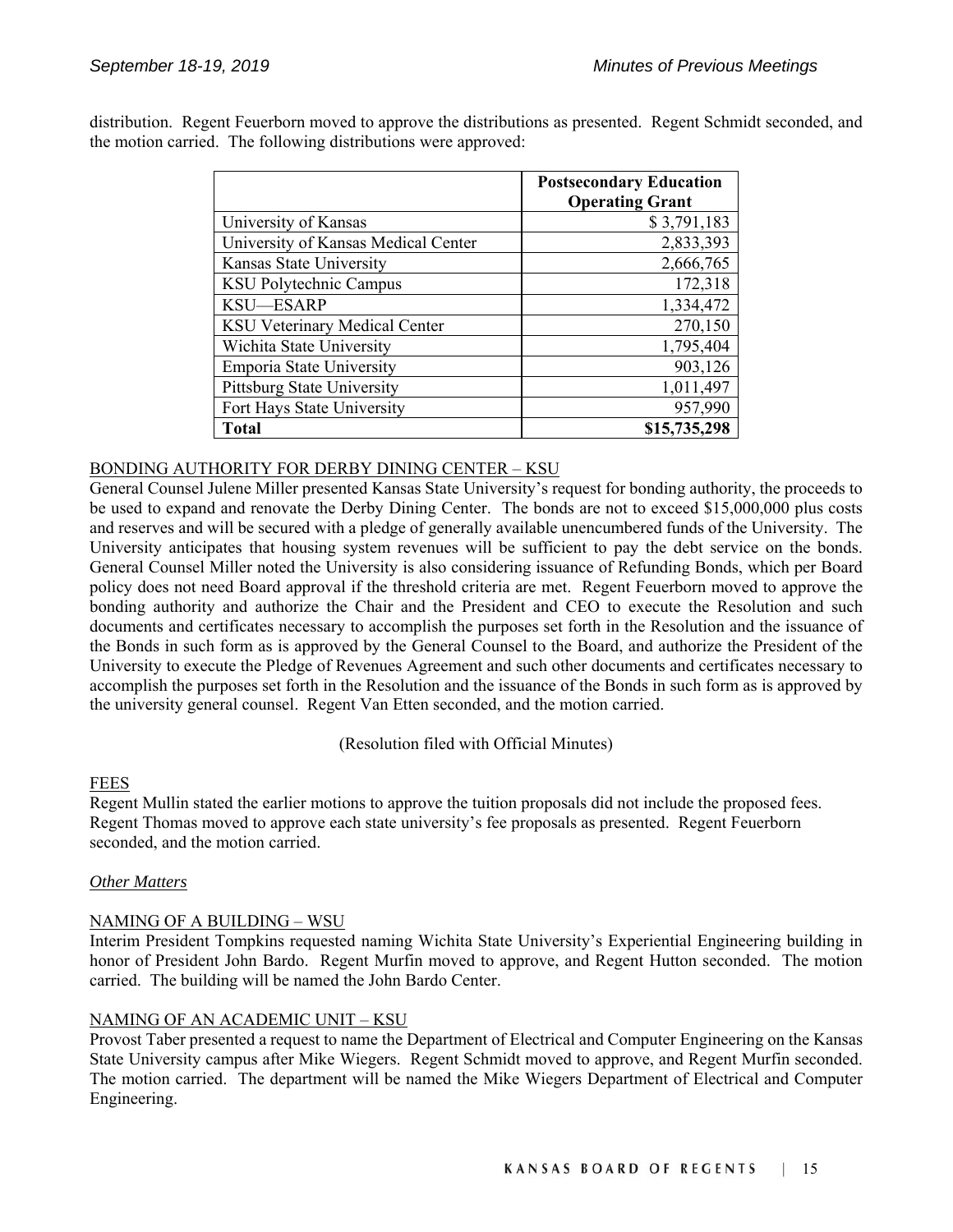# WICHITA STATE UNIVERSITY PRESIDENTIAL PROFILE

Regent Hutton reported the Wichita State University Presidential Search Committee met earlier this month to begin drafting the Presidential Profile, which will be used to recruit candidates. He noted the search consultant, Wheless Search, conducted focus group meetings on the WSU campus and sent out surveys to gather feedback from constituents. Regent Hutton moved to approve the WSU Presidential Profile. Regent Bangerter seconded, and the motion carried.

# (Presidential Profile filed with Official Minutes)

# UPDATE ON FACULTY DEVELOPMENT BOARD THEME

One of the Board's themes in 2017 was to review the faculty development processes at the state universities. Each university presented an overview of how the campuses support faculty members. Then in 2018 the Board adopted the below timeline that directed the state universities to review their reward structures to ensure they support faculty members' professional success throughout their careers.

- 1. Identify reward systems that may better accommodate changes in the higher education system.
- 2. Gather feedback from faculty groups Early Fall 2018.
- 3. Report back to Board for update November/December 2018.
- 4. Develop campus implementation plans Spring 2019.
- 5. Implement new reward structures Fall 2019.

Vice President Redeker noted this year the three research universities identified priorities for improving their reward structures. They also focused on their research enterprises because it is a critical component to growing and enhancing the universities. KU, KSU, and WSU reviewed and agreed to the below core research outcomes:

- Total Research Expenditures<sup>1</sup> Higher Education Research and Development (HERD) Report, and broken out by:
	- o Total Federal Research Expenditures
	- o Total Non-Federal Research Expenditures (includes state/local government, business, nonprofit organizations, and all other sources, but excludes institutional funds & unrecovered indirect costs)
- National Academy Memberships Academic Analytics or institutions self-report
- Research Doctorates Awarded Integrated Postsecondary Data System (IPEDS)
- Postdoctoral Appointees National Science Foundation
- Fall Tenured and Tenure-Track Faculty IPEDS
- Number of Research Faculty/Staff IPEDS

l

Additional outcomes that KU, KSU, and WSU can choose from include citations, patents, faculty awards, industry research expenditures, and fall headcount – total student enrollment. Vice President Redeker stated these additional outcomes were chosen to allow the three universities to track outcomes based on each institution's areas of focus. Regent Murfin moved to approve the list of core research outcomes and the additional outcomes. Regent Van Etten seconded, and the motion carried.

Vice President Redeker stated the next step is for KU, KSU, and WSU to choose up to two additional research outcomes, which will be presented to the Board in September 2019 for approval. The Board will receive an annual update on approved research outcomes, beginning February 2020. The update will include three to five years of the most recent data for each outcome and could be used by the Board as discussion points with each research university CEO on areas of strength and areas of focus.

<sup>&</sup>lt;sup>1</sup> Combined data for all KU campuses, including Medical Center campuses, will be reported. WSU will be separated out by WSU-Main Campus and WSU NIAR.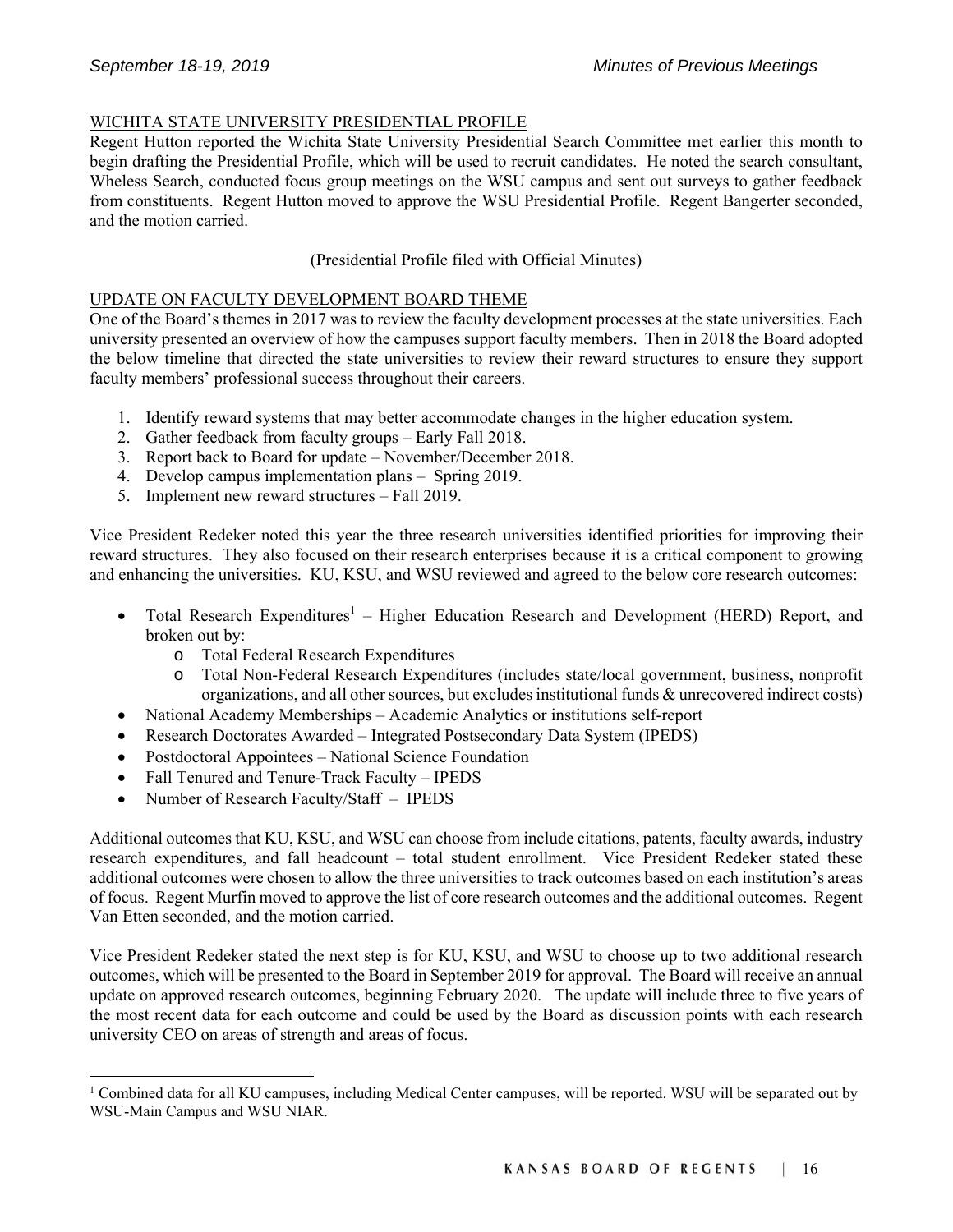#### EXECUTIVE SESSION

At 4:30 p.m., Regent Bangerter moved, followed by the second of Regent Feuerborn, to recess into executive session in the Kathy Rupp Conference room starting at 4:40 p.m. for 30 minutes to discuss personnel matters of non-elected personnel. The subject of this executive session was personnel matters, and the purpose was to protect the privacy of the individual Board employee involved. Participating in the executive session were members of the Board, President Flanders, and Interim President Tompkins. At 5:10 p.m. the meeting returned to open session. Regent Bangerter moved to extend 10 minutes. Regent Feuerborn seconded, and the motion carried. At 5:20 p.m. the meeting returned to open session.

### **RECESS**

The Chair recessed the meeting at 5:20 p.m.

#### **RECONVENE**

Chair Mullin reconvened the meeting at 8:15 a.m. on Thursday, May 20 in the Kathy Rupp Conference Room.

| <b>MEMBERS PRESENT:</b> | Dennis Mullin, Chair        |
|-------------------------|-----------------------------|
|                         | Shane Bangerter, Vice Chair |
|                         | <b>Bill Feuerborn</b>       |
|                         | Mark Hutton                 |
|                         | Dave Murfin                 |
|                         | Daniel Thomas               |
|                         | Allen Schmidt               |
|                         | Helen Van Etten             |
|                         |                             |

MEMBER ABSENT: Ann Brandau-Murguia

# EXECUTIVE SESSION

At 8:15 a.m., Regent Bangerter moved, followed by the second of Regent Feuerborn, to recess into executive session for 15 minutes to discuss matters deemed confidential in the attorney-client relationship. The subject of the session was to convey legal advice regarding the retirement plans and the purpose was to protect the attorneyclient privilege. Participating in the executive session were members of the Board, President Flanders, General Counsel Julene Miller, Associate General Counsel Natalie Yoza and Staff Affiliate on Retirement and Benefits, Madi Vannaman. At 8:30 a.m. the meeting returned to open session. Regent Bangerter moved to extend 5 minutes. Regent Murfin seconded, and the motion carried. At 8:35 a.m. the meeting returned to open session. Regent Van Etten moved to extend 5 minutes, and Regent Hutton seconded. The motion carried. At 8:40 a.m. the meeting returned to open session.

# EXECUTIVE SESSION

At 8:40 a.m., Regent Bangerter moved, followed by the second of Regent Murfin, to recess into executive session for 45 minutes to discuss personnel matters of non-elected personnel. The subject of this executive session was personnel matters, and the purpose was to protect the privacy of the individual Board employees involved. Participating in the executive session were members of the Board, President Flanders, and General Counsel Miller. At 9:20 a.m. the meeting returned to open session.

#### BREAK

The Chair called for a 10 minute break and resumed the meeting at 9:30 a.m. in the Board Room.

# **REPORTS**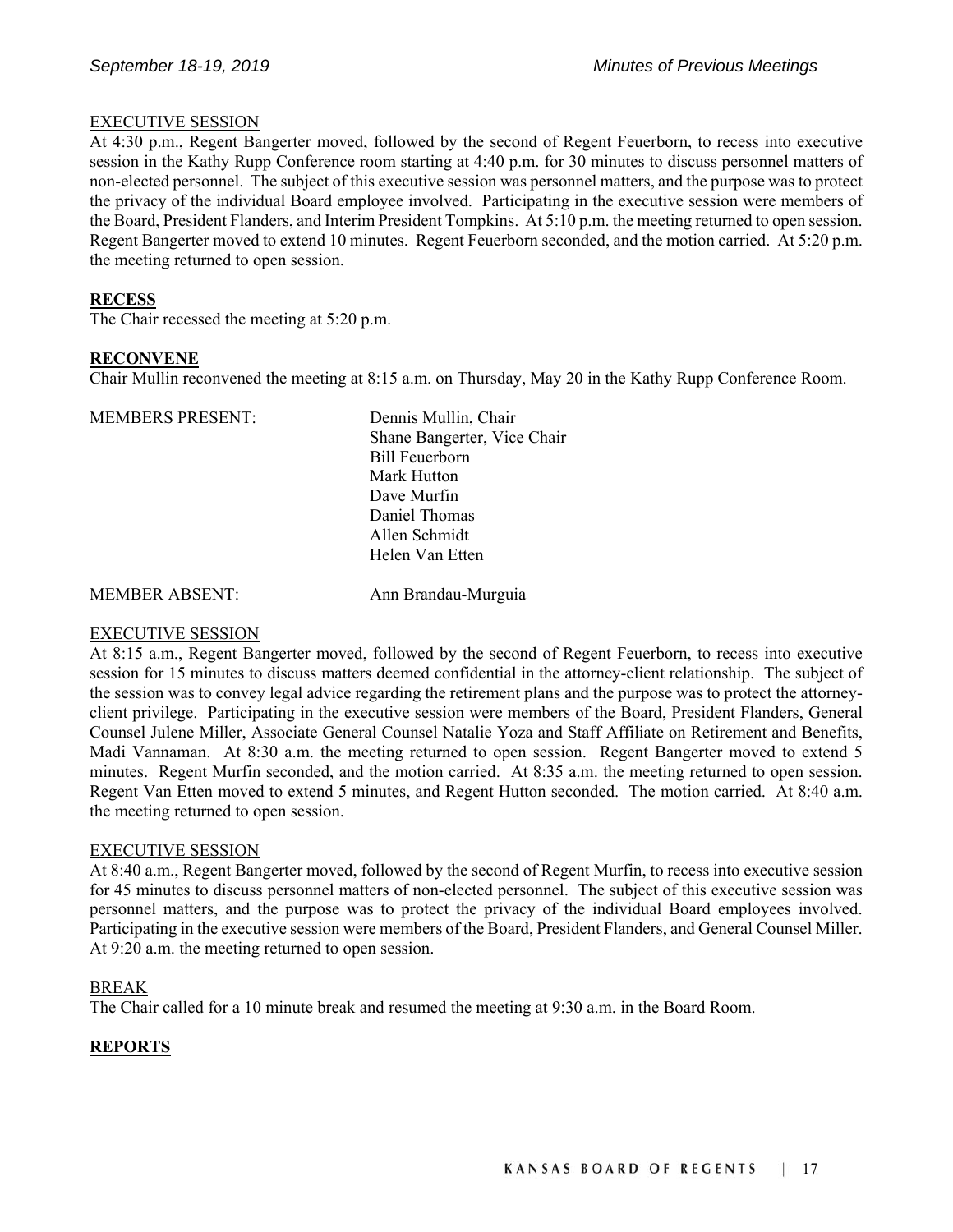# REPORT FROM SYSTEM COUNCIL OF PRESIDENTS

President Calvert presented the System Council of Presidents' report. The Council received an update from the System Council of Chief Academic Officers on the Transfer and Articulation Core Outcome group, which will meet in October at the University of Kansas, and the Open Educational Resources Task Force, which will meet this fall. The Academic Officers also reported that institutional performance agreements are due July 1 and the ACCUPLACER Next-Generation Exams contract was signed. The System Council of Presidents then received an update on the new strategic plan process. President Flanders has scheduled a meeting on July 10 to work with representatives from the institutions on the proposed metrics. The draft strategic plan will be presented to the Board at the August retreat.

# REPORT FROM THE COMMUNITY COLLEGES

President Calvert reported the community colleges are working on fundraising efforts. He highlighted many of the major campaigns. Colby Community College received \$1,621,951 in donations and grants for its Big Blue Barn. Labette Community College is working on a \$10.4 million campaign that will be used to increase scholarship endowment, fund deferred maintenance projects and build a new health science facility. Highland Community College has raised \$4.6 million, which will be used on programs, scholarships, and facilities. Pratt Community College has raised \$5.1 million in gifts, pledges, federal grants, and foundation support. These funds will be used to support student scholarships and upgrade facilities. The Board thanked President Calvert for his leadership this year.

# (PowerPoint filed with Official Minutes)

# REPORT FROM THE TECHNICAL COLLEGES

President Nichols thanked the Board for their support and advocacy this year. He reported each year the technical colleges set goals for themselves and their students. Some of these goals are embedded in each colleges' performance agreements. The colleges have options to choose different metrics within the performance agreements. Some of the metrics include increasing average graduate wage within three years, meeting thirdparty credentialing, and increasing the number of degrees and certificates awarded. President Nichols stated the technical colleges met their performance goals and all of them were recommended to receive 100% funding. The technical colleges have also had success with increasing student enrollment over the years. From 2007 to 2017 the colleges have tripled the number of students they served (4,000 to 14,000). However, President Nichols did note that not all the students enrolled during that time were classified as full-time. He also reported the technical colleges have the highest graduation rates in the state.

# **CONSIDERATION OF DISCUSSION AGENDA**

# *Academic Affairs*

# BOARD GOAL REGARDING SERVICE AREAS AND POLICY AMENDMENTS TO THE DEFINITION OF DISTANCE EDUCATION

Vice President Redeker reported one of the Board's goals this year was to study university and college service areas to determine if the delivery model for face-to-face, off-campus instruction is meeting the educational needs of the state. The Board Academic Affairs Standing Committee reviewed the Board's policy and received feedback from the institutions. The community and technical colleges overwhelmingly supported retaining the current service areas for their sectors. Most of the universities also endorsed retaining the current service areas. Wichita State University indicated the importance of maintaining the "home county" designation for the universities, and Kansas State University advocated for relaxing or eliminating service area restrictions. Dr. Redeker reported the Committee also reviewed the state population in each area and population prediction models. She noted the total population in each of the university service areas is not equitable, but the Committee felt the policy's appeal process for all sectors and the policy language outlining the Board's ability to control the Kansas City Metro area for the universities is sufficient. The Committee does not recommend changing any of the service areas but does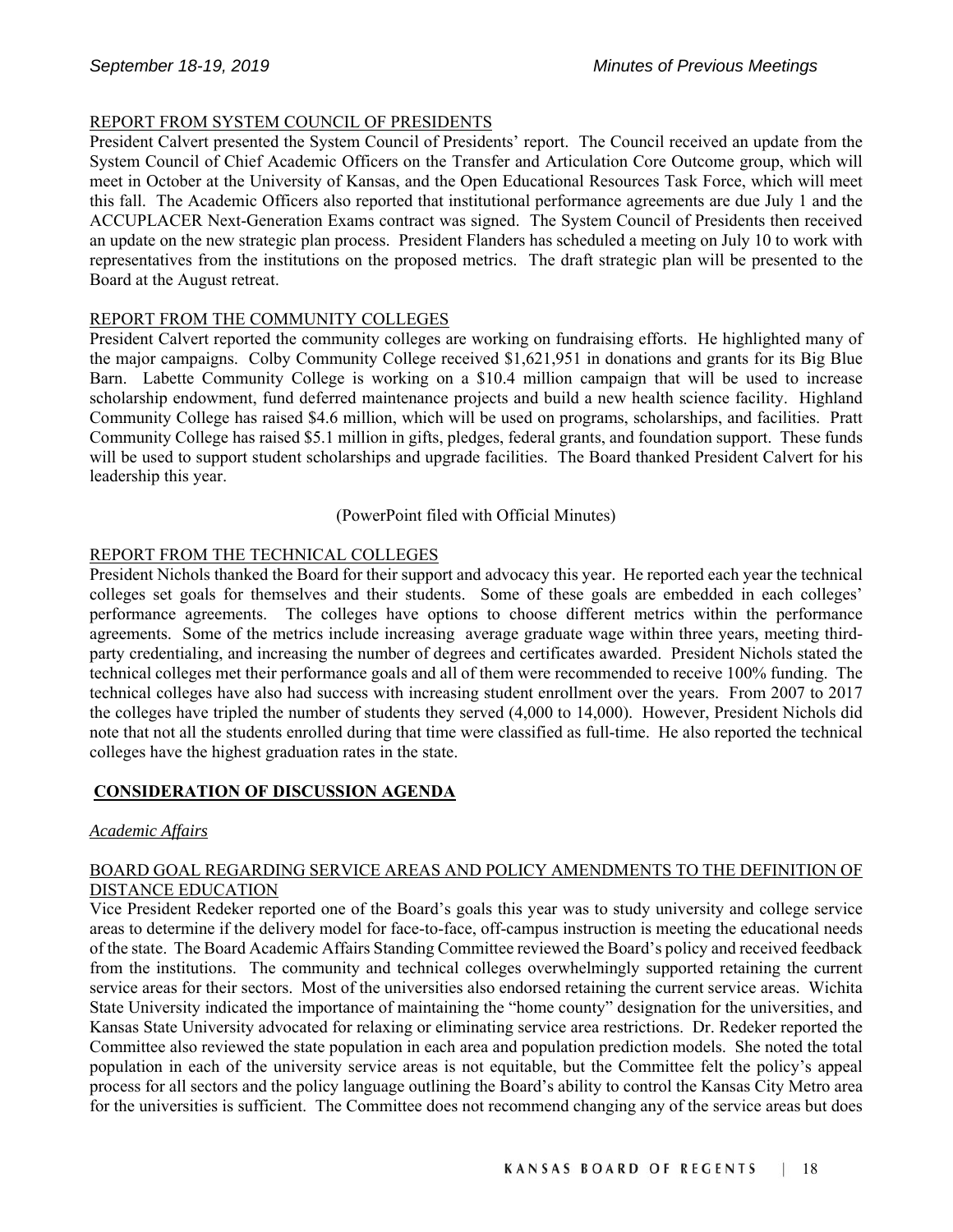. . .

l

recommend that the Board continue to study the long-term population predictions and how those may affect service areas in the future.

Dr. Redeker stated the Committee recommended amending the Board's policy to align its definition of distance education with the Higher Learning Commission's definition, and the institutions supported this recommendation. Regent Thomas moved to approve, and Regent Van Etten seconded. The motion carried. The following amendment was adopted:

# **CHAPTER III: COORDINATION2 - STATE UNIVERSITIES, COMMUNITY COLLEGES, TECHNICAL COLLEGES, WASHBURN UNIVERSITY AND/OR THE WASHBURN INSTITUTE OF TECHNOLOGY**

- **A ACADEMIC AFFAIRS** (See Chapter II., Section A. for additional academic affairs policies applicable to state universities)
	- 8 OFF-CAMPUS DELIVERY OF ACADEMIC COURSES AND PROGRAMS

The term "off-campus academic courses and programs," for the purposes of this section, refers to courses and programs offered through off-campus face-to-face instruction, and distance education. However, for purposes of the provisions of this policy dealing with delivery of off-campus academic courses or programs for credit outside an institution's assigned service area, the term shall not include 1) distance education courses or programs, as defined herein, or 2) clinical, practicum, internship and similar requirements if the program to which the requirement is tied is delivered within the institution's service area.

Changing demographics and changing workplace demands are among the environmental shifts that are challenging traditional requirements for productive employment and enlightened citizenship. Kansas public postsecondary institutions accept the on-going responsibility to 1) identify the configurations of knowledge and skills needed by students to compete and thrive and 2) provide programs that assist individuals and groups in acquiring the postsecondary education they need.

This policy is accordingly designed to emphasize students' needs. This philosophy recognizes that students seeking off-campus academic courses and programs are a diverse population with differences in educational requirements, motivation, constraints, goals, access and opportunities. To accommodate these differences, such academic programs are designed to reach established as well as underserved constituencies.

Using available learning resources, including electronic delivery, off-campus academic courses and programs at the Kansas public postsecondary institutions collectively work toward increasing opportunities for the entry and reentry of individuals and groups into higher education by assisting them to overcome or minimize participatory barriers such as location, employment, finance, and family-social-civic responsibilities. These efforts, which may involve a variety of course and delivery formats, are sustained by a commitment to developing and maintaining convenient, quality and affordable services and instruction.

a General Provisions

College or university delivery of off-campus academic courses or programs is the administrative vehicle for extending the institution's instructional and research resources through service to the

<sup>&</sup>lt;sup>2</sup> See Chapter I., Section A.3 for definition of Coordination.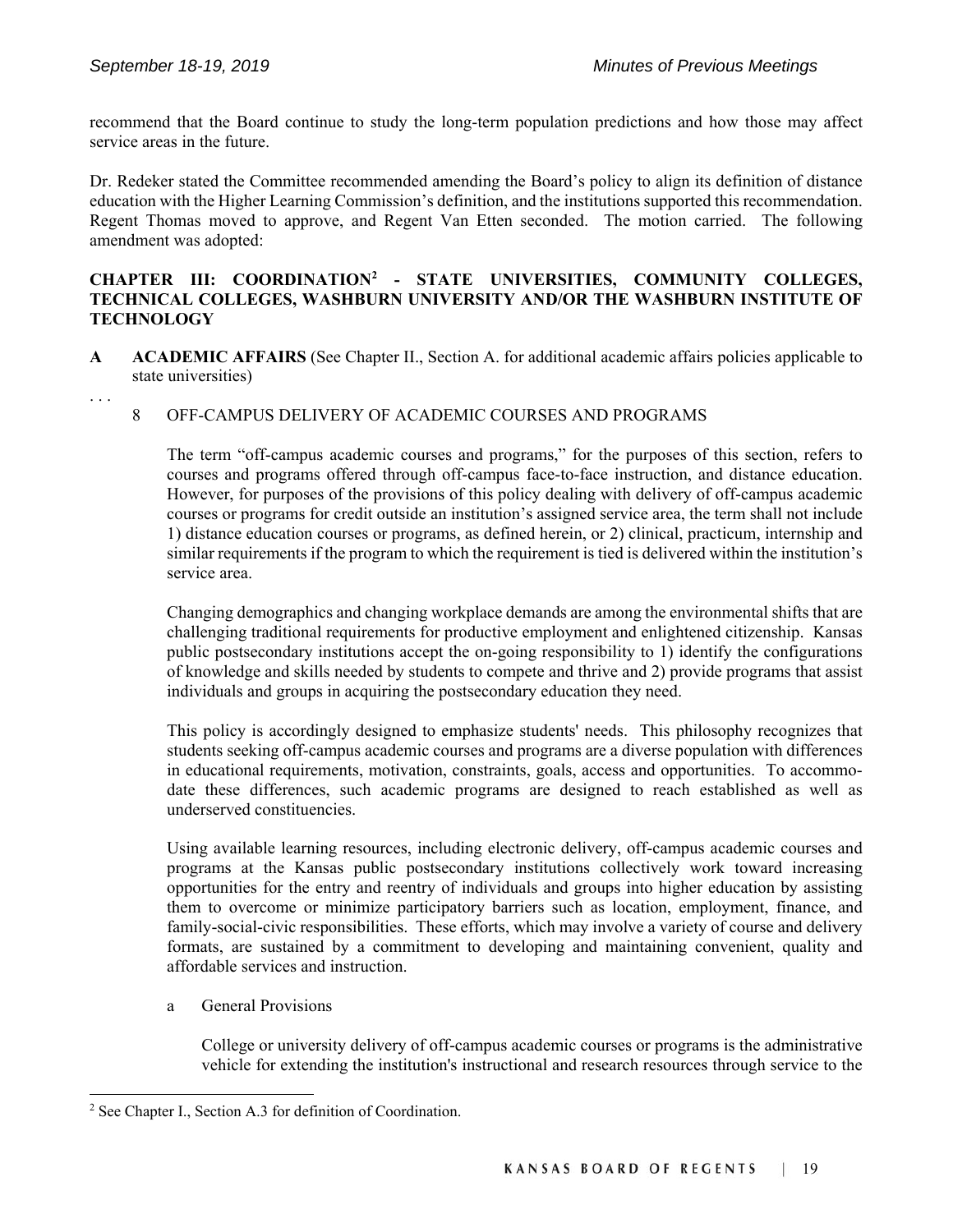people of the State. Off-campus academic courses and programs may be offered for academic credit or they may be noncredit, and they can be delivered via distance education or through offcampus face-to-face instruction.

Delivery of off-campus academic courses and programs is an integral part of higher education and when offered for credit should be publicly and institutionally supported commensurate with the needs of society and at a level that provides for high quality programs in Kansas.

The Board of Regents expects the public colleges and universities to respond to local educational needs within their approved service areas, including workforce training, and noncredit courses and programs.

The Board of Regents also supports the exploration and use of electronic and other media to deliver quality distance education courses and programs.

The Board encourages and expects coordinated and cooperative efforts in the planning and delivery of off-campus face-to-face academic courses and programs. The Board's goal for the Kansas public higher education system is to expand education opportunities for students while avoiding unnecessary duplication.

Decisions to offer off-campus academic courses and programs shall be guided by the following:

- i The mission of the institution;
- ii student need for specialization of programs and diversity of formats, time frames or cost structures;
- iii any other educational and economic needs in a particular area, as identified by the Board;
- iv the availability of adequate instructional and fiscal resources; and
- v cooperation between institutions.
- b Definitions
	- i "Campus" is defined as the buildings and grounds of each respective state university, Washburn University, community college, technical college or Washburn Institute of Technology that are located within the institution's service area.
	- ii "Credit" refers to a unit of measure of educational experience within a planned curriculum leading to a certificate or degree.
	- iii "Noncredit academic off-campus courses or programs" refer to educational activities, such as workshops, seminars, conferences and short courses offered for Continuing Education Units without academic credit for which a fee is charged. These activities receive no direct financial support from the state.
	- iv A "distance education course" is one in which faculty and students are physically separated in place or time and in which two-thirds or more at least seventy-five percent of the instruction is and interaction are provided synchronously or asynchronously via some form of mediated delivery system (i.e.,  $10 \frac{11.25}{11.25}$  or more hours of instruction per credit hour are delivered via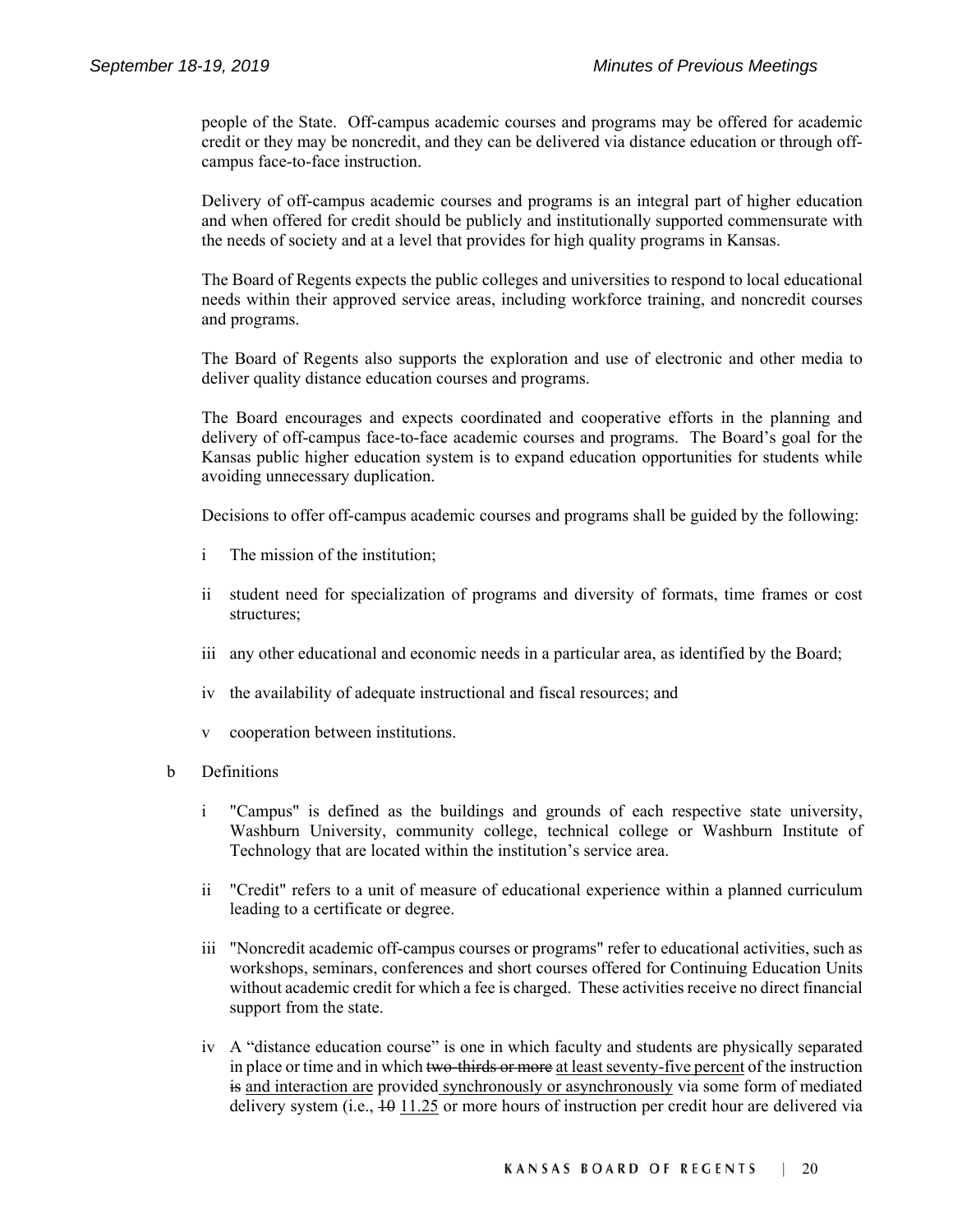audio or video recording, live interactive video, CD-ROM, the Internet or World Wide Web, etc.).

- v A "distance education program" is one in which fifty percent or more of the required courses for the program is are delivered via distance education courses.
- vi "Home institution" means each institution that is assigned, in accordance with this policy, to a particular service area. There may be more than one home institution in a given service area.
- vii "Home university" means each university that is assigned, in accordance with this policy, to a particular service area.
- viii "Kansas City metropolitan area" is Johnson and Wyandotte Counties.

#### *Fiscal Affairs and Audit*

# SECOND DISTRIBUTION OF FY 2019 APPROPRIATIONS FOR TUITION FOR EXCEL IN CTE AND AO-K AND POSTSECONDARY EDUCATION PERFORMANCE-BASED INCENTIVES FUND (GED ACCELERATOR)

Vice President Frisbie presented the proposed second distribution of state funds for Technical Education (Excel in Technical Education and the Accelerating Opportunity-Kansas proviso) and the Postsecondary Education Performance-Based Incentives Fund (GED Accelerator). For FY 2019, the Board of Regents has available \$33.55 million for high school students' postsecondary tiered technical course tuition, and for tuition for adults without a high school diploma or GED who are enrolled in tiered technical courses in designated Accelerating Opportunity: Kansas (AO-K) approved pathways. Funds are also available for the Postsecondary Education Performance-Based Incentives Fund (GED Accelerator). Funding for the tuition portion is distributed twice a year based on actual student enrollments submitted to the Kansas Higher Education Data System by the institutions. In January 2019, the Board distributed \$16,802,845. Available funds are now sufficient to finance enrollments, as reported by the colleges, as a result of action by the 2019 Legislature to add \$4.5 million to the Excel in CTE appropriation. The distribution amounts set forth in the following table do not reflect the Board's assessment of each institution's performance pursuant to K.S.A. 74-3202d(e) and thus the actual distribution to an institution, in accordance with the performance agreement process, may be less that the amount set forth in the table for that institution. Regent Feuerborn moved to approve the distribution amounts. Regent Schmidt seconded, and the motion carried. The following distributions were approved:

| <b>Institution</b>                  | <b>Excel in CTE</b><br>Initiative | <b>AOK Proviso</b><br><b>Adult Tuition</b> | <b>GED</b><br><b>Accelerator</b> |
|-------------------------------------|-----------------------------------|--------------------------------------------|----------------------------------|
| Allen Community College             | \$473,695                         | S<br>--                                    | S                                |
| <b>Barton Community College</b>     | 192,263                           | 3,752                                      | 14,010                           |
| <b>Butler Community College</b>     | 254,917                           | 1,670                                      | (1, 830)                         |
| Cloud County Community College      | 124,748                           | --                                         |                                  |
| Coffeyville Community College       | 425,788                           | --                                         |                                  |
| Colby Community College             | 136,867                           | --                                         |                                  |
| Cowley Community College            | 393,542                           | --                                         | 1,670                            |
| Dodge City Community College        | 150,332                           | $- -$                                      |                                  |
| Flint Hills Technical College       | 469,434                           | --                                         |                                  |
| <b>Fort Scott Community College</b> | 411,218                           | 8,226                                      | 670                              |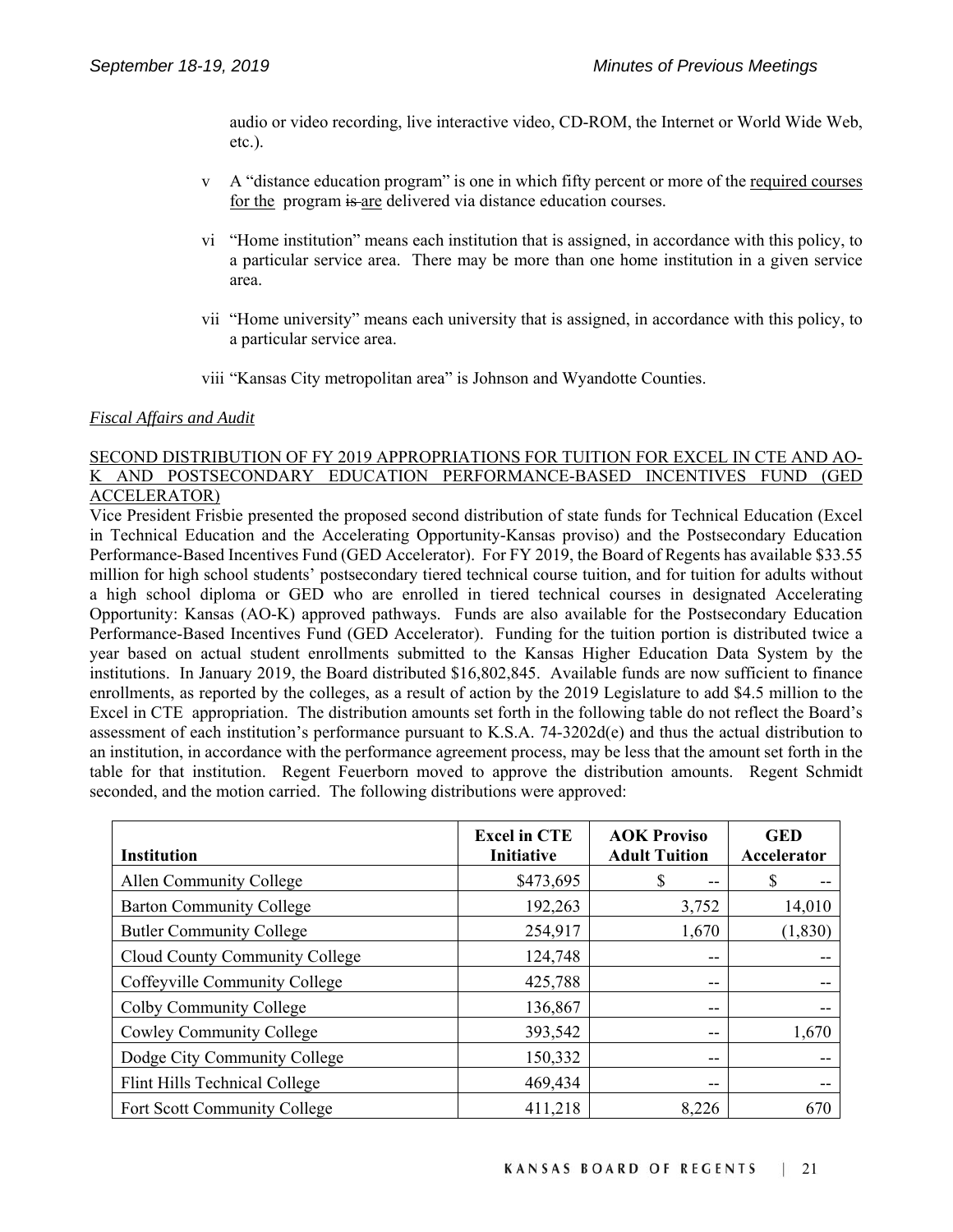| Garden City Community College          | 118,241      |           |          |
|----------------------------------------|--------------|-----------|----------|
| <b>Highland Community College</b>      | 761,526      | 15,151    |          |
| Hutchinson Community College           | 1,230,816    | 804       |          |
| Independence Community College         | 86,058       |           |          |
| Johnson County Community College       | 784,656      | 4,750     | 7,010    |
| Kansas City Kansas Community College   | 1,272,870    |           |          |
| Labette Community College              | 88,553       | --        |          |
| Manhattan Area Technical College       | 153,650      | --        |          |
| Neosho County Community College        | 494,933      | --        |          |
| North Central Kansas Technical College | 154,123      | --        |          |
| Northwest Kansas Technical College     | 29,266       |           |          |
| <b>Pratt Community College</b>         | 149,861      |           |          |
| Salina Area Technical College          | 489,564      | 2,004     | 3,010    |
| <b>Seward County Community College</b> | 422,126      | 9,536     | 8,200    |
| Washburn Institute of Technology       | 2,287,823    | 96,722    | 20,740   |
| WSU Campus of Applied Science and      |              |           |          |
| Technology                             | 3,536,476    | 45,956    | 9,690    |
| <b>Total</b>                           | \$15,093,346 | \$188,571 | \$63,170 |

# DISTRIBUTION OF FY 2020 STATE APPROPRIATIONS TO COMMUNITY COLLEGES, TECHNICAL COLLEGES, AND WASHBURN INSTITUTE OF TECHNOLOGY

Vice President Frisbie presented the proposed FY 2020 distributions to individual institutions for the Tiered Technical Education State Aid, Non-Tiered Credit Hour Grant, Vocational Education Capital Outlay Aid, and the Technology Grant. The distribution amounts set forth in the following table do not reflect the Board's assessment of each institution's performance pursuant to K.S.A. 74-3202d(e) and thus the actual distribution to an institution, in accordance with the performance agreement process, may be less that the amount set forth in the table for that institution. Regent Hutton asked community colleges to consider using some of the funds received to decrease their mill levies. Vice President Frisbie stated for the Tiered and Non-Tiered funds, the Legislature restored the 4% allotment and added \$3.5 million to address the funding gap, which will be funded through the cost model. With regard to Regent Hutton's question, state statute requires the community colleges to take into consideration 80% of the new funds to address property tax levies as they adopt their budgets, and the Board office has provided those calculations to each community college. President File and President Carter explained the budgeting processes at the community colleges and how the 80% is considered by their local Boards of Trustees. Regent Hutton asked for more information on the community college budgeting process. Following discussion, Regent Feuerborn moved to approve the distributions, and Regent Van Etten seconded. The motion carried. The following distributions were approved: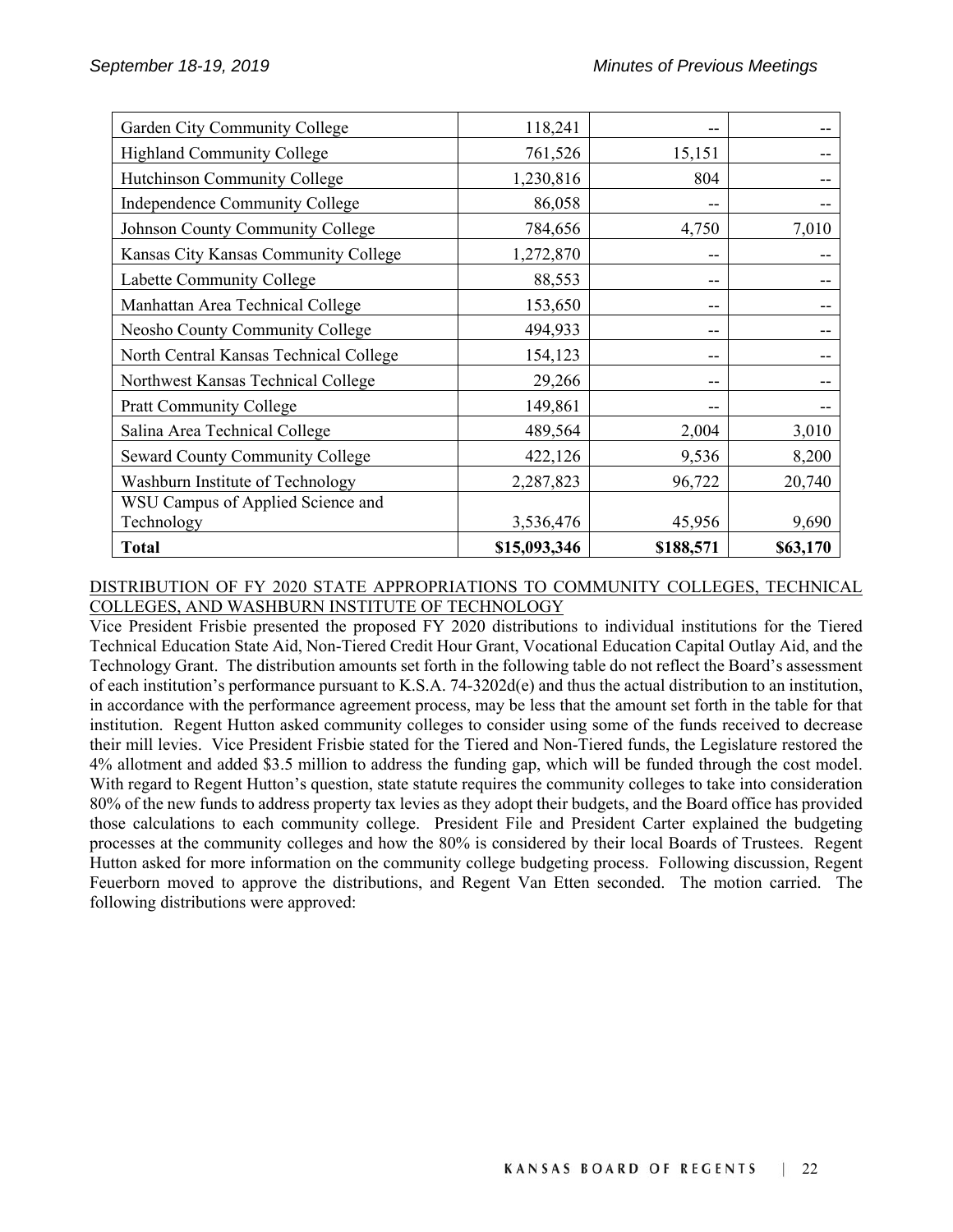| Table 1                                                  |                           |                                  |                         |
|----------------------------------------------------------|---------------------------|----------------------------------|-------------------------|
| <b>Tiered Technical Education State Aid Distribution</b> |                           |                                  |                         |
| Institution                                              | FY 2019<br><b>Funding</b> | <b>FY 2020</b><br><b>Funding</b> | Increase/<br>(Decrease) |
| Allen Community College                                  | \$1,309,710               | \$1,327,658                      | \$17,948                |
| <b>Barton Community College</b>                          | 3,472,162                 | 3,521,294                        | 49,132                  |
| <b>Butler Community College</b>                          | 4,153,706                 | 4,351,908                        | 198,202                 |
| Cloud County Community College                           | 1,346,073                 | 1,364,522                        | 18,449                  |
| Coffeyville Community College                            | 1,205,082                 | 1,221,598                        | 16,516                  |
| Colby Community College                                  | 677,358                   | 753,297                          | 75,939                  |
| <b>Cowley Community College</b>                          | 2,488,470                 | 2,522,575                        | 34,105                  |
| Dodge City Community College                             | 1,159,610                 | 1,175,503                        | 15,893                  |
| Flint Hills Technical College                            | 1,757,990                 | 1,789,872                        | 31,882                  |
| Fort Scott Community College                             | 1,487,677                 | 1,508,066                        | 20,389                  |
| Garden City Community College                            | 999,220                   | 1,014,384                        | 15,164                  |
| <b>Highland Community College</b>                        | 1,808,822                 | 1,833,613                        | 24,791                  |
| Hutchinson Community College                             | 3,970,599                 | 4,191,506                        | 220,907                 |
| Independence Community College                           | 551,133                   | 558,687                          | 7,554                   |
| Johnson County Community College                         | 6,245,510                 | 6,563,299                        | 317,789                 |
| Kansas City Kansas Community College                     | 4,269,157                 | 4,373,333                        | 104,176                 |
| Labette Community College                                | 1,113,892                 | 1,133,003                        | 19,111                  |
| Manhattan Area Technical College                         | 1,863,017                 | 1,904,299                        | 41,282                  |
| Neosho County Community College                          | 1,327,792                 | 1,428,152                        | 100,360                 |
| North Central Kansas Technical College                   | 2,742,781                 | 2,794,057                        | 51,276                  |
| Northwest Kansas Technical College                       | 2,137,815                 | 2,167,114                        | 29,299                  |
| <b>Pratt Community College</b>                           | 1,173,705                 | 1,189,790                        | 16,085                  |
| Salina Area Technical College                            | 1,876,608                 | 1,902,328                        | 25,720                  |
| <b>Seward County Community College</b>                   | 1,168,732                 | 1,184,750                        | 16,018                  |
| Washburn Institute of Technology                         | 2,636,431                 | 2,856,752                        | 220,321                 |
| WSU Campus of Applied Science and                        |                           |                                  |                         |
| Technology                                               | 4,568,730                 | 5,199,305                        | 630,575                 |
| <b>Total</b>                                             | \$57,511,782              | \$59,830,665                     | \$2,318,883             |

| Table 2                                          |                |                |            |
|--------------------------------------------------|----------------|----------------|------------|
| <b>Non-Tiered Credit Hour Grant Distribution</b> |                |                |            |
|                                                  | <b>FY 2019</b> | <b>FY 2020</b> | Increase/  |
| <b>Institution</b>                               | <b>Funding</b> | <b>Funding</b> | (Decrease) |
| Allen Community College                          | \$3,426,453    | \$3,561,298    | \$134,845  |
| <b>Barton Community College</b>                  | 4,335,794      | 4,705,436      | 369,642    |
| <b>Butler Community College</b>                  | 10,400,877     | 10,998,700     | 597,823    |
| Cloud County Community College                   | 3,022,259      | 3,069,883      | 47,624     |
| Coffeyville Community College                    | 1,774,563      | 1,798,887      | 24,324     |
| Colby Community College                          | 1,343,423      | 1,389,663      | 46,240     |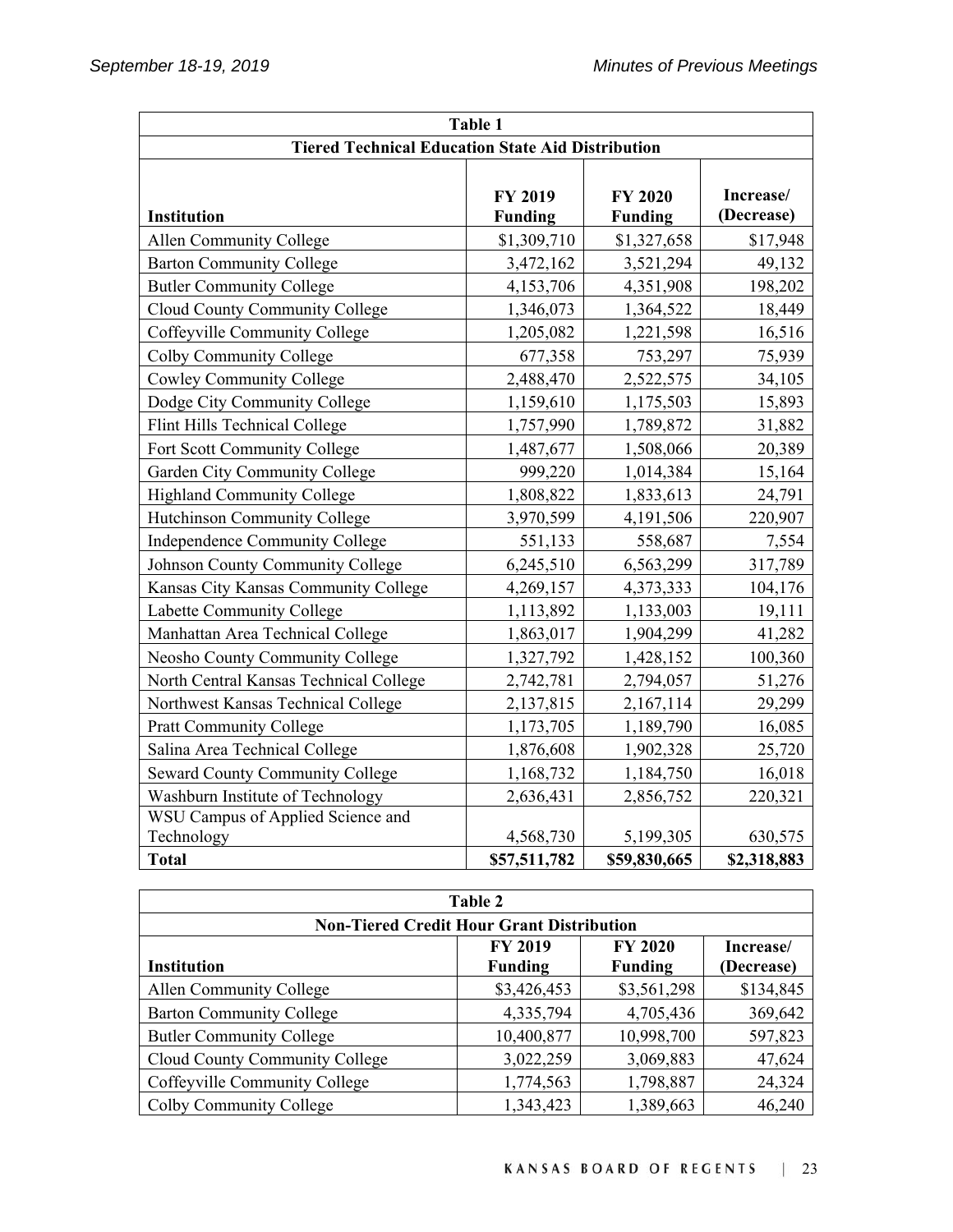| Cowley Community College               | 4,351,041    | 4,410,683    | 59,642      |
|----------------------------------------|--------------|--------------|-------------|
| Dodge City Community College           | 1,491,616    | 1,529,674    | 38,058      |
| Flint Hills Technical College          | 474,607      | 510,916      | 36,309      |
| Fort Scott Community College           | 1,907,243    | 1,968,812    | 61,569      |
| Garden City Community College          | 1,668,505    | 1,753,383    | 84,878      |
| <b>Highland Community College</b>      | 3,930,240    | 4,015,987    | 85,747      |
| Hutchinson Community College           | 5,035,158    | 5,269,986    | 234,828     |
| Independence Community College         | 1,410,162    | 1,429,492    | 19,330      |
| Johnson County Community College       | 15,015,969   | 15,437,047   | 421,078     |
| Kansas City Kansas Community College   | 5,907,338    | 5,991,668    | 84,330      |
| Labette Community College              | 1,591,136    | 1,679,312    | 88,176      |
| Manhattan Area Technical College       | 442,981      | 485,613      | 42,632      |
| Neosho County Community College        | 1,494,940    | 1,578,645    | 83,705      |
| North Central Kansas Technical College | 737,414      | 761,691      | 24,277      |
| Northwest Kansas Technical College     | 552,195      | 622,527      | 70,332      |
| <b>Pratt Community College</b>         | 1,216,635    | 1,247,479    | 30,844      |
| Salina Area Technical College          | 106,446      | 140,947      | 34,501      |
| <b>Seward County Community College</b> | 1,806,534    | 1,831,297    | 24,763      |
| Washburn Institute of Technology       | 164,640      | 186,221      | 21,581      |
| WSU Campus of Applied Science and      |              |              |             |
| Technology                             | 1,853,765    | 2,128,226    | 274,461     |
| <b>Total</b>                           | \$75,461,934 | \$78,503,473 | \$3,041,539 |

| Table 3                                                     |                                  |                                  |                         |
|-------------------------------------------------------------|----------------------------------|----------------------------------|-------------------------|
| <b>Vocational Education Capital Outlay Aid Distribution</b> |                                  |                                  |                         |
| <b>Institution</b>                                          | <b>FY 2019</b><br><b>Funding</b> | <b>FY 2020</b><br><b>Funding</b> | Increase/<br>(Decrease) |
| Coffeyville Community College                               | \$123,701                        | 119,981                          | (3,720)                 |
| Cowley Community College                                    | 138,312                          | 132,710                          | (5,602)                 |
| Dodge City Community College                                | 126,799                          | 126,887                          | 88                      |
| Flint Hills Technical College                               | 130,745                          | 129,507                          | (1,238)                 |
| <b>Highland Community College</b>                           | 130,872                          | 127,504                          | (3,368)                 |
| Hutchinson Community College                                | 218,251                          | 213,347                          | (4,904)                 |
| Johnson County Community College                            | 351,926                          | 347,596                          | (4,330)                 |
| Kansas City Kansas Community College                        | 203,172                          | 205,848                          | 2,676                   |
| Manhattan Area Technical College                            | 136,545                          | 132,745                          | (3,800)                 |
| North Central Kansas Technical College                      | 151,882                          | 149,192                          | (2,690)                 |
| Northwest Kansas Technical College                          | 134,481                          | 131,468                          | (3,013)                 |
| <b>Pratt Community College</b>                              | 122,701                          | 119,771                          | (2,930)                 |
| Salina Area Technical College                               | 121,558                          | 120,669                          | (889)                   |
| <b>Seward County Community College</b>                      | 131,543                          | 127,765                          | (3,778)                 |
| Washburn Institute of Technology                            | 170,720                          | 175,567                          | 4,847                   |
| WSU Campus of Applied Science and<br>Technology             | 225,036                          | 258,754                          | 33,718                  |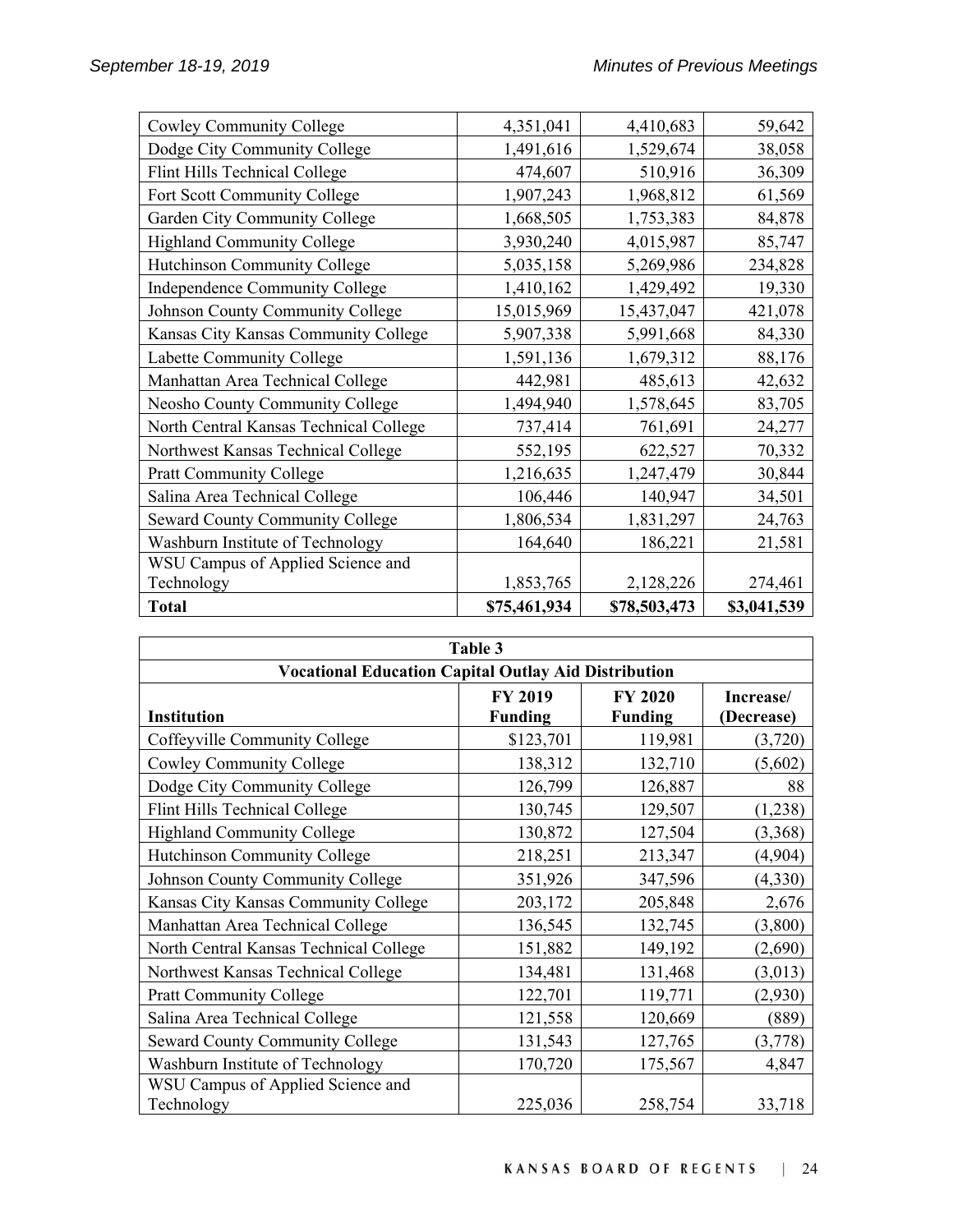| <b>Total</b>                                     | \$2,618,244                  | \$2,619,311                | \$1,067    |
|--------------------------------------------------|------------------------------|----------------------------|------------|
|                                                  |                              |                            |            |
| Table 4<br><b>Technology Grants Distribution</b> |                              |                            |            |
|                                                  |                              |                            |            |
|                                                  | FY 2019<br><b>Technology</b> | <b>FY 2020</b>             | Increase/  |
| Institution                                      | Grant                        | <b>Technology</b><br>Grant | (Decrease) |
| Allen Community College                          | \$13,957                     | \$14,168                   | \$211      |
| <b>Barton Community College</b>                  | 19,192                       | 19,482                     | 290        |
| <b>Butler Community College</b>                  | 24,424                       | 24,794                     | 370        |
| Cloud County Community College                   | 16,573                       | 16,824                     | 251        |
| Coffeyville Community College                    | 16,573                       | 16,824                     | 251        |
| Colby Community College                          | 16,573                       | 16,824                     | 251        |
| <b>Cowley Community College</b>                  | 19,192                       | 19,482                     | 290        |
| Dodge City Community College                     | 16,573                       | 16,824                     | 251        |
| Fort Scott Community College                     | 16,573                       | 16,824                     | 251        |
| Garden City Community College                    | 16,573                       | 16,824                     | 251        |
| Highland Community College                       | 18,320                       | 18,597                     | 277        |
| Hutchinson Community College                     | 25,295                       | 25,678                     | 383        |
| Independence Community College                   | 16,573                       | 16,824                     | 251        |
| Johnson County Community College                 | 38,381                       | 38,962                     | 581        |
| Kansas City Community College                    | 25,295                       | 25,678                     | 383        |
| Labette Community College                        | 13,959                       | 14,170                     | 211        |
| Neosho Community College                         | 16,573                       | 16,824                     | 251        |
| <b>Pratt Community College</b>                   | 12,216                       | 12,401                     | 185        |
| <b>Seward County Community College</b>           | 16,573                       | 16,824                     | 251        |
| <b>Washburn University</b>                       | 33,145                       | 33,647                     | 502        |
| <b>TOTAL</b>                                     | \$392,533                    | \$398,475                  | \$5,942    |

# *Retirement Plan*

# AMENDMENTS TO RETIREMENT PLAN COMMITTEE CHARTER AND POLICY PERTAINING TO THE RETIREMENT PLAN COMMITTEE

Regent Bangerter moved to approve the changes to the Board's Retirement Plan Committee Charter and the amendments to the Board's policy on the Retirement Plan Committee. Regent Feuerborn seconded. Regent Mullin noted these changes are being made to define the Board's and Committee's responsibilities to the Mandatory and Voluntary Retirement Plans. The motion carried. The following amendments were adopted:

Board Policy Manual:

# 4 COUNCILS AND COMMITTEES

. . .

iii Retirement Plan Committee

(1) The Retirement Plan Committee, established in 2005, is responsible for issues related to the Board's retirement plan Mandatory and Voluntary Retirement Plans, including oversight of plan investments and administration. The Committee reports directly to the Board. The issues the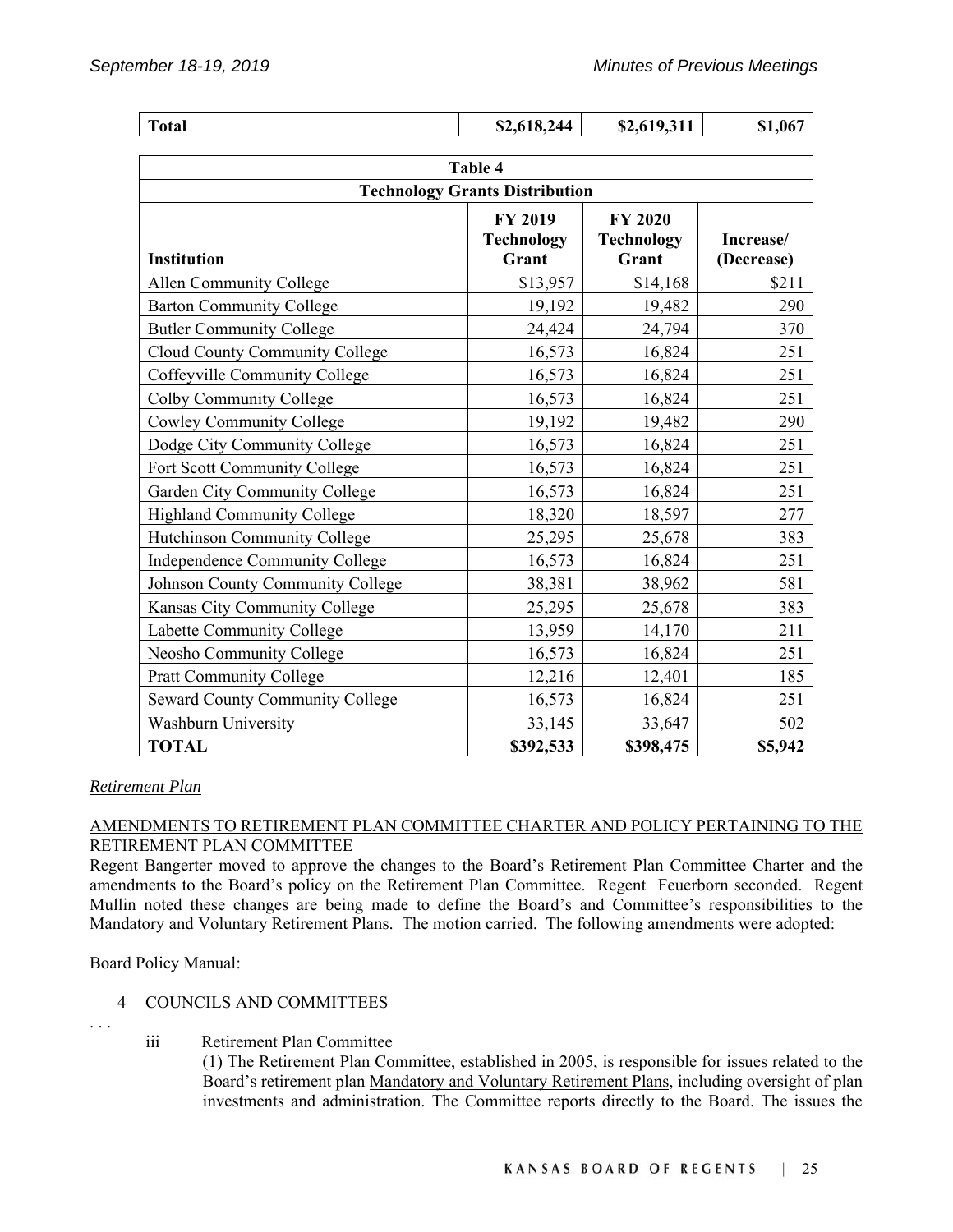Committee will consider may be directed by the Board, may arise from the Board's fiduciary duties, or may be initiated by the Retirement Plan Committee itself.

Retirement Plan Committee Charter:

#### "**Introduction**

The Kansas Board of Regents (KBOR) has constituted and established a Retirement Plan Committee (the "Committee") with authority, responsibility, and specific duties as described in this Retirement Plan Committee Charter for the KBOR Mandatory and Voluntary Retirement Plan Plans.

#### "**Composition**

In accordance with Section II.A.4.a.(3)(b) Chapter I, Section A.4.a.iii.2 of the Board's Policy Manual, the Committee shall consist of members appointed by the Board from the State Universities and a current Regent. The Committee shall include subject matter experts from the state universities and members from any of the following departments at the state universities or Board Office:

- Human Resources
- **Benefits**
- Legal
- Business and Finance"

#### *Other Matters*

# PROPOSALS FOR THE BOARD'S FY 2021 UNIFIED STATE BUDGET REQUEST

Vice President Frisbie stated the institutions submitted proposed items for the Board's FY 2021 unified state budget request. The Board will begin developing its request at the retreat and take final action at the September meeting. The following items were submitted:

#### **Initial Requests for FY 2021**

#### **Systemwide Requests**

| <b>Proposals</b>                                 | Amount       |
|--------------------------------------------------|--------------|
| University Deferred Maintenance Plan             | \$10,000,000 |
| Need-Based Student Financial Aid                 | \$25,000,000 |
| State Investment in 529 College Savings Accounts | TBF          |

#### **Top University Priorities**

| <b>Proposals</b>                                                                 | Amount |
|----------------------------------------------------------------------------------|--------|
| Affordability for Kansans – Balancing the State's Investment and Student Tuition | TBD    |

#### **Washburn University Priorities**

| <b>Proposals</b>           | Amount      |
|----------------------------|-------------|
| Center for STEM Education* | \$896,300   |
| Rural Law Outreach Program | \$1,100,000 |

 *\* Includes \$86,000 non-recurring equipment costs*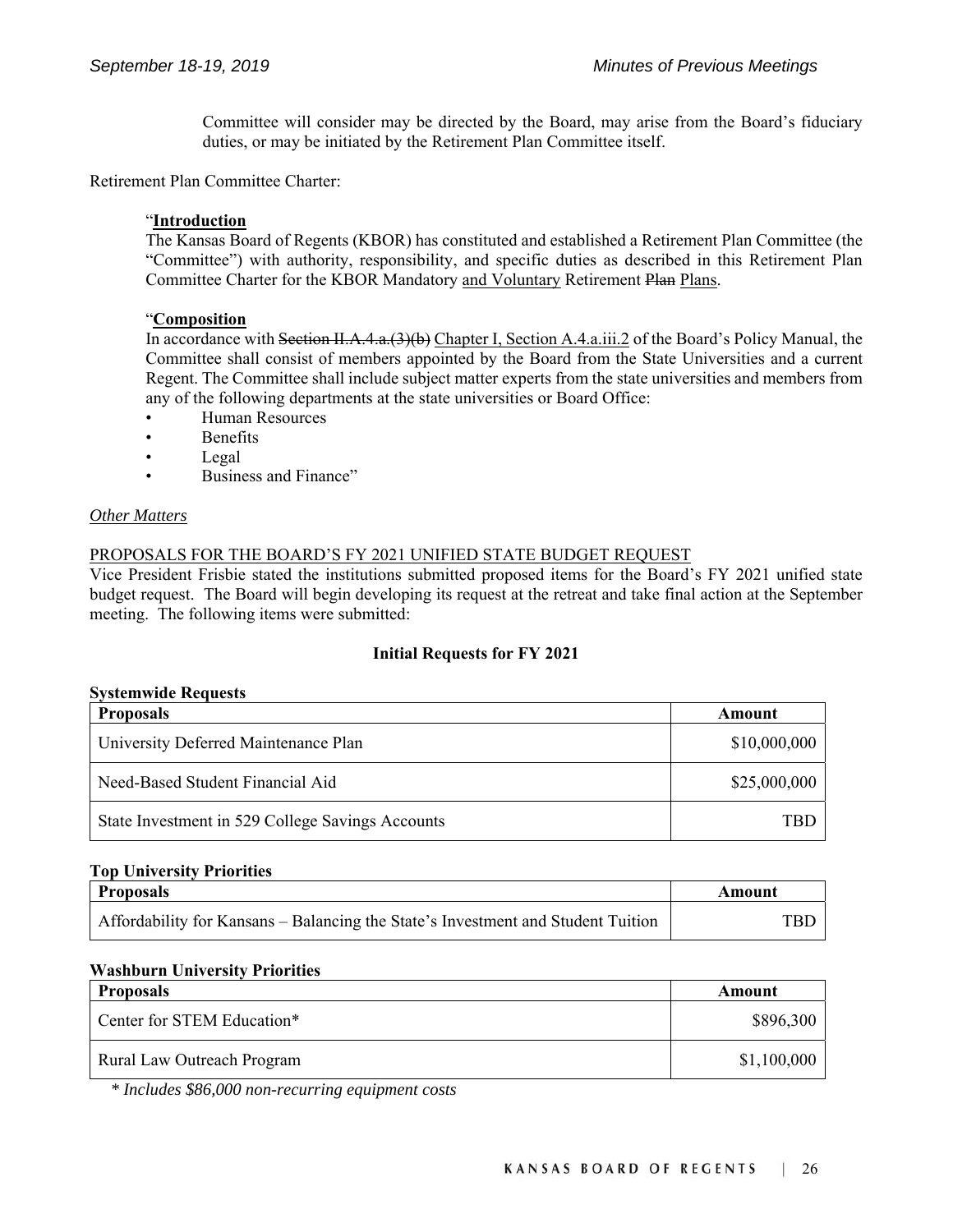# **Community College Priorities**

| <b>Proposals</b>                                                                                                                                                                                                                                                                                                                          | Amount                                            |
|-------------------------------------------------------------------------------------------------------------------------------------------------------------------------------------------------------------------------------------------------------------------------------------------------------------------------------------------|---------------------------------------------------|
| Full funding of the Excel in CTE Initiative (estimated enrollment)-FY 2020                                                                                                                                                                                                                                                                | \$7,000,000                                       |
| Full funding of the Excel in CTE Initiative (estimated enrollment)-FY 2021                                                                                                                                                                                                                                                                | \$7,500,000                                       |
| Phase-in full funding for the postsecondary tiered technical and non-tiered state<br>aid "gaps" over a three-year period (FY 2020, FY 2021, FY 2022)                                                                                                                                                                                      | \$11,000,000 est.<br>each year for three<br>vears |
| Require one-year notice before a tiered course is designated as non-tiered in the<br>cost model (this also affects Excel in CTE courses) so that Colleges have<br>adequate advance notice to manage the fiscal effect. Also, courses included for<br>tiered funding should correspond to Perkins approved courses as much as<br>possible. | Add proviso                                       |
| Require all dual credit courses delivered to secondary students be billed at the rate<br>in the cost model for non-tiered courses as of $6/1/2019$ . This will establish a rate<br>which is informed by the cost model and not picked by any one person or body.                                                                          | Add proviso                                       |
| Vocational Education Capital Outlay Grant (has not been increased since the mid<br>1970's; funding is critical for colleges to fund equipment purchases)                                                                                                                                                                                  | TRD                                               |

# **Technical College Priorities**

| <b>Proposals</b>                                                                                                                 |             |
|----------------------------------------------------------------------------------------------------------------------------------|-------------|
| Full funding for the postsecondary tiered technical state aid "gap"                                                              | TBE         |
| Full funding of the Excel in CTE Initiative (estimated enrollment)                                                               | \$4,500,000 |
| Begin to Adjust Vocational Capital Outlay Grant for inflation ( <i>originally</i> \$2.0 M<br>in 1974, it remains $$2.5$ M today) | \$7,500,000 |
| Full funding for the non-tiered course aid "gap"                                                                                 | TRI         |

# **KBOR Office Priorities**

| <b>Proposals</b>                                                   |     |
|--------------------------------------------------------------------|-----|
| Outreach for New Board of Regents Strategic Plan, DegreeStats Tool | TBL |

# EXISTING TECHNICAL PROGRAM REVIEW

Scott Smathers, Vice President of Workforce Development, presented the Technical Education Authority's recommendation on the review of existing technical programs. The technical programs were reviewed based on the criteria the Board approved in February, which further define what qualifies as a technical program. Based on the criteria and program performance the TEA recommended the following: 1) remove the CIP Code 29.0204 (Command & Control Systems and Operations) as a standalone program and use alternative programs, 2) reclassify CIP Code 52.0205 (Operations Management and Supervision) to non-tiered, and 3) reclassify CIP Code 51.1502 (Psychiatric/Mental Health Services Technician) to non-tiered. Regent Van Etten moved to approve the recommendations. Regent Schmidt seconded, and the motion carried. Vice President Smathers noted these changes will take effect in July 2020.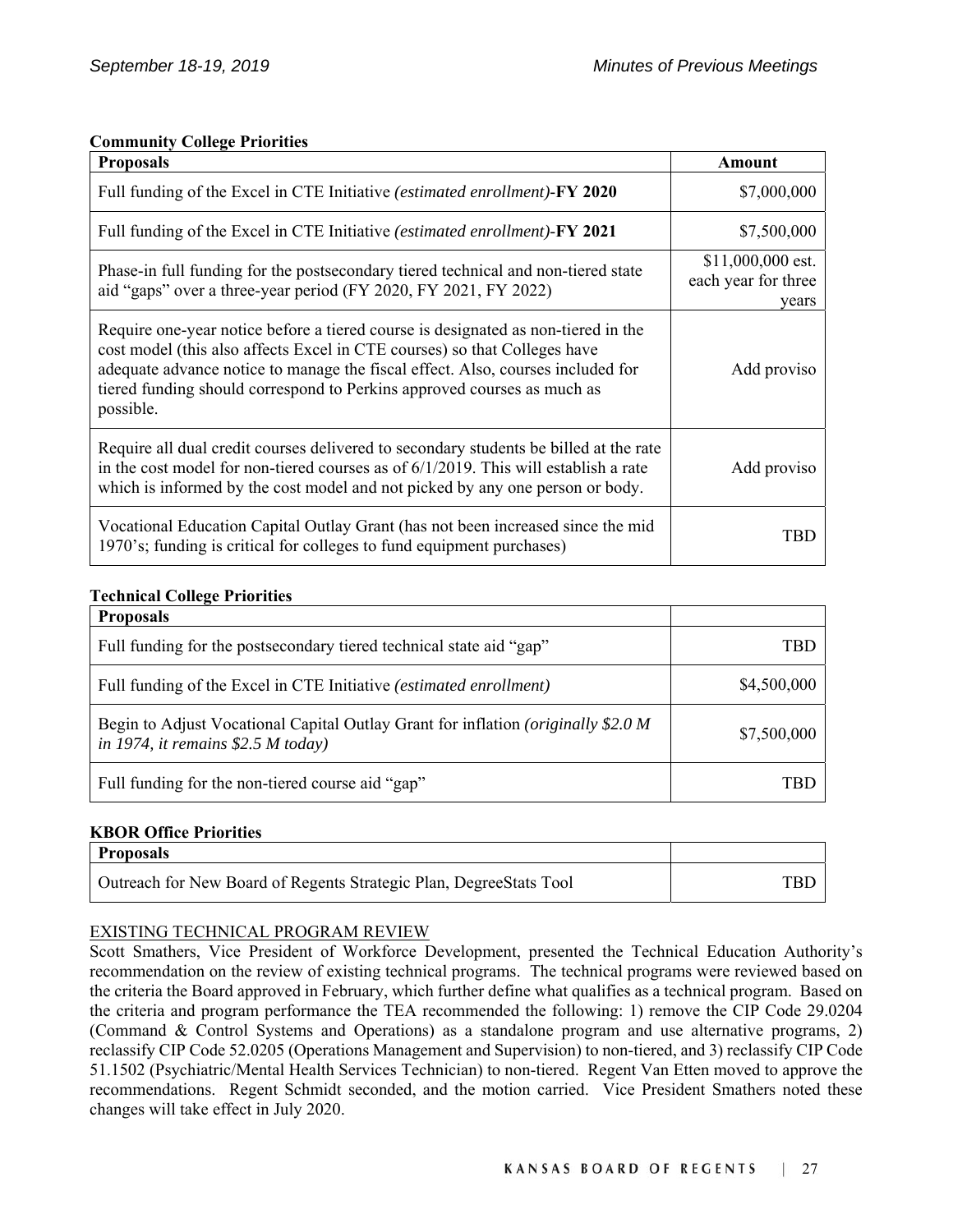# REPORT FROM KANSAS POSTSECONDARY TECHNICAL EDUCATION AUTHORITY

Vice President Smathers reported the Technical Education Authority re-elected Ray Frederick as Chair and elected Jason Cox as Vice-Chair. He highlighted initiatives in which institutions are partnering with businesses. Recently the University of Kansas Health System announced its partnership with Kansas City Kansas Community College on a GED program that allows employees at the KU Health System to earn a GED while on the job. Additionally, the Board office secured a grant from the Walmart Foundation that will create programs to provide service-sector workers with a pathway to gain their high school diploma, improve English skills, and ultimately be promoted within their company. The adult education providers will be selected to collaborate with employers to create these programs. Workforce Development and institutions will also be working with Tyson Foods at six different locations on employee training.

# BOARD MEETING DATES FOR 2019-2020

Regent Bangerter moved to approve the 2019-2020 Board meeting and campus visit dates. Regent Feuerborn seconded, and the motion carried. The following dates were approved:

| Meeting and campus visit dates      | Location                            |
|-------------------------------------|-------------------------------------|
| August 8-10, 2019 Board Retreat     | Salina                              |
| September 18-19, 2019 Board Meeting | Topeka                              |
| October 16-17, 2019 Campus Visit    | Wichita State University            |
| November 20, 2019 Board Meeting     | Pittsburg State University          |
| November 21, 2019 Campus Visit      | <b>Pittsburg State University</b>   |
| December 18-19, 2019 Board Meeting  | Topeka                              |
| January 15-16, 2020 Board Meeting   | Topeka                              |
| February 19-20, 2020 Board Meeting  | Topeka                              |
| March 18, 2020 Board Meeting        | University of Kansas Medical Center |
| March 19, 2020 Campus Visit         | University of Kansas Medical Center |
| April 15, 2020 Board Meeting        | Kansas State University             |
| April 16-17, 2020 Campus Visit      | Kansas State University             |
| May 20-21, 2020 Board Meeting       | Topeka                              |
| June 17-18, 2020 Board Meeting      | Topeka                              |

# **ADJOURNMENT**

Chair Mullin thanked the Board staff for helping him the last four years. He stated he is very proud of the state's higher education system and believes higher education is the solution to solving many of the challenges the state faces. He encouraged the Board and the universities to carry this message forward. Chair Mullin adjourned the meeting at 10:41 a.m.

Blake Flanders, President and CEO Shane Bangerter, Chair-Elect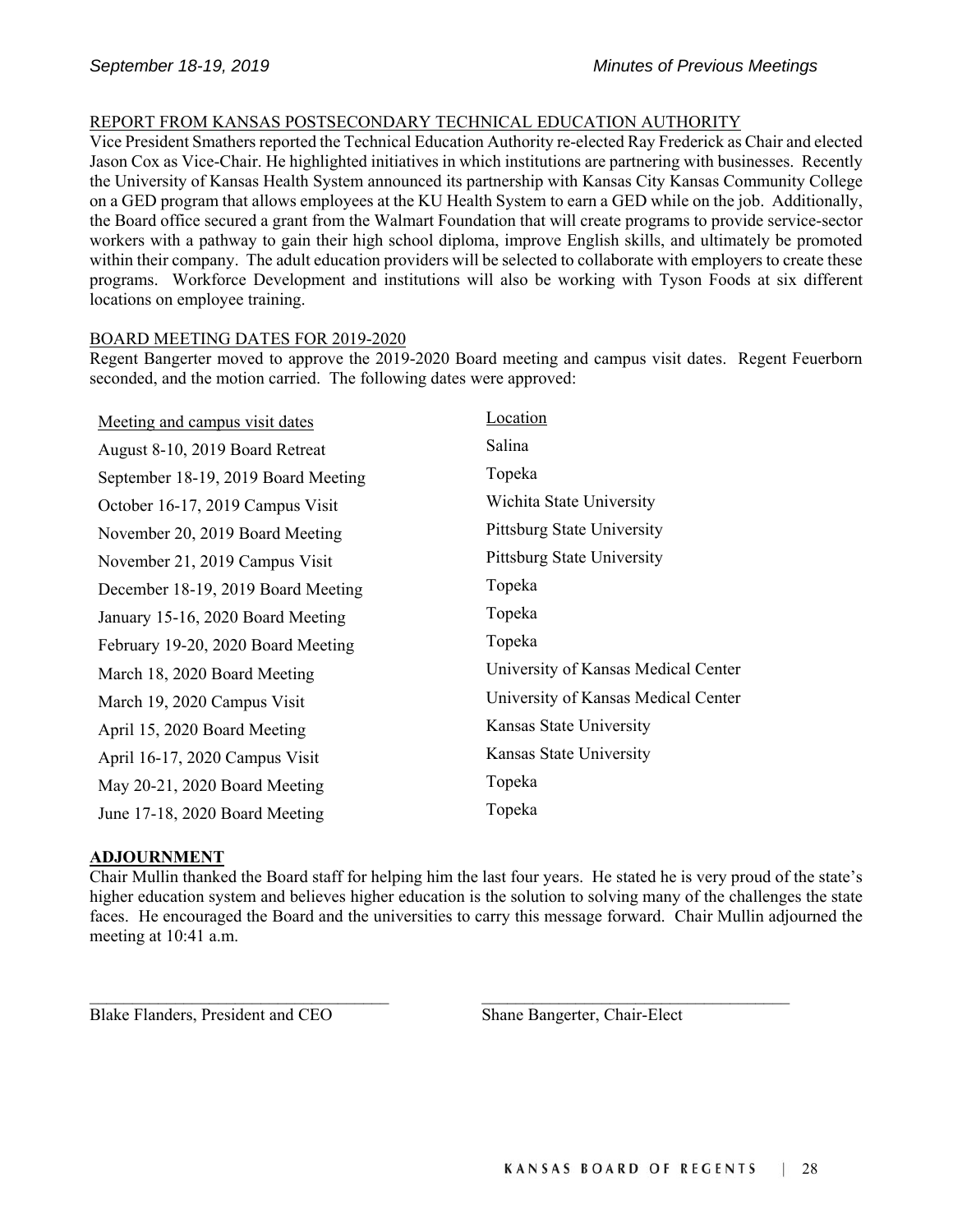# **KANSAS BOARD OF REGENTS** MINUTES August 8-10, 2019

The Kansas Board of Regents Budget Workshop and annual Retreat was called to order by Chair Shane Bangerter at 1:00 p.m. on August 8, 2019. The meeting was held in the College Center Building on the Kansas State University Polytechnic Campus (2310 Centennial Road, Salina, Kansas). Proper notice was given according to law.

#### MEMBERS PRESENT: Shane Bangerter, Chair

Bill Feuerborn, Vice Chair Ann Brandau-Murguia Cheryl Harrison-Lee Mark Hutton Shelly Kiblinger Jon Rolph Allen Schmidt Helen Van Etten

#### WELCOME

Chair Bangerter welcomed everyone to the Board Budget Workshop and Retreat.

#### BUDGET OVERVIEW

Elaine Frisbie, Vice President for Finance and Administration, stated that Kansas operates on a fiscal year basis from July 1 through June 30. In May of 2019, the Legislature approved the state's budget for FY 2020, which included \$7.7 billion in expenditures from the State General Fund (SGF). She noted a large portion of the expenditures went to the Unified School Districts (\$3.4 billion), followed by human services (\$2.0 billion), and then higher education (\$839.1 million). The higher education system appropriation is still \$13.6 million less than the peak appropriation of \$852.7 million, which occurred in FY 2009. On the revenue side, it is estimated that the state will collect \$7.4 billion for FY 2020 with the majority of revenues coming from individual income tax and sales and compensation use taxes. Vice President Frisbie highlighted how revenue source amounts for the state have changed over the years with the implementation of different tax policies.

Vice President Frisbie reported total revenues of the state's public higher education system in FY 2017 totaled \$3.75 billion, of which \$2.8 billion is attributable to the state universities. The key categories of revenue sources for the public institutions are state appropriations, student tuition and fees, federal and private grants, auxiliary enterprises, local support, and affiliated component units. Vice President Frisbie noted the percent of revenue collected in each category will vary by sector and institution. On the expenditure side, the 32 public postsecondary institutions spent nearly \$2.2 billion (61.7 percent) on salaries and benefits. The next major expense for the system is the operation and maintenance of the physical plant, which accounts for 6.7 percent of the total expenditures across the system. Vice President Frisbie also spoke about state funding and its impact on student tuition and fee rates at the universities. It was noted that students over the past several years have shouldered more costs to attend a university because state support has declined. However, the proportion of SGF to student tuition varies by institution. Vice President Frisbie also reviewed the Composite Financial Index for the universities, which can be used to help assess the level of financial health of an institution.

# STATE UNIVERSITY PRESENTATIONS

President Garrett presented information on Emporia State University. The University's SGF level for FY 2020 is \$33.6 million, which is slightly more than it was in FY 2009. ESU has seen a steady decline in state funds since 2006, and with the decline student tuition has increased to fill the gaps. President Garrett stated the increase in state funding that the University received this year was appreciated and needed, but the University still faces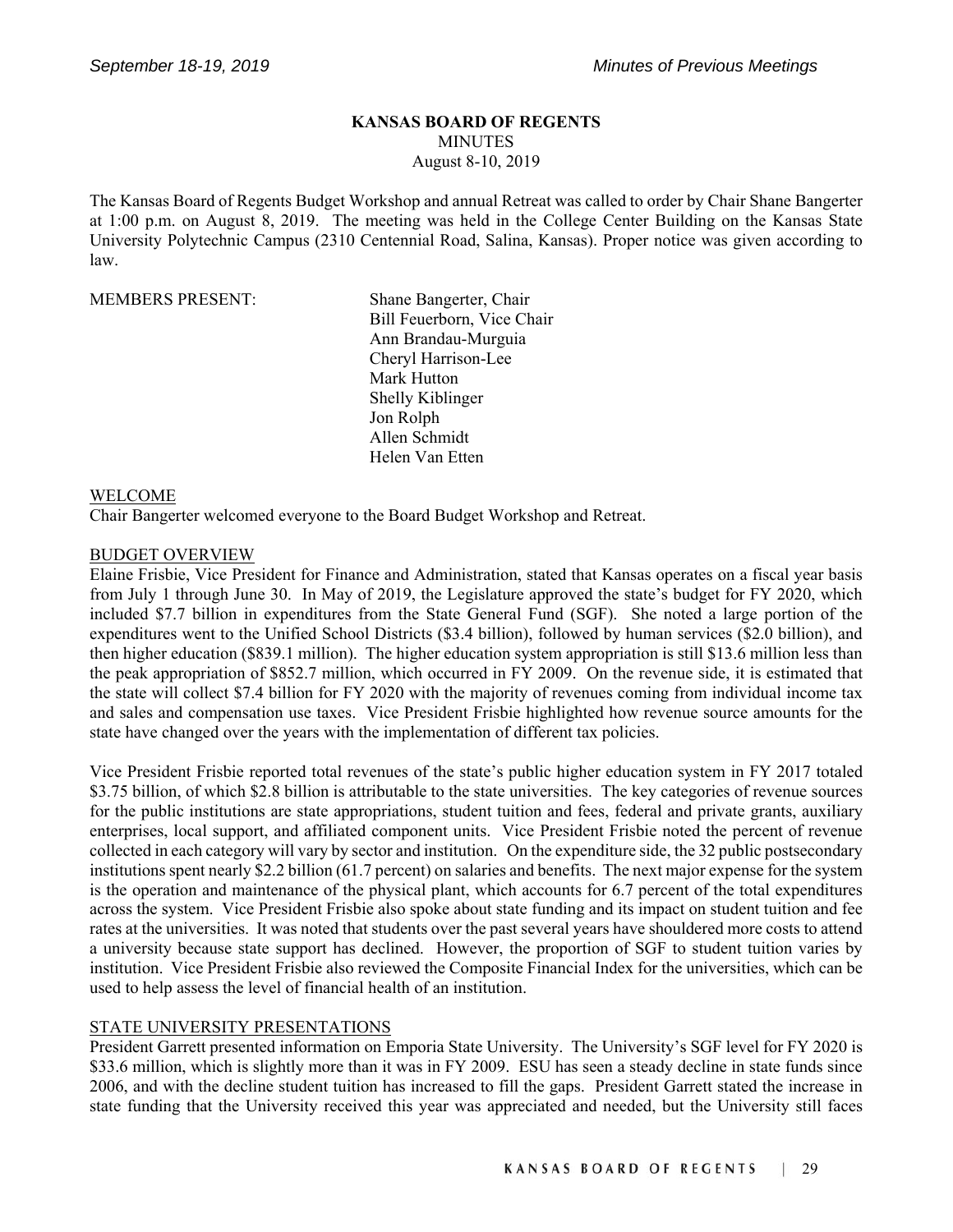increased costs associated with student mental health services, federal compliance regulations, student financial aid needs, facility needs, and employee healthcare costs. President Garrett noted the University is expecting flat to slight growth in enrollment this year. She expressed concerns that international student enrollment may be down, which will impact whether the University's overall enrollment is up, down, or flat. The decline in international student enrollment is a national trend influenced by several different factors including the number of visas being awarded, other countries improving their own higher education systems, and other institutions competing for these students.

Chancellor Girod presented an overview of the University of Kansas. The University has seven instruction sites in Kansas with the main campus located in Lawrence and the Medical Center located in Kansas City, Wichita, and Salina. The University serves 28,510 students and has been a member of the AAU since 1909. The Chancellor stated the University's vision is to be a destination for talented scholars and an engine of economic growth in Kansas. Its priorities are to enhance the student experience, expand outreach in Kansas, and grow the University's research enterprise. Chancellor Girod spoke about the national landscape of higher education and the challenges that institutions are facing with decreased enrollment, implementing new teaching methods, reaching emerging populations that traditionally have not attended higher education institutions, and working with industry to fill job demands. The Chancellor also reviewed the University's budget, and like the other universities, students are now paying a higher percentage of the cost to attend the University. Regent Schmidt asked about the University's admissions criteria and its effect on retention and graduation. The Chancellor noted with higher standards, KU has seen better retention rates, but the University still accepts some students through the admissions exception window.

President Mason presented an overview of Fort Hays State University. She reported the University has had eighteen years of enrollment growth with the majority of growth occurring in its online and China programs. President Mason stated the University's on campus retention rate is 74 percent which has increased six percent over the past five years. She also spoke about the University's tuition revenues and noted Fort Hays has been able to keep its tuition low due to its diverse delivery models and the increase in credit hour production associated with enrollments. She expressed concerns that because the University's tuition is so much lower than its peers the, University could face a branding issue with potential students believing there is a correlation between cost and academic prestige.

# BREAK

The Chair called for a break at 2:46 p.m. and resumed the meeting at 2:57 p.m.

Interim President Tompkins provided information on Wichita State University. He noted mission differential of the state universities is positive for the state's higher education system because students can choose the type of institution they want to attend. The largest percent of students who attend WSU are residents of Kansas (76 percent), residents of Sedgwick County (50 percent), and are first generation or low income (48 percent). Dr. Tompkins stated one challenge the University had to face was the neighborhoods surrounding the campus. He noted Dr. Bardo prioritized working with these neighborhoods to make the community more welcoming to visitors. Dr. Tompkins reviewed WSU's budget. For FY 2020, the University's general use funds consist of 22 percent tuition, 16.5 percent SGF operating, and 4.2 percent SGF aviation research/infrastructure. He noted the biggest area of growth for the University is research with the contracts at \$136 million and the expenditures at \$107 million. As for enrollment, the University has remained relatively flat over the last couple of years and that trend is predicted to remain the same with maybe a slight increase in credit hour production. Regent Hutton asked about the University's capacity to increase its research footprint. Dr. Tompkins noted WSU will need to look for facilities both on and off campus to conduct research and in some cases will need to contract with experts outside the University to work on the grant awards. He also credited John Tomblin, Vice President for Research and Technology Transfer, for continuing to move WSU's research enterprise forward.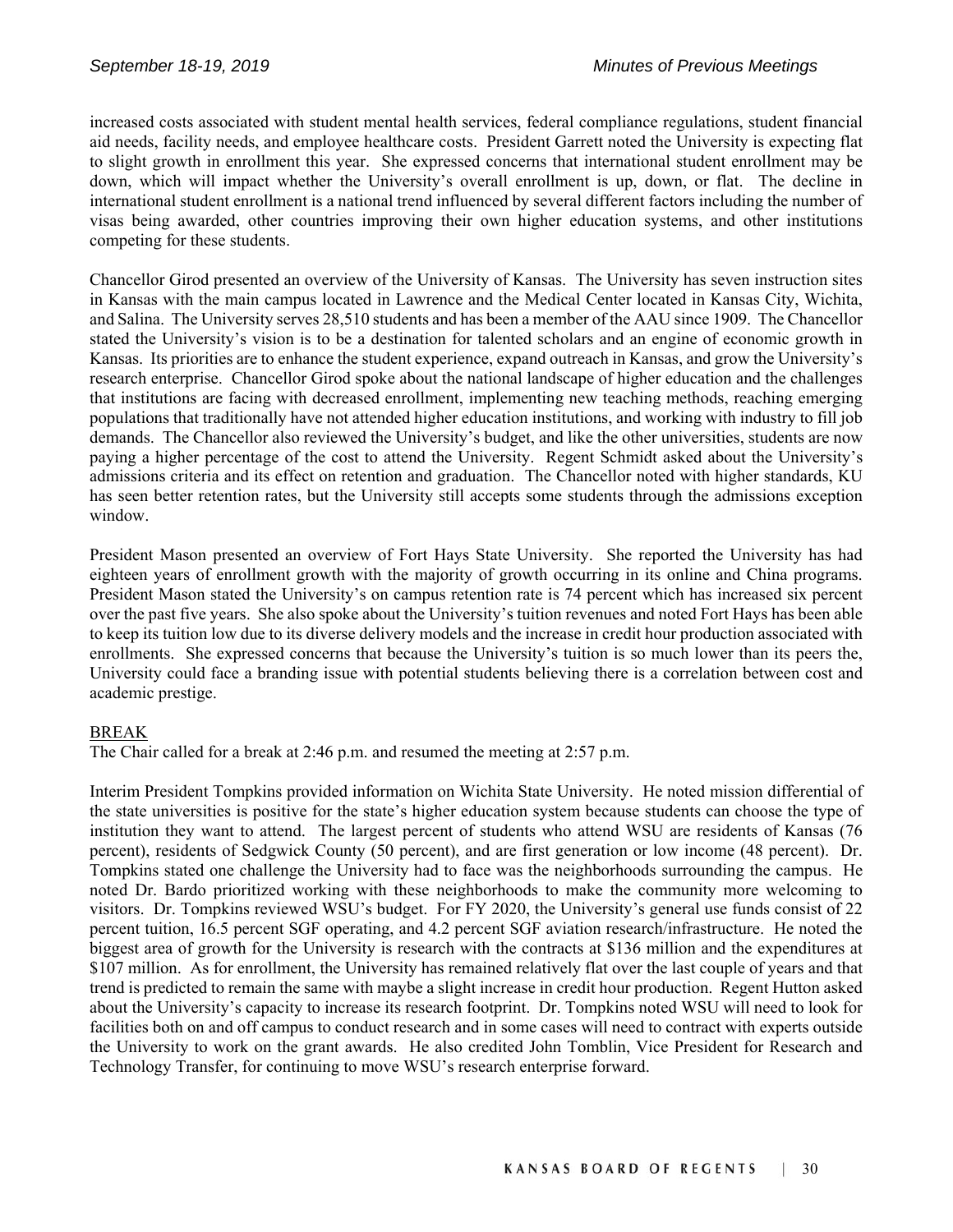President Myers stated that Kansas State University is the state's land-grant institution with a unique role in providing access to education, research and outreach to Kansans. He reported that KSU is at a critical juncture because it has had multiple years of enrollment decline along with a decline in state support. Because of these declines, KSU's budget has decreased \$49 million over the last six years. The impact of these decreases has resulted in eliminating positions, increasing class size, and delaying technology updates. He noted KSU is in the second year of a five-year process to transform its enrollment and budgeting models. The University is down 2,000 students with 600 of those being international students, which is a national trend. It is predicted that the University will be down enrollment again in the fall, but it is anticipated that KSU will then begin to rebound the following year. President Myers stated that traditionally the KSU student body is made up of 80 percent Kansas residents and 20 percent out-of-state. With the decline of in-state students, the University is focusing on bringing more talent from other states. President Myers also noted that KSU needs to do better at accommodating first generation students, which is a growing population in Kansas. President Myers spoke about the changes to the University's scholarship program that will broaden access to more students by awarding more scholarships to the middle tier students. He also talked about the new budget model and how it will reward enrollment growth, energize innovation, maximize resources, and have greater financial accountability and transparency. The Board and President Myers also discussed how the University can partner with the National Bio and Agro-Defense Facility in the future.

President Scott presented an overview of Pittsburg State University. Like the other universities, Pittsburg State has seen a shift in higher education funding where students are now paying more of the cost to attend college. He noted with the new state funds this year, the University was able to hold tuition flat for resident undergraduate students but that does not mean there are not funding challenges for PSU. PSU is addressing funding issues by making targeted reductions to its budget and has reduced its workforce by 100 employees over the last three years. President Scott noted that decreases in enrollment have also contributed to decreases in revenues. PSU is addressing enrollment by keeping competitive with tuition rates as compared to peers, enhancing marketing efforts to build the University's brand, and expanding the Gorilla Advantage, which the Board approved last year. The University also started a new online MBA program that will net additional graduate students and is focusing its international recruitment in India. President Scott spoke about PSU's strategic visioning project that focuses on identifying academic programs the University needs to grow. A consultant was hired and is working with the new Provost on how to implement recommendations to optimize resources and bring more efficiency to programming. President Scott also talked about the impact Block22 has had on the city, region, and University.

(Handouts filed with Official Minutes)

# STATE UNIVERSITY TUITION AND FEE OVERVIEW

Vice President Frisbie stated the Board is authorized by statute to set the state universities' student tuition and fee rates. Each university structures tuition and fees differently based on a number of factors like mission and programming. Nationally there have been conversations on whether the cost to attend college is still worth attaining a degree. Economists have examined data on students' cost to attend college both in terms of out-ofpocket expenses as well as opportunity costs, which are wages one gives up to attend school. Out-of-pocket expenses were measured based on average tuition and fees at four-year institutions. These figures represented the "sticker price" of attending college. The "net price" accounts for funds students receive that are not paid back, which would include scholarships, grants, tuition concessions, and tax benefits. Vice President Frisbie noted the majority of students pay the net price, not the sticker price.

For Kansas, the Board office has been collecting finance data on students attending the public postsecondary institutions since 2014. In academic year 2017-2018, Kansas resident full-time undergraduate students' net price across the system was 59 percent of the sticker price. Vice President Frisbie stated the data shows that on average it takes a Kansas college graduate who earned a general studies degree about 5.3 years to overcome the \$15,300 annual earnings of someone who graduated high school but never accrued student debt. However, economists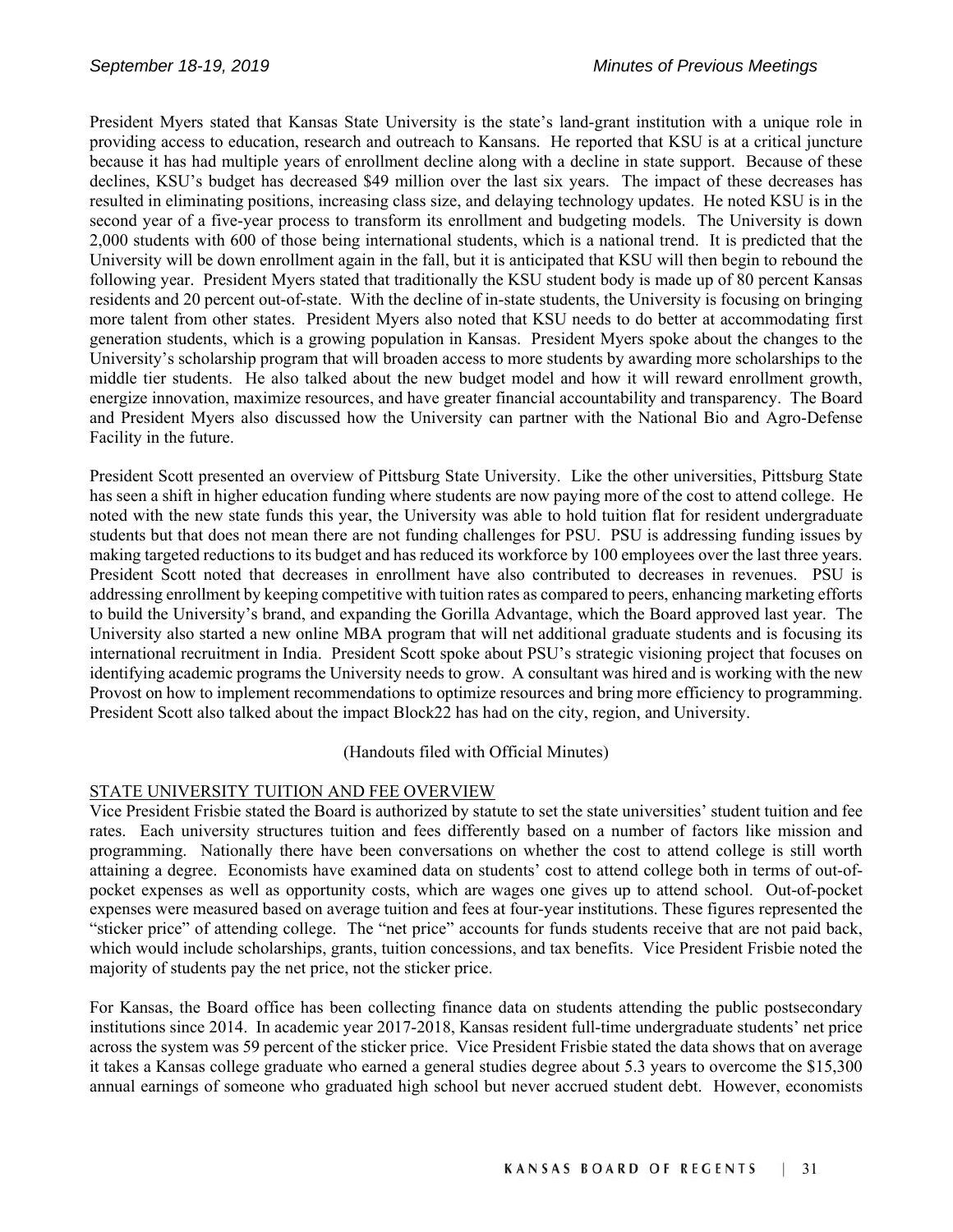concluded that getting a college degree remains a good investment despite the rising costs because a college graduate's earning power over time easily outweighs the upfront cost to attend.

President Flanders noted the Kansas economy indicates there is going to be a high demand for individuals who have a degree beyond high school. Dr. Girod stated that since the Great Recession in 2008 there have been 13 million new jobs created nationally. Of those, 70 percent require a bachelor degree or higher. The Board discussed ways to use this data in a meaningful way when communicating with legislators, the Governor, or other constituents. The Board asked to see the data broken down for students who attain a masters degree or higher and for the students who are not attending college full time as it relates to opportunity costs.

# UNIVERSITY BUDGET REQUEST

Vice President Frisbie stated the Kansas Higher Education Coordination Act requires the Board of Regents to develop and present to the Governor and Legislature a unified request for state appropriations for postsecondary education each year. The Board's request must be submitted by October 1. At the June meeting, the institutions submitted proposed items for the Board's FY 2021 unified budget request. The state universities submitted a request to increase their base funding. Other requests that the Board can consider include seeking funding for the Dyslexia Task Force recommendations that came out of last year's legislative session, asking for a systemwide bond issuance for deferred maintenance that would commit a portion of the EBF to the bond payment, and seeking matching funds for student financial aid. The Board discussed strategies for the state university base funding request and the messaging that could go with the request. Regent Bangerter believes the Board's top priority should be increasing the base funding for the universities. He also noted that the system request should be rolled up into one number.

#### **ADJOURNMENT**

The Chair adjourned the meeting at 5:05 p.m.

# **CALL TO ORDER**

Chair Bangerter called to order the August 9, 2019 meeting at 8:20 a.m.

MEMBERS PRESENT: Shane Bangerter, Chair Bill Feuerborn, Vice Chair Ann Brandau-Murguia Cheryl Harrison-Lee Mark Hutton Shelly Kiblinger Jon Rolph Allen Schmidt Helen Van Etten (by conference call)

# KANSAS STATE UNIVERSITY POLYTECHNIC CAMPUS

Dr. Alysia Starkey, Interim Dean, gave a brief overview of the KSU Polytechnic Campus. The campus centers around the student experience involving innovative learning, real-world experiences, and industry connections. The campus has fifteen degree options, but its primary focus is aviation. The Polytechnic campus also conducts research in the areas of unmanned aircraft systems and bulk solids.

#### CEO ASSESSMENT PROCESS

General Counsel Julene Miller provided background information on the CEO assessment process. The current practice involves the university CEO submitting to the Board a self-assessment that is no more than ten pages long, which includes a two page executive summary. The Board then uses the self-assessment to complete the evaluation using a web-based survey tool. The tool focuses on the following performance categories: Strategic Direction and Planning; Leadership and Decision Making; Financial Stewardship; Communication; Culture and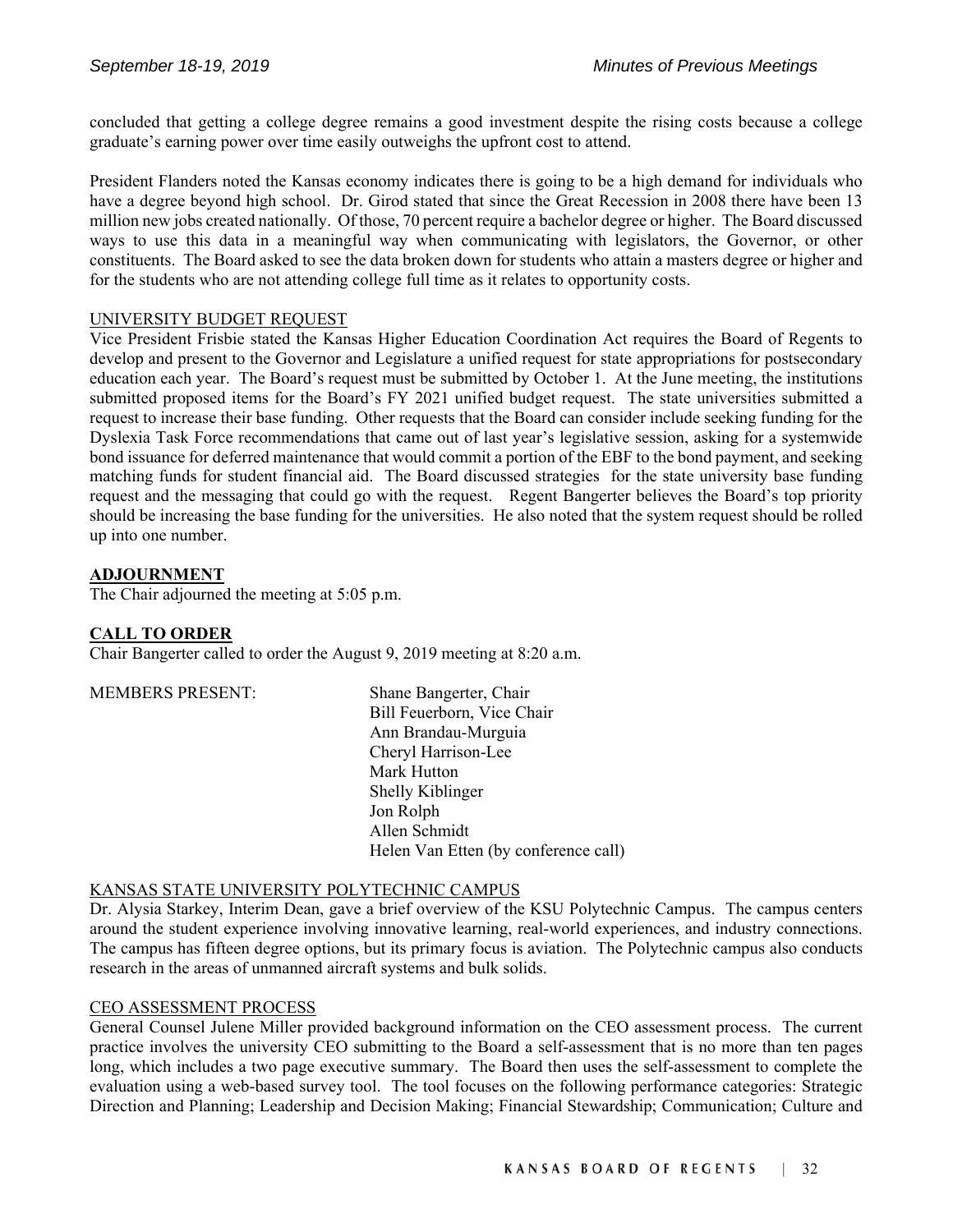Climate; Personnel Management; Advancing the Board's Strategic Plan; and the CEO's Individual Goals. General Counsel Miller noted these categories were developed and approved by the Board. Once all the Regents have completed their evaluation of a CEO, a report is generated from the tool that combines all the results. The Board then receives the compiled results and holds a meeting in executive session to draft a consensus statement. This report along with the draft consensus statement are given to the CEO prior to his or her face-to-face evaluation.

Regent Bangerter stated he believes the process is good but thinks the Board needs more time to develop the consensus statements and would like these discussions to take place at a regular meeting rather than a conference call meeting. He also suggested eliminating the practice of giving the CEOs all the comments in the report because he believes this will allow Regents to be more frank when completing the evaluation. The university CEOs agreed that the comments from individual Regents in the results can be difficult to decipher without knowing the context surrounding each comment and are fine with not receiving them. The CEOs also agreed it would be more meaningful to have a more detailed consensus statement from the Board. The Board also discussed streamlining some of the categories to make the tool more efficient. Board staff will work with the Governance Committee on these improvements.

# THREE-PERSON BOARD COMMITTEES

Each of the university CEOs met with their assigned three-person committee. Board members broke up into their assigned committees and took the following actions:

At 10:00 a.m., Regent Bangerter moved, followed by the second of Regent Murguia, to recess into executive session for 75 minutes in the Stevens Board Room to discuss personnel matters of non-elected personnel. The subject of this executive session was the university CEOs mid-year evaluations and the purpose was to protect the privacy of the individual Board employees involved. Participating in the executive session were Regent Bangerter, Regent Murguia, Regent Kiblinger, President Mason (for a portion), and Chancellor Girod (for a portion). At 11:15 a.m., the meeting returned to open session.

At 10:00 a.m., Regent Hutton moved, followed by the second of Regent Harrison-Lee, to recess into executive session for 75 minutes in the College Center Conference Room to discuss personnel matters of non-elected personnel. The subject of this executive session was the university CEOs mid-year evaluations and the purpose was to protect the privacy of the individual Board employees involved. Participating in the executive session were Regent Hutton, Regent Harrison-Lee, Regent Van Etten, President Garrett (for a portion), and President Myers (for a portion). At 11:15 a.m., the meeting returned to open session.

At 10:00 a.m., Regent Feuerborn moved, followed by the second of Regent Schmidt, to recess into executive session for 75 minutes in Room 201 to discuss personnel matters of non-elected personnel. The subject of this executive session was the university CEOs mid-year evaluations and the purpose was to protect the privacy of the individual Board employees involved. Participating in the executive session were Regent Feuerborn, Regent Schmidt, Regent Rolph, President Scott (for a portion), and Interim President Tompkins (for a portion). At 11:15 a.m., the meeting returned to open session.

# NEW STRATEGIC PLAN

President Flanders presented a draft strategic plan. He noted over the last two years Board staff has gathered feedback from Kansans, representatives from the different sectors of higher education, the System Council of President, the Governance Committee, and the Board. Based on the feedback, three messaging pillars were identified: 1) Kansas families**,** 2) Kansas businesses, and 3) Kansas economic prosperity. Under the family and business pillars, the following areas of focus were identified:

 Access, or navigating the application system and overcoming barriers, real and perceived, to entry and attendance.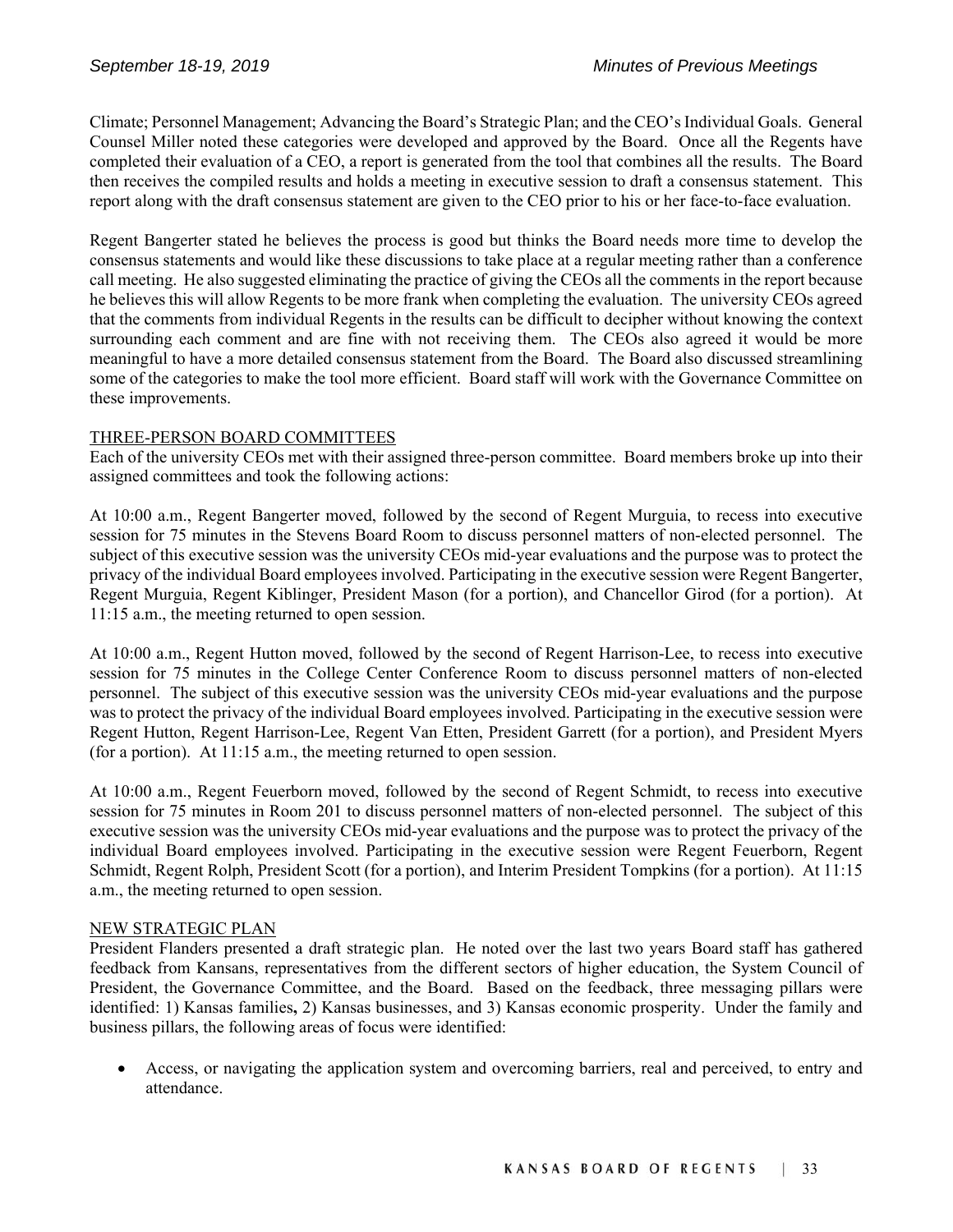- Affordability, or paying for education beyond high school without incurring debt loads that they found worrisome.
- Success, or leveraging education after high school to earn desirable wages and build good careers.
- Talent Pipeline, or finding enough workers with the right level of education.

The structure of the plan includes dashboard metrics (lagging indicators), progress metrics (leading indicators), and high impact practices. President Flanders noted, based on discussions with the CEOs and institutional representatives, there is broad agreement on the identified pillars, areas of focus, and many metrics. President Flanders stated this year will be used to work out the details before the Board finalizes the plan in June.

President Flanders reviewed each metric in the plan. The discussion of the On Time Graduation metric centered around the progress metric of tracking students who are taking 15 credit hours a semester. The CEOs expressed concerns that many students work and are not able to take a full-time load and other students may not be academically ready to take on a full-time load. It was clarified that this progress metric only includes the students who are already taking at least 12 credit hours, which is considered full-time. President Flanders acknowledged that not every student is going to be able to go full-time but noted a potential high impact practice would be to promote and encourage those students who are already categorized as full-time to take an additional class to get to 15 credit hours. He also stated the progress metric could be changed to 30 credit hours over the academic year. Regent Murguia stated an institution could be measured on the steps it takes to encourage students to graduate on time rather than how many students are taking 15 credit hours since the institutions do not have control over what individual students decide to take. There was also discussion of students enrolled in programs that require more than 120 credit hours to graduate and how those students can fit into the metric.

The Board also discussed the student loan default rate metric, the enrollment equity gaps metric, and the college going rate metric. For the student default rate, the Board wants to see the data for the in-state private and independent institutions to get a better understanding of what is happening in the state. Regarding the enrollment equity gaps, the Board asked to receive information on the urban enrollment rates, and for the college going rate metric, Board members want a better understanding of what percentage of these students are qualified to attend a university.

Following discussion, the consensus of the Board was that the new plan is moving in the right direction. The next steps are to identify the appropriate benchmarks for the metrics and to identify high impact practices. President Flanders noted that he will also be working with the universities to develop the economic prosperity pillar.

(Draft Plan filed with Official Minutes)

# COMMUNICATION AND ADVOCACY PLAN

Matt Casey, Director of Government Relations, and Matt Keith, Director of Communications, presented an overview of last year's unified communication and advocacy plan. The system saw success last year during the legislative session with the increased advocacy efforts by the Board, the institutional CEOs, and the government relations officers. The main goal was to communicate as a system about the importance of higher education. The communication campaign included using social media platforms, conducting interviews with news outlets, and meeting individually with legislators, the Governor, and business leaders. It was noted through this campaign the system received more media coverage than in prior years. Board members stated that last year's efforts were a good starting point, and they want to continue to build on the system's outreach efforts.

# POSTSECONDARY PATHWAYS FOR STUDENTS

Staff presented the initiatives described below that the Board could either initiate or expand to promote greater access and affordability to the public higher education system.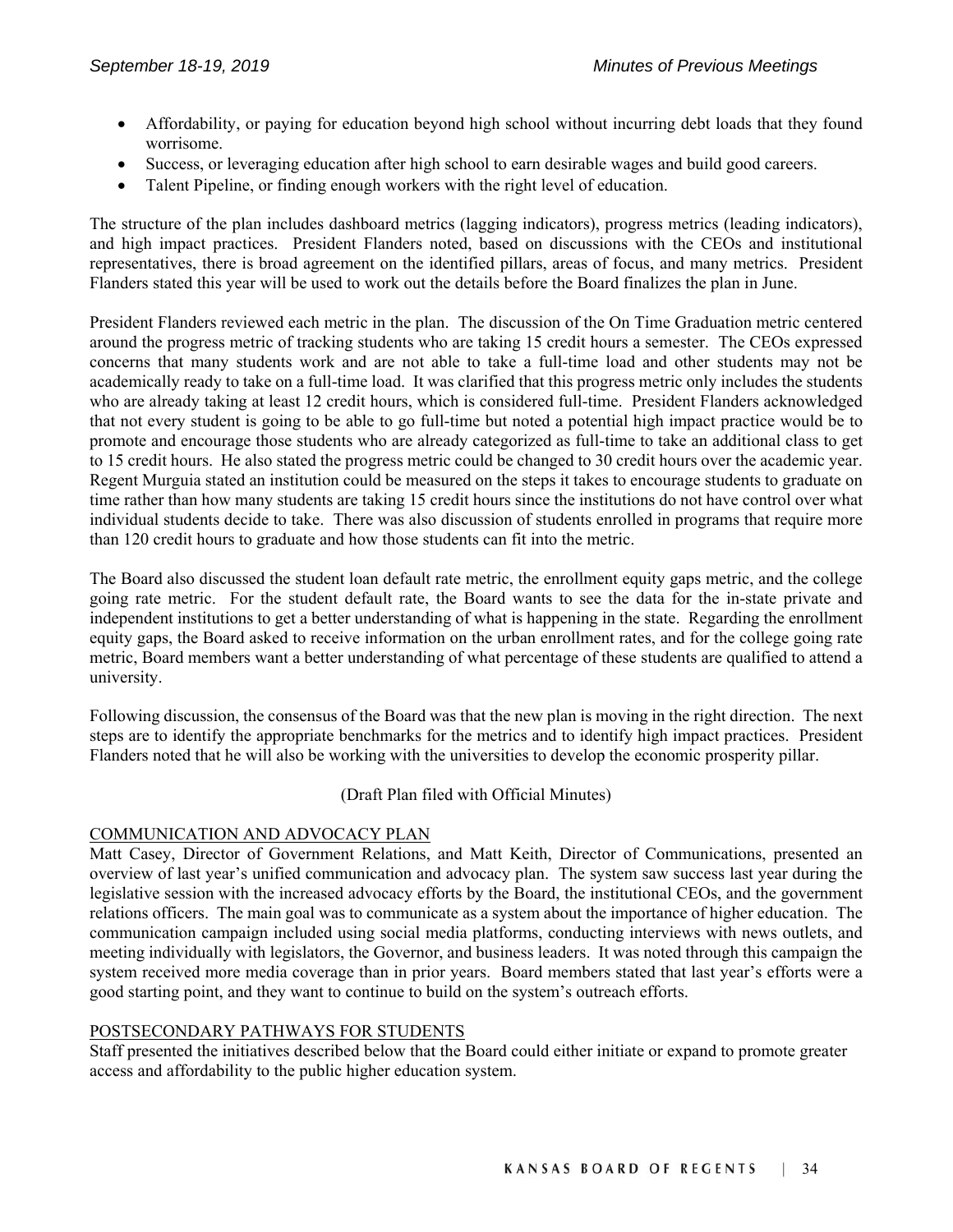Daniel Archer, Vice President for Academic Affairs, presented information on the *Apply Kansas* Campaign. As part of the American College Application Campaign, *Apply Kansas* is a statewide initiative that seeks to increase the number of students who apply to college early in their senior year. Typically, the participating high schools schedule a day in October for volunteers from the community, state universities, and colleges to go to the schools to help guide and support seniors as they move through the college application process. This process is especially important for students who may be the first in their family to pursue a postsecondary education. Vice President Archer noted the Campaign has been successful over the years with the number of admission applications growing each year. However, in order to build on the momentum a new position will need to be established to promote and oversee the Campaign on a statewide level.

Vice President Frisbie reported in 2017 the Board received information on the benefits and barriers of developing a common online undergraduate admissions application for the state universities. The major benefit for prospective students is it reduces the time required to apply for admission to multiple institutions. Students can apply to all six state universities at one time by entering the required admission data and paying the application fee. However, the major barrier associated with the tool is cost to institutions. Each university is required to process all the applications it receives even if a student has no intention of attending that specific institution. This could potentially mean that additional staff would need to be hired to process applications and a funding stream would need to be identified to pay for additional staff positions if the application fees do not cover the cost. Because increasing access to the higher education system is important, Board staff continued to explore options for creating a common application software that would benefit both the student and the universities. Vice President Frisbie stated in the Spring of 2019, an advisory group of institutional representatives was formed, and a request for proposals was issued for vendors to see the different options available in the market. She also noted that an alternative to creating an online application is to have the universities join an already established system known as Common Application. Regent Schmidt asked to receive the request for proposal that was submitted.

Vice President Frisbie reported that last year the Board discussed including a need-based student financial aid request in the unified budget request. The proposal included language that would require the universities' foundations and endowments to provide qualifying matching gifts. The Board also discussed looking at ways to expand the Kansas Low-Income Family Postsecondary Savings Accounts Incentive Program. Vice President Frisbie noted Board staff reviewed legislation drafted by the State Treasurer's Office last year on legislation that would allow third parties to contribute to a student's account and match up to \$600 annually for those who qualify based on income guidelines. However, this language was not ultimately introduced during the legislative session.

# BREAK

The Chair called for a break at 1:45 p.m. and resumed the meeting at 2:02 p.m.

Scott Smathers, Vice President of Workforce Development, presented information on promoting transfer of twoyear college students to the public universities. Community colleges have expressed concerns that there are barriers in our system that are driving community college graduate and transfer students to either private or outof-state institutions. A major issue for many students coming out of the two-year sector is that the Kansas public universities are only applying a certain number of credit hours to the student's program of study. Vice President Smathers stated many private universities within the state and public universities in other states are applying all 60 credit hours to the student's selected program. He noted the different legal standards to meet residency requirements for tuition and fee purposes can also be a barrier for community college transfer students. Board members asked for data on the number of students transferring to other institutions.

#### QUALIFIED ADMISSIONS

Vice President Archer presented the proposed changes to the qualified admissions standards. In 2018, a working group of institutional representatives was asked to explore additional options to admit otherwise qualified students who may not meet the ACT requirement for qualified admissions. The group met several times throughout the year and recommended the following: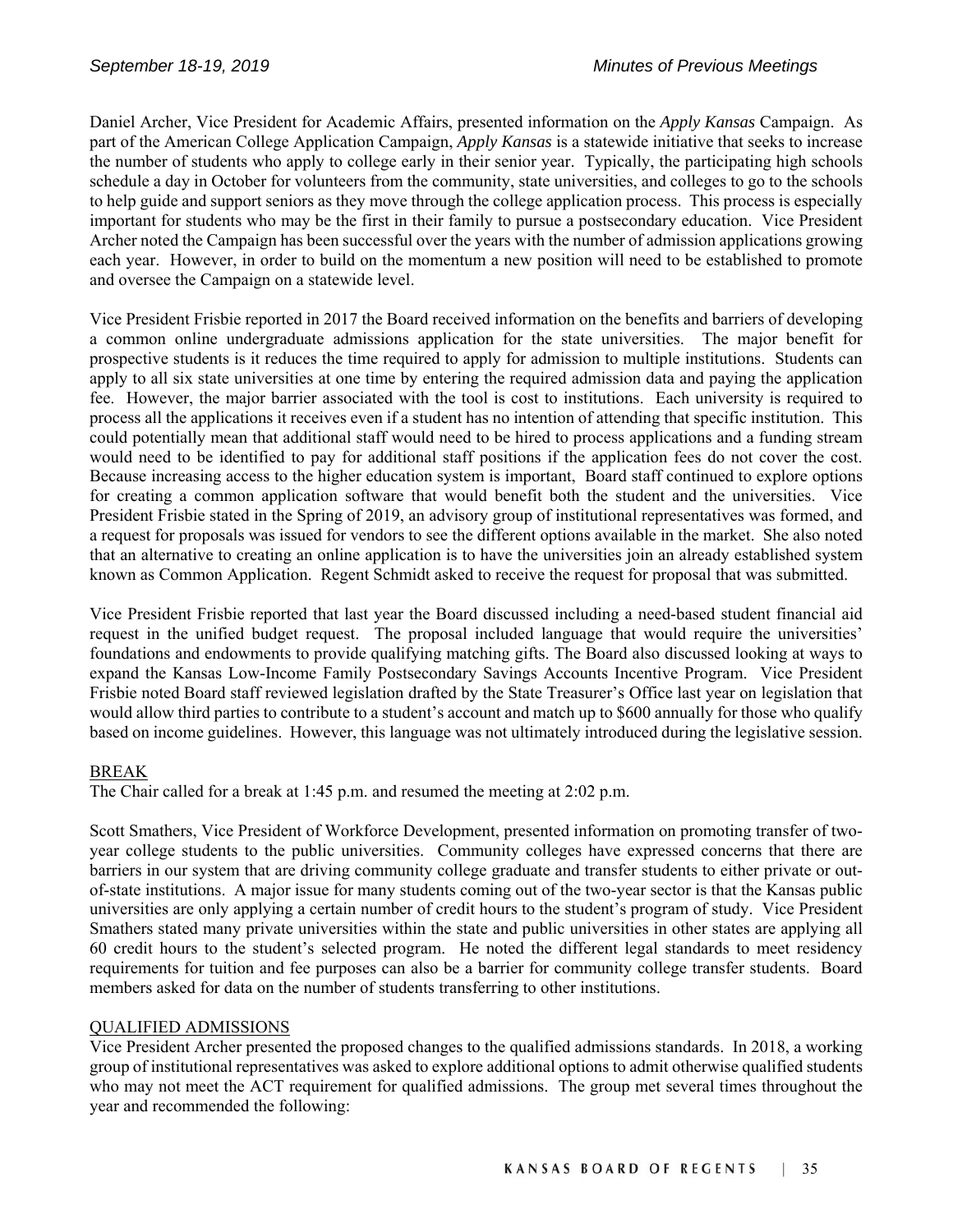| <b>Current Freshmen Criteria – Under 21</b>       | <b>Proposed Changes</b>                |                             |
|---------------------------------------------------|----------------------------------------|-----------------------------|
| Requirements for Accredited High School           | <b>Accredited High School Graduate</b> |                             |
| Graduate                                          |                                        |                             |
| ESU, PSU, FHSU, KSU, and WSU                      | ESU, PSU,                              | K-State                     |
|                                                   | FHSU, and WSU                          |                             |
| $ACT: 21+$ or                                     | $ACT: 21+ or$                          | $ACT: 21+ or$               |
| Rank in top third of class                        | Cumulative GPA of 2.25                 | Cumulative GPA of 3.25      |
| Complete Precollege Curriculum with a             | Units (but not specific                | Units (but not specific     |
| 2.0 GPA (Resident)/2.5 GPA (Nonresident).         | courses) are recommended;              | courses) are recommended;   |
| Curriculum consists of:                           | units are not required.                | units are not required.     |
| -English (4 units)                                |                                        |                             |
| -Math (3 units with ACT benchmark of 22 or 4      |                                        |                             |
| units with one taken in senior year),             |                                        |                             |
| -Natural Science (3 units with one unit in        |                                        |                             |
| chemistry or physics),                            |                                        |                             |
| -Social Science (3 units)                         |                                        |                             |
| -Electives (3 units)                              |                                        |                             |
| Note: As part of the admission application,       |                                        |                             |
| students list each high school course taken along |                                        |                             |
| with the grade.                                   |                                        |                             |
| 2.0 cumulative GPA on any college courses taken   | 2.0 cumulative GPA on any              | 2.0 cumulative GPA on any   |
| while in high school                              | college courses taken while            | college courses taken while |
|                                                   | in high school                         | in high school              |

| <b>Current Freshmen Criteria - Under 21</b>     | <b>Proposed Changes</b>                                 |
|-------------------------------------------------|---------------------------------------------------------|
| Requirements for Accredited High School         | <b>Accredited High School Graduate</b>                  |
| Graduate                                        |                                                         |
| KU                                              | KU                                                      |
| Cumulative GPA of 3.25 and ACT $21+$ or         | Cumulative GPA of 3.25 and ACT $21+$ or                 |
| Cumulative GPA of 3.0 and ACT 24+               | Cumulative GPA of 3.0 and ACT 24+                       |
| Complete the Precollege Curriculum as described | Units (but not specific courses) are recommended; units |
| above                                           | are not required.                                       |
| 2.0 cumulative GPA on any college courses taken | 2.0 cumulative GPA on any college courses               |
| while in high school                            | taken while in high school                              |

Vice President Archer stated these changes, if implemented, will simplify the admissions process by focusing on the cumulative GPA instead of specific high school courses. It will also shorten the application process because students will not have to list each high school course taken along with the grade. Vice President Archer also noted that students who do not meet these standards can still be admitted to the universities through the 10 percent exception window. The Board discussed the standards and how qualified admissions effects access to the state universities. The Board asked for information on the percent of students who apply but are not accepted because of the standards. Following discussion, the consensus of the Board was to place the proposed changes on the September agenda for action, but to continue discussing qualified admissions generally.

# SOUTHWEST KANSAS BACCALAUREATE DEGREE OPTIONS

Vice President Smathers reported that Fort Hays State University has committed to pilot a social work program and a nursing program in Dodge City for at least a six-year period assuming Dodge City will ensure funding for the programs and promote enrollment. Vice President Smathers stated the program offerings in the region may expand if there is enough demand in the area.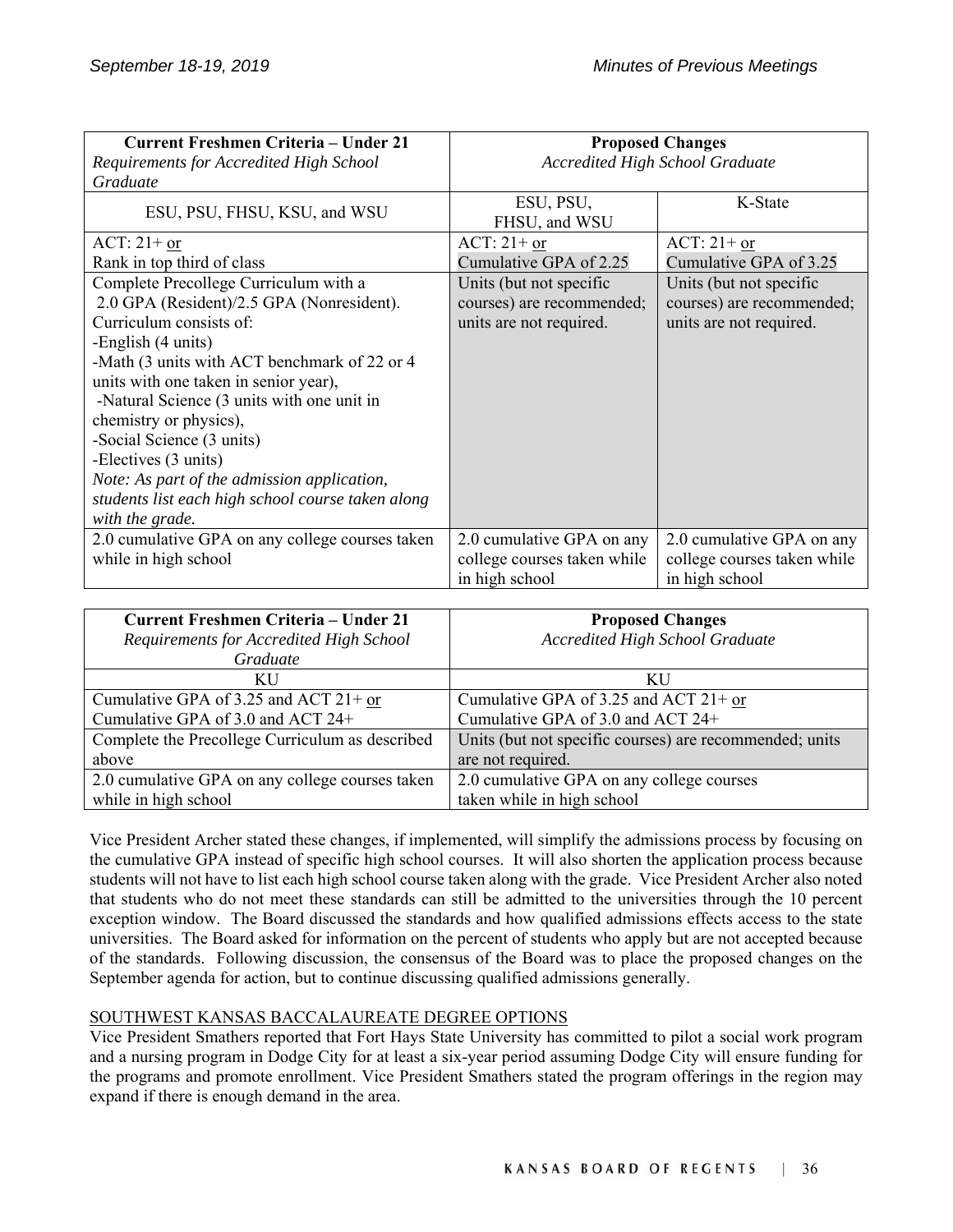#### CYBERSECURITY WORKFORCE

President Flanders reported that Enterprise Kansas City met with him and Regent Murguia to discuss the workforce shortages in the area of cybersecurity. He shared the company's academic talent order report, and the Board discussed ways in which the institutions can work with industry to address the workforce shortages.

#### BREAK

The Chair called for a break at 3:23 p.m. and resumed the meeting at 3:41 p.m.

#### UNIFIED BUDGET REQUEST

The Board discussed the Dyslexia Task Force recommendation, the deferred maintenance proposal, the needbased student financial aid proposal with a private matching component request, and the budget requests from the community and technical colleges. Based on the discussion, the Board wants staff to draft a unified budget request that includes base funding for the state universities, funds for the Excel in CTE program, and funds for the postsecondary tiered and non-tiered state aid. With regard to the Dyslexia Task Force recommendations, the Board wants to provide the Legislature with a fiscal note. Board members also expressed interest in pursuing need-based student financial aid and deferred maintenance requests, but these may need to be separated from the unified budget request. President Flanders noted that more information will be gathered on the deferred maintenance request. The Board will act on its unified budget request at the September meeting.

Vice President Frisbie also presented some proposed non-budgetary legislative items. These items will be presented for consideration later in the Fall.

#### **ADJOURNMENT**

The Chair adjourned the meeting at 5:12 p.m.

#### **CALL TO ORDER**

Chair Bangerter called to order the August 10, 2019 meeting at 8:45 a.m.

| <b>MEMBERS PRESENT:</b> | Shane Bangerter, Chair     |
|-------------------------|----------------------------|
|                         | Bill Feuerborn, Vice Chair |
|                         | Ann Brandau-Murguia        |
|                         | Cheryl Harrison-Lee        |
|                         | Mark Hutton                |
|                         | Shelly Kiblinger           |
|                         | Jon Rolph                  |
|                         | Allen Schmidt              |
|                         |                            |

MEMBER ABSENT: Helen Van Etten

#### OVERVIEW OF BOARD RESPONSIBILITES

General Counsel Miller presented information on the Board's authority within the state's higher education system. The Board's governing authority allows it to control and supervise the operation and management of the six state universities. The Board's primary functions under this authority include appointing and setting compensation for the CEOs of each state university, determining the programs that may be offered and granted, setting tuition and fees for student attendance, setting admission standards, controlling the physical assets, and setting policies. The Board's coordinating authority allows it to oversee certain activities within the public higher education system. Some of these activities include determining institutional roles, reviewing institutional missions, developing and implementing performance agreements, developing a unified budget for state funding, and distributing state and federal funds. The Board also has regulatory authority over private and out-of-state postsecondary institutions that are seeking to deliver courses or programs within the state. Under this authority, the Board is responsible for reviewing institutions to determine if they meet standards and are in compliance with other state and federal laws.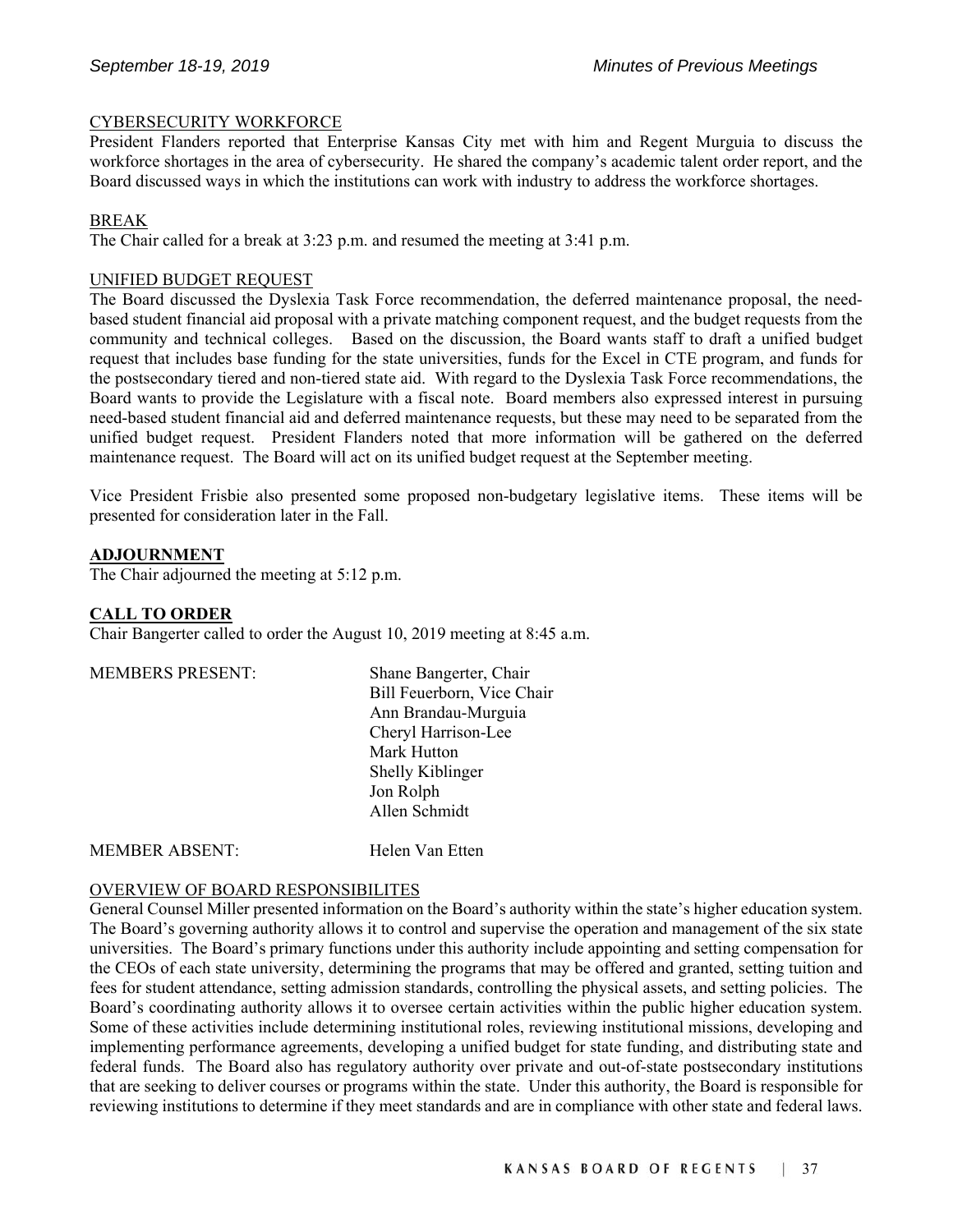Kelly Oliver, Senior Director of Finance and Administration, reviewed the Regent travel reimbursement process. Below are the general travel and salary guidelines for Board members.

- 1. Board of Regents members are entitled to salary compensation, subsistence and travel allowances for attendance at the following activities:
	- a. Board meeting attendance
	- b. Scheduled campus visits to universities
	- c. Attendance and participation in a major campus event such as an inauguration, commencement, a building dedication, or serving on committees or other associated boards when assigned by the Board Chair as an official Board representative
	- d. When specifically invited as a Regent and assigned by the Board Chair to attend major events in the state such as the State of the State.
	- e. Delivering presentations to a legislative body or legislative committees, or meetings with legislators that concern higher education when coordinated by Board staff.
- 2. Board of Regents members are entitled to subsistence and travel allowances when participating in matters of educational interest to the State of Kansas. Travel requests for attendance of these events must include a written statement describing the business purpose of the event and be approved in advance by the Board Chair. To request travel approval, email the Board Chair, and copy Board staff.
- 3. Salary compensation is for time spent in attendance at activities. The subsistence allowance is reimbursement for lodging and meal expenses. The travel allowance is reimbursement for mileage and toll expenses.

Regent Bangerter stated because of his work schedule it will be difficult for him to always get to travel requests in a timely manner. He requested that Board members email travel requests to President Flanders but asked that Regents copy him on the request.

#### BOARD GOALS FOR 2019-2020

President Flanders reviewed the goals from last year and recapped the potential Board goals for the upcoming year, which are listed below. Staff will more fully develop the goals and present them to the Board for consideration at the September meeting.

- Hire a new president at Wichita State University
- Finalize a new strategic plan for the public higher education system
- Develop strategies for addressing deferred maintenance at the state universities
- Explore positive pathways to help students who do not meet qualified admissions standards achieve success
- Look at the university CEO evaluation process
- Continue to implement a unified communication and advocacy plan

Regent Schmidt also noted it is important for the Board to receive updates on past goals that are still ongoing.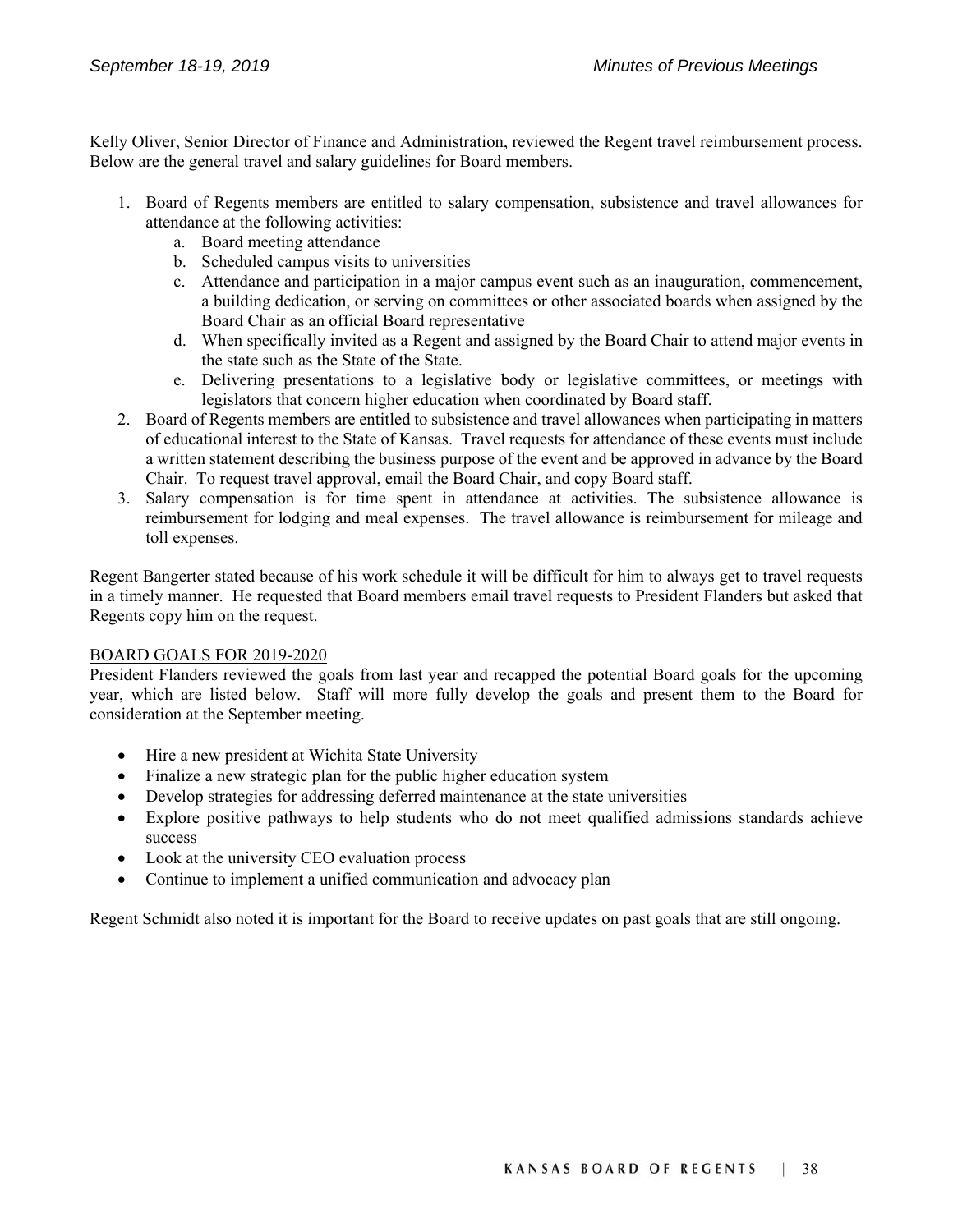#### STANDING COMMITTEES

The Board Academic Affairs Standing Committee and the Fiscal Affairs and Audit Standing Committee met to go over items for the upcoming year.

#### CONFLICTS OF INTEREST

General Counsel Miller distributed the conflict of interest form for each Regent to complete. The Board will act on any actual or apparent conflicts in September.

 $\mathcal{L}_\text{max} = \mathcal{L}_\text{max} = \mathcal{L}_\text{max} = \mathcal{L}_\text{max} = \mathcal{L}_\text{max} = \mathcal{L}_\text{max} = \mathcal{L}_\text{max} = \mathcal{L}_\text{max} = \mathcal{L}_\text{max} = \mathcal{L}_\text{max} = \mathcal{L}_\text{max} = \mathcal{L}_\text{max} = \mathcal{L}_\text{max} = \mathcal{L}_\text{max} = \mathcal{L}_\text{max} = \mathcal{L}_\text{max} = \mathcal{L}_\text{max} = \mathcal{L}_\text{max} = \mathcal{$ 

# **ADJOURNMENT**

The Chair adjourned the meeting at 11:17 a.m.

Blake Flanders, President and CEO Shane Bangerter, Chair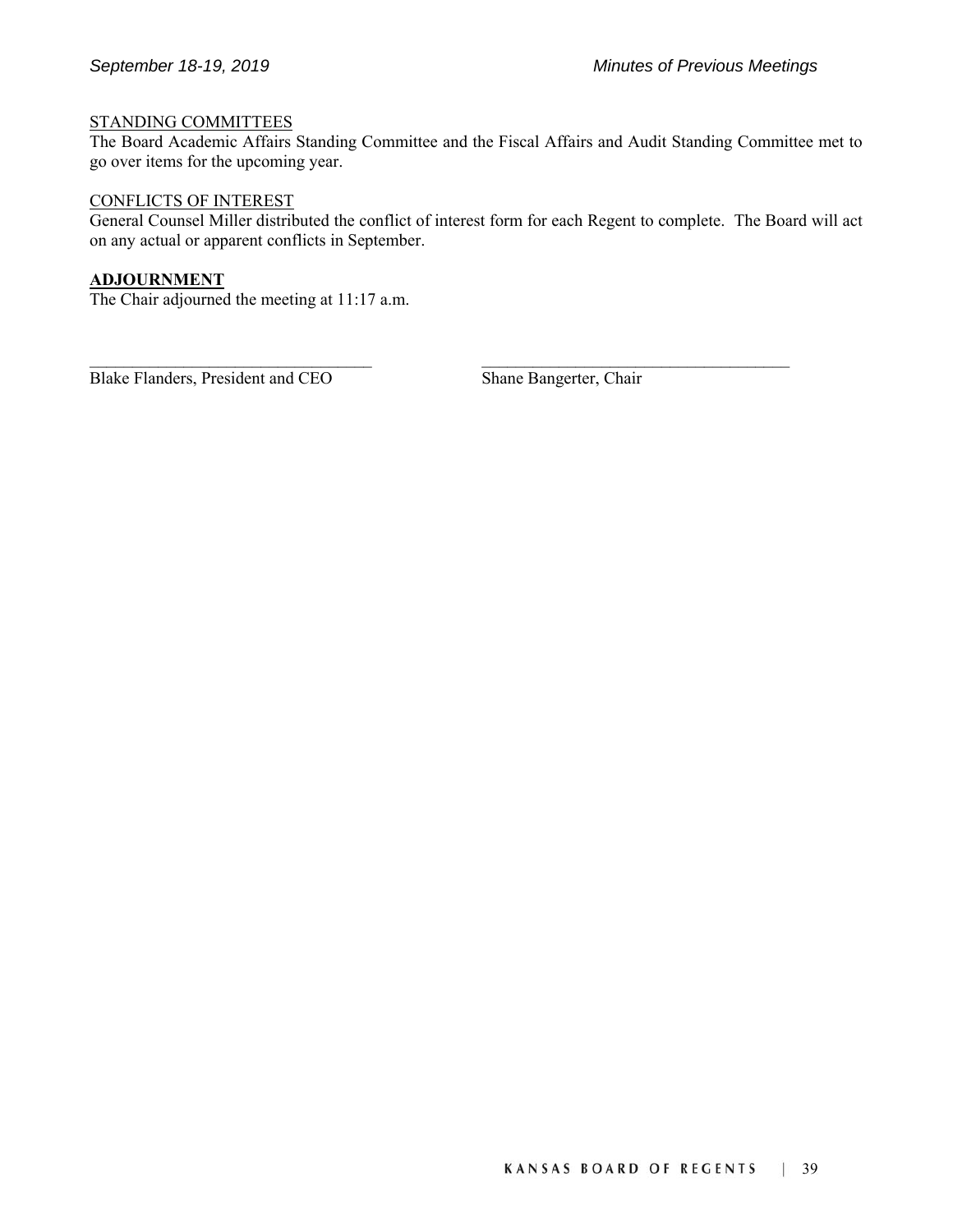# **REPORTS AND CONSENT AGENDA**

### **II. Introductions and Reports**

- *A. Introductions*
- *B.* Report from the Chair **Regent Bangerter, Chair Regent Bangerter**, Chair
- *C. Report from the President & CEO* Blake Flanders, President & CEO
- *D. Report from System Council of Presidents* President Trzaska
- *E. Report from Council of Presidents* President Garrett
- *F. Report from Council of Faculty Senate Presidents* Greg Schneider
- *G. Report from Students' Advisory Committee* Paul Frost

# **III. Standing Committee Reports**

- A. Academic Affairs **Regent Schmidt**
- *B.* Fiscal Affairs & Audit **Regent Hutton**
- **C.** Governance **Regent Bangerter Regent Bangerter**
- *D. Retirement Plan* **Regent Bangerter Regent Bangerter**

# **IV. Approval of Consent Agenda**

- *A. Academic Affairs* 
	- **1. Act on Request to Change Academic Calendar ESU and KSU**

**Daniel Archer,** 

**VP, Academic Affairs** 

#### **Summary**

*Board of Regents policy requires consideration of academic calendars proposed by the state universities for any deviation for reasons other than natural disaster or national emergencies. This month, two institutions are seeking Board approval for academic calendar changes: 1) Kansas State University requests to change its 2021 and 2022 Spring Break dates and 2) Emporia State University requests to change its 2020 Fall Break dates. The proposed changes to the academic calendars conform to existing policies and guidelines. Staff recommends approval.* 

#### **Background**

Kansas Board of Regents Policy states the following:

# *1. ACADEMIC CALENDAR*

*a. The Academic Calendar of each state university shall provide for an academic year minimally consisting of two sixteen-week semesters totaling no fewer than 146 instructional days plus five final exam days each semester.* 

*b. Each state university shall file a three-year Academic Calendar adhering to holidays and breaks approved by the Board. Each state university shall follow the calendar as approved by the Board. Any deviation for reasons other than natural disasters or national emergencies must have prior approval of the Board.* 

Although current Board policy permits diversity among the universities in the construction of academic calendars, the adoption of common elements by the Board in 1984 and 1990 has forced considerable consistency in the number of instructional days, exam days and vacation days. The remaining variation appears partially rooted in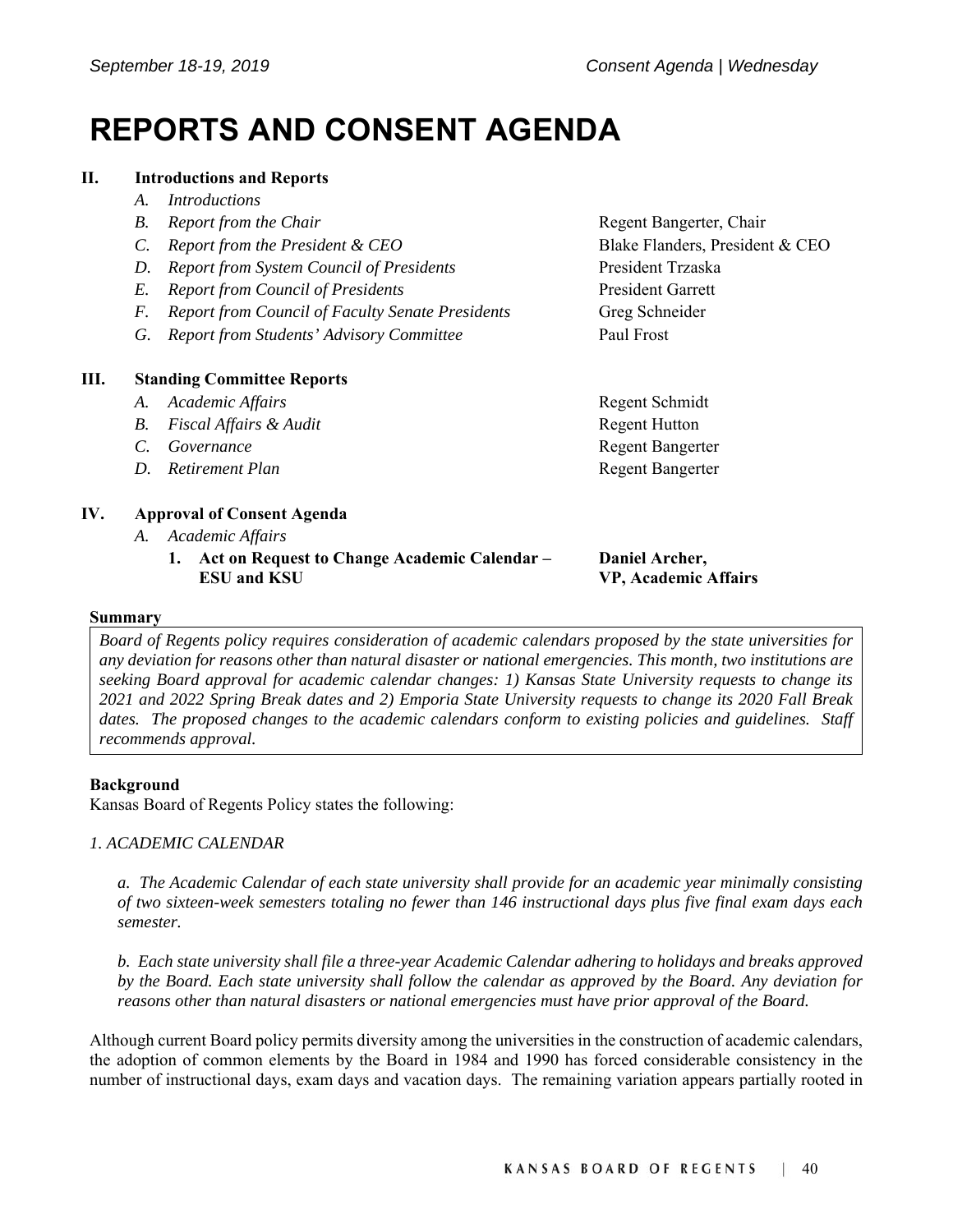administrative requirements and campus traditions. Some degree of institutional flexibility is important for effective institutional planning in the use of facilities and the management of enrollments and personnel.

#### **Proposed Change to Academic Calendar**

Kansas State University (K-State) requests moving its 2021 Spring Break from March 8-14 to March 15-21 and 2022 Spring Break from March 21-27 to March 14-20. The reason for the change is to structure the Spring Semester in a more balanced format for classes. The ninth week spring break creates a center point to the semester, and allows faculty to structure their syllabi - classes, assignments, and exams- more symmetrically.

It should be noted that the proposed changes will coincide with the March Board meetings. K-State faculty senate leadership, student leadership, and administration overwhelmingly support the proposed changes and the representatives from these groups are committed to attending the council, committee, and Board meetings during their Spring Break periods.

| <b>K-State</b>    |                                 |                              |  |
|-------------------|---------------------------------|------------------------------|--|
| <b>Break</b>      | <b>Currently Approved Dates</b> | <b>Proposed Date Changes</b> |  |
| 2021 Spring Break | March 8-14, 2021                | March 15-21, 2021            |  |
| 2022 Spring Break | March 21-27, 2022               | March 14-20, 2022            |  |

Emporia State University (ESU) requests to move its 2020 Fall Break from October 15-16 to October 8-9. This request is based on the Mid-America Intercollegiate Athletic Association scheduling an ESU home football game on October 17, 2020, which coincides with the currently scheduled 2020 Fall Break. The schedule change will provide a seamless Fall Break on campus and create an avenue for more students to attend the October 17 football game.

| ESU             |                                 |                              |  |
|-----------------|---------------------------------|------------------------------|--|
| <b>Break</b>    | <b>Currently Approved Dates</b> | <b>Proposed Date Changes</b> |  |
| 2020 Fall Break | October 15-16, 2020             | October 8-9, 2020            |  |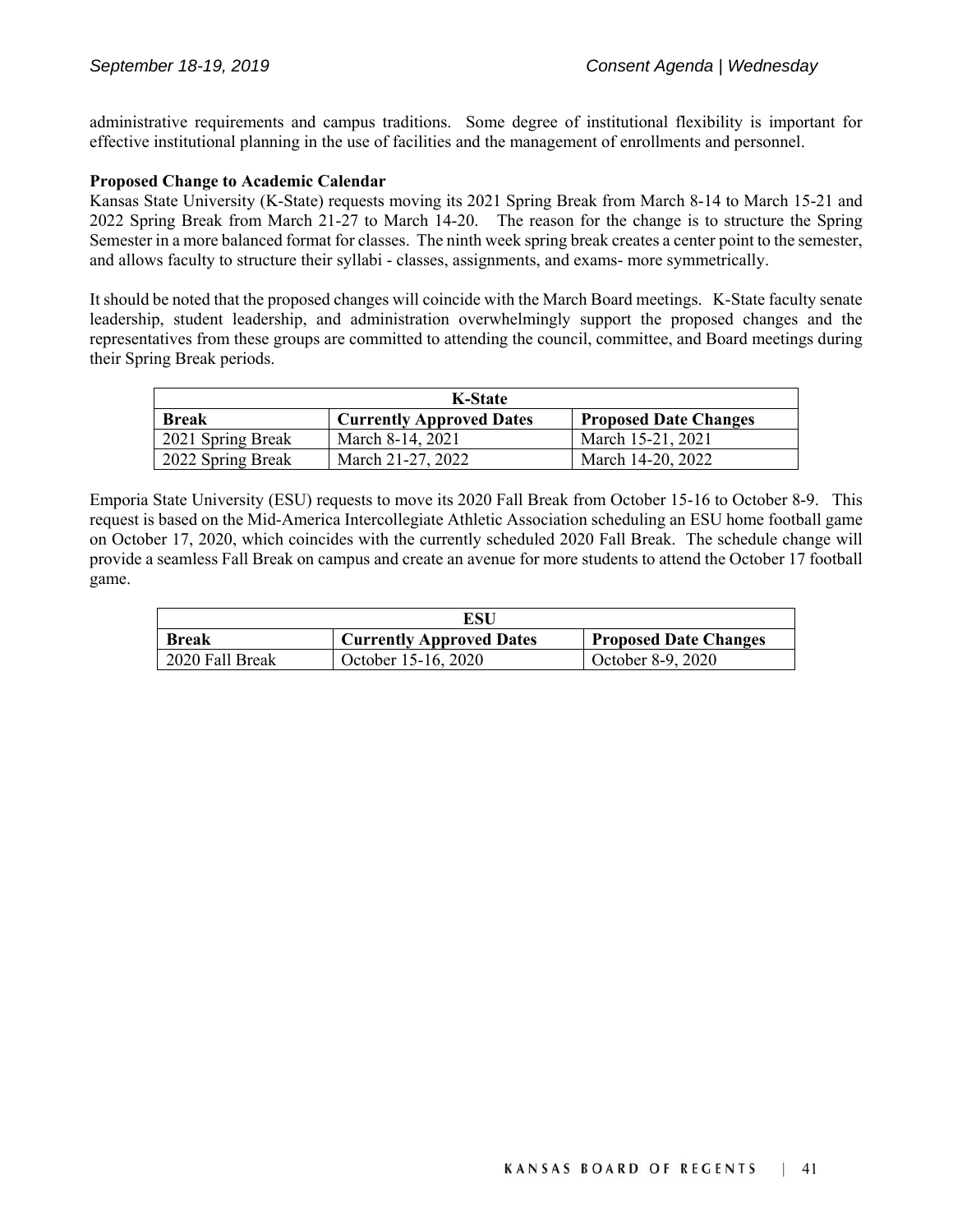# **2. Act on Request to Change of Ownership Approval for the Kansas Health Science Center**

#### **Summary**

*On May 20, 2019, the Kansas Health Science Center entered into a transaction with TCS Education Systems that resulted in a change in the ownership of the institution. Therefore, the institution is seeking the Board's approval of the change of ownership.* 

### **Board Statutory Authority**

The Kansas Board of Regents performs different roles with regard to the various postsecondary educational sectors operating in Kansas. The Board governs the state regional and research universities, coordinates community and technical colleges, and regulates the private and out-of-state schools that operate in Kansas under the Private and Out-of-State Postsecondary Education Institution Act (Act).[3] This Act and the regulations subsequently adopted by the Board<sup>[4]</sup> under the authority of the Act require non-exempt private and out-of-state postsecondary educational institutions to obtain a "Certificate of Approval" from the Kansas Board of Regents to operate in this state. This Act applies to "brick and mortar" institutions with a physical presence in Kansas, as well as institutions that offer or provide online distance education to Kansans who remain in Kansas while receiving that education.

#### **Summary of Institution Requirements**

In order to receive a Certificate of Approval, a school must first provide the Board sufficient evidence that it has complied with all the statutory requirements and standards established by the Legislature. Documentation required as part of the application for a Certificate of Approval includes:

- A financial statement prepared or audited by a CPA for the most recent, completed fiscal year;
- proof of accreditation, if applicable;
- a description of the institution's facilities, equipment, and instructional materials;
- a certification by an owner of the applicant institution or the owner's designee that the building that is to house the institution meets the requirements of all local, state, and federal regulations;
- a resume of each administrator and instructor that includes the individual's education, previous work experience, professional activities, and, if applicable, licensure;
- evidence of the institution's professional development and in-service activities;
- an outline of each program offered in Kansas;
- a copy of the proposed catalog or, if existing, a copy of each of the institution's most recent catalogs, bulletins, and brochures, with any supplements, or functional equivalents;
- a copy of the enrollment documents, or functional equivalent;
- a written policy on how the institution accounts for previous experience, training, or coursework for students;
- a copy of the institutions' grievance policy, termination policy, and refund policy;
- a statement of the extent to which job placement services are available to students;
- a copy of the credential to be given to each student upon completion of a program;
- a description of how the student and administrative records are maintained; and
- a copy of any advertising.

When a school receives a Certificate of Approval from the Board, it is subject to the Board's on-going regulatory and statutory authority. Certificates of Approval must be renewed annually by providing updated documentation indicating the school continues to meet the statutory and regulatory standards. If a school covered by the Act

 $\overline{\phantom{a}}$ 

<sup>[3]</sup> K.S.A.74-32,162 *et. seq.*

<sup>[4]</sup> K.A.R. 88-28-1 *et seq*.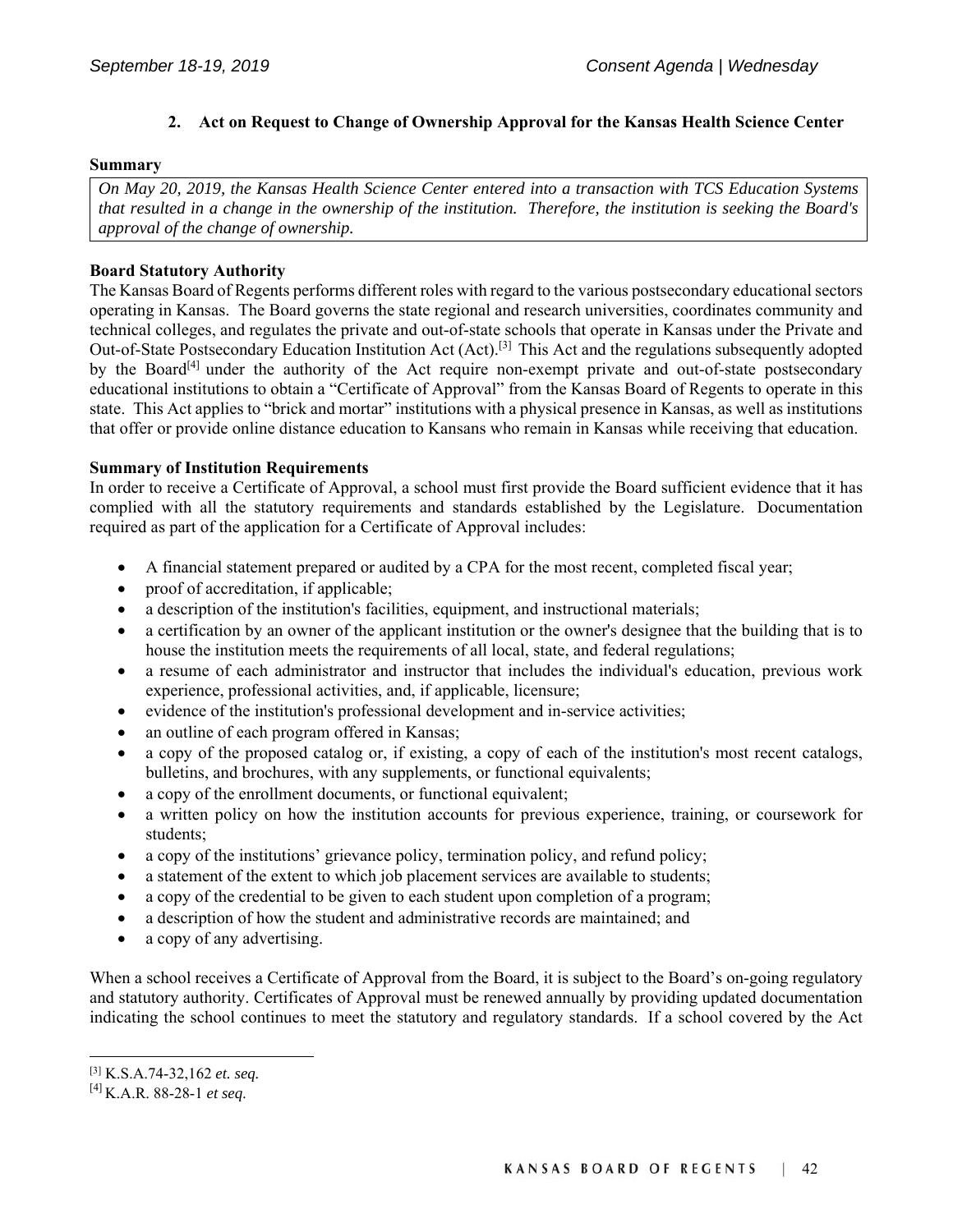operates without a current Certificate of Approval from the Board, or falls out of compliance after receiving such a Certificate, the Board may initiate revocation proceedings and legal penalties may be pursued with the assistance of the Attorney General's office.

#### **Change of Ownership Requirements**

If a change in ownership occurs, the Act requires the institution to apply to the Board and provide information about the ownership change. The change of ownership application includes the date of the ownership change, the legal name of the new owner(s), current financial statements for the institution or the new owner(s), an updated bond reflecting the new ownership, and a description of any changes to the institution's mission, corporate structure, program offerings, or institutional contacts as a result of the ownership change.

If there is a change in ownership of an institution and, if at the same time, there also are changes in the institution's programs of instruction, location, entrance requirements or other substantive changes, the institution shall be required to submit an application for an initial Certificate of Approval and shall pay all applicable fees associated with an initial application.

#### **Kansas Health Science Center**

The Kansas Health Science Center (KHSC) is a private, nonprofit postsecondary institution with the mission to provide access to osteopathic medical and health science education in Wichita, KS. KHSC first communicated with Board staff in August of 2018, seeking information regarding the institutional approval process and submitted an initial application on December 3, 2018. In addition to review by Board staff, the Board office established an outside review team of four osteopathic medical physicians practicing in Kansas, to complete an evaluation of the curriculum submitted by KHSC. On May 16, 2019, the Board found KHSC eligible for a Certificate of Approval based on the facts and evidence submitted in KHSC's initial application.

On May 20, 2019, KHSC entered into a transaction with TCS Education Systems (TCS) that resulted in a change in the member ownership of KHSC. Prior to the transaction, the membership of the corporation was the sole trustee, Ms. Sudha Tokala. After the transaction, the trustee was replaced, and the sole member of the corporation became TCS. In addition, this transaction resulted in changes to the composition of the Board of Trustees, created a Fiduciary Council, and the Board of Trustees appointed a new president, Dr. Tiffany Masson, and new founding dean and chief academic officer, Dr. Robert Hasty.

The change of ownership application submitted to the Board on August 6, 2019, included current financial statements for KHSC, Inc. as of May 31, 2019. Those financial statements meet the minimum requirements established by statute and regulation. Additionally, the application included a valid bond, a description of changes to the corporate structure resulting in a change of the sole member of KHSC, and a correction to the list of institutional leadership contacts. The application also noted a non-substantive change to the institution's mission statement. The pre-affiliation mission statement was "*to create solutions for a healthier community by educating a diverse workforce of tomorrow's leaders in medicine, science and health sciences and healing through innovative and compassionate care."* The post-affiliation mission statement is *"to provide access to osteopathic medical and other health sciences education and training through emphasizing opportunity, academic excellence and community engagement."*

TCS, located in Chicago, IL, is a nonprofit system of colleges founded in 2009. In addition to KHSC, five other institutions partner with TCS – The Chicago School of Professional Psychology, Pacific Oaks College, The Santa Barbara & Ventura Colleges of Law, Dallas Nursing Institute, and Saybrook University. TCS provides KHSC with administrative activities including admission and enrollment operations, finance and accounting, information and learning technology, marketing, strategic planning, compliance and legal services, and human resources.

KHSC is renovating historic buildings in downtown Wichita to include facilities for instruction, diagnosis and treatment, virtual anatomy labs, ultrasound labs and an on-sight healthcare clinic. Currently, KHSC has begun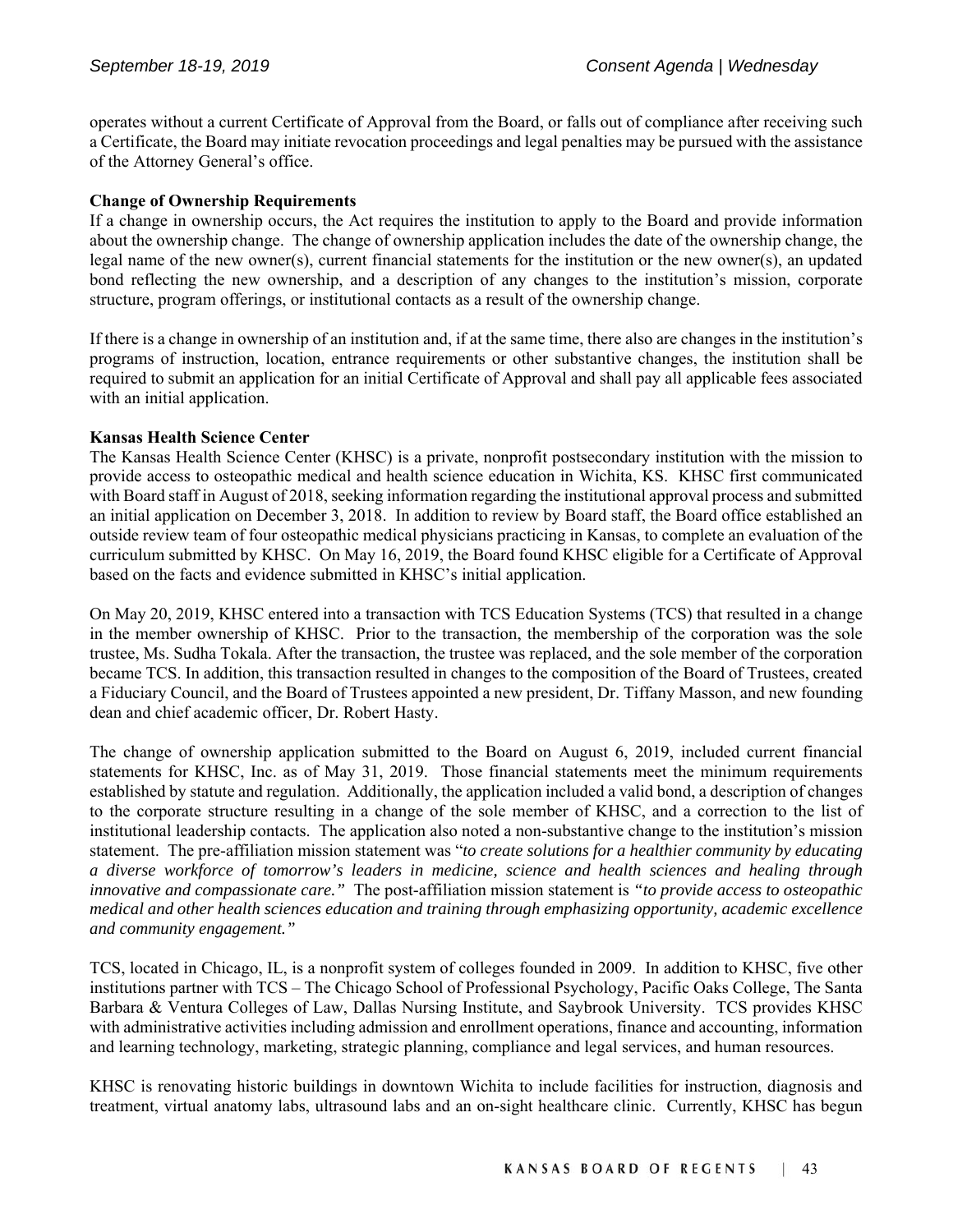demolition of the buildings' interior and is finalizing the architecture plans, which should be completed by October 2019. It expects to begin the building remodel in the summer of 2020 with a completion date of December 2021.

KHSC is seeking accreditation from the American Osteopathic Association's Commission on Osteopathic College Accreditation. The accreditation process includes three phases before a school reaches full accreditation: Applicant Status, Candidate Status, and Pre-Accreditation Status. Once granted Pre-Accreditation Status, the school has up to five (5) years to complete the Pre-Accreditation requirements and prepare to graduate its first class. Accreditation is typically granted the spring before the expected graduation date of the first class.

Currently, KHSC is in the Applicant Status phase. In order to apply for Candidate Status, approval from the Board of Regents (the state authorizing agency for this type of institution) is required, and the Dean must be in place for at least 12 months. KHSC intends to submit for Candidate Status in May of 2020. During the Candidate Status, the school submits a self-study and feasibility study. Once all feasibility procedures are met based on the paper submission, a Candidate Status site visit is authorized by the accrediting body. While in Candidate Status, KHSC cannot recruit, accept application from, or admit prospective students. The school has two (2) years to complete the feasibility studies to move to the Pre-Accreditation Status phase of accreditation. KHSC expects to apply for Pre-Accreditation Status in the summer of 2022.

# **Staff Recommendation**

KHSC's financial statements and bond, as submitted with the change of ownership application, meet the minimum requirements established by law. Additionally, there are no changes to the mission or program offerings as a result of the ownership change. Therefore, staff recommends approval of the change of ownership.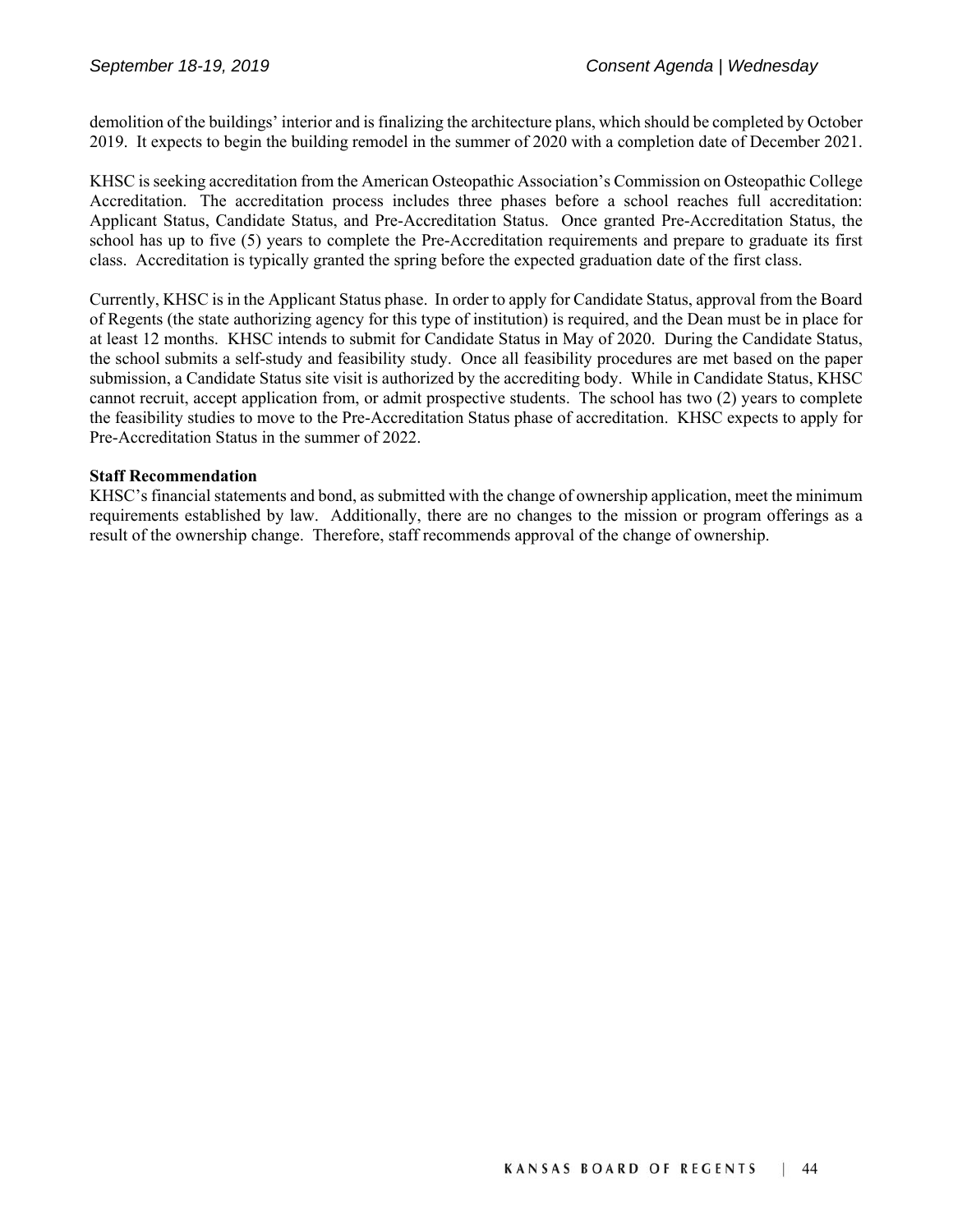# **3. Act on Proposed Changes to Qualified Admissions**

#### **Summary**

*In June 2017, the Board received a report from the First-Generation Taskforce recommending the Board review the admission criteria for entrance into a state university with a specific focus on precollege curriculum course requirements. The intent was to simplify the undergraduate admission process. The Board adopted the review as an AY 2018 goal and a working group was selected by the state university academic officers to address this Board goal. The group met multiple times and presented recommendations, which the Board adopted at its June 2018 meeting. However, based on a staff recommendation, the Board asked the working group to reconvene to explore additional options to admit otherwise qualified students who may not meet the ACT requirement for admissions. The working group convened multiple times through AY 2019 and provided final recommendations to Board staff. Those include the addition of an option for admission based on an applicant's cumulative high school GPA for most state universities. Numerous studies show that high school grades are a strong predictor of undergraduate performance. Because the cumulative GPA is proposed as an admission criterion for five institutions, requiring and tracking certain units for the precollege curriculum is duplicative. As a result, the precollege curriculum is being recommended, but not required as a condition of admission. Staff note that many universities offer a test-optional admission criterion because studies show that doing so increases the number of first-generation, minority, and rural students attending college. The proposed admission criteria changes were scheduled to be considered at the June 2019 Board meeting. Concerns regarding the proposed ACT/high school GPA requirements prompted the Board to table the changes. Based on these issues, a variety of additional information is compiled herein to help the Board further examine admission issues and the proposed criteria*. *Staff recommends approval of the changes. If the changes in admissions requirements are approved, regulatory amendments are required to affect such changes.*

#### **Background**

In June 2017, the Board received a report from the First-Generation Taskforce recommending the Board review the Qualified Admissions criteria for entrance into a state university with a specific focus on pre-college curriculum course requirements. The intent was to simplify the undergraduate admission process. The Board adopted the review as an AY 2018 goal and a working group was selected by the state university chief academic officers to address this Board goal. The group included university admissions officers, enrollment management personnel, and diversity and inclusion staff.

Beginning in October 2017, the eight-member working group met multiple times throughout the academic year. Their recommendations to address the Board goal dealt with introducing more flexibility for how applicants met and reported meeting the precollege curriculum requirement, using the overall cumulative GPA listed on the high school transcript instead of calculating the prescribed precollege curriculum GPA, and revising the prescribed precollege curriculum GPA to allow for variation in admission requirements based on institutional mission. The Board approved these recommendations at its June 2018 meeting, but also asked the working group to reconvene to explore additional options to admit otherwise qualified students who may not meet the ACT requirement for Qualified Admissions.

The working group convened multiple times through the 2019 academic year and provided final recommendations to Board staff. After consultation with the institutions by Board staff, the following recommendations were made. Proposed changes are highlighted in grey.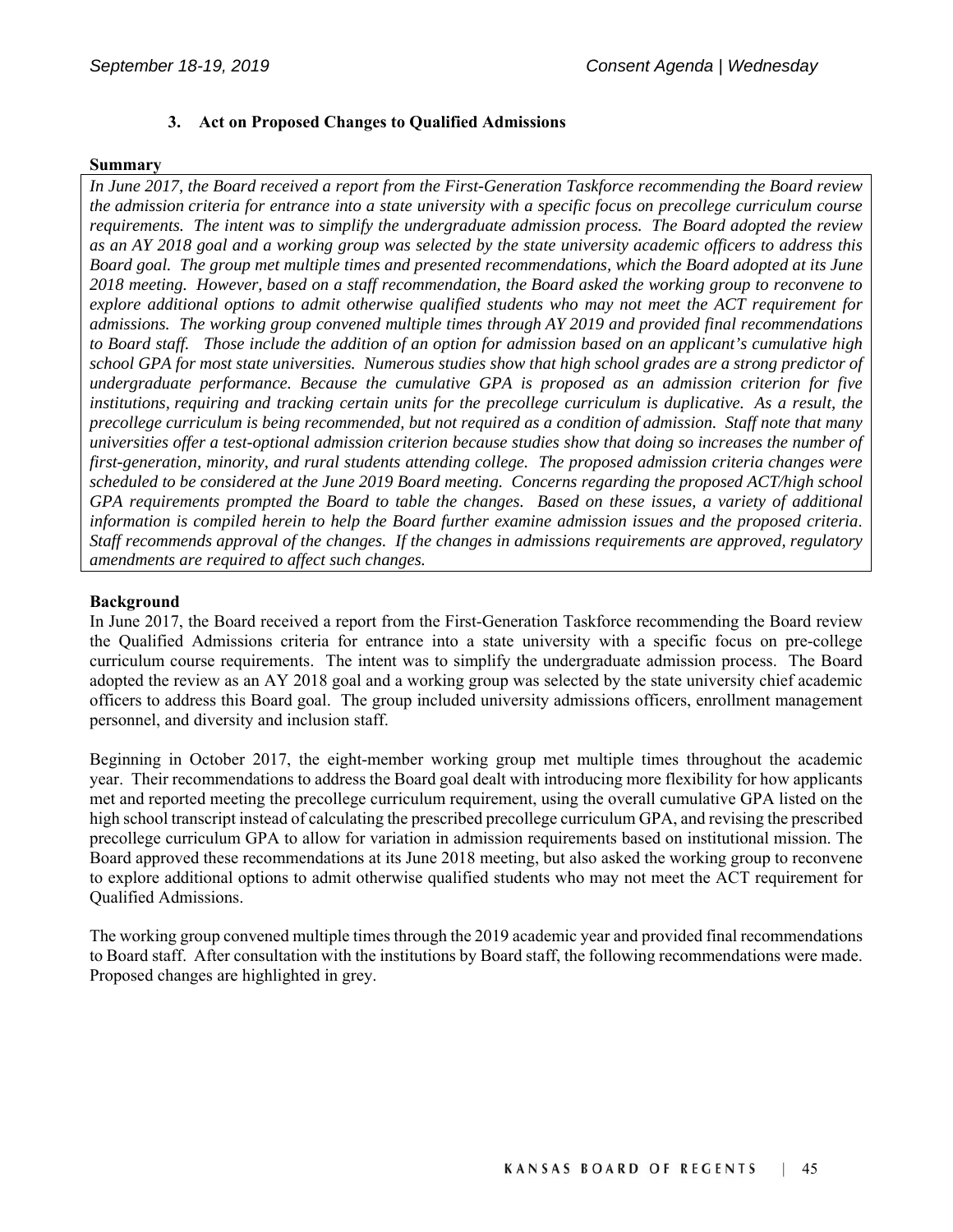| <b>Current Freshmen Criteria - Under 21</b>               | <b>Proposed Changes</b>                |                                         |
|-----------------------------------------------------------|----------------------------------------|-----------------------------------------|
| Requirements for Accredited High School Graduate          | <b>Accredited High School Graduate</b> |                                         |
|                                                           | ESU, PSU,                              | K-State                                 |
| ESU, PSU, FHSU, KSU, and WSU                              | FHSU, and WSU                          |                                         |
| $ACT: 21+ or$                                             | ACT: $21+$ or                          |                                         |
| Rank in top third of class                                | Cumulative GPA of                      | ACT: $21+$ or<br>Cumulative GPA of 3.25 |
|                                                           | 2.25                                   |                                         |
| Complete Precollege Curriculum with a                     | Units (but not specific                | Units (but not specific                 |
| 2.0 GPA (Resident)/2.5 GPA (Nonresident).                 | courses) are                           | courses) are                            |
| Curriculum consists of:                                   | recommended;                           | recommended; units are                  |
| -English (4 units);                                       | units are not required.                | not required.                           |
| Math (3 units with ACT benchmark of 22 or 4 units         |                                        |                                         |
| with one taken in senior year);                           |                                        |                                         |
| Natural Science (3 units with one unit in chemistry or    |                                        |                                         |
| physics);                                                 |                                        |                                         |
| Social Science (3 units);                                 |                                        |                                         |
| Electives (3 units)                                       |                                        |                                         |
| Note: As part of the admission application, students list |                                        |                                         |
| each high school course taken along with the grade.       |                                        |                                         |
| 2.0 cumulative GPA on any college courses taken           | 2.0 cumulative GPA                     | 2.0 cumulative GPA on                   |
| while in high school                                      | on any college courses                 | any college courses                     |
|                                                           | taken while in high                    | taken while in high                     |
|                                                           | school                                 | school                                  |

| Current Freshmen Criteria - Under 21             | <b>Proposed Changes</b>                           |
|--------------------------------------------------|---------------------------------------------------|
| Requirements for Accredited High School Graduate | <b>Accredited High School Graduate</b>            |
| ΚU                                               | KU                                                |
| Cumulative GPA of 3.25 and ACT $21+$ or          | Cumulative GPA of 3.25 and ACT $21+$ or           |
| Cumulative GPA of 3.0 and ACT 24+                | Cumulative GPA of 3.0 and ACT 24+                 |
| Complete the Precollege Curriculum as described  | Units (but not specific courses) are recommended; |
| above                                            | units are not required.                           |
| 2.0 cumulative GPA on any college courses taken  | 2.0 cumulative GPA on any college courses         |
| while in high school                             | taken while in high school                        |

The primary difference in the current and proposed criteria include the addition of an option for admission based on an applicant's cumulative high school GPA for five state universities. Because the cumulative GPA is proposed as an admission criterion for these five institutions, requiring and tracking certain units for the pre-college curriculum is duplicative leading the precollege curriculum to be recommended, but not required.

Specific differences in the cumulative GPA requirement exist with K-State recommending a cumulative GPA of 3.25 for admission, and the comprehensive and urban serving institutions recommending a 2.25. This difference reflects differences in mission and types of students served.

The proposed admission criteria changes were scheduled to be considered at the June 2019 Board meeting. Concerns regarding the proposed ACT/high school GPA requirements prompted the Board to table the changes. It is understood that the primary concern was based upon a belief that the proposed criteria could be too restrictive. Based on these issues, a variety of additional information is compiled herein to help the Board further examine admission issues and the proposed criteria. The remainder of this paper addresses how:

- admission criteria are defined in other states;
- the proposed criteria may impact access;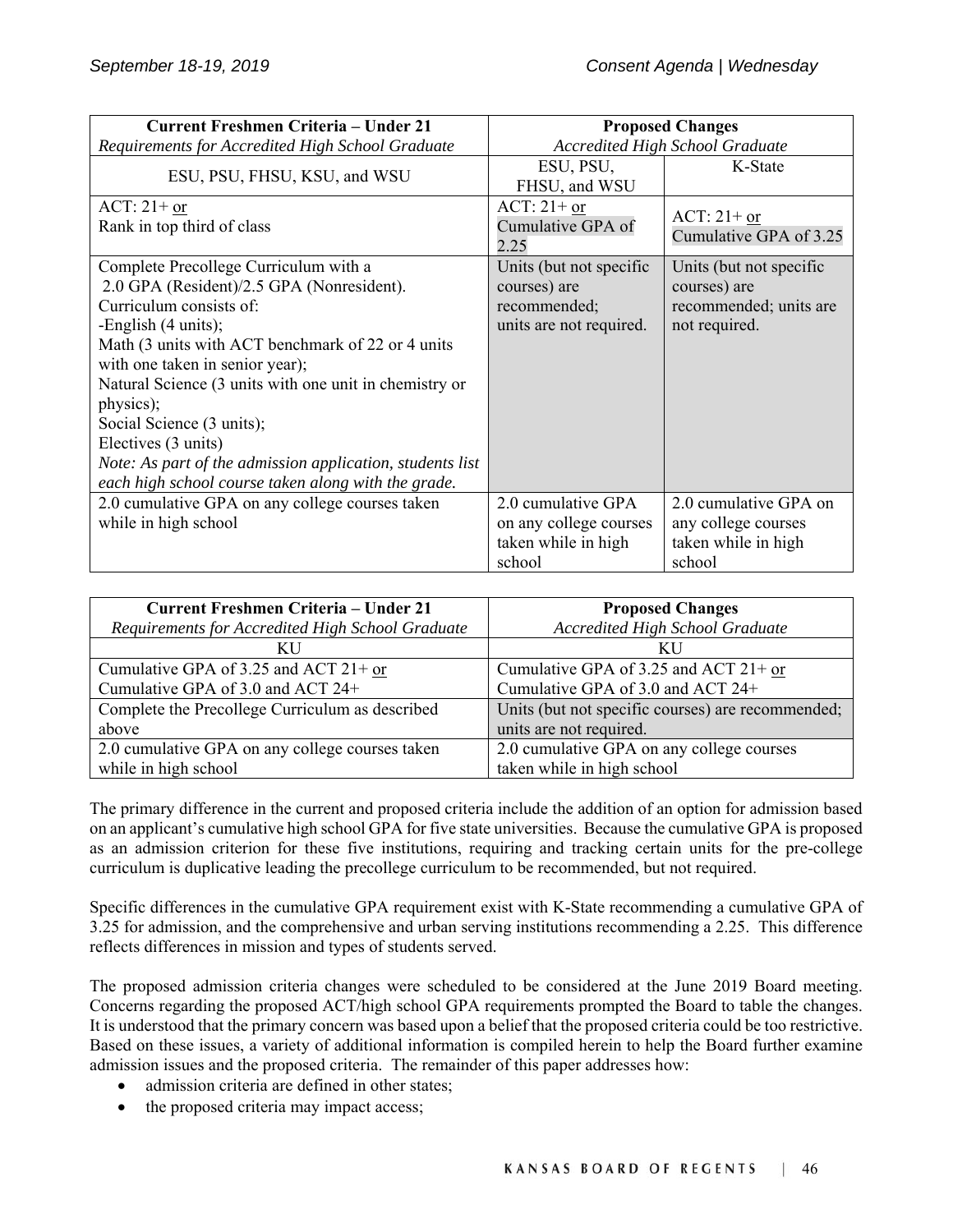- the proposed criteria may impact the probability of collegiate success;
- students who do not meet the requisite admission criteria may pursue additional options; and
- a commitment to developing an alternative admission framework for students who do not meet the Qualified Admission criteria will be made through establishing a positive pathways theme.

#### **Other States**

Public universities in other states employ a multitude of college readiness factors when determining admission eligibility. These include, but are not limited to, ACT scores, high school GPAs, and high school class ranking systems. Like the proposed admission criteria, most public university admission criteria within states vary based upon institutional mission, function, and student population. As a basis for comparison, a list of admission criteria for universities in nearby states is detailed below:

| <b>Arkansas</b>                  | Requirement                                                           |
|----------------------------------|-----------------------------------------------------------------------|
| Research                         | 20 ACT AND 3.0 high school GPA                                        |
| (University of Arkansas)         |                                                                       |
| Regional                         | 19 ACT AND 2.0 high school GPA                                        |
| (Arkansas Tech University)       |                                                                       |
| Colorado                         | Requirement                                                           |
| Research                         | No defined thresholds. Specifies that applicants who fall within the  |
| (Colorado State)                 | middle 50% of the previous year's admitted class will likely gain     |
|                                  | admission. Last year, this accounted to between a 3.4 to 4.0 GPA AND  |
|                                  | 23-29 ACT.                                                            |
| Regional                         | No defined thresholds. Specifies that applicants who fall within the  |
| (Adams State University)         | middle 50% of the previous year's admitted class will likely gain     |
|                                  | admission. Last year, this accounted to between a 2.7 and 3.6 GPA and |
|                                  | 17-22 ACT.                                                            |
|                                  |                                                                       |
| <b>Missouri</b>                  | Requirement                                                           |
| Research                         | Uses a scale that weighs both ACT and High School GPA:                |
| (University of Missouri)         | 24 ACT AND 2.0 GPA                                                    |
|                                  | 23 ACT AND 2.80 GPA                                                   |
|                                  | 22 ACT AND 2.90 GPA                                                   |
|                                  | 21 ACT AND 3.05 GPA                                                   |
|                                  | 20 ACT AND 3.20 GPA                                                   |
|                                  | 19 ACT AND 3.35 GPA                                                   |
|                                  | 18 ACT AND 3.50 GPA                                                   |
|                                  | 17 ACT AND 3.65 GPA                                                   |
| Regional                         | Uses a scale that weighs both ACT and High School GPA:                |
| (University of Central Missouri) | 21 ACT OR higher and 2.0 GPA                                          |
|                                  | 20 ACT AND 2.85 GPA                                                   |
|                                  | 19 ACT AND 2.95 GPA                                                   |
|                                  | 18 ACT AND 3.25 GPA                                                   |
| <b>Oklahoma</b>                  | 17 ACT AND 3.45 GPA                                                   |
| Research                         | Requirement                                                           |
|                                  | 24 ACT OR 3.0 GPA AND Top 33% Class Rank                              |
| (Oklahoma State University)      |                                                                       |
| Regional                         | 20 ACT OR 2.7 GPA AND Top 50% Class Rank                              |
| (University of Central Oklahoma) |                                                                       |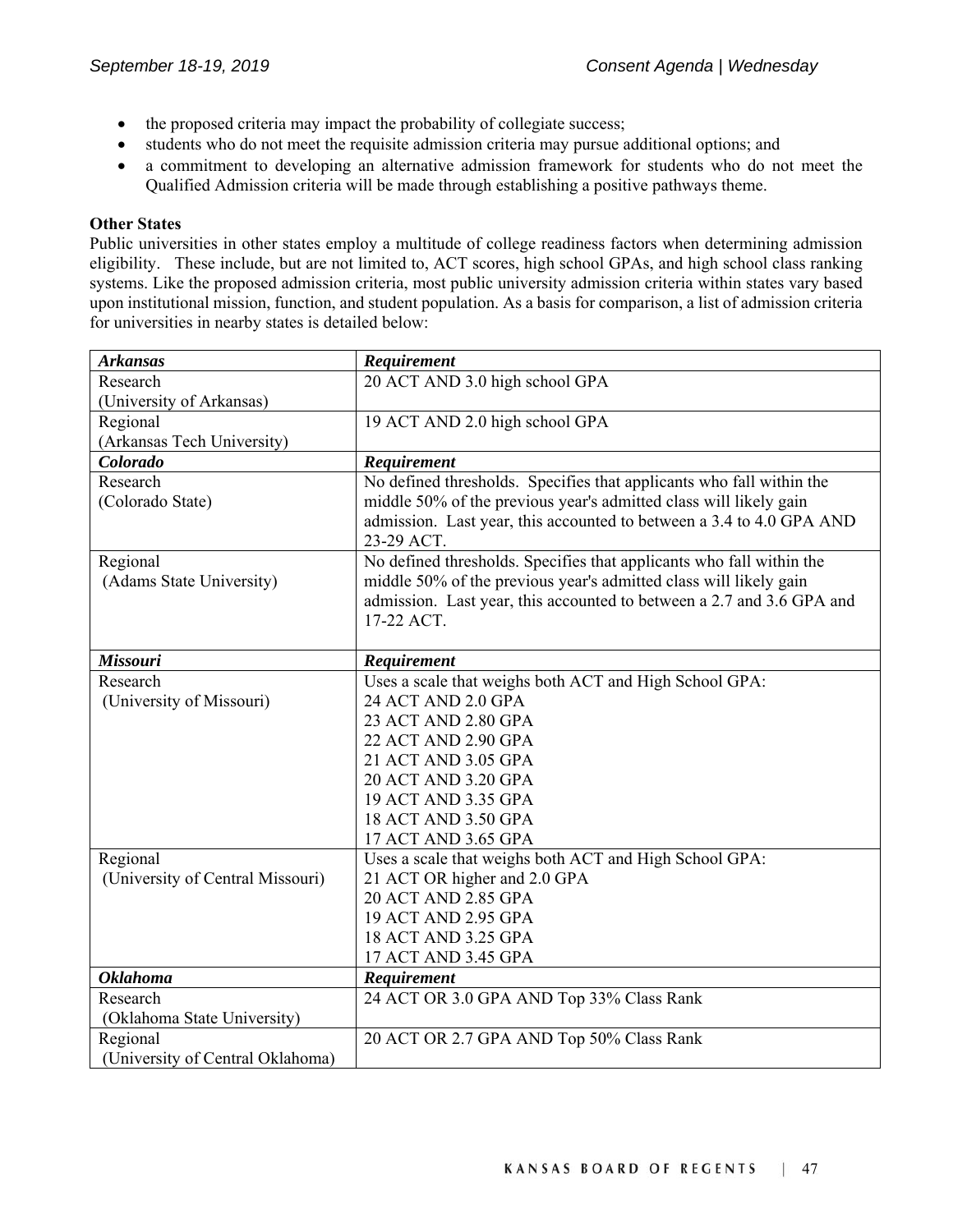| Nebraska                          | Requirement                                            |
|-----------------------------------|--------------------------------------------------------|
| Research                          | 20 ACT OR Top 50% Class Rank                           |
| (University of Nebraska)          |                                                        |
| Regional                          | 20 ACT OR Top 50% Class Rank                           |
| (University of Nebraska, Kearney) |                                                        |
| <b>Texas</b>                      | Requirement                                            |
| Research                          | Top 10% of a Texas High School Class Rank              |
| (Texas A&M University)            | OR Top 25% Class Rank AND 30 ACT                       |
| Regional                          | Uses a scale that weighs both ACT and High School GPA: |
| (West Texas A&M University)       | No ACT AND Top 25% of a Class Rank                     |
|                                   | 18 ACT AND Top 26%-50% of a Class Rank                 |
|                                   | 21 ACT AND Top 51%-75% of a Class Rank                 |
|                                   | 23 ACT AND Top 76%-100% of a Class Rank                |

#### **Access**

#### *ESU, FHSU, PSU, and WSU*

The proposed criteria establish a 2.25 requisite GPA as one option for admission. Based on data analysis of Kansas high school graduate GPAs, Board staff estimate that 30,361 of 34,898 (87%) Kansas high school graduates will be admissible based upon this threshold.<sup>5</sup> It should be noted that the existing high school performance criterion, which requires an applicant to rank in the top 33.3% of his/her graduating class, is significantly more restrictive. Thus, a high quantity of students who are not currently admissible will gain admission eligibility if the proposed criteria are adopted.

#### *K-State*

l

The proposed criteria establish a 3.25 requisite GPA as one option for admission. Based on data analysis of Kansas high school graduate GPAs, Board staff estimate that 16,053 of 34,898 (46%) of Kansas high school graduates will be admissible to K-State based upon the high school GPA threshold.<sup>5</sup> As such, compared to the existing high school performance criterion, which requires an applicant to rank in the top 33.3% of his/her graduating class, the proposed criterion will increase access for high school students who wish to attend K-State.

K-State reported that if its proposed criteria (21 ACT or 3.25 GPA) would have been applied to its Fall 2018 applicant pool, 93% of applicants would have been admitted (73% would meet both the ACT and GPA requirement, 10% would have only met the ACT requirement, and 10% would have only met the GPA requirement).

#### **Academic Performance**

#### *ESU, FSU, PSU, and WSU*

While current policy establishes that students must meet the requisite criteria to qualify for admission, it also permits universities to admit applicants who do not meet the minimum freshmen admissions criteria, provided that the number of freshmen admitted as exceptions is limited to 10 percent of the university's total freshmen admissions. Given that the proposed criteria for ESU, FSU, PSU, and WSU would require an applicant to earn a 21 ACT or a 2.25 high school GPA, performance outcomes of students who were previously admitted by exception and did not meet the proposed admission criteria are examined herein.

When reviewing the first-year-to-second year retention rate of students between 2012 and 2014, students who did not earn a 20 ACT or 2.25 GPA exhibited a significantly lower first-year-to second-year retention rate. Compared to the Systemwide University retention rate, which was 78% in 2012, 2013, and 2014, the retention rate for students who did not earn a 2.25 GPA or 20 ACT was 42% in 2012, 44% in 2013, and 40% in 2014. In addition

<sup>&</sup>lt;sup>5</sup> Data were collected from five Kansas school districts, which are in urban, suburban, and rural settings, and extrapolated.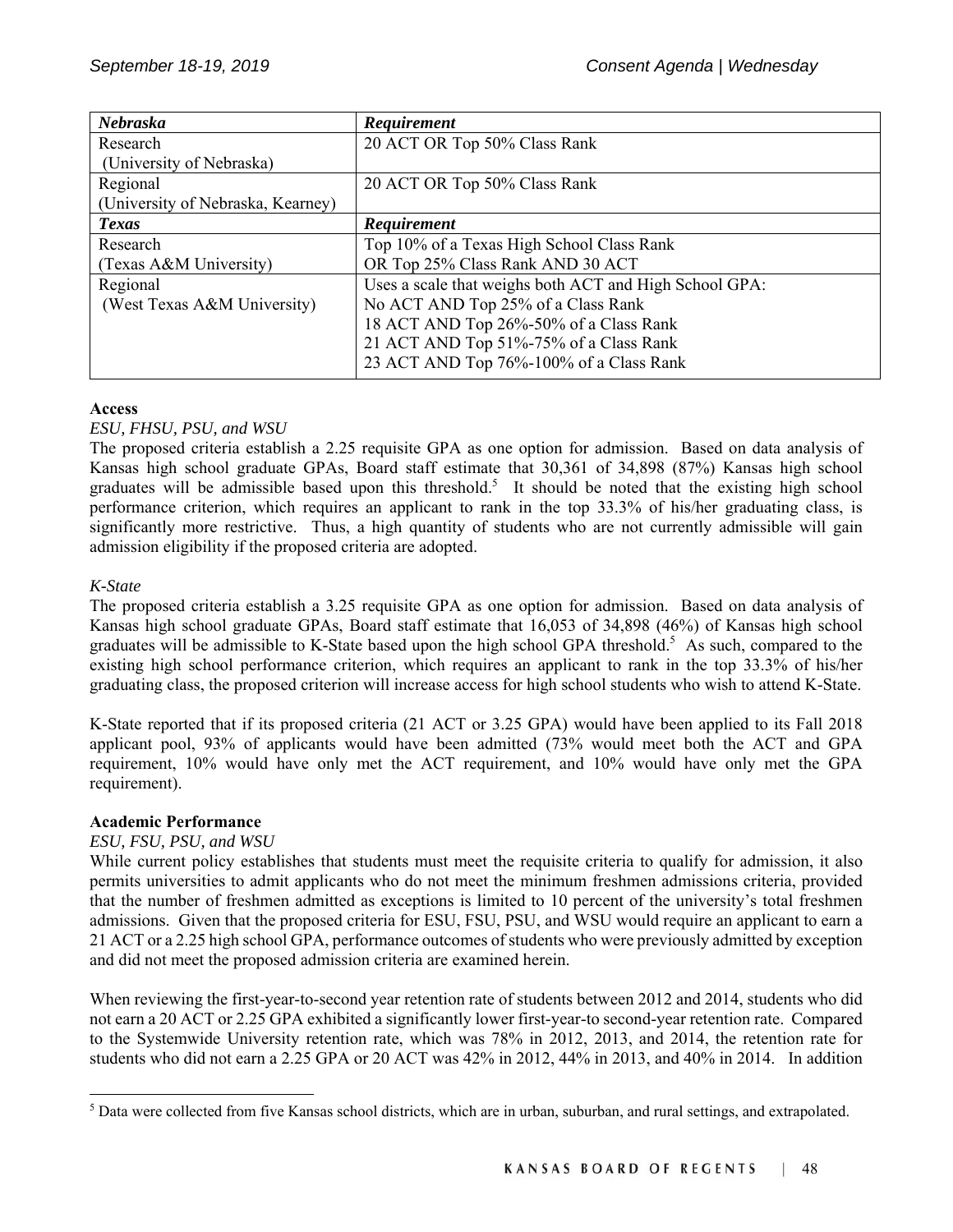l

to measuring early student success, the retention rate has also been employed as an indicator to gauge cost effectiveness. Multiple studies have found that it costs 3-5 times less to retain a student than it does to recruit one.<sup>6</sup>



Retention Rates

When examining graduation, there is an even wider performance gap. Compared to the Systemwide University graduation rate, which averaged 54% between 2011 and 2013, the average Systemwide University graduation rate during the same period for students who had below a 2.25 GPA and 20 ACT was 7%.



Graduation Rates

<sup>6</sup> Cuseo, J. (2003). Academic Advisement and Student Retention: Empirical Connections and Systemic Interventions. Brevard College, NC: Policy Centre on the First Year of College.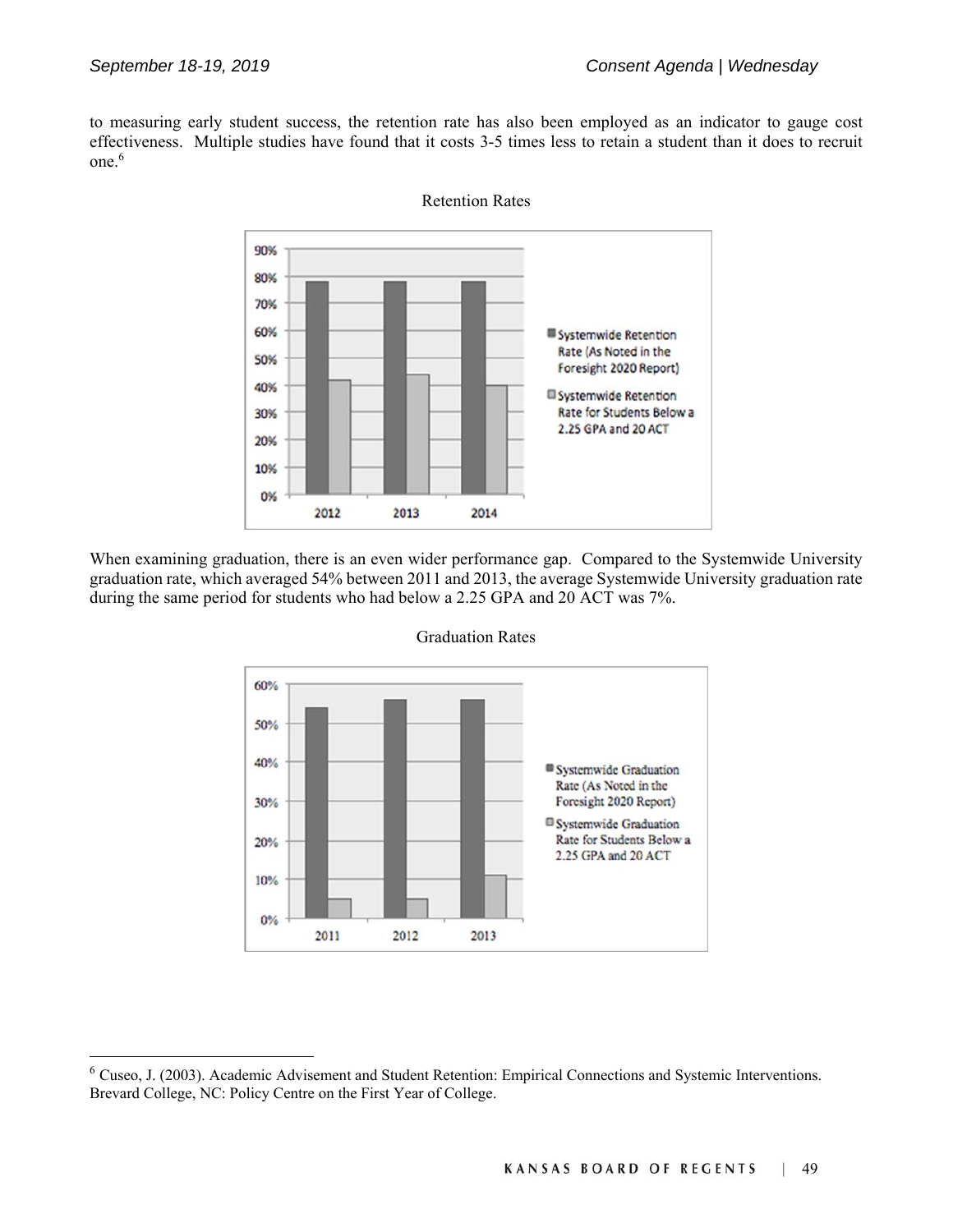Like the retention rate, there are also financial challenges associated with low graduation rates. Studies have demonstrated that students who do not graduate are significantly more likely to default on loans. One such study found that borrowers who do not graduate are three times more likely to default than borrowers who graduate. 7

#### *K-State*

As previously noted, K-State wishes to use a higher high school GPA admission standard (3.25 instead of 2.25) than ESU, FHSU, PSU, and WSU. K-State worked with Huron, a higher education consulting group, to establish this standard. The 3.25 GPA was identified as the threshold because it provides an opportunity to draw a wide range of students who have a high probability of performing well. When evaluating the potential admission thresholds, K-State linked collegiate performance data with both a 3.0 and 3.25 high school GPA to analyze and assess the probability of success. In the end, a 3.25 high school GPA was identified as the proposed threshold because it was linked to a retention rate that was over 12 percentage points higher than a 3.0 high school GPA. Although K-State has raised its retention rate in recent years, it still trails its peer institutions. As such, employing a 3.25 high school GPA threshold puts K-State in a position to continue improving this rate while also enhancing access. Lastly, KU, which is not requesting any changes to its existing admission criteria, also employs a 3.25 high school GPA within its criteria. Thus, a precedent has been established to employ this GPA threshold within another university's admission review process.

#### **Additional Options**

If an applicant does not meet the proposed criteria, the university may still consider him/her for admission. Based on the Qualified Admissions Rules and Regulations framework, universities are permitted to admit applicants who do not meet the minimum freshmen admissions criteria, provided that the number of freshmen admitted as exceptions is limited to 10 percent of the university's total freshmen admissions. In the 2017-18 academic year, a total of 1,232 resident freshmen exceptions were made at the six universities, which accounted for 3.85% of the resident freshmen admission class.

In addition to the exception window option, it should also be noted that the 19 community colleges and six technical colleges function as open admission postsecondary institutions. If a student attends one of these institutions and earns a 2.0 GPA in at least 24 college credit hours, he/she will automatically be eligible for admission at ESU, FSHU, K-State, PSU, and WSU (KU requires a 2.5 GPA). Depending on the time of the year and schedule availability, a student could complete 24 college credit hours in a six-to-nine-month period.

#### **Positive Pathways**

l

While the proposed changes will increase the number of high school graduates who meet the Qualified Admissions criteria, it is also recognized that further efforts are needed to establish an alternative admission framework for students who are unable to qualify. As such, a positive pathways theme, which will be based upon helping these students achieve success beyond high school, will be explored and developed.

<sup>7</sup> United States Department of Education. (2015). Fact Sheet: Focusing Higher Education on Student Success.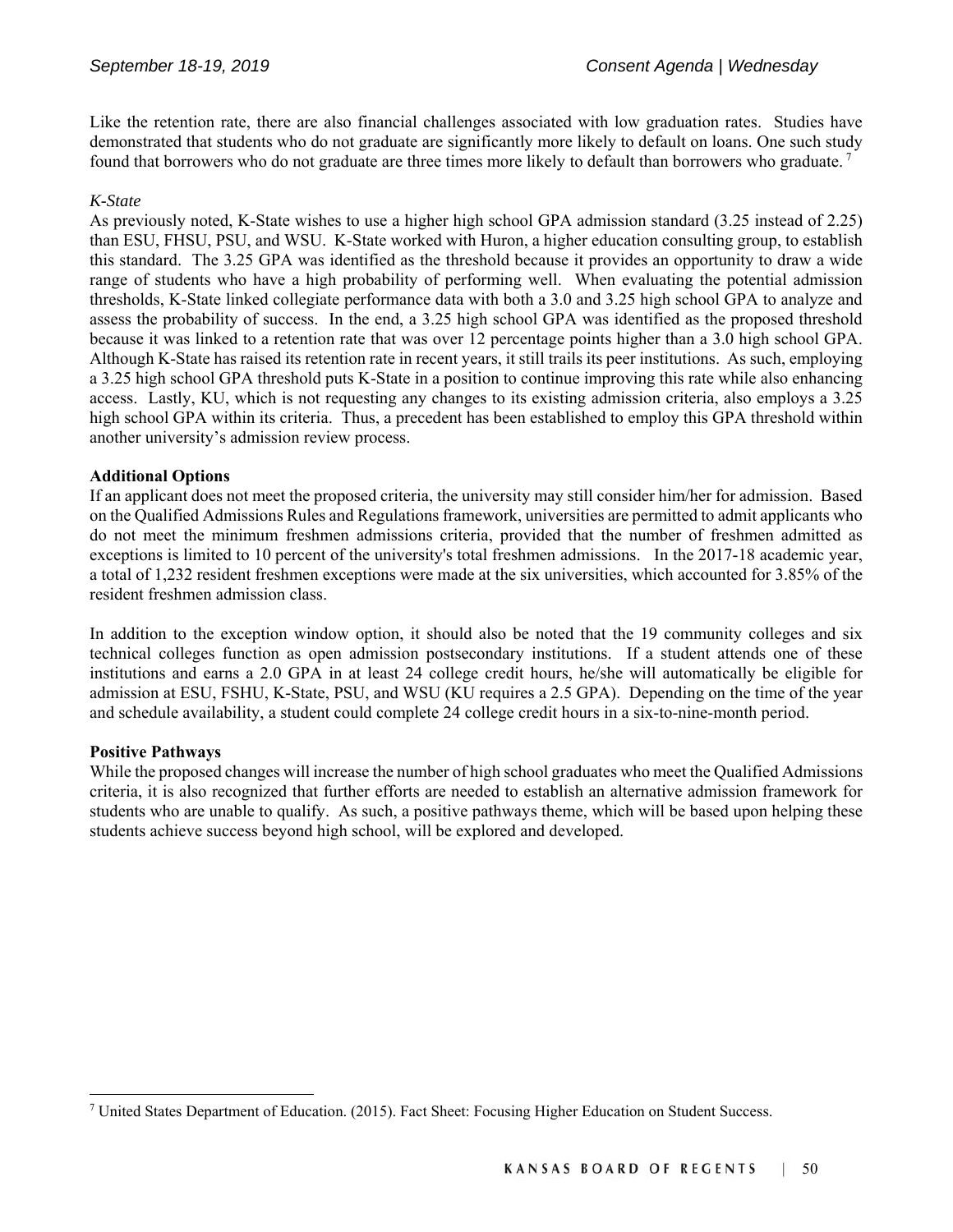#### *B. Fiscal Affairs & Audit*

#### **1. Amend the FY 2020 Capital Improvement Request and Approve Architectural Program Document for Bill Snyder Family Stadium South End Zone – KSU Nelda Henning, Director of Facilities**

Kansas State University requests authorization to amend the FY 2020 capital improvement project plan and to accept the program statement for the Bill Snyder Family Stadium South End Zone seating and concourse expansion project. The project will create new premium club, loge and suite seating above the existing concourse level. New public restrooms and concessions stands will be added on the concourse. A mezzanine level will house new office space. New video boards will be installed in the southeast and southwest corners of the stadium and improvements will be made to the stadium sound system. Several updates will also be made to Bramlage Coliseum, including the installation of a new roof and replacement of the building's HVAC system. The Legends Room in Bramlage will be updated and expanded to include a full-service kitchen to serve football and basketball. New entries to the northwest and northeast corners of Bramlage will allow for cover from inclement weather during security and ticketing check-in. The total project cost is estimated at \$49,936,162 which will be funded from private gifts.

#### **2. Amend the FY 2020 Capital Improvement Request and Approve Architectural Program Document for Chiller Replacement for Haworth Hall – KU**

The University of Kansas requests approval to construct a new chiller for Haworth Hall. Haworth Hall was originally built in 1969 for the Division of Biological Sciences, and a major addition was added in 1986, with a current total of 279,690 gross square feet. Haworth had a catastrophic chiller failure on July 8, 2019, leaving Haworth and animal care without cooling. Several other buildings were taken off the zone chiller plant to provide minimal cooling to Haworth and animal care. Initially, Operations (Facilities Services and Facilities Planning and Development) looked at utilizing a salvaged chiller, which did not turn out to be a viable solution. A temporary chiller is currently being leased at a rate of \$20,000/month to meet the current cooling load. To prepare for the next cooling season expected to start in April 2020, Operations developed a plan to fund and construct the necessary chilling capacity to replace the failed chiller and add redundancy. This project would be financed by reallocated rehabilitation and repair (EBF) funds. Total cost is estimated to be \$3.0 million.

This project will consist of an addition to Chiller Building #1, the site of a chilled water plant serving six buildings on the Lawrence campus. The addition will be approximately 2,000 square feet and will house two chillers and accessories. One chiller will replace the lost capacity due to the Haworth failure, the other chiller will provide much-needed redundancy. The project scope also includes direct purchase of long lead items like the chiller(s) and cooling tower(s).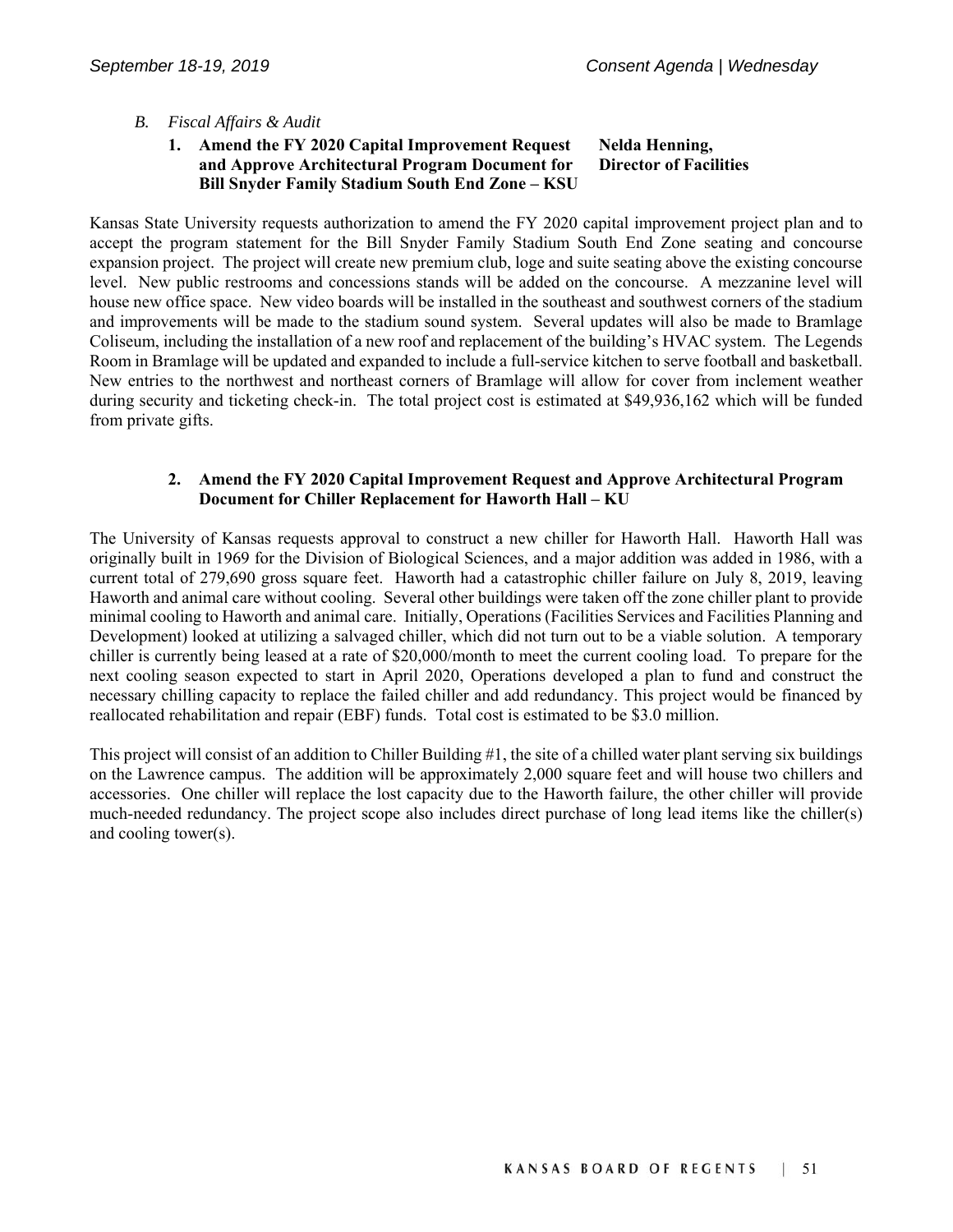# **3. Act on Request to Amend Ground Lease – KUMC Julene Miller,**

# **General Counsel**

#### **Summary**

*The University of Kansas, on behalf of its University of Kansas Medical Center ("KUMC") requests that the Board approve amendment #8 to the Master Ground Lease between the Board of Regents, the University of Kansas and the University of Kansas Hospital Authority.* 

#### **Background**

The University of Kansas Hospital Authority (a/k/a the Health System) is planning to provide proton therapy treatment to cancer patients in Kansas and the surrounding region. The treatment, which is a highly specialized, latest generation form of radiation treatment, will be offered through The University of Kansas Cancer Center for both adult and pediatric cancer patients. Currently there are 31 proton therapy centers in the United States but none in Kansas or the surrounding states of Nebraska, Colorado or Arkansas. The Health System is working to provide this new therapy as soon as reasonably possible to ensure Kansans and others from the surrounding area can receive this life-saving treatment close to home, rather than leave the region to receive the care they need.

The Health System desires to build its new proton therapy center on approximately 17,697 square feet of land ("Total Parcel") on the KUMC campus currently titled in the name of the Kansas Board of Regents. The Total Parcel is immediately north of the Health System's outpatient Radiation Oncology Center so the location would be ideally situated to allow the Health System to offer its patients all forms of outpatient radiation treatment from one location. The Total Parcel would be broken into two separate parcels with each capable of supporting a radiation therapy patient treatment vault.

KUMC desires to lease the portion of the Total Parcel designated as Vault 1 ("Vault 1 Parcel"), on which the Spencer Chapel currently sits, "as is" to the Health System. The Health System will remove the Chapel from the Vault 1 Parcel in order to construct the center. If KUMC and the Health System can find a resolution of certain parking and other considerations to the satisfaction of KUMC, KUMC also desires to lease the portion of the Total Parcel designated as Vault 2 ("Vault 2 Parcel") "as is" to the Health System. KUMC and the Health System are currently investigating potential solutions and will make a final decision prior to the execution of any amendment, but in the interest of time are seeking Board approval of both possibilities. Even if the amendment were to include the Vault 2 Parcel, the Health System's current intention is not to build a second patient treatment vault on the Vault 2 Parcel until after it has operated the first patient treatment vault for several years and more fully understands patient demand and the capacity required to meet that demand. The lease of the Vault 2 Parcel, should it occur, would preserve for the Health System the option to construct the second vault at a later date, and compensate KUMC fairly for the Medical Center's non-use of the parcel. For the Vault 1 Parcel and for the Vault 2 Parcel, the Health System has agreed to pay KUMC an amount equal to \$70.6334 per square foot ("Final Payment"). The proceeds will be used by KUMC to fund campus enhancements. The precise square footages of the Vault 1 Parcel and Vault 2 Parcel, respectively, have not yet been determined pending further building planning analysis by the Health System and KUMC. The Health System would make the Final Payment to KUMC within thirty (30) days from the execution of the amendment to the Master Ground Lease.

#### **Legal Description of the Total Parcel**

The legal description of the Total Parcel (including the Vault 1 Parcel and Vault 2 Parcel) is as follows:

All that part of the Northwest Quarter of Section 35, Township 11 South, Range 25 East, in Kansas City, Wyandotte County, Kansas, COMMENCING at the point of intersection of the West line of the Northwest Quarter of said Section 35-T11S-R25E and the centerline of 39<sup>th</sup> Avenue, as it now exists; Thence South 02 degrees 03 minutes 56 seconds East, along the West line of said Northwest Quarter, a distance of 903.29 feet; Thence North 87 degrees 56 minutes 04 seconds East, departing the West line of said Northwest Quarter, a distance of 40.26 feet, to a point on the East Right-of-Way line of Rainbow Boulevard, as established in Book 3372 at Page 66;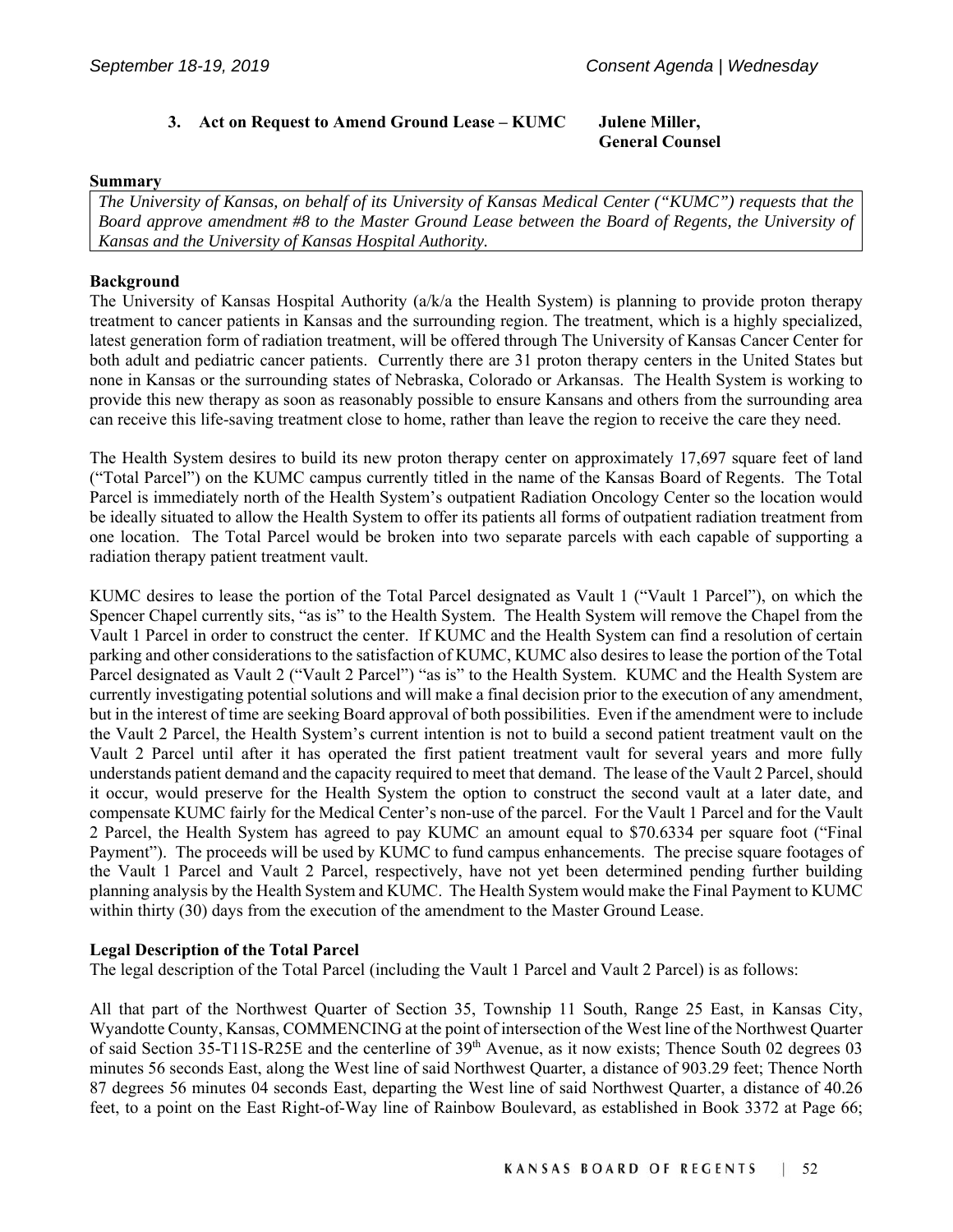Thence North 18 degrees 02 minutes 17 seconds West, along said East Right-of-Way line, a distance of 0.96 feet; Thence North 02 degrees 03 minutes 56 seconds West, continuing along said East Right-of-Way line, a distance of 65.00 feet; Thence North 01 degrees 52 minutes 10 seconds West, continuing along said East Right-of-Way line, a distance of 177.35 feet, to the POINT OF BEGINNING; Thence North 01 degrees 52 minutes 10 seconds West, continuing along said East Right-of-Way line, a distance of 11.75 feet, to a point on the Westerly prolongation of the Southerly face of an existing building; Thence North 88 degrees 02 minutes 40 seconds East, departing said East Right-of-Way line, and along the Westerly prolongation of the Southerly face of said existing building, and along the Southerly face of said existing building, a distance of 124.40 feet; Thence South 02 degrees 34 minutes 16 seconds East, continuing along the Southerly face of said existing building, a distance of 1.49 feet; Thence North 87 degrees 48 minutes 48 seconds East, continuing along the Southerly face of said existing building, and along its Easterly prolongation, a distance of 65.91 feet; Thence South 02 degrees 06 minutes 40 seconds East, departing said Easterly prolongation, a distance of 76.90 feet; Thence North 89 degrees 10 minutes 40 seconds East, a distance of 6.04 feet, to a point on the Westerly face of an existing building; Thence South 02 degrees 32 minutes 02 seconds East, along the Westerly face of said existing building, a distance of 11.20 feet; Thence South 87 degrees 55 minutes 57 seconds West, continuing along the Westerly face of said existing building, a distance of 3.90 feet; Thence South 02 degrees 04 minutes 03 seconds East, continuing along the Westerly face of said existing building, a distance of 23.10 feet; Thence South 87 degrees 50 minutes 36 seconds West, departing the Westerly face of said existing building, a distance of 16.46 feet; Thence South 01 degrees 54 minutes 14 seconds East, a distance of 6.96 feet, to a point on the Northerly face of an existing building; Thence South 87 degrees 55 minutes 57 seconds West, along the Northerly face of said existing building, a distance of 39.87 feet; Thence North 01 degrees 30 minutes 28 seconds West, departing the Northerly face of said existing building, a distance of 7.06 feet; Thence South 88 degrees 03 minutes 46 seconds West, a distance of 74.48 feet; Thence North 02 degrees 03 minutes 22 seconds West, a distance of 48.60 feet; Thence South 87 degrees 34 minutes 06 seconds West, a distance of 33.76 feet, to a point on a non-tangent curve; Thence Northerly, and Northwesterly, along a curve to the left, whose initial tangent bearing is North 00 degrees 09 minutes 22 seconds West, having a radius of 58.48 feet, and through a central angle of 53 degrees 57 minutes 24 seconds, an arc distance of 55.07 feet, to a point on a non-tangent line; Thence North 53 degrees 39 minutes 28 seconds West, a distance of 7.22 feet, to the POINT OF BEGINNING, containing 17,697 square feet, or 0.4063 acres, more or less.

#### **Request to Amend the Master Ground Lease**

When the Health System began operations in 1998, the Board of Regents transferred the premises on which it was located to the Health System (previously the Hospital Authority) through a 99-year Master Ground Lease, executed pursuant to the legislation creating the Hospital Authority. In accordance with the enabling legislation, the Board of Regents must approve amendments to the Master Ground Lease in the event other Regents' or State premises are determined to be appropriate for lease to the Health System.

In connection with building the Health System's proton therapy center, KUMC requests approval to amend the 99-year Master Ground Lease between the Board of Regents, KU, and the Health System, dated September 30, 1998 to include at a minimum the Vault 1 Parcel, and potentially the Vault 2 Parcel as well, with the terms identified herein.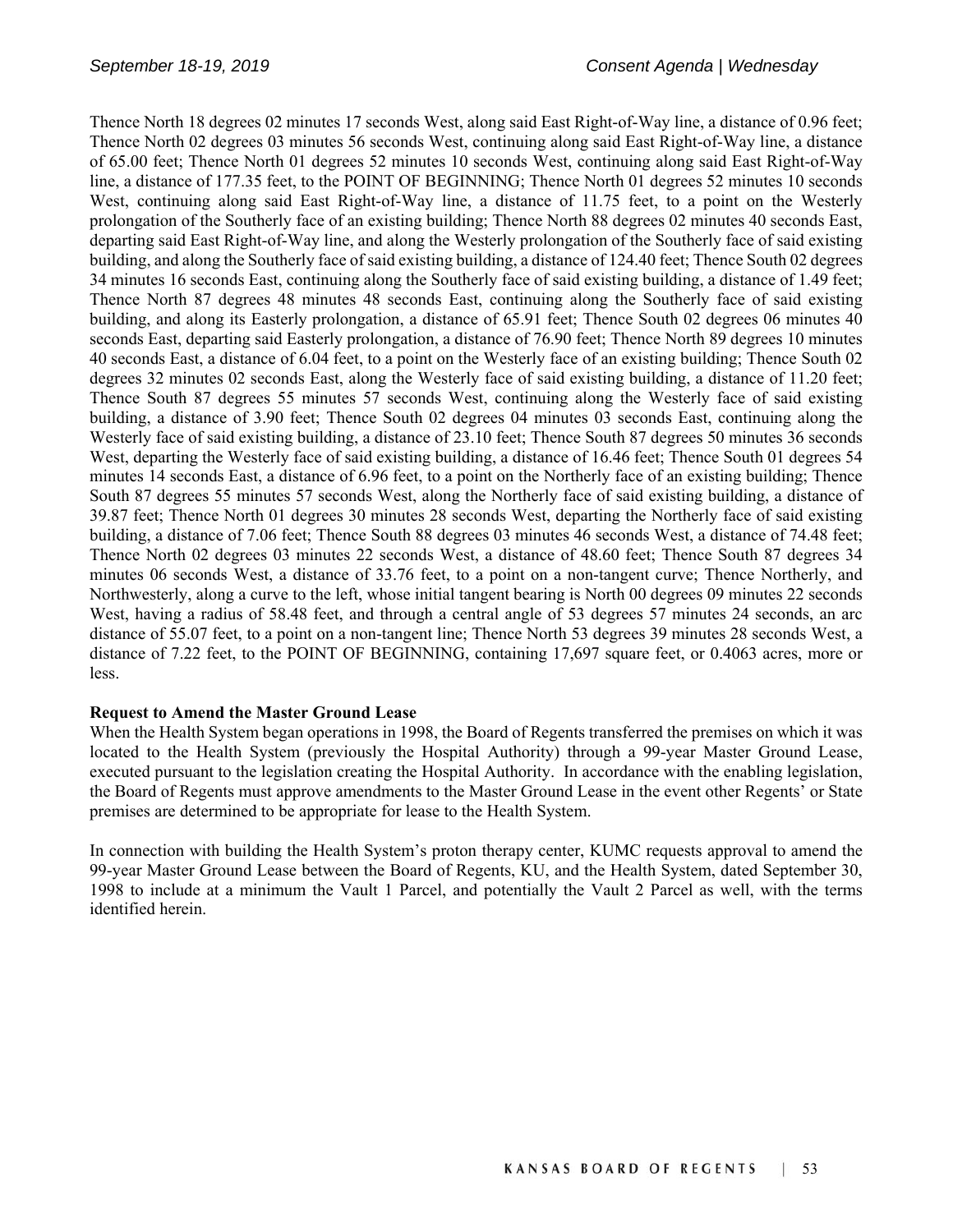### **4. Act on Proposed Amendments to Memorandum of Agreement with PSU/KNEA**

#### **Natalie Yoza, Associate General Counsel**

#### **Summary and Staff Recommendation**

*Pittsburg State University (PSU) requests that the Kansas Board of Regents approve and execute the Amendments to a Memorandum of Agreement (Agreement) between PSU, the Kansas Board of Regents and the PSU chapter of the Kansas National Education Association (KNEA) for FY 2020. The proposed changes to the existing three-year Agreement are limited to the Salaries and Duration articles and to the Medical and Parental Leave article to incorporate the Kansas Board of Regents Paid Parental Leave Policy.*

*Board staff reviewed the proposed amendments for compliance with Board policy as well as state and federal law. Staff recommends approval of the Amendments and granting the Chair authority to execute the amendments to the Agreement.*

#### **Background**

Under the Public Employer-Employee Relations Act (PEERA), State agencies are required to meet and confer with their employees' recognized bargaining units over terms and conditions of employment.<sup>8</sup> The bargaining unit subject to this memorandum of agreement is comprised of all general department teaching faculty and library services faculty, excluding administrative personnel, department/school chairpersons/directors, non-professional Employees, and temporary and part-time faculty. The PSU/KNEA bargaining unit now represents approximately 250 PSU faculty employees.

In 2017, PSU and PSU/KNEA reached a three-year Memorandum of Agreement (Agreement) that concludes at the end of Fiscal Year 2020. Most of the agreement is not subject to renegotiation until the end of that three-year term, but the salary provisions automatically open annually, which results in the need to amend the duration provisions to reflect the salary amendments. PSU and KNEA also agreed to open the Medical and Parental Leave Article this year to incorporate the Kansas Board of Regents Paid Parental Leave Policy, which the Board adopted in May 2019.

Pursuant to Board policy, President Flanders and KBOR Associate General Counsel, Natalie Yoza, spoke with President Scott and PSU General Counsel, Jamie Brooksher, before the first meet and confer session.<sup>10</sup> Meet and confer sessions concerning salary amendments and paid parental leave to this Agreement were conducted during the Summer of 2019 and the PSU faculty voted to approve the proposed amendments in August 2019. As provided for in the Agreement and as required by PEERA, PSU and PSU/KNEA have now completed the meet and confer process and PSU offers the below agreed-to amendments to KBOR for consideration and approval.

As the governing body under PEERA, the Kansas Board of Regents "must approve any proposed agreement in order to make it binding and effective."<sup>11</sup> The Kansas Secretary of Administration must also approve such agreements once the Board has approved them.

#### **Summary of Terms Amended In The Agreement Between PSU and PSU/KNEA**

If approved, all unit faculty members will receive a 2.5% base salary increase. Each unit member who achieved an overall performance appraisal rating of Exceptional for 2019 will receive a \$200 base salary increase. The pay

 $\overline{\phantom{a}}$ 

<sup>&</sup>lt;sup>8</sup> K.S.A. 75-4321 *et seq.*<br><sup>9</sup> Kansas Public Employe

<sup>&</sup>lt;sup>9</sup> Kansas Public Employee Relations Board, Case No. UE 2-1974.

<sup>&</sup>lt;sup>10</sup> See Board Policy Ch. 1, sec. B(3)(c)(iii) (adopted at the May 2019 meeting).<br><sup>11</sup> *Kansas Board of Regents and Pittsburg State University v. Pittsburg State University Chapter of KNEA and PERB*, 233 Kan. 801, 812 (1983).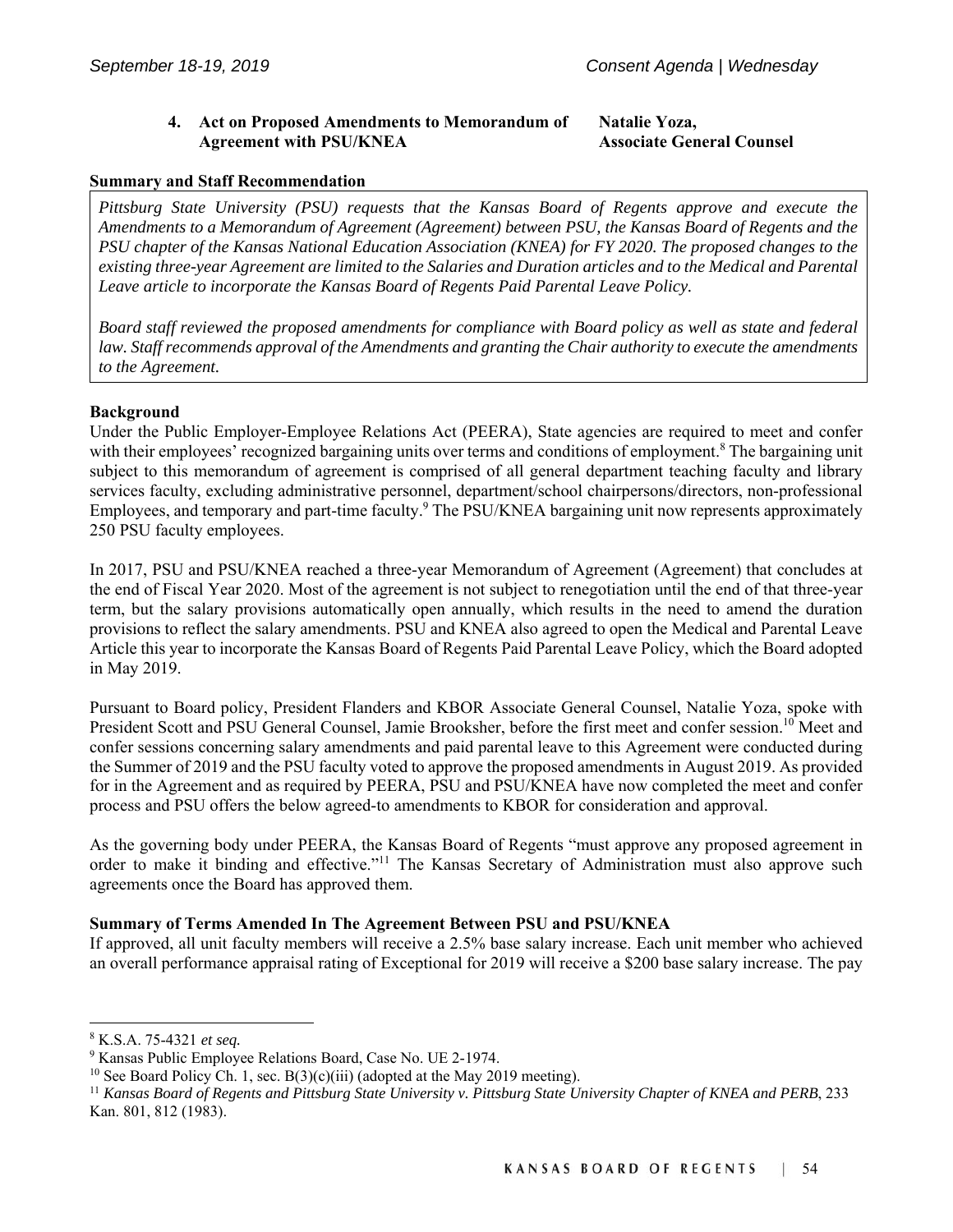increases are funded from Legislative appropriations and tuition funds. In addition, the Kansas Board of Regents Paid Parental Leave Policy shall be applicable to unit faculty.

All of the Articles and terms in the Agreement that the Board approved in 2017 will remain the same except for the following amendments:

#### **"Section IV. SALARIES**

#### **A. FY 2019 2020**

For the 2018-2019 2019-2020 academic year, it is agreed by and between the parties that those faculty salary funds for faculty included in the Meet and Confer Unit ('Unit") shall be divided in the following proportions:

| <b>Base Salary Total</b> | \$ <del>15,502,341</del> | 15,312,369           |
|--------------------------|--------------------------|----------------------|
| Sum of Adjustments       | $341,386^2$              | 455,769 <sup>2</sup> |
| Merit Increment Total    | $5,800^3$                | $5,600^{12}$         |
| Grievance Fund           |                          |                      |
| <b>TOTAL</b>             | \$15,849,527             | \$15,773,738         |
| Summer Session 2019 2020 | \$1,233,763              |                      |

 $2$ Of this amount, \$49,000  $84,000$  shall be used to fund promotions, \$25,000 shall be used for salary adjustments, and \$5,800 shall be distributed in the form of a \$200 overall salary increase to each unit member who achieved an overall annual performance appraisal rating of Exceptional from the 2018 review period. In addition, \$17,227 371,769 shall be distributed in the form of an overall salary increase of 0.5% to certain unit members who received a 2.5% increase in 2017 as designated by the Kansas Legislature. \$173,799 will be distributed in the form of an overall salary increase of 1.5% beginning August 2018 to unit members who did not receive the 2017 Kansas Legislature 2.5% increase. In addition, \$76,360 shall be distributed to all unit members as a one time, non-base payment of \$332 in December 2018. 2.5% to all unit members.

3 \$5,600 shall be distributed in the form of a \$200 overall salary increase to each unit member who achieved an overall annual performance appraisal rating of Exceptional from the 2018 2019 review period.

#### **Section XXVII. Duration**

 $\mathcal{L}_\text{max}$ 

Sections IV.A. and IV.B of this Agreement shall be effective from July 1, 2018 2019 through June 30, 2019 2020. All remaining portions of this Agreement shall be effective from July 1, 2017 through June 30, 2020.

#### **Section XIV. Medical and Parental Leave**

**"**F. The Kansas Board of Regents Paid Parental Leave Policy shall be applicable to unit faculty. Refer to the Board Policy Manual for details."

#### **Conclusion and Recommendation**

l

Pittsburg State University requests that the Board approve these amendments to the Agreement reached through meet and confer processes. Board staff have reviewed the amendments, determined that they are consistent with Board Policy and do not violate state or federal laws. Staff therefore recommends that the Board approve the amendments and authorize the Chair to execute the Amended Agreement on behalf of the Board.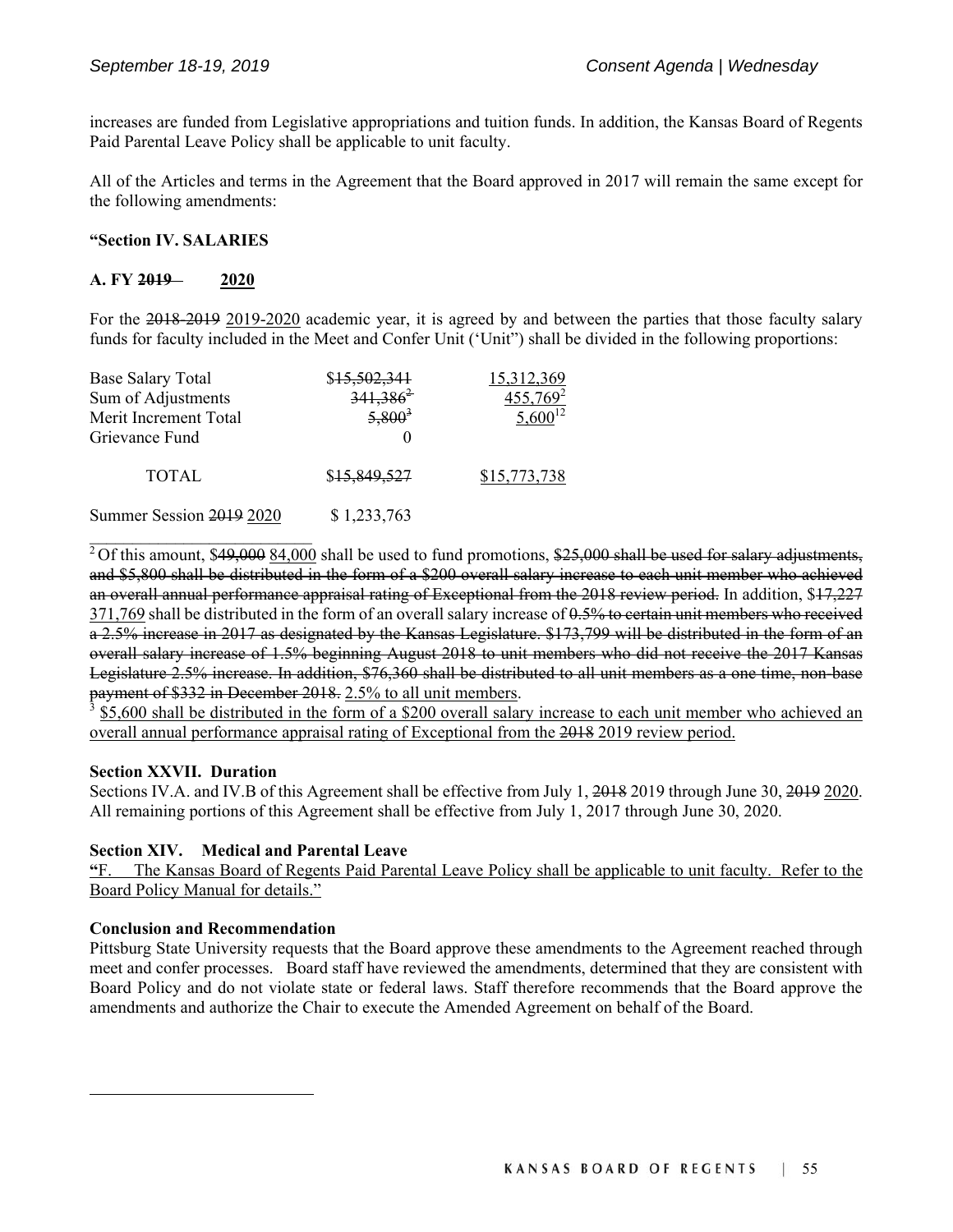# **5. Act on Proposed Amendment to Memorandum of Agreement with FHSU/AAUP**

#### **Summary and Staff Recommendation**

*Fort Hays State University (FHSU) requests that the Kansas Board of Regents approve and execute the amended Memorandum of Agreement (MOA) between the University and the Fort Hays State University Chapter of the American Association of University Professors (FHSU-AAUP). In compliance with state law concerning negotiations with represented employee groups, the University and AAUP have met and conferred, and have reached agreement on proposed modifications to the MOA, which will replace the previous MOA that the Board approved in September 2016. Negotiations were opened in the spring semester of 2018 by joint agreement between FHSU and FHSU-AAUP. If approved, the amendments will include changes to address salary and contract year terms.* 

*Board staff reviewed the proposed amendments for compliance with Board policy as well as state and federal law and finding no conflict recommends approval of the amendments and authorizing the Board Chairman to execute the Agreement, as amended, on behalf of the Board.* 

#### **Background**

Under the Public Employer-Employee Relations Act (PEERA), State agencies are required to meet and confer with their employees' recognized bargaining units over terms and conditions of employment.<sup>13</sup> As the governing body under PEERA, the Kansas Board of Regents "must approve any proposed agreement in order to make it binding and effective."<sup>14</sup> The Kansas Secretary of Administration must also approve such agreements once the Board has approved them, and the Secretary's designee participates in the negotiations.

New or changed provisions in the Agreement will result in a cost increase to the University of \$635,382 beginning in FY 2020.

#### **Summary of Changes to the Agreement Between FHSU-AAUP and the University**

This Memorandum of Agreement (MOA) involves approximately 342 faculty at Fort Hays State University who are represented by the Fort Hays State University Chapter of the American Association of University Professors (FHSU-AAUP). The bargaining unit is comprised of all full-time FHSU faculty members who hold academic rank as instructor, lecturer, assistant professor, associate professor or professor. It also includes employees who hold the rank as program specialist, librarian, or research scientist.<sup>15</sup>

The existing MOA between the parties was approved by the Board in September 2016. In 2018, the FHSU-AAUP provided notice of its desire to open the existing MOA for negotiation. Pursuant to Board policy, President Flanders and KBOR Associate General Counsel, Natalie Yoza, spoke with President Mason and members of the FHSU negotiating team.<sup>16</sup> The University and FHSU-AAUP representatives participated in meet and confer sessions from January 2018 until the University and the FHSU-AAUP reached tentative agreement on all articles opened for negotiation. The FHSU-AAUP representative notified the University that the membership voted to accept the amended MOA, thus bringing the parties' negotiations to a close.

The following discussion outlines the changes to the existing MOA negotiated between the parties in the course of their meet and confer sessions. The amendments include the following:

l

<sup>&</sup>lt;sup>13</sup> K.S.A. 75-4321 *et seq.*<br><sup>14</sup> *Kansas Board of Regents and Pittsburg State University v. Pittsburg State University Chapter of KNEA and PERB, 233* Kan. 801, 812 (1983).

<sup>&</sup>lt;sup>15</sup> Kansas Public Employee Relations Board, Case No. 75-UCA-2-2005, dated April 12, 1999, as amended on January 21, 2009, p. 17.

<sup>&</sup>lt;sup>16</sup> See Board Policy Ch. 1, sec. B(3)(c)(iii) (adopted at the May 2019 meeting).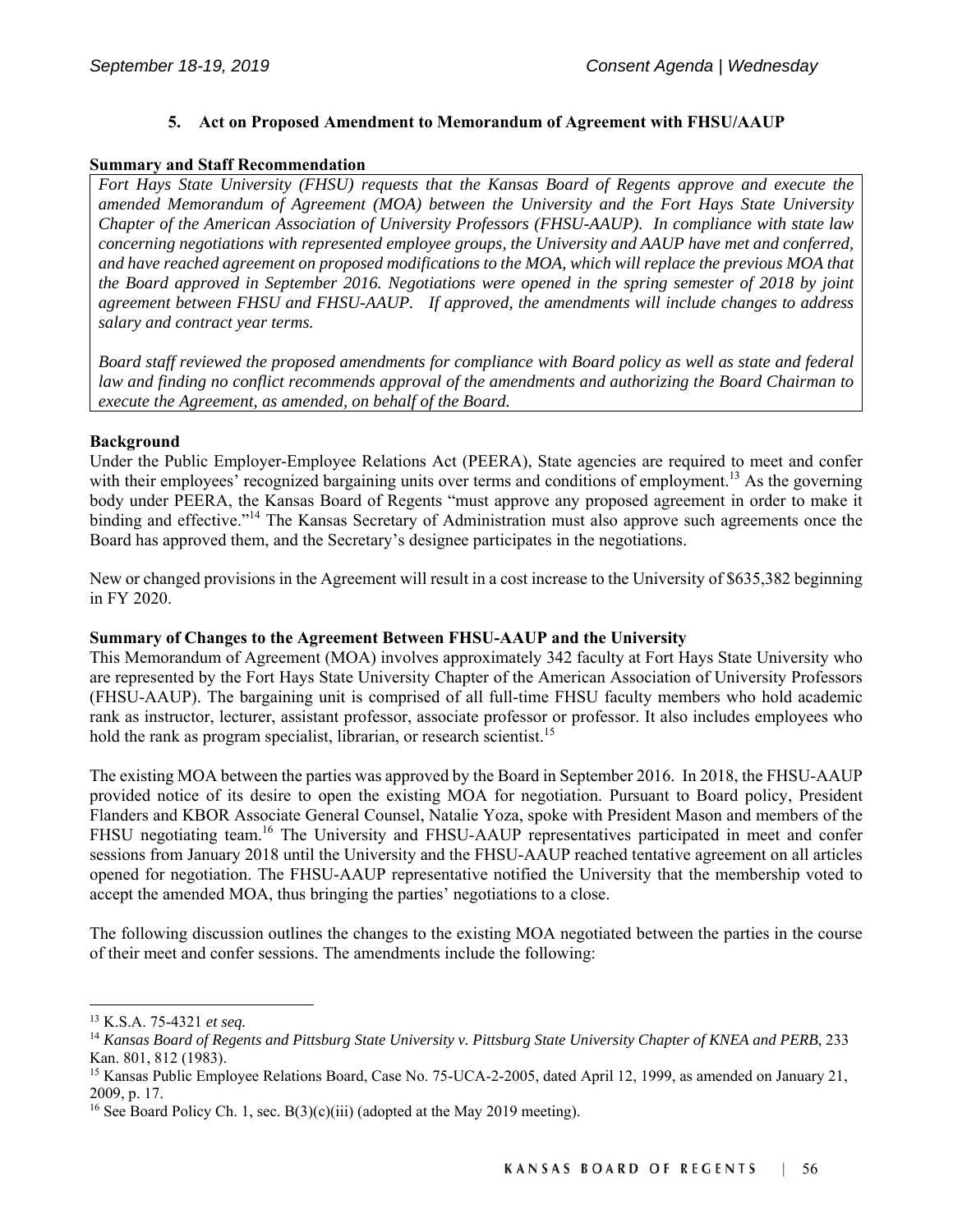#### Article I: Contract Term

The contract dates will be updated to reflect the current time frame of July 1, 2019 to June 30, 2022 with the MOA being open for salary negotiations in the meantime.

#### Article IV: Salary

Tenure and Promotion Stipends, Degree Completion. The University will fund tenure and promotion stipends, and amounts previously contracted for degree completion.

Increase to Unit Member Salary Pool. This was removed.

Merit-Based Increase. The University will sufficiently fund a merit pool of no less than 2.5% of the unit members FY 2020 salary pool.

Market Adjustment Plan. The University commits to continue the market adjustment plan (2018 to 2022) subject to the financial stability of the University.

Budget effect. The cost of the 2.5% merit adjustment will be approximately \$635,382 including benefits cost. All changes in compensation will be covered with state general fund and tuition revenue.

#### **Proposed Action**

Fort Hays State University recommends that the Board approve these amendments to the MOA containing, as outlined above, the terms that have been negotiated and agreed on in the course of the meet and confer sessions conducted between the University and FHSU-AAUP. Staff concurs and recommends the Board approve the amended MOA and authorize the Chair to execute the Agreement on behalf of the Board.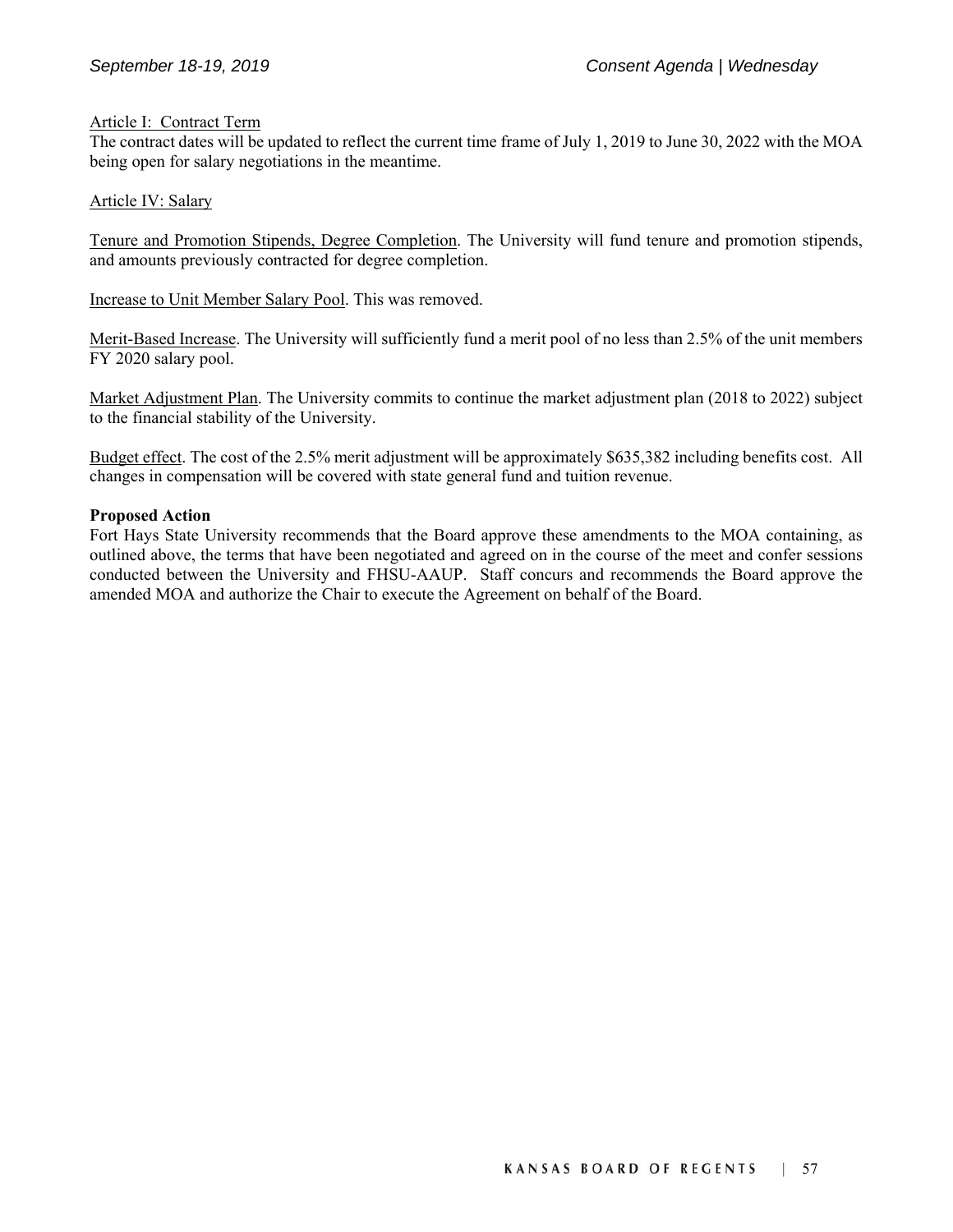# **6. Act on Annual Budget for Mill Levy – WSU Elaine Frisbie**

# **VP, Finance & Administration**

#### **Summary**

*In 1963 the Municipal University of Wichita became Wichita State University, a state institution governed by the Kansas Board of Regents. At that time, the Board of Trustees at Wichita State University was established to support the educational undertakings of the university through the management of the University's endowment and the property tax revenues levied within Wichita, and later all of Sedgwick County. The Board of Trustees consists of nine members appointed by the Governor to three-year terms.* 

*K.S.A. 76-3a16 requires the Kansas Board of Regents to approve expenditures by the Board of Trustees from the property tax revenue generated by the local 1.5 mills. The Board of Trustees proposes FY 2020 expenditures totaling \$8,471,225, \$160,220 more than FY 2019. Property tax revenues are estimated at \$8.45 million. The Wichita/Sedgwick County mill levy budget has been reviewed and approved by the Wichita State University Board of Trustees, the Wichita City Council, and the Sedgwick County Board of Commissioners. Board staff recommends approval.*

#### **Background**

Since WSU's affiliation as a state institution in 1963, 1.5 mills have been levied on all taxable property in the City of Wichita. The levy was extended to property in Sedgwick County beginning in 1988. The funds are under the control of the nine-member WSU Board of Trustees; however, state law provides that the Trustees may expend funds only with the approval of the Kansas Board of Regents. The WSU Board of Trustees has submitted the budget detailed below.

# **FISCAL YEAR 2020 WICHITA STATE UNIVERSITY CITY-COUNTY MILL LEVY BUDGET REQUEST AS REQUESTED BY THE BOARD OF TRUSTEES**

#### **Capital Improvements \$2,654,756**

#### **WSU Innovation Campus \$2,634,360**

#### **Goal: To provide capital for strategic initiatives needed to improve the Innovation Campus and the campus as a whole.**

Create a live, work, play environment for students, staff, strategic partners, and the community. All funding decisions will be vetted by the Wichita State Innovation Alliance (WSIA) and facilities committee and approved by the Wichita State University Board of Trustees. The \$160,220 budgetary increase in this line item reflects the increase in budget for mill levy revenue over the prior period.

#### **Building Insurance \$20,396**

#### **Goal: To provide insurance coverage as required by bond covenants.**

Bond transcripts require that insurance coverage be maintained on buildings where bond proceeds were used to fund the construction costs of the buildings. No change is requested in this budget item for Fiscal Year 2020.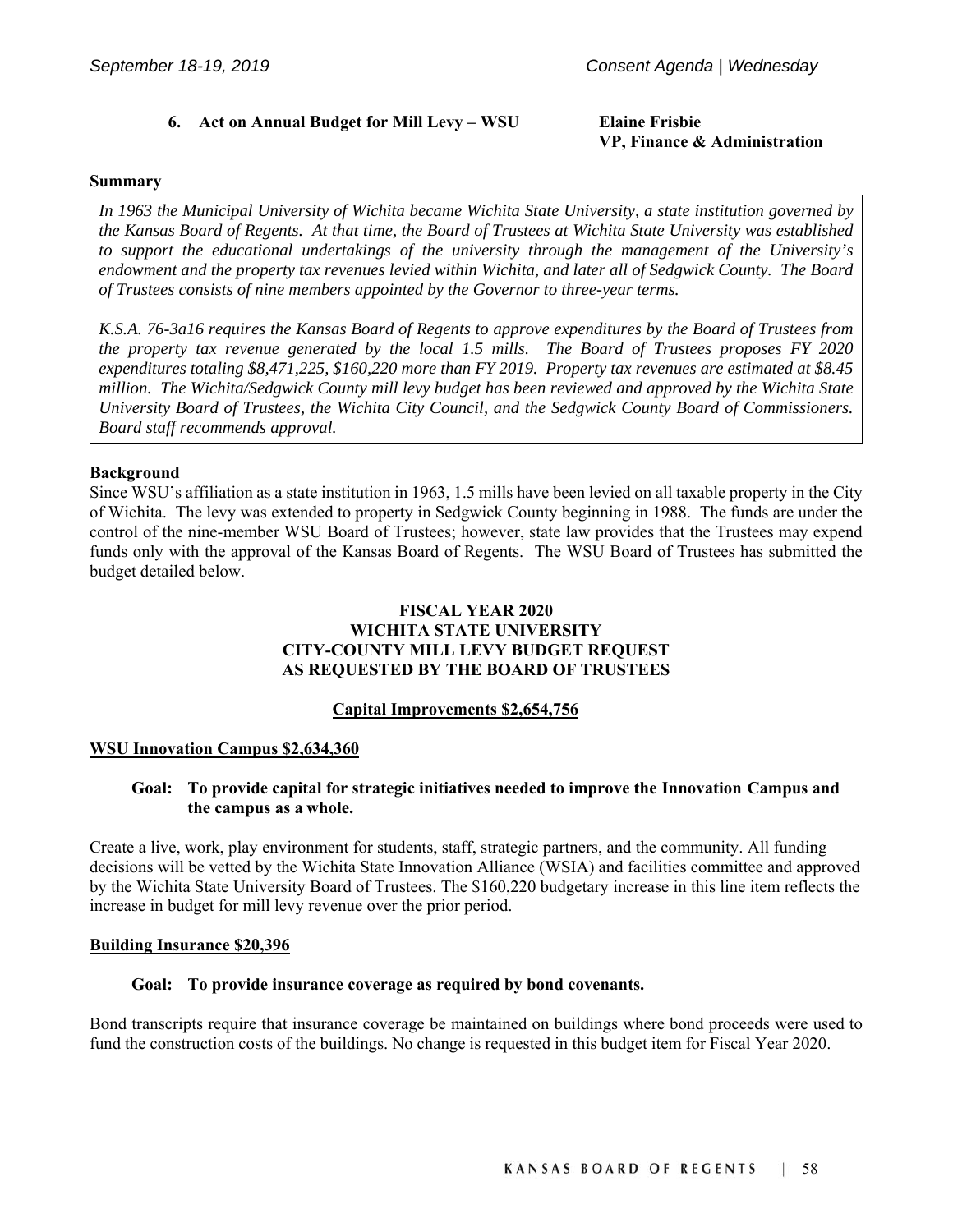# **Student Support \$5,013,469**

#### **WSU Tech Support ‐ \$800,000**

In prior years, Sedgwick County received this support from the Board of Trustees to offset a portion of the County's debt service for the National Center for Aviation Training. Since WATC is now WSU Tech, the County has eliminated their operating support of WATC, the Board of Trustees has eliminated support for the County's debt service and redirected this support directly to WATC. No change is requested in this budget item for Fiscal Year 2020.

#### **Wichita State University Undergraduate Support ‐ \$3,796,333**

In October of 2013, President Bardo announced a new scholarship program for Wichita State University. WSU will become more assertive about (1) offering scholarship money, and (2) offering scholarships earlier to a larger number of prospective students. Funds from the City‐County Mill Levy will be a key factor in the implementation and success of this new program. Support for undergraduate students will be dispersed in four types of scholarships; Freshman Merit, Honors College, National Merit, and Transfer Merit. Funds from the Mill Levy will be targeted primarily to students who are Sedgwick County residents. No change is requested in this budget item for Fiscal Year 2020.

#### **Wichita State University Graduate Support ‐ \$417,136**

Support for the Graduate School is targeted to assist graduate students studying for the Master of Public Administration degree, doctoral or master's studies in areas directly affecting local industry or the public sector. Funding also used to recruit graduate research assistants to assist faculty-directed projects that have received or have a strong potential to receive external grant funding in areas that have applications to business, industry, and social agencies in Wichita/Sedgwick County. No change is requested in this budget item for Fiscal Year 2020.

#### **Economic and Community Development‐\$446,000**

Funding for Economic and Community Development activities allows Wichita State University to continue expanding its involvement with the City of Wichita and Sedgwick County through education and training programs in support of economic development. The funding also provides opportunities to utilize faculty expertise in the analysis of community issues in partnership with the City and County, utilize student internships related to specific local needs and provide services related to maintaining and analyzing important socio–economic databases. No change is requested in this budget item for Fiscal Year 2020.

#### **Interns‐City/County \$136,000**

#### **Goal: To attract pre‐service students considering professional degree programs and provide them with financial assistance, to provide an enriched learning experience for students, and to contribute to the quality of community decision making through intern assistance to the Offices of the City Manager and County Manager.**

The City/County intern program is directed by the Hugo Wall School of Urban and Public Affairs and is used to enhance the learning experience of four Master of Public Administration students through internships with the City of Wichita and Sedgwick County. No change is requested in this budget item for Fiscal Year 2020.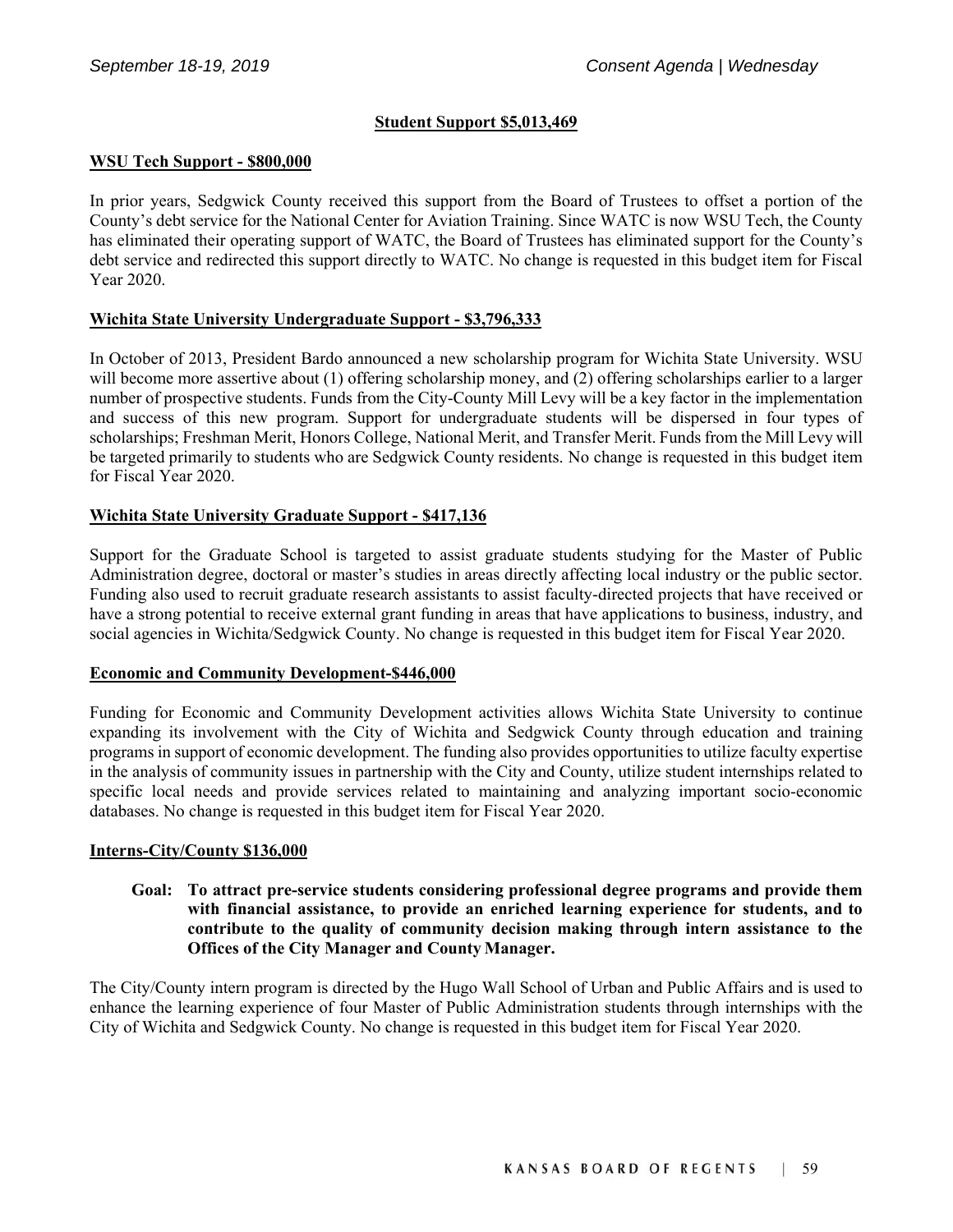#### **Business and Economic Research \$150,000**

#### **Goals: To produce annual economic forecasts such as employment, personal income, and retail sales for the Wichita/Sedgwick County area.**

To develop and maintain public accessible business, demographic and economic databases for the Wichita/Sedgwick County area.

To respond to requests for information from the community relative to business, economics and demographics.

In 1999, the City of Wichita asked the Center for Business and Economic Research at Wichita State University to expand its research capabilities to provide Geographic Information System (GIS) services. In 2005, the Center was asked by the City of Wichita, Sedgwick County and the Greater Wichita Economic Development Coalition (GWEDC) to expand its research capabilities and services by developing, maintaining and operating the South Central Kansas Economic and Fiscal Impact Model. The city, county and GWEDC have asked the Center to maintain most databases on a county‐by‐county basis for a ten‐ county service area, as economic development has become a more regional endeavor.

The Center has expanded its research, forecasting, database management and economic modeling to better serve business, industry, government and non‐profit groups throughout south‐central Kansas. Through its research and programs, the Center has established a reputation for efficient, timely, reliable and customer‐friendly services. The Center contributes directly to the economic development efforts of Wichita, Sedgwick County and Kansas. Beginning January 1, 2017 all Business and Economic Research expenditures are also approved by the Greater Wichita Partnership. No change is requested in this budget item for Fiscal Year 2020.

#### **City Government Services \$80,000**

#### **Goal: To provide services to the City of Wichita on projects requested by city government.**

Wichita State University provides technical assistance and training to support the mission of the City of Wichita. Expertise of faculty, staff and students will be used to respond quickly to requests for assistance and information. No change is requested in this budget item for Fiscal Year 2020.

#### **County Government Services \$80,000**

#### **Goal: To provide services to Sedgwick County on projects requested by county government.**

Wichita State University provides technical assistance and training to support the mission of Sedgwick County. Expertise of faculty, staff and students will be used to respond quickly to requests for assistance and information. No change is requested in this budget item for Fiscal Year 2020.

#### **University Research and Support Services \$57,000**

#### **Organization and Development \$57,000**

#### **Goal: To insure that funds from the Mill Levy are properly administered for the City of Wichita, Sedgwick County and Wichita State University.**

Organization and Development represents the operating costs for the Board of Trustees. The WSU Board of Trustees is responsible for administering the Mill Levy fund, monitoring endowments held in the WSU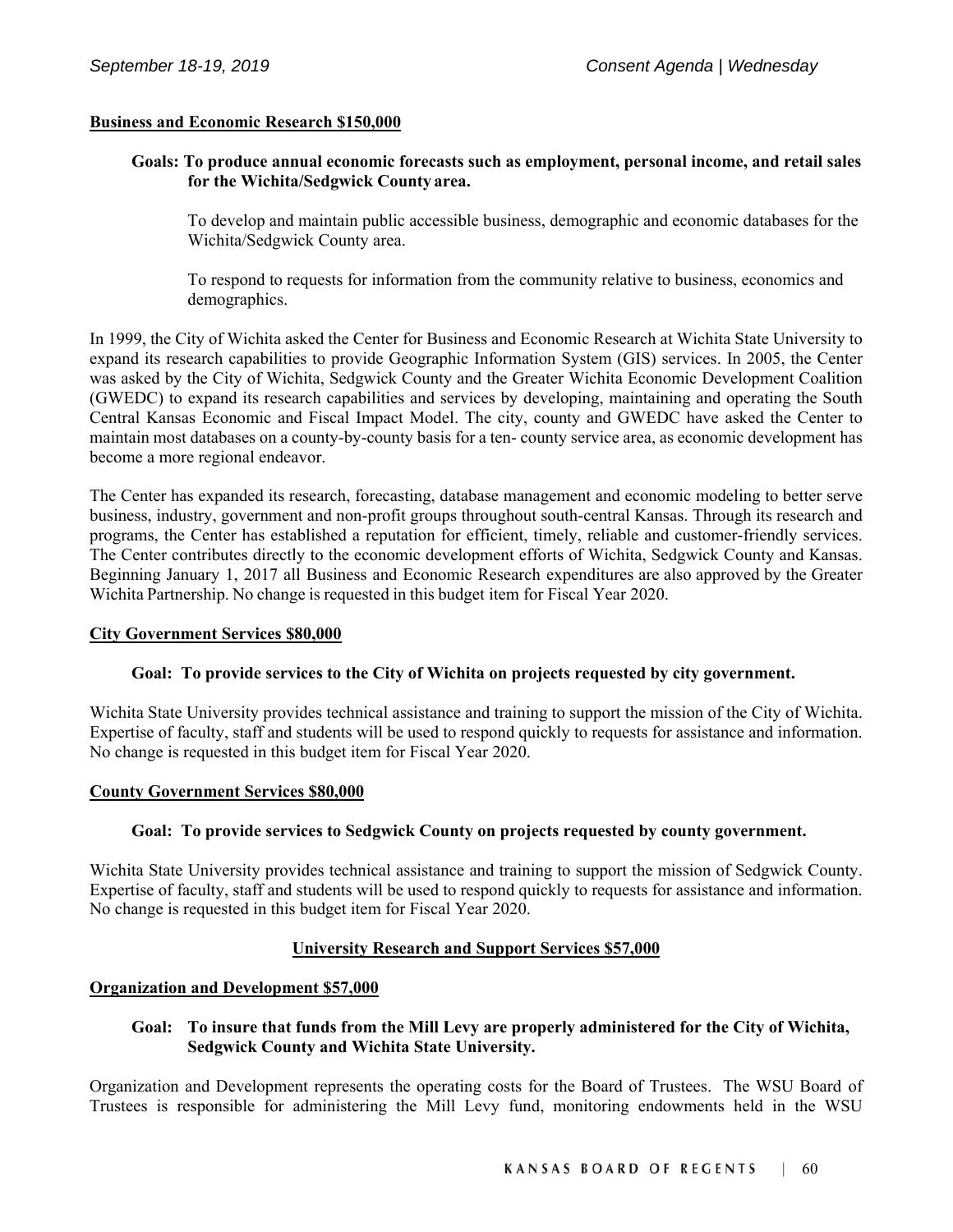Foundation that are owned by the Board of Trustees and managing the facilities owned by the Board of Trustees. No change is requested in this budget item for Fiscal Year 2020.

#### **Contingency \$300,000**

#### **Goal: To provide flexibility in funding to respond to unforeseen needs or emergencies.**

The Contingency line item will support unanticipated program needs throughout the year. As recommended by Sedgwick County financial officials, \$300,000 represents anticipated revenue depending on the financial determination of the actual dollar value of the revenues from the 1.5 Mill Levy. These additional resources may result from unanticipated increases in property valuation. Any unused portion of these funds will be utilized for additional support for the Wichita State University Merit Scholarship Program.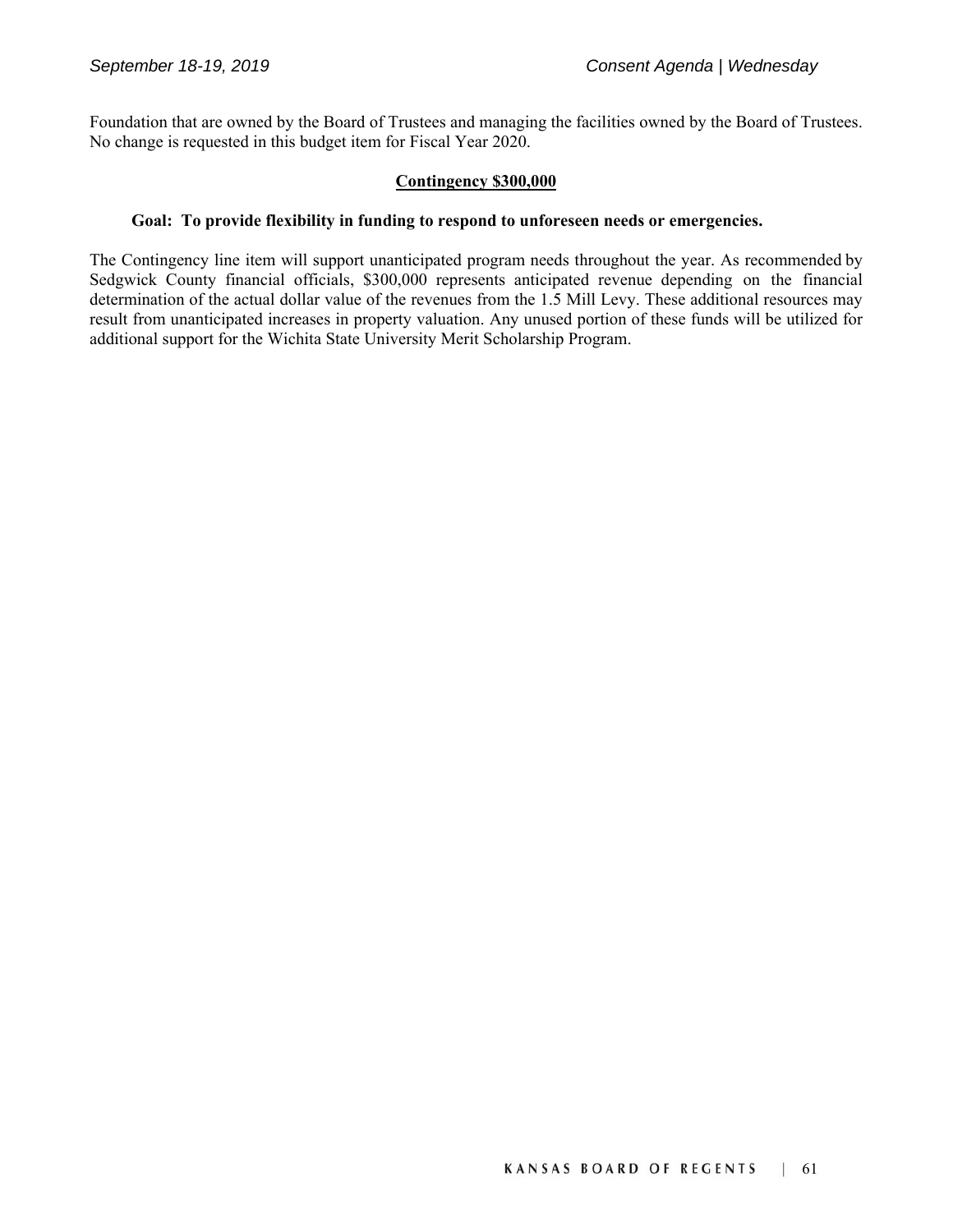|                                                 | <b>FY 2019</b> | <b>FY 2020</b> | <b>Amount of</b>          |
|-------------------------------------------------|----------------|----------------|---------------------------|
| <b>Revenues</b>                                 | <b>Budget</b>  | <b>Budget</b>  | Change                    |
| Mill levy Revenue                               | \$8,011,005    | \$8,171,225    | \$160,220                 |
| <b>Contingent Revenue</b>                       | 300,000        | 300,000        |                           |
| <b>Total Revenue</b>                            | \$8,311,005    | \$8,471,225    | \$160,220                 |
|                                                 |                |                |                           |
| <b>Expenditures</b>                             |                |                |                           |
| <b>Capital Improvements</b>                     |                |                |                           |
| National Center for Aviation Support            | $S-$           | $S-$           | $S-$                      |
| <b>WSU</b> Innovation Campus                    | 2,474,140      | 2,634,360      | \$160,220                 |
| <b>Building Insurance</b>                       | 20,396         | 20,396         |                           |
| <b>Total Capital Improvements</b>               | \$2,494,536    | \$2,654,756    | \$160,220                 |
|                                                 |                |                |                           |
| <b>Student Support</b>                          |                |                |                           |
| <b>WSU</b> Tech Support                         | \$800,000      | \$800,000      | $S-$                      |
| Undergraduate Support                           | 3,796,333      | 3,796,333      | --                        |
| Graduate Support                                | 417,136        | 417,136        | $\overline{\phantom{a}}$  |
| <b>Total Student Support</b>                    | \$5,013,469    | \$5,013,469    | $S-$                      |
|                                                 |                |                |                           |
| <b>Economic and Community Development</b>       |                |                |                           |
| Interns - City/County                           | \$136,000      | \$136,000      | $S-$                      |
| <b>Business and Economic Research</b>           | 150,000        | 150,000        |                           |
| <b>City Government Services</b>                 | 80,000         | 80,000         | $\overline{a}$            |
| <b>County Government Services</b>               | 80,000         | 80,000         | $\blacksquare$            |
| <b>Total Economic and Community Development</b> | \$446,000      | \$446,000      | $\overline{\mathbb{S}}$ - |
|                                                 |                |                |                           |
| <b>University Research and Support Services</b> |                |                |                           |
| Organization and Development                    | \$57,000       | \$57,000       | $\mathcal{S}$ -           |
| <b>Total Research and Support Services</b>      | \$57,000       | \$57,000       | $S-$                      |
|                                                 |                |                |                           |
| Contingency                                     |                |                |                           |
| Contingency                                     | \$300,000      | \$300,000      | $S-$                      |
| <b>Total Contingency</b>                        | \$300,000      | \$300,000      | $S-$                      |
|                                                 |                |                |                           |
| <b>Total Expenditures</b>                       | \$8,311,005    | \$8,471,225    | \$160,220                 |

# **Wichita State University City of Wichita/Sedgwick County Mill Levy Budget Fiscal Year 2020 Budget**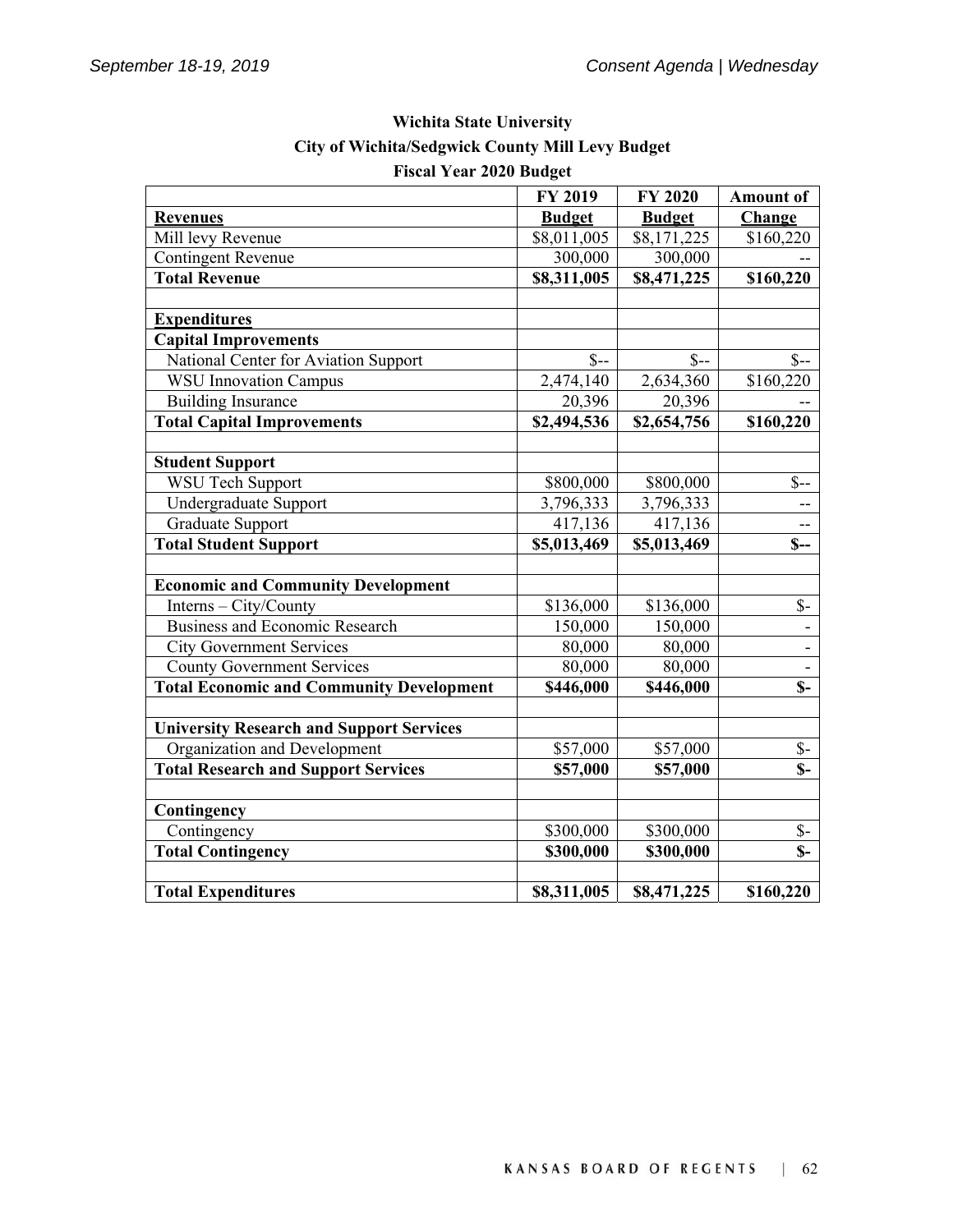- *C. Technical Education Authority* 
	- **1. Act on Salina Area Technical College Dental Hygiene Associate of Applied Science Degree**

#### **Summary**

*Each month community and technical colleges submit requests for the approval of new certificate and degree programs. The Board office received a request from Salina Area Technical College to offer an Associate of Applied Science degree in Dental Hygiene. The program submitted addressed all criteria requested and was*  subject to the 10-day comment period required by policy. It has been reviewed by the Technical Education Authority and is recommended for approval.

#### **Background**

Community and technical colleges submit requests for new certificate and degree programs each month utilizing forms approved by staff. Criteria addressed during the application process include, but are not limited to, the following: program description, demand for the program, duplication of existing programs, faculty, costs and funding, and program approval at the institution level.

#### **Description of Proposed Program:**

**Salina Area Technical College (SATC)** requests approval of the following program:

• Dental Hygiene (51.0602) - Associate of Applied Science/80 credit hours

The proposed Dental Hygiene program prepares individuals to clean teeth and apply preventive materials, provide oral health education and treatment counseling to patients, identify oral pathologies and injuries, and manage dental hygiene practices. The program includes instruction in dental anatomy, microbiology, pathology, dental hygiene theory and techniques, cleaning equipment operation and maintenance, dental materials, radiology, patient education and counseling, office management, supervised clinical training, and professional standards.

Upon successful completion of the program, individuals will be prepared to sit for the Dental Hygiene credential. For an individual to obtain the Dental Hygiene credential, they must take the state Dental Hygiene licensure exam, the national Dental Hygiene licensure exam, and one of the regional clinical board exams (Central Regional Dental Testing or Western Regional Examining Board). State Statute (K.S.A. 65-1421) requires licensure to practice dental hygiene.

The Kansas Department of Labor, Long-Term Occupational Projections 2016-2026, indicate a state-wide change of employment rate for Dental Hygienists of 1.3% (which equates to 1,421 jobs from exits, transfers, and growth) with an annual median wage of \$68,225 (or about \$32.80 per hour) with the typical education needed for entry as an associate degree.

Currently, four institutions from the two-year sector offer similar programs. According to the 2017 Kansas Training Information Program (K-TIP) report, as a system, a minimum of 45 students graduated and exited the higher education system with average wages of ranging from \$48,997 to \$58,126 per year.

SATC plans to begin the proposed Dental Hygiene program in the Fall of 2021. The college estimated the initial cost to deliver the proposed program at approximately \$94,320 (\$48,000 salaries, \$10,000 equipment, \$5,000 tools/supplies, \$5,000 instructional supplies, \$7,200 technology/software and \$19,120 accreditation fees). Brooke Horner, Dental Assisting Instructor and Program Administrator, will assume responsibility for the proposed program. Adjunct faculty will be funded through student tuition and fees. Equipment will be funded through a portion of the institution's capital outlay appropriation. Tools/supplies, instructional supplies,

**Scott Smathers, VP, Workforce Development**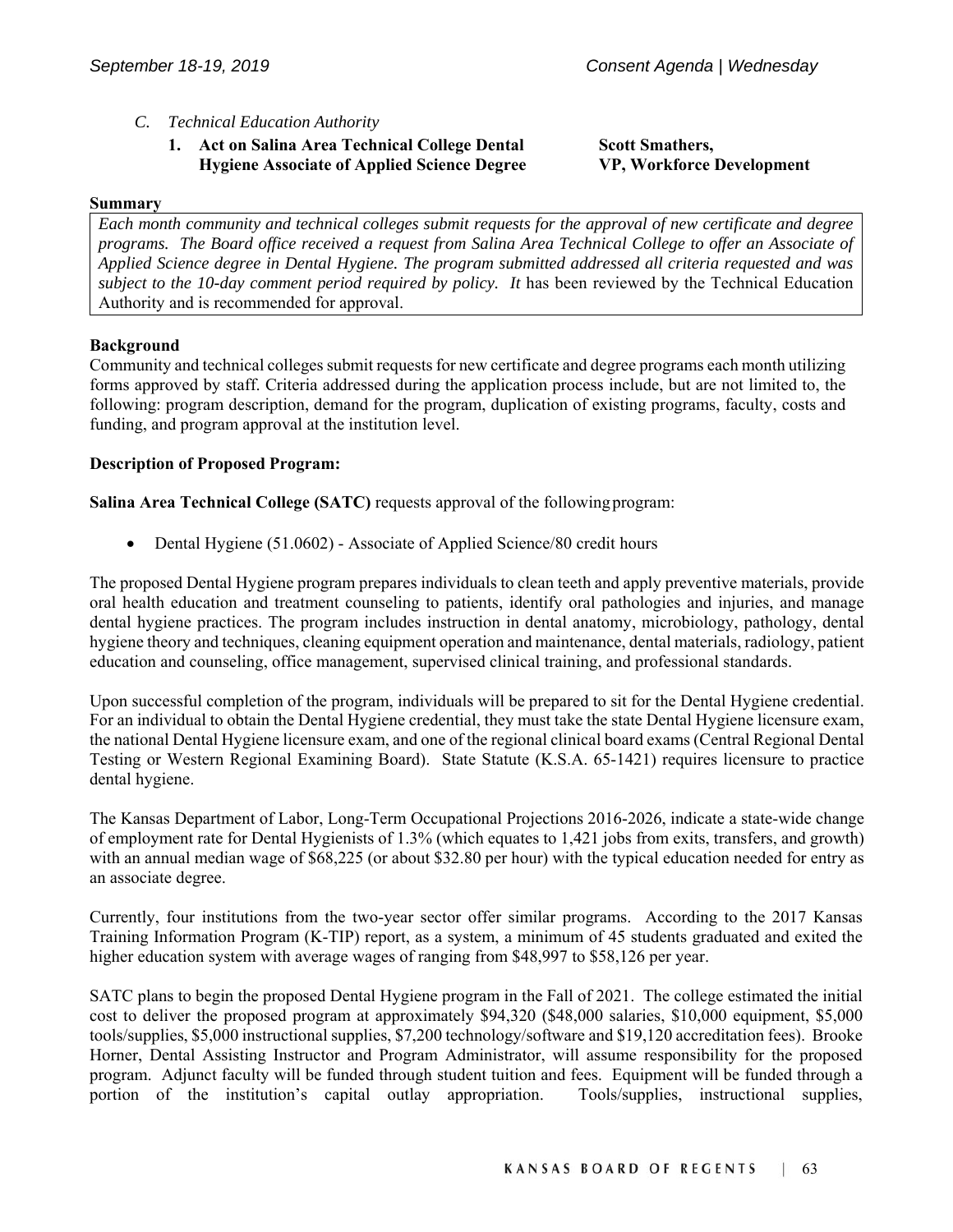technology/software, and accreditation costs will be funded through fees collected from Dental Assisting students or institutional funds set aside for development of the proposed program.

The proposed program was subject to the 10-day comment period from July 26, 2019 to August 8, 2019, during which no formal comments were received.

# **Program and Curriculum Committee Recommendation**

The new program request submitted by Salina Area Technical College for an Associate of Applied Science degree in Dental Hygiene has been reviewed by the Technical Education Authority and is recommended for approval.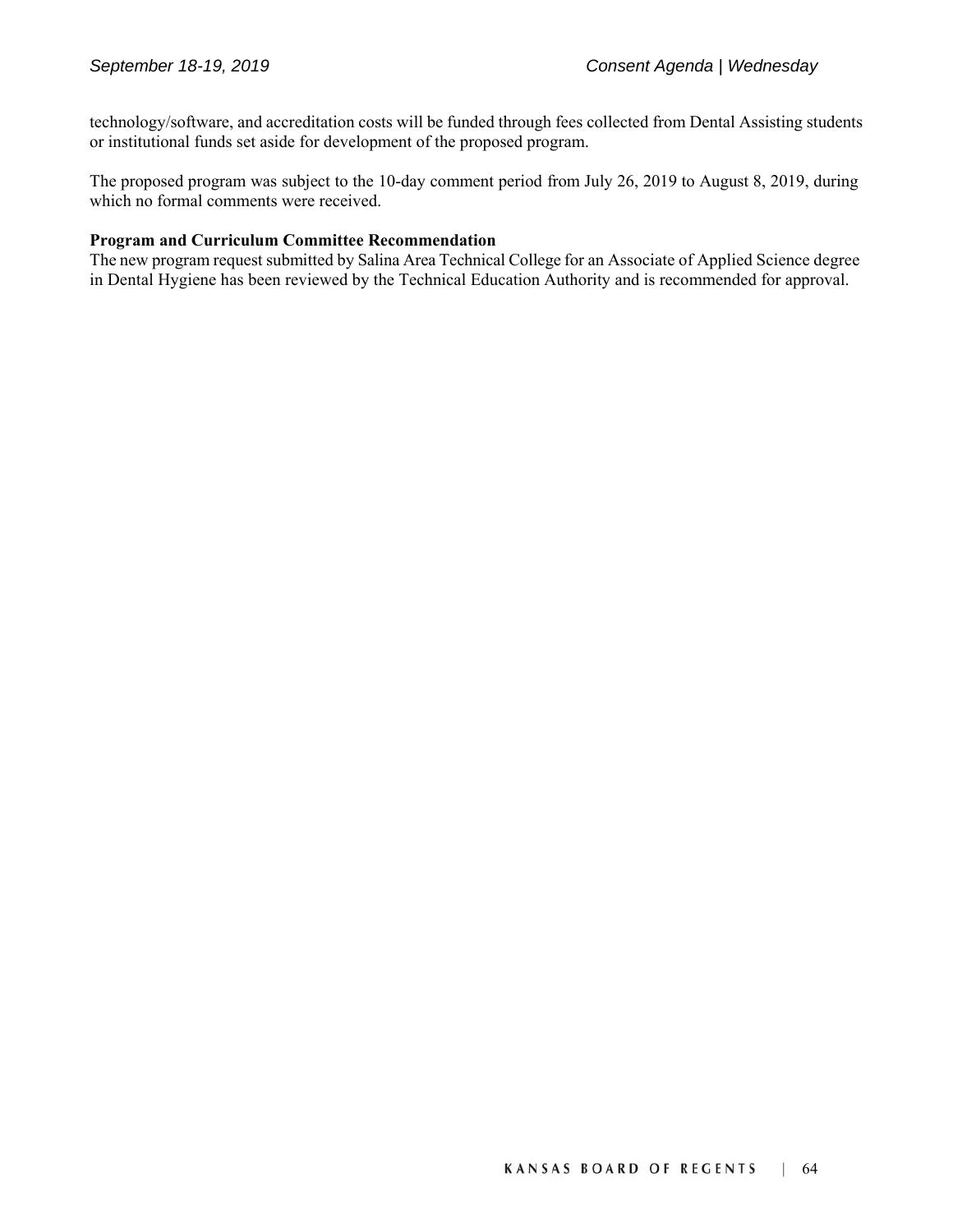# *D. Other Matters*

 **1. Adopt Updated Resolution Transferring Board's Authority to Exercise Management Control Over Security of Certain Kansas State University Related Classified Information to a Security Executive Committee and Appoint Board President and CEO to Serve on that Committee – KSU Julene Miller, General Counsel** 

Kansas State University requests that the Board adopt an updated Resolution to formally acknowledge that, like their colleagues, the newly appointed Regents, Cheryl Harrison-Lee, Shelly Kiblinger and Jon Rolph, shall not have access to certain classified information protected by federal law. It also names the new Kansas State University facility clearance officer, Jonathan D. Snowden, to the University Security Executive Committee.

The Resolution was most recently updated in February 2019. This Resolution – originally adopted in March 2009 in support of the University's pursuit of a Biosecurity Research Institute project – created the University Security Executive Committee so the BRI could obtain Facility Security Clearance pursuant to Department of Defense Directive No. 5220.22-M. If the Board desires Kansas State University's continuance of BRI projects and to be excluded from Personnel Clearance requirements that accompany the Facility Clearance process, the Board must adopt an updated Resolution that transfers its management control over the classified information that may become available to individuals at the University.

The Resolution is set forth below and provides that such authority would then reside in a Security Executive Committee comprised of the University President, Provost, Vice President of Research and Facility Security Officer and the Board President and CEO. The Board President and CEO was added to the Committee in February 2019 due to a new Department of Defense requirement that the Board President and CEO undergo the Personnel Security Clearance process. The Resolution also requires that the Committee provide annual feedback to the Board regarding its activities.

#### **Proposed Updated Resolution**

 **A RESOLUTION OF THE KANSAS BOARD OF REGENTS TO TRANSFER AUTHORITY TO EXERCISE MANAGEMENT CONTROL AND SUPERVISION OVER SECURITY OF CLASSIFIED INFORMATION PROTECTED PURSUANT TO EXECUTIVE ORDER 13526, AS AMENDED, ITS SUCCESSOR OR PREDECESSOR ORDERS, AND THE ATOMIC ENERGY ACT OF 1954, AS AMENDED, AND IN THE POSSESSION OF KANSAS STATE UNIVERSITY; SUCH AUTHORITY TO BE TRANSFERRED TO A LEGALLY CONSTITUTED SECURITY EXECUTIVE COMMITTEE COMPOSED OF THE KANSAS STATE UNIVERSITY PRESIDENT, THE KANSAS STATE UNIVERSITY PROVOST, THE KANSAS STATE UNIVERSITY VICE PRESIDENT FOR RESEARCH AND THE KANSAS STATE UNIVERSITY FACILITY SECURITY OFFICER.**

**WHEREAS,** the Kansas Board of Regents (the "Board") is vested under the Constitution and laws of the State of Kansas with supervision and control over Kansas State University (the "University") and is authorized under such laws to adopt this Resolution and perform, execute and carry out, or cause to be performed, executed and carried out, the powers, duties and obligations of the Board under this Resolution in connection with the University's operation as a Contractor pursuant to Department of Defense Directive No. 5220.22-M, "National Industrial Security Program Operating Manual," dated February 28, 2006 and Incorporating Change 1 dated March 28, 2013 and Change 2 dated May 18, 2016; and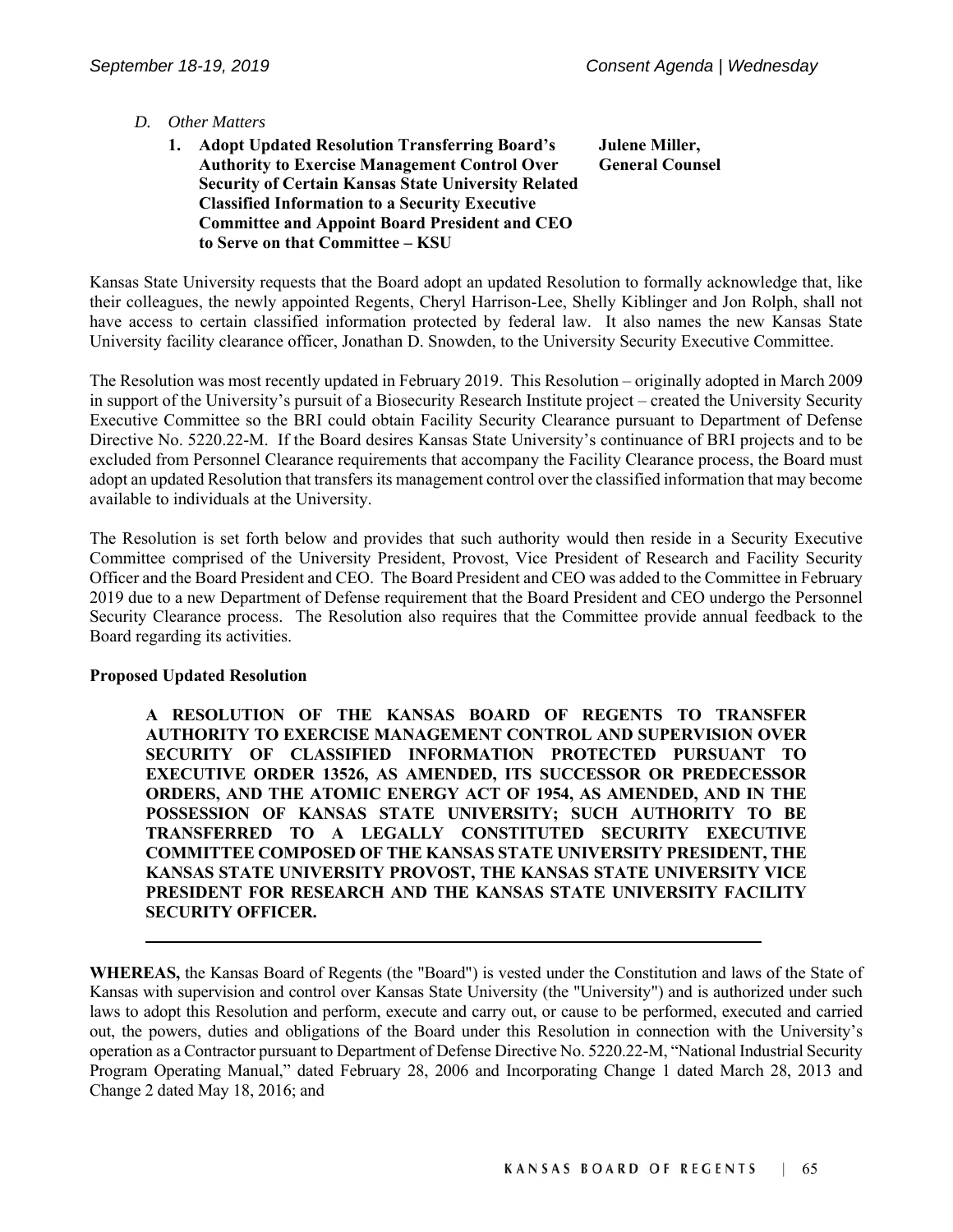**WHEREAS,** the Board has, pursuant to K.S.A. 76-712, delegated responsibility for administration of the affairs of the University to the chief executive officer ("President") of the University; and

**WHEREAS,** the Defense Counterintelligence and Security Agency (DCSA) and the Board have heretofore determined that, in order for the University to obtain Facility Clearance pursuant to Department of Defense Directive No. 5220.22-M, supra, it is advisable to specifically, by Board Resolution, transfer authority to exercise management control and supervision over security of classified information protected pursuant to executive order 13526, as amended, its successor or predecessor orders, and the atomic energy act of 1954, as amended, and disclosed to the University, to a Security Executive Committee composed of the University President, the University Provost, the University Vice President for Research, the University Facility Security Officer and the Board President and CEO; and

**WHEREAS,** the University President, the University Provost, the University Vice President for Research, the University Facility Security Officer and the Board President and CEO have been processed for a personnel security clearance for access to classified information to the level of the facility security clearance to be granted to the University, as provided for National Industrial Security Program established by Executive Order 13526.

# **NOW THEREFORE, BE IT RESOLVED BY THE KANSAS BOARD OF REGENTS, AS FOLLOWS:**

**SECTION 1.** The Board hereby transfers authority to exercise management control and supervision over security of classified information protected pursuant to Executive Order 13526, as amended, its successor or predecessor orders, and the atomic energy act of 1954, as amended, and disclosed to the University, to the University Security Executive Committee. This transfer includes responsibility over all matters involving the security of such classified information in the possession of the University.

**SECTION 2.** The University Security Executive Committee to which the Board transfers authority under Section 1 shall consist of five members, each of whom have been processed for a personnel security clearance for access to classified information to the level of the facility clearance granted to the University. The five members shall be the following individuals, or their successors once cleared:

- President, Richard B. Myers
- Provost, Charles S. Taber
- Vice President for Research, Peter K. Dorhout
- Facility Security Officer, Jonathan D. Snowden
- Board President and CEO, Blake Flanders

**SECTION 3.** The following members of the Kansas Board of Regents agree that they shall not require, shall not have, and can be effectively excluded from, access to all classified information protected pursuant to executive order 13526, as amended, its successor or predecessor orders, and the atomic energy act of 1954, as amended, that is disclosed to the University and will not knowingly take action to affect adversely the policies and practices of the University in the performance of classified contracts of the Department of Defense, or associated User Agencies with the National Industrial Security Program, awarded to the University.

Daniel Shane Bangerter Ann M. Brandau Murguia William Charles Feuerborn Cheryl Harrison-Lee Mark Edward Hutton Shellaine Lynn Kiblinger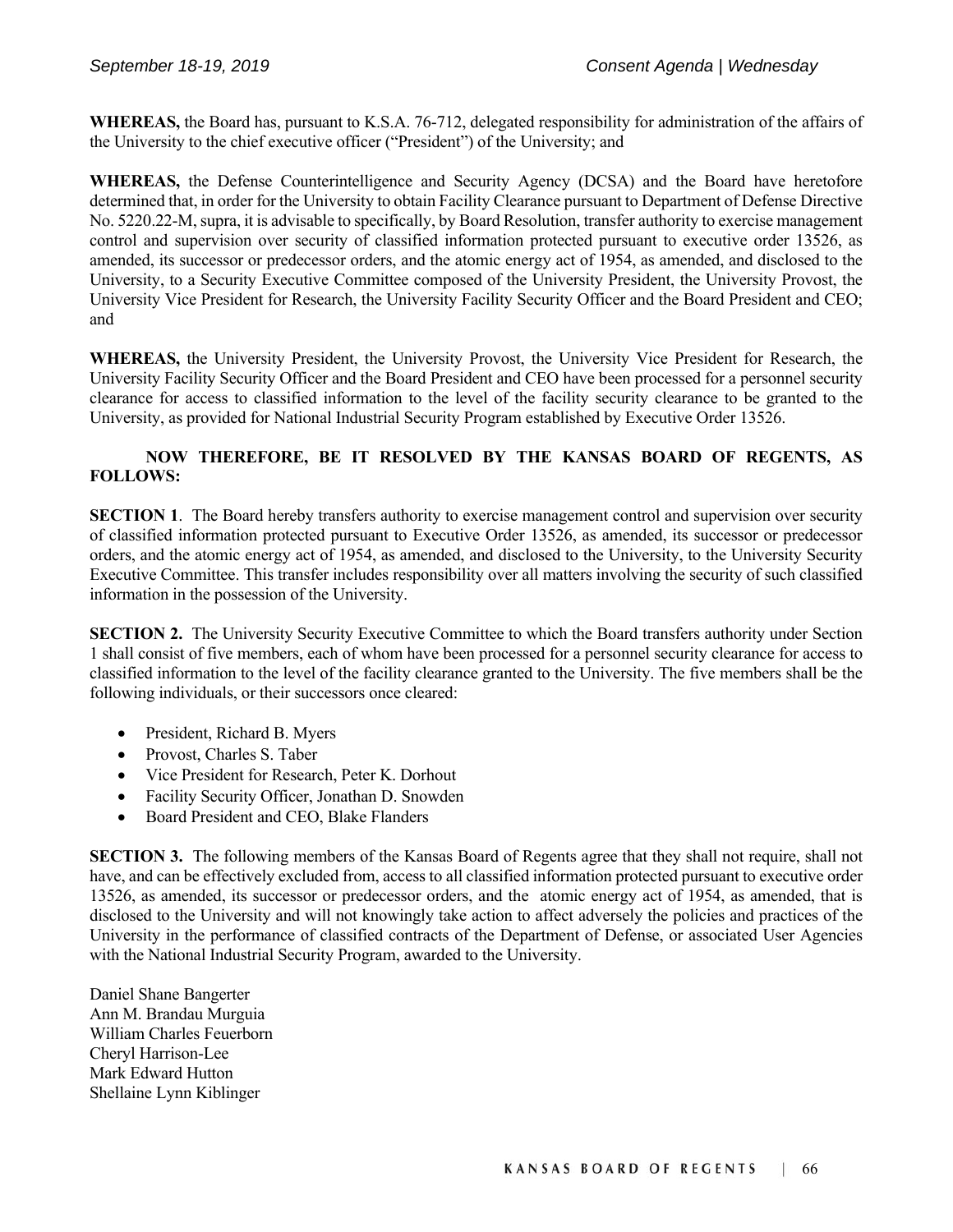Jonathan David Rolph Allen C. Schmidt Helen H. Van Etten

# **CERTIFICATE**

We, the undersigned Chair and President and CEO of the Kansas Board of Regents (the "Board"), hereby certify that the foregoing Resolution was lawfully adopted by the Board at its meeting held on September 18, 2019.

### **KANSAS BOARD OF REGENTS**

(SEAL)

By a structure of the structure of the structure of the structure of the structure of the structure of the structure of the structure of the structure of the structure of the structure of the structure of the structure of

D. Shane Bangerter, Chair

**ATTEST:**

By

Blake Flanders, President and CEO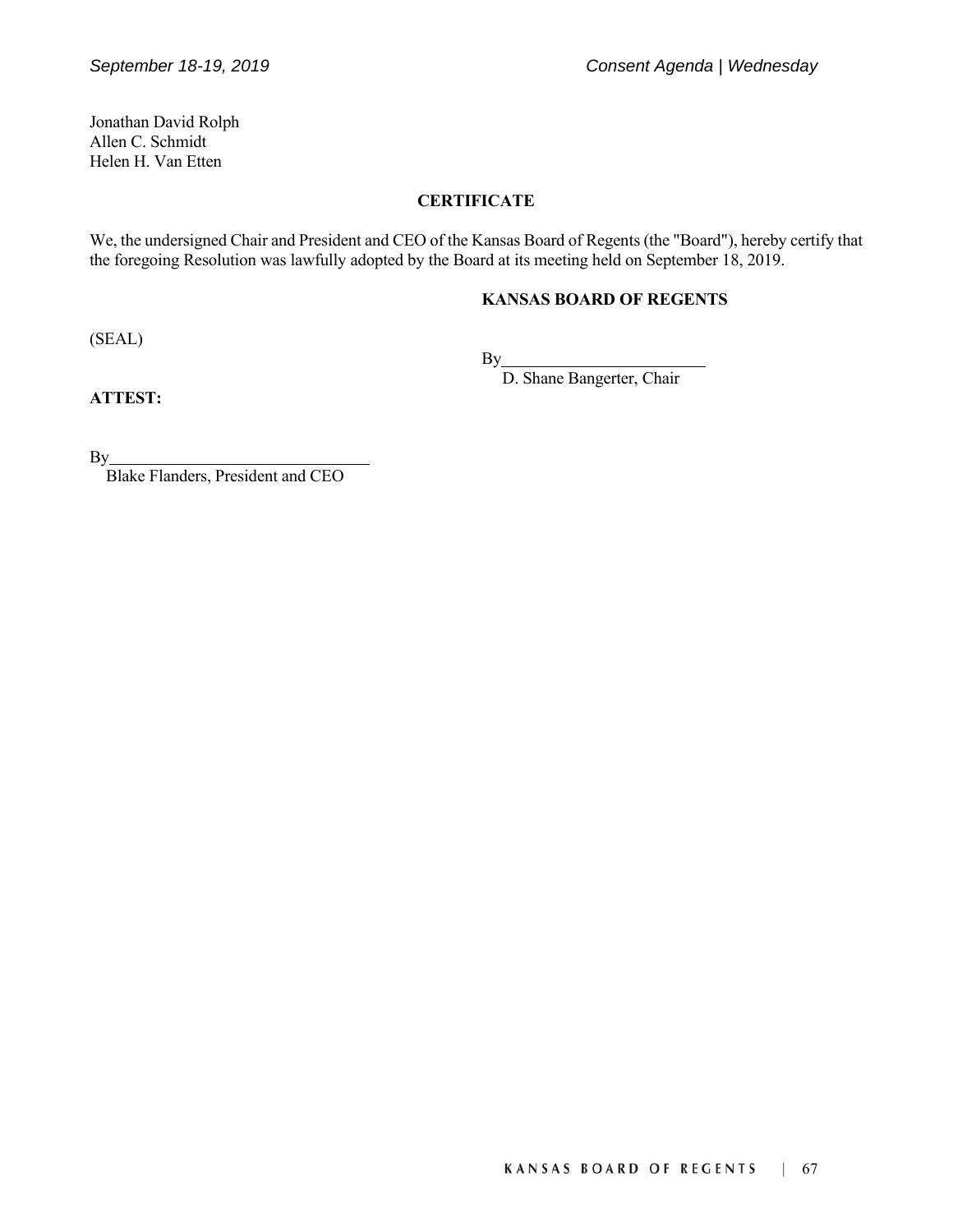### **2. Adopt Updated Resolution Transferring Board's Authority to Exercise Management Control Over Security of Certain University of Kansas Related Classified Information to a Security Executive Committee and Appoint Board President and CEO to Serve on that Committee – KU**

The University of Kansas requests that the Board adopt an updated Resolution to formally acknowledge that, like their colleagues, the newly appointed Regents, Cheryl Harrison-Lee, Shelly Kiblinger and Jon Rolph, shall not have access to certain classified information protected by federal law. It also names the new Vice Chancellor of Research, Dr. Simon Atkinson, to the University Security Executive Committee.

This Resolution – originally adopted in January 2013 in support of the University's work in the area of information technology – created the University Security Executive Committee so the KU Secure Research Facility could obtain Facility Security Clearance pursuant to Department of Defense Directive No. 522.22-M. If the Board desires the University of Kansas's continuance of the affected projects and to be excluded from Personnel Clearance requirements that accompany the Facility Clearance process, the Board must adopt an updated Resolution that transfers its management control over the classified information that may become available to individuals at the University.

The Resolution is set forth below and provides that such authority would then reside in a Security Executive Committee comprised of the University Chancellor, Provost, Vice Chancellor for Research, Chief Financial Officer & Vice Provost of Finance, Facility Security Officer and the Board President and CEO. The Board President and CEO was added to the Committee in February 2019 due to a new Department of Defense requirement that the Board President and CEO undergo the Personnel Security Clearance process. The Resolution also requires that the Committee provide annual feedback to the Board regarding its activities.

#### **Proposed Updated Resolution**

**A RESOLUTION OF THE KANSAS BOARD OF REGENTS TO TRANSFER AUTHORITY TO EXERCISE MANAGEMENT, CONTROL, AND SUPERVISION OVER SECURITY OF CLASSIFIED INFORMATION PROTECTED PURSUANT TO EXECUTIVE ORDER 13526, AS AMENDED, ITS SUCCESSOR OR PREDECESSOR ORDERS, AND THE ATOMIC ENERGY ACT OF 1954, AS AMENDED, AND IN THE POSSESSION OF THE UNIVERSITY OF KANSAS; SUCH AUTHORITY TO BE TRANSFERRED TO A LEGALLY CONSTITUTED SECURITY EXECUTIVE COMMITTEE COMPOSED OF THE UNIVERSITY OF KANSAS CHANCELLOR, THE UNIVERSITY OF KANSAS PROVOST AND EXECUTIVE VICE CHANCELLOR, THE UNIVERSITY OF KANSAS VICE CHANCELLOR FOR RESEARCH, THE UNIVERSITY OF KANSAS CHIEF** FINANCIAL OFFICER AND VICE PROVOST OF FINANCE, THE **UNIVERSITY OF KANSAS FACILITY SECURITY OFFICER AND THE BOARD OF REGENTS PRESIDENT AND CHIEF EXECUTIVE OFFICER.**

**WHEREAS**, the Kansas Board of Regents (the "Board") is vested under the constitution and laws of the State of Kansas with supervision and control over the University of Kansas (the "University") and is authorized under such laws to adopt this Resolution and perform, execute and carry out, or cause to be performed, executed and carried out, the powers, duties and obligations of the Board under this Resolution in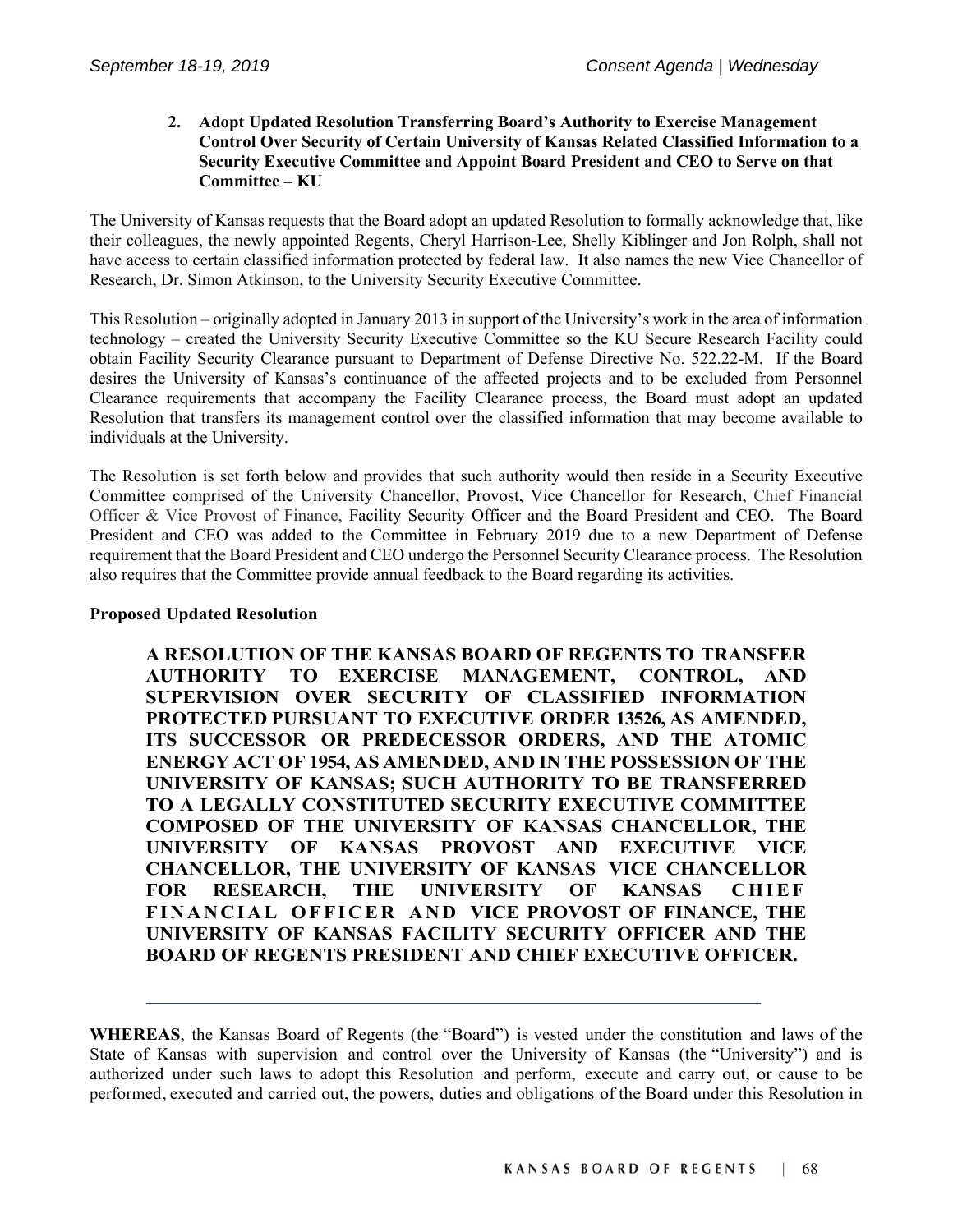connection with the University's operation as a Contractor pursuant to Department of Defense Directive No. 5220.22-M, "National Industrial Security Program Operating Manual" dated February 28, 2006 and incorporating Change 1 dated March 28, 2013 and Change 2 dated May 18, 2016; and

**WHEREAS**, the Board has, pursuant to K.S.A. 76-712, delegated responsibility for administration of the affairs of the University to the chief executive officer (Chancellor) of the University; and

**WHEREAS**, the Defense Counterintelligence and Security Agency (DCSA) and the Board have heretofore determined that, in order for the University to maintain its Facility Security Clearance pursuant to Department of Defense Directive No. 5220.22-M, *supra,* it is advisable to specifically, by Board Resolution, transfer authority to exercise management, control, and supervision over security of classified information protected pursuant to Executive Order 13526, as amended, its successor or predecessor orders, and the Atomic Energy Act of 1954, as amended, and disclosed to the University, to a Security Executive Committee composed of the University Chancellor, the University Provost and Executive Vice Chancellor, the University Vice Chancellor for Research, the University Chief Financial Officer and Vice Provost of Finance, the University Facility Security Officer, and the Board of Regents President and CEO; and

**WHEREAS**, the University Chancellor, the University Provost and Executive Vice Chancellor, the University Vice Chancellor for Research, the University Chief Financial Officer and Vice Provost of Finance, the University Facility Security Officer, and the Board President and CEO will maintain a personal security clearance for access to classified information to the level of the facility security clearance granted to the University as provided by the National Industrial Security Program established by Executive Order 13526.

# **NOW THEREFORE, BE IT RESOLVED BY THE KANSAS BOARD OF REGENTS, AS FOLLOWS:**

**SECTION 1.** The Board hereby transfers authority to exercise management, control, and supervision over security of classified information protected pursuant to Executive Order 13526, as amended, its successor or predecessor orders, and the Atomic Energy Act of 1954, as amended, and disclosed to the University, to the University Security Executive Committee. This transfer includes responsibility over all matters involving the security of such classified information in the possession of the University.

**SECTION 2.** The University Security Executive Committee to which the Board transfers authority under Section 1shall consist of six members, each of whom will be processed for a personal security clearance for access to classified information to the level of the facility clearance granted to the University. The six members shall be the following individuals, or their successors once cleared:

- Chancellor, Dr. Douglas Girod
- Interim Provost and Executive Vice Chancellor, Dr. Carl Lejuez
- Vice Chancellor for Research, Dr. Simon Atkinson
- Chief Financial Officer and Vice Provost of Finance, Diane H. Goddard
- Facility Security Officer, Carl E. Taylor Jr.
- Board President and CEO, Blake Flanders

**SECTION 3.** The following members of the Kansas Board of Regents agree that they shall not require, shall not have, and can be effectively excluded from, access to all classified information protected pursuant to Executive Order 13526, as amended, its successor or predecessor orders, and the Atomic Energy Act of 1954, as amended, that is disclosed to the University and will not knowingly take action to adversely affect the policies and practices of the University in the performance of classified contracts of the Department of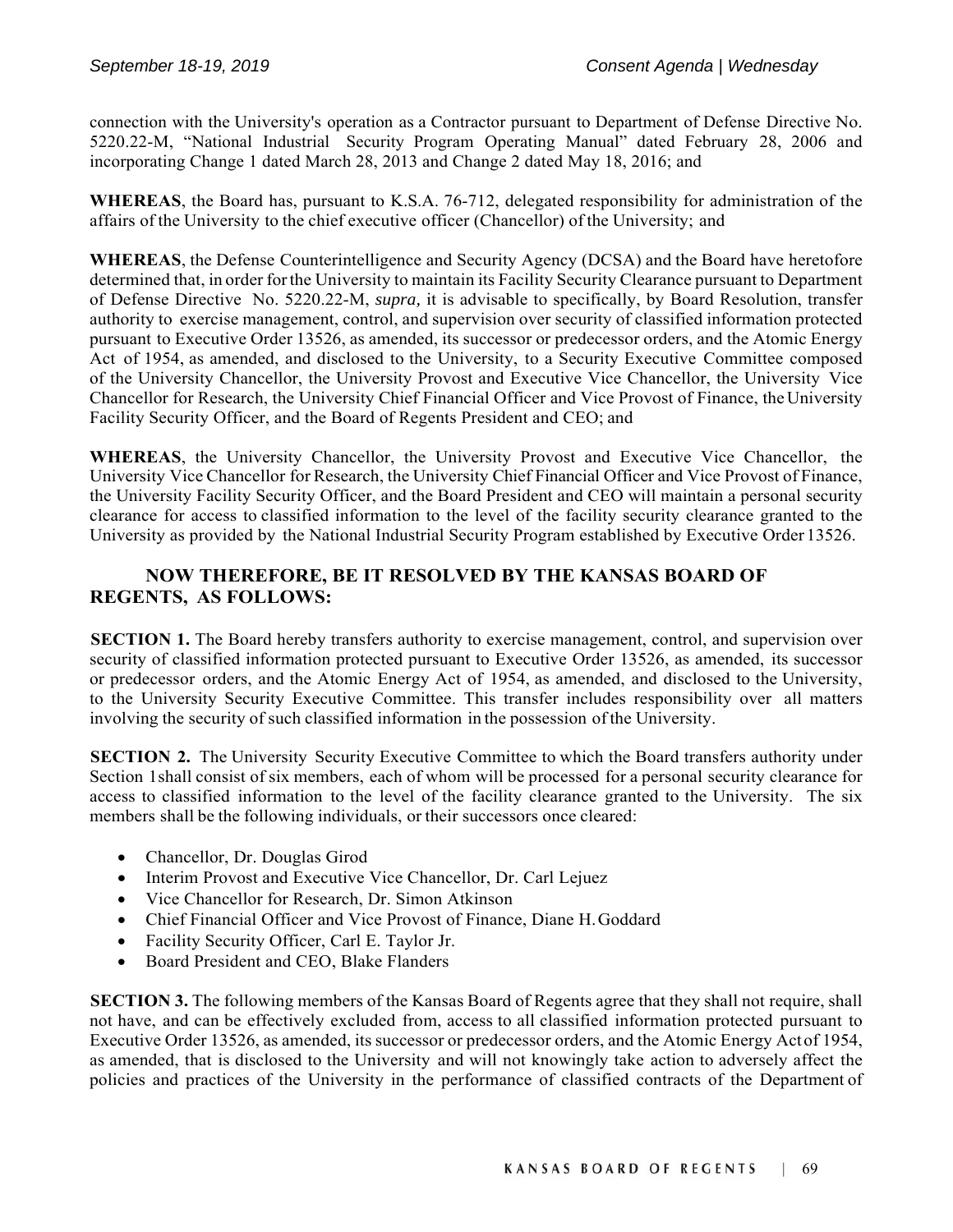Defense, or associated User Agencies with the National Industrial Security Program, awarded to the University.

Daniel Shane Bangerter Ann M. Brandau Murguia William Charles Feuerborn Cheryl Harrison-Lee Mark Edward Hutton Shellaine Lynn Kiblinger Jonathan David Rolph Allen C. Schmidt Helen H. Van Etten

#### **CERTIFICATE**

We, the undersigned Chair and President and CEO of the Kansas Board of Regents, hereby certify that the foregoing Resolution was lawfully adopted by the Board at its meeting held on September 18, 2019.

KANSAS BOARD OF REGENTS

 $\mathbf{By}$ 

D. Shane Bangerter, Chair

ATTEST:

(SEAL)

 $\mathbf{B}$ y

Blake Flanders, President and CEO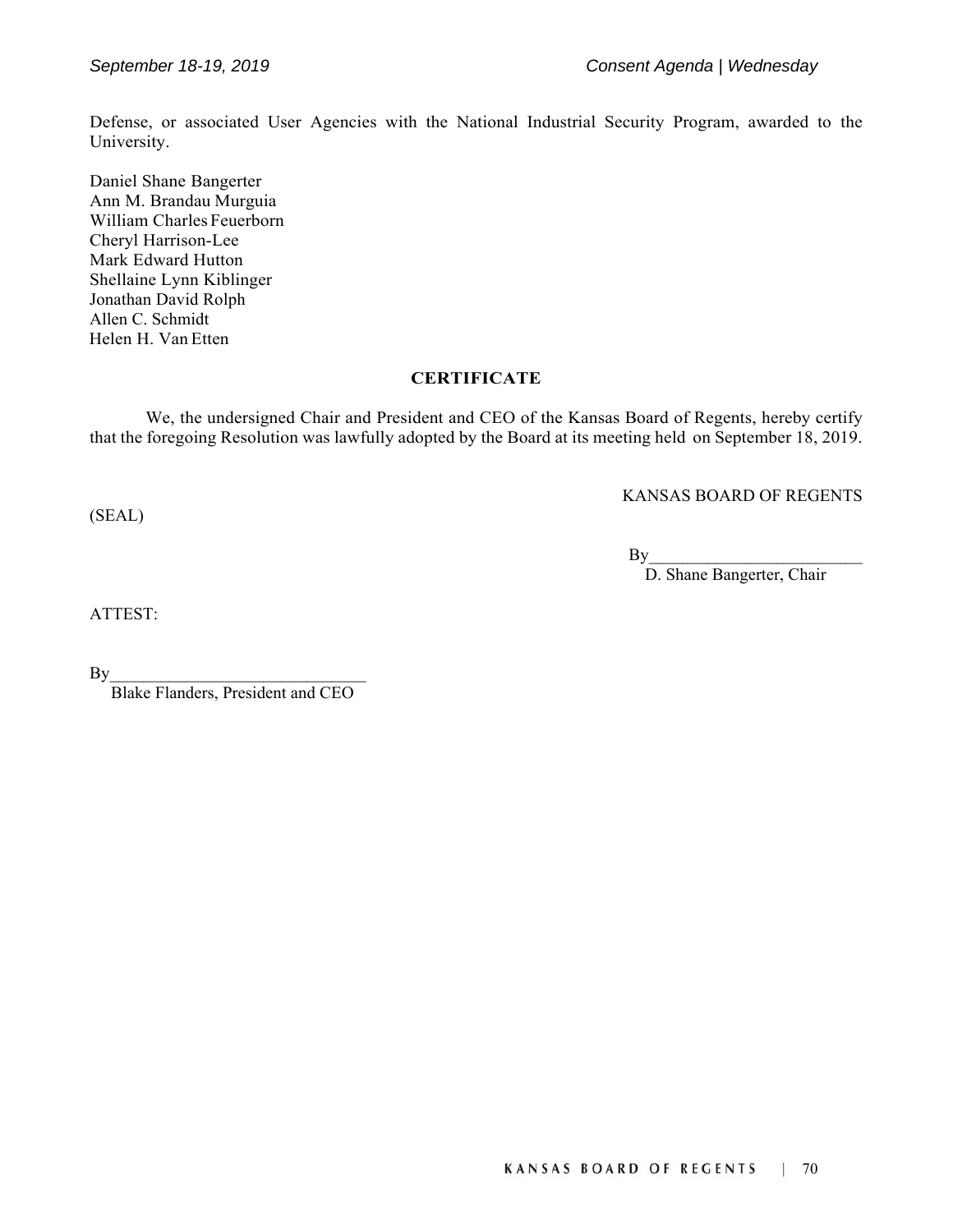#### **3. Act on Appointment to EPSCoR Review Committee Daniel Archer, VP, Academic Affairs**

#### **Summary**

*The Guidelines for Coordination, Oversight and Fiscal Management of the Experimental Program to Stimulate Competitive Research (EPSCoR), approved in June 2011, include the requirement to appoint a committee to review proposals for state funding. This item asks the Board to appoint a new member to the EPSCoR Program Review Committee. Staff recommends approval of the individual nominated to serve.* 

#### **Background**

The Experimental Program to Stimulate Competitive Research (EPSCoR) is a federal program that encourages university partnerships with industry. The program is designed to stimulate sustainable science and technology infrastructure improvements in states that historically have received a disproportionately low per-capita average of federal research dollars.

In addition to EPSCoR and EPSCoR-like projects, funds are also made available through a companion program for projects that do not require state matching funds. Eligible projects promote national competitiveness in strategic technology niches that hold the most promise for the Kansas economy. Funding through this companion program pairs the state's science and technology research strengths with the ability of Kansas businesses to diversify and sustain a national and global competitive advantage.

Established in 2011, the EPSCoR Program Review Committee is responsible for reviewing proposals in light of Kansas research and development priorities, and for making recommendations to the Kansas Board of Regents regarding the suitability of projects for state matching funds. The Board appoints a seven-member Committee comprised of five members representing industry and academia. The two remaining members are ex-officio with one appointed by the Department of Commerce and one appointed by the Kansas Board of Regents.

Current members of the Committee are:

- Allen Rawitch, Professor Emeritus, University of Kansas Medical Center (term ending 6/30/22);
- Sam Campbell, Chairman, CritiTech, Inc. (term ending 6/30/21);
- Donna Johnson, President & CEO, Pinnacle Technology, Inc. (term ending  $6/30/21$ );
- Scott Bishop, Advanced Research & Development Manager, Spirit AeroSystems (term ending 6/30/20);
- Wade Wiebe, Public Service Executive, Kansas Department of Commerce (ex officio); and
- Daniel Archer, Vice President for Academic Affairs, Kansas Board of Regents (ex officio).

#### **Request**

Dr. Bikram S. Gill has been nominated to serve on the EPSCoR Program Review Committee for a two-year term, subject to Board approval.

#### *Bikram S. Gill, PhD*

Upon his retirement in 2018 from Kansas State University (K-State) after 39 years of service, Dr. Gill was appointed as Distinguished Professor Emeritus. While at K-State, he served as a Faculty Member and Research Plant Pathologist as well as the Director of the Wheat Genetics Resource Center. Dr. Gill earned a BS and MS in Botany from Punjab University in India and a PhD in Genetics/Plant Breeding from the University of California, Davis.

#### **Recommendation**

Staff recommends approval of the individual proposed for membership to the EPSCoR Program Review Committee.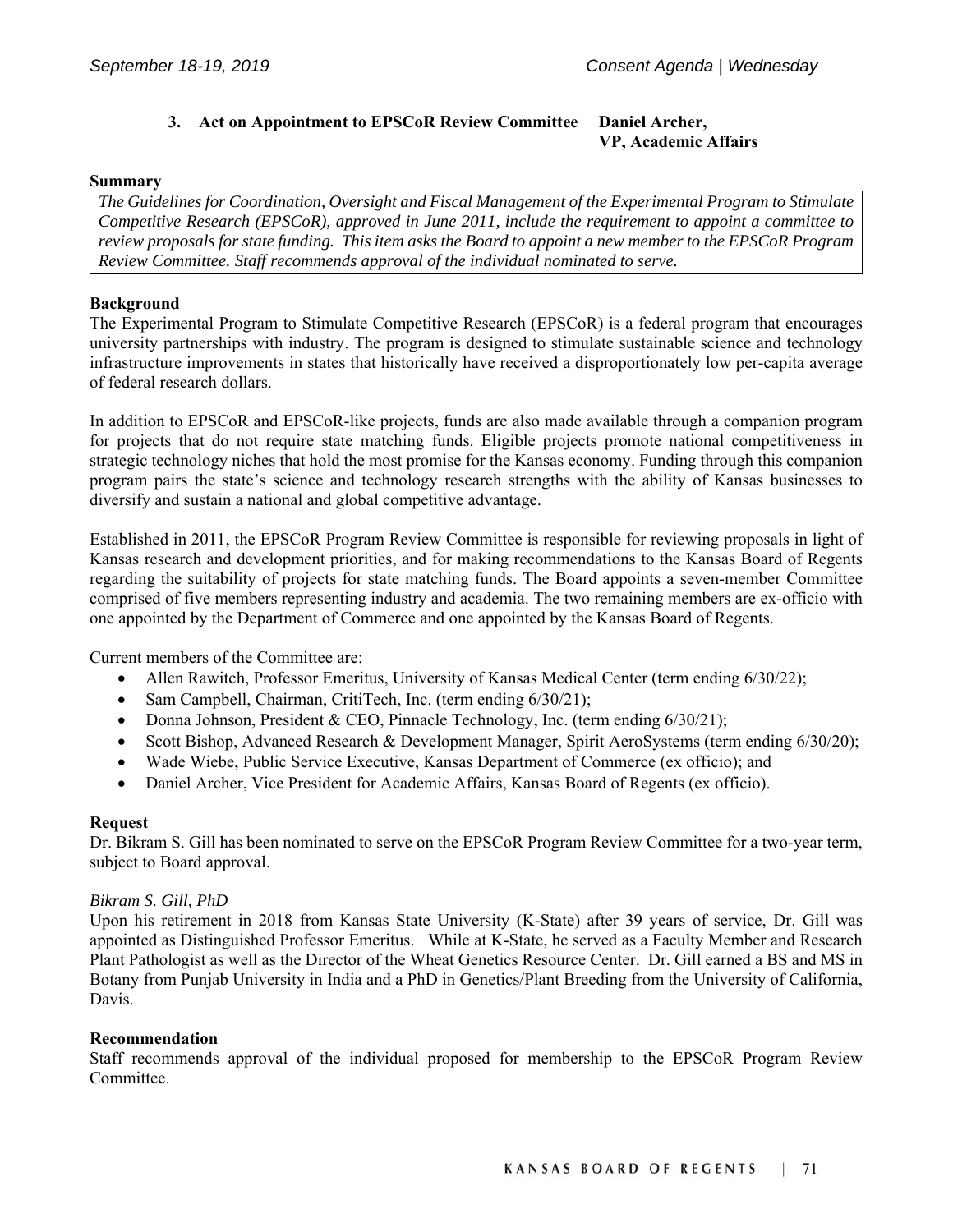**Regent Bangerter** 

#### **4. Appoint Members to the Various Board Committees and the Washburn Board of Regents**

#### **Summary**

*Chair Bangerter has communicated with members of the Board about serving on various committees on behalf of the Board. A list of those proposed appointments is included below for Board approval.* 

#### **Standing Committees**

Academic Affairs Fiscal Affairs and Audit Governance Shelly Kiblinger Ann Brandau-Murguia Mark Hutton Cheryl Harrison-Lee Bill Feuerborn Allen Schmidt Helen Van Etten aan deur van de Jon Rolph aan de Bill Feuerborn

Allen Schmidt – Chair Mark Hutton – Chair Shane Bangerter – Chair

Regents Retirement Plan Shane Bangerter – Chair

#### **Board Representatives and Liaisons**

| Education Commission of the States          | Ann Brandau-Murguia    |
|---------------------------------------------|------------------------|
|                                             | Mark Hess              |
| Postsecondary Technical Education Authority | Mike Johnson           |
|                                             | Rita Johnson           |
|                                             | Helen Van Etten        |
| Midwest Higher Education Compact (MHEC)     | <b>Blake Flanders</b>  |
| Washburn University Board of Regents        | Helen Van Etten        |
| Transfer and Articulation Advisory Council  | <b>Shane Bangerter</b> |
| Governor's Education Council                | Allen Schmidt          |
|                                             | Helen Van Etten        |

#### **University Subcommittees 3 Regents per committee**

Kansas State University University of Kansas Wichita State University Emporia State University Fort Hays State University Pittsburg State University Mark Hutton – KSU Chair Shane Bangerter – KU Chair Allen Schmidt – WSU Chair Helen Van Etten – ESU Chair Ann Murguia – FHSU Chair Bill Feuerborn – PSU Chair Cheryl Harrison-Lee Shelly Kiblinger Jon Rolph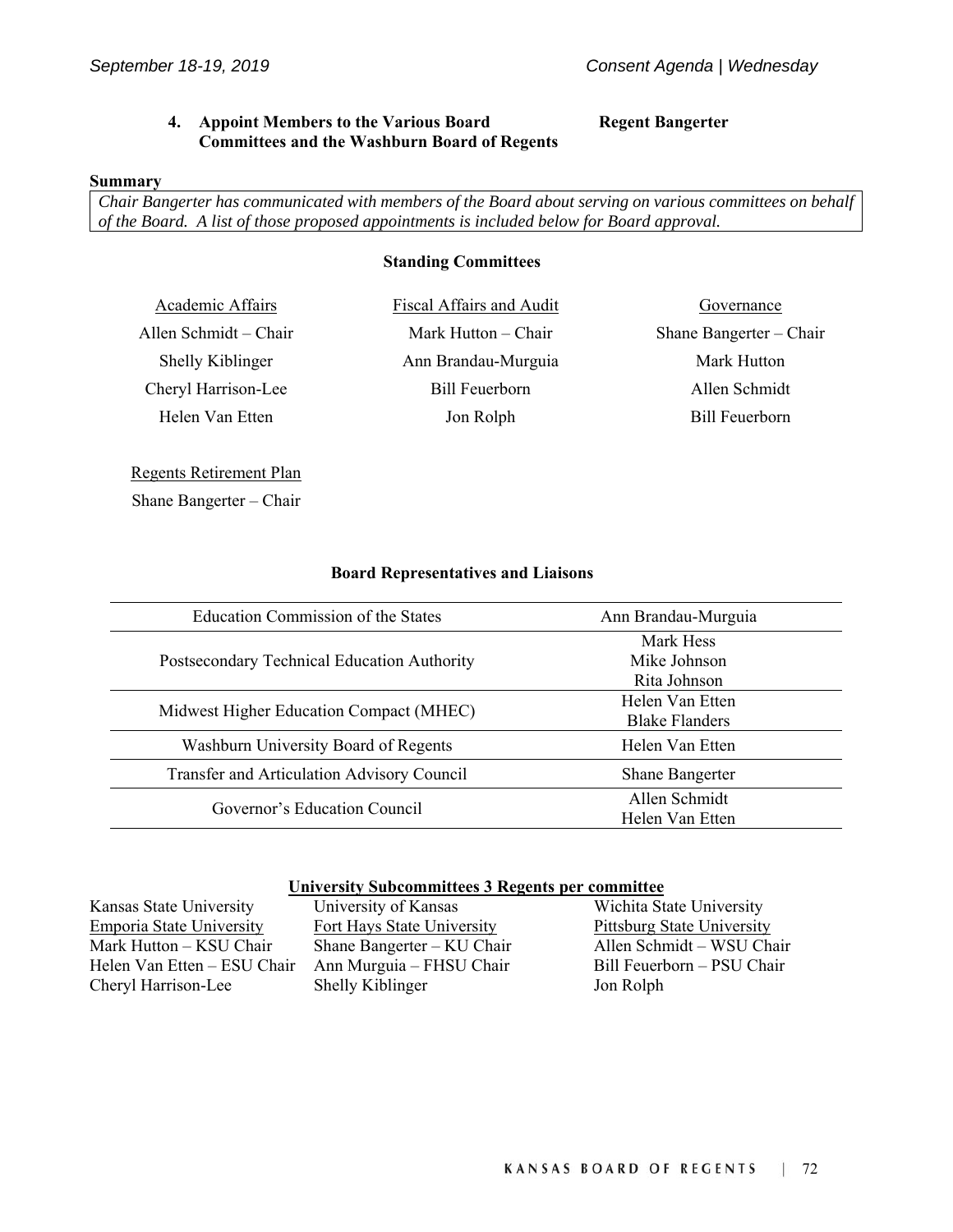## **DISCUSSION AGENDA**

#### **V. Consideration of Discussion Agenda**

#### *A. Fiscal Affairs & Audit* **Regent Hutton**

 **1. Act on Board's Unified State Appropriations Request** 

**Elaine Frisbie VP, Finance & Administration**

#### **Summary**

*A statutory responsibility of the Kansas Board of Regents is to develop and submit to the Governor and Legislature a unified request for state appropriations for all postsecondary education, in accordance with the state budget process. The Board held a budget workshop in August to discuss a strategy for communicating and advocacy regarding the budget request on behalf of all public postsecondary sectors. The Board discussed the request further at its August retreat. The Board will take official action at the September meeting to approve the Board's unified FY 2021 state appropriation request so the Board's official budget document can be completed and submitted to the Governor and Legislature by the statutory deadline of October 1.* 

#### Guiding Principle

The Higher Education Coordination Act provides that the Kansas Board of Regents shall "serve as the representative of the public postsecondary educational system before the Governor and the Kansas Legislature" (K.S.A. 74-3202c (b)(2)). This statute provides the foundation for an approach to state funding that reflects a system-wide focus on requesting and advocating for state investment in public postsecondary education.

#### Key Themes

- Kansas public higher education is a system of 32 institutions representing a \$3.7 billion enterprise, financed through a mix of state, student, local, federal, and private revenue sources. While State General Fund support represents less than 22% of the total revenues for the system, that support is a critical component for leveraging other funding sources, as well as to finance those activities not likely to garner interest from donors.
- The Kansas public higher education system is a major engine of economic growth, both as an employer and as an educator of future workers.
- The Kansas public higher education system is committed to attainment and workforce goals that ensure the state's higher education system meets the needs of Kansans and Kansas.

| April 2019 Board Meeting     | Board receives capital improvement requests for state universities<br>(First Read)                                                                                                                             |
|------------------------------|----------------------------------------------------------------------------------------------------------------------------------------------------------------------------------------------------------------|
| May 2019 Board Meeting       | Board acts on capital improvement requests                                                                                                                                                                     |
| June 2019 Board Meeting      | Board receives institution and sector specific budget requests.                                                                                                                                                |
| August 2019 Budget Workshop  | Board conducts budget session to discuss requests. Board continues<br>discussion of system, institution, and sector-specific requests and<br>indicates preference for inclusion in the FY 2021 budget request. |
| September 2019 Board Meeting | Board officially approves FY 2021 unified budget request                                                                                                                                                       |
| October 1, 2019              | Board's FY 2021 unified budget request submitted                                                                                                                                                               |

#### **Unified Appropriation Request Calendar**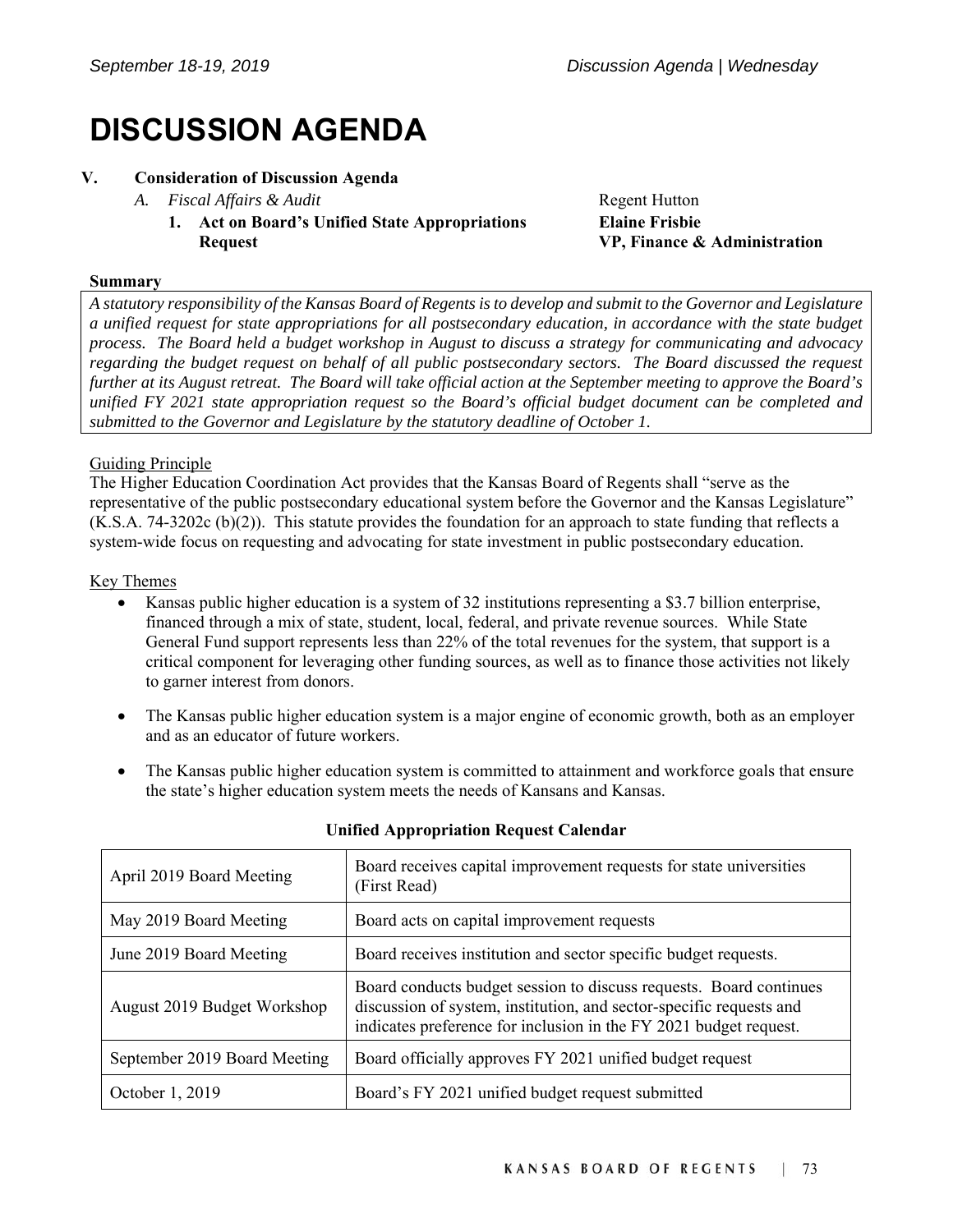#### **Background**

The Board held a budget workshop in August to further understand the state budget, finances of the public postsecondary educational institutions, and current challenges the institutions are managing, as well as opportunities for improving services to students, employers and Kansans. Further discussion regarding the budget was held at the Board's retreat with state university leaders, as well as representatives of the community and technical colleges and the Postsecondary Technical Education Authority. The tables below summarize the items for the Board's consideration as recommended by the Postsecondary Technical Education Authority and requested by institutions, which, once approved by the Board will be forwarded to the Governor and Legislature as part of the unified appropriation request for FY 2021.

#### **Fiscal Year 2020**

Historically, the Board has consistently prioritized the Excel in CTE initiative in seeking supplemental requests. As requested by Board staff, new appropriation bill language was included in 2019 House Substitute for Senate Bill 25 (Section 110 (a)) to allow any unspent funds from the FY 2019 appropriations to carry over to FY 2020 for the same purpose, with \$1,526,841 available for the program in FY 2020 through this mechanism. Past year amounts were lapsed back to the State General Fund. Amounts listed below as FY 2020 requests take this additional available amount into account.

Information on program costs for Excel in CTE, which started in FY 2013, are noted below for context:

| <b>FY 2013</b>                                              | <b>FY 2014</b> | <b>FY 2015</b> | <b>FY 2016</b> | <b>FY 2017</b> | <b>FY 2018</b> | <b>FY 2019</b> | <b>FY 2020</b> | <b>FY 2021</b> |
|-------------------------------------------------------------|----------------|----------------|----------------|----------------|----------------|----------------|----------------|----------------|
| \$12,712,586                                                | \$18,378,974   | \$23,441,534   | \$22,072,624   | \$24,518,758   | \$27,479,481   | \$32,037,512   | \$30,576,841   | \$29,050,000   |
| Postsecondary Technical Education Authority Recommendations |                |                |                |                |                | \$5,700,000    | \$8,500,000    |                |
| \$36,276,841<br>New Total                                   |                |                |                |                |                | \$37,550,000   |                |                |

*\*Amounts for FY 2020 and FY 2021 reflect current budget, not program costs.* 

Variances for current year amounts reflect varying estimating methods. Actual enrollments will be known late next spring in advance of the June 2020 Board meeting.

#### *Working Draft*

#### **FY 2020 Supplemental Request**

| <b>Priorities and Proposals - by Sector</b>        | Amount      |  |
|----------------------------------------------------|-------------|--|
| <b>Postsecondary Technical Education Authority</b> |             |  |
| Excel in CTE Initiative – anticipated enrollment   | \$5,700,000 |  |
| <b>Community Colleges</b>                          |             |  |
| Excel in CTE Initiative- anticipated enrollment    | \$6,200,000 |  |

#### **Fiscal Year 2021**

Last year, the Board requested just under \$79.0 million on behalf of the entire system for FY 2020. Of that amount, \$50.0 million in new state investment was for the state universities, and the Legislature responded with \$35.2 million, including \$11.8 million for state employee pay adjustments. This brought their total to \$625.9 million from the State General Fund. This year's budget proposal from the state universities is a unified base amount of \$50.0 million, that would be used to mitigate their increasing costs to operate.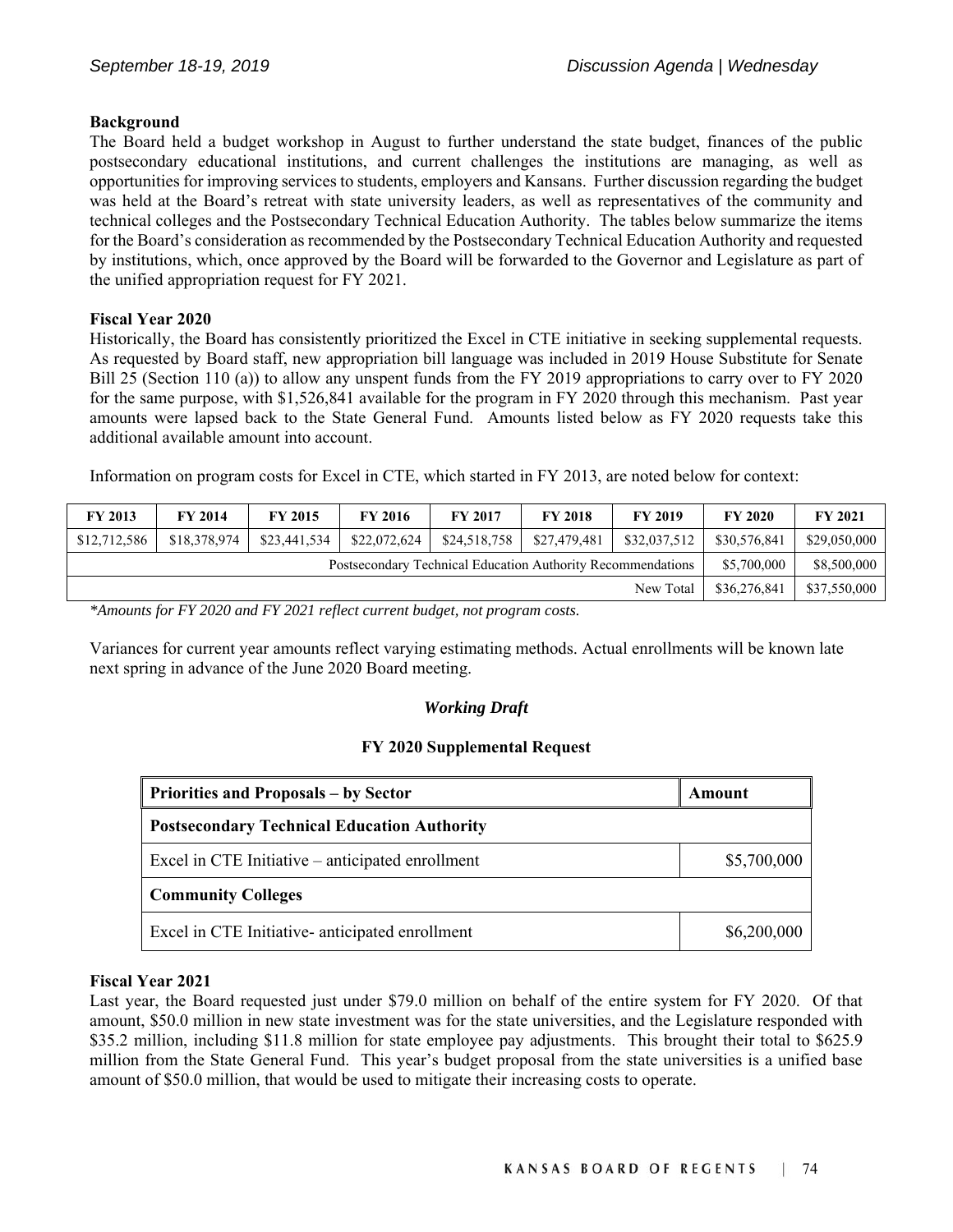On behalf of the two-year colleges, the Board advocated for \$26.4 million—\$1.2 million for the Excel in CTE program and \$25.2 million for the tiered and non-tiered course credit hour grants. The 2019 Legislature appropriated \$9.0 million for the colleges for FY 2020 and FY 2021 in new funding.

As discussed at the budget workshop, costs to operate institutions of higher education lean heavily to staff and buildings. Deferred maintenance at the state universities is an issue that has developed over many years and has been well documented but has not garnered sizable financial support from the state beyond the Educational Building Fund, despite 2007 legislation that would have committed state funds for infrastructure maintenance. The state universities and the Kansas Board of Regents oversee 1,000 buildings encompassing 41.9 million square feet, sited on 27,766 acres, with a total replacement value of \$10.7 billion. The state university campuses comprise approximately two-thirds of the State of Kansas' total building inventory.

Washburn University submitted a traditional budget proposal to support specific programs, which are noted below. Should the Board wish to add base funding in a manner similar to the state universities and two-year colleges, an alternative option is noted.

Also, the Postsecondary Technical Education Authority made recommendations for the Board to consider. A \$13.5 million increase in funding for the two-year colleges represents a rate increase similar as proposed for the state universities and as noted for Washburn University for FY 2021.

| <b>Priorities and Proposals - by Sector</b>                    | Amount       |  |
|----------------------------------------------------------------|--------------|--|
| <b>State Universities</b>                                      |              |  |
| Base Funding for Operations                                    | \$50,000,000 |  |
| Deferred Maintenance of State Buildings on University Campuses | \$10,000,000 |  |
| <b>Washburn University</b>                                     |              |  |
| Center for STEM Education*                                     | \$896,300    |  |
| Rural Law Outreach Program                                     | \$1,100,000  |  |
| Alternative Option – Mirror the State Universities' Increase   | \$985,000    |  |
| <b>Postsecondary Technical Education Authority</b>             |              |  |
| Excel in CTE Initiative – future enrollment growth             | \$8,500,000  |  |
| Address the postsecondary tiered technical state aid "gap"     | \$5,000,000  |  |

#### **FY 2021 Higher Education Unified Appropriation Request**

 *\* Includes \$86,000 non-recurring equipment costs*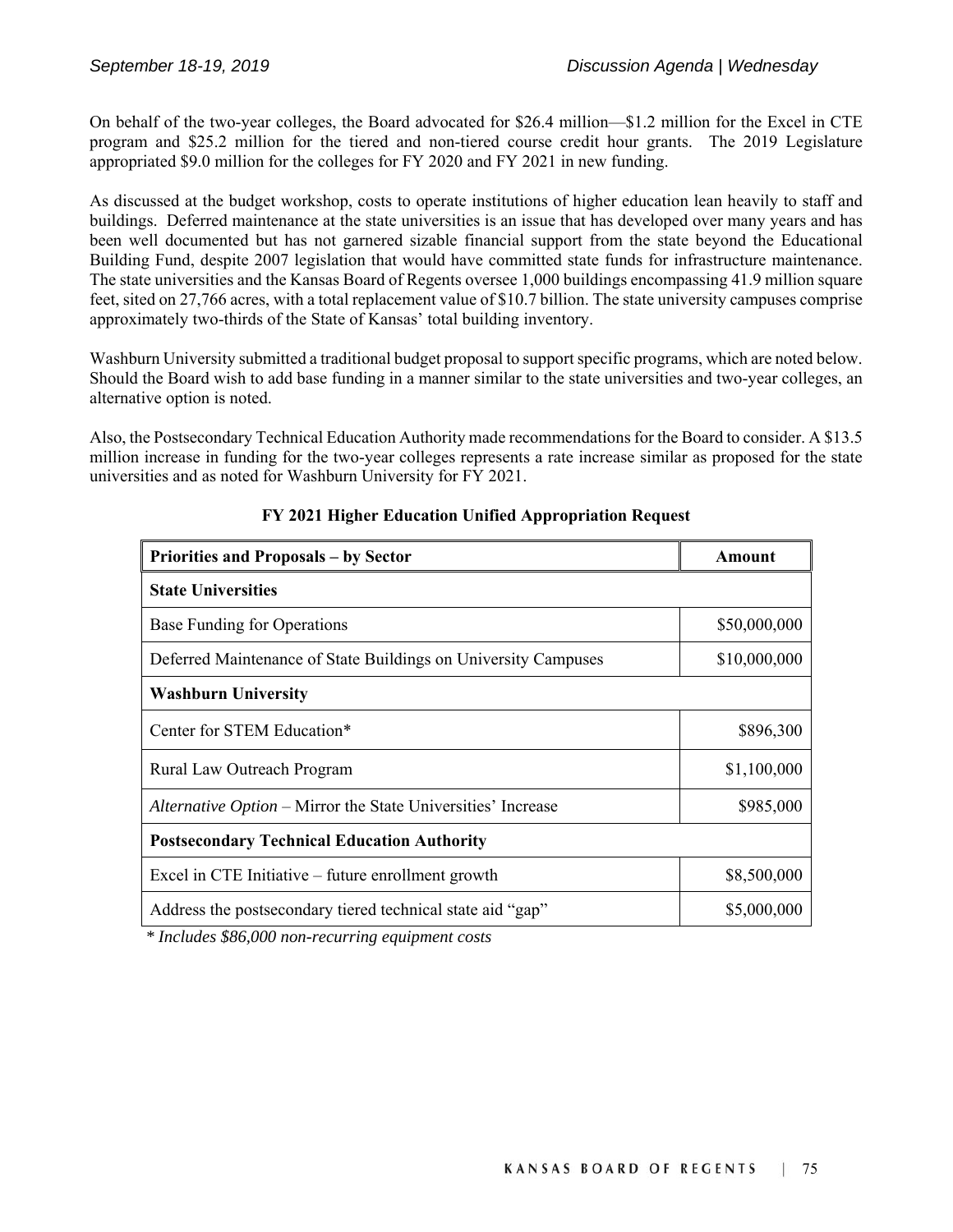The community and technical colleges were also asked to provide their funding priorities for FY 2021. The issues raised by the colleges are similar, but with different priorities.

| Priorities and Proposals - by Sector                                                                                                                        | <b>Amount</b>                                     |
|-------------------------------------------------------------------------------------------------------------------------------------------------------------|---------------------------------------------------|
| <b>Community Colleges</b>                                                                                                                                   |                                                   |
| Full Funding of Excel in CTE with anticipated enrollment growth                                                                                             | \$13,559,080*                                     |
| Phase-in full funding for the postsecondary tiered technical and non-tiered<br>state aid "gaps" over a three-year period (FY 2020, FY 2021, FY 2022)        | \$11,000,000 est.<br>each year for<br>three years |
| Vocational Education Capital Outlay Grant (has not been increased since<br>the mid 1970's; funding is critical for colleges to fund equipment<br>purchases) | <b>TBD</b>                                        |
| <b>Technical Colleges</b>                                                                                                                                   |                                                   |
| Full funding for the postsecondary tiered technical state aid "gap"                                                                                         | \$8,600,000                                       |
| Full Funding of Excel in CTE with anticipated enrollment growth                                                                                             | \$7,700,000                                       |
| Begin to Adjust Vocational Capital Outlay Grant for inflation (originally<br>\$2.0 M in 1974, it remains \$2.5 M today)                                     | \$7,500,000                                       |
| Full funding for the non-tiered course aid "gap"                                                                                                            | \$18,800,000                                      |
| <b>Kansas Board of Regents Office</b>                                                                                                                       |                                                   |
| Need Based Aid for Kansas Students - Kansas Access Partnership                                                                                              | \$10,000,000                                      |
| Concurrent Enrollment Partnership Pilot Project                                                                                                             | \$5,610,000                                       |
| Outreach to Promote Board of Regents' Strategic Plan, DegreeStats,<br>Military Articulation Portal                                                          | \$50,000                                          |
| Finance Colleges' Participation in the National Community College Cost &<br>Productivity Project                                                            | \$25,000                                          |
| KBOR-Based Coordinator for Apply Kansas                                                                                                                     | \$85,000                                          |

*\*Amount is different from what was presented in August; KACCT has presented a revised amount.* 

In addition to the budget requests listed above, information on the universities' costs to implement the recommendations of the 2018 Legislative Task Force on Dyslexia will be included in the Board of Regents' narrative, as presented to the Board at the August retreat. This information was requested by the 2019 Legislature.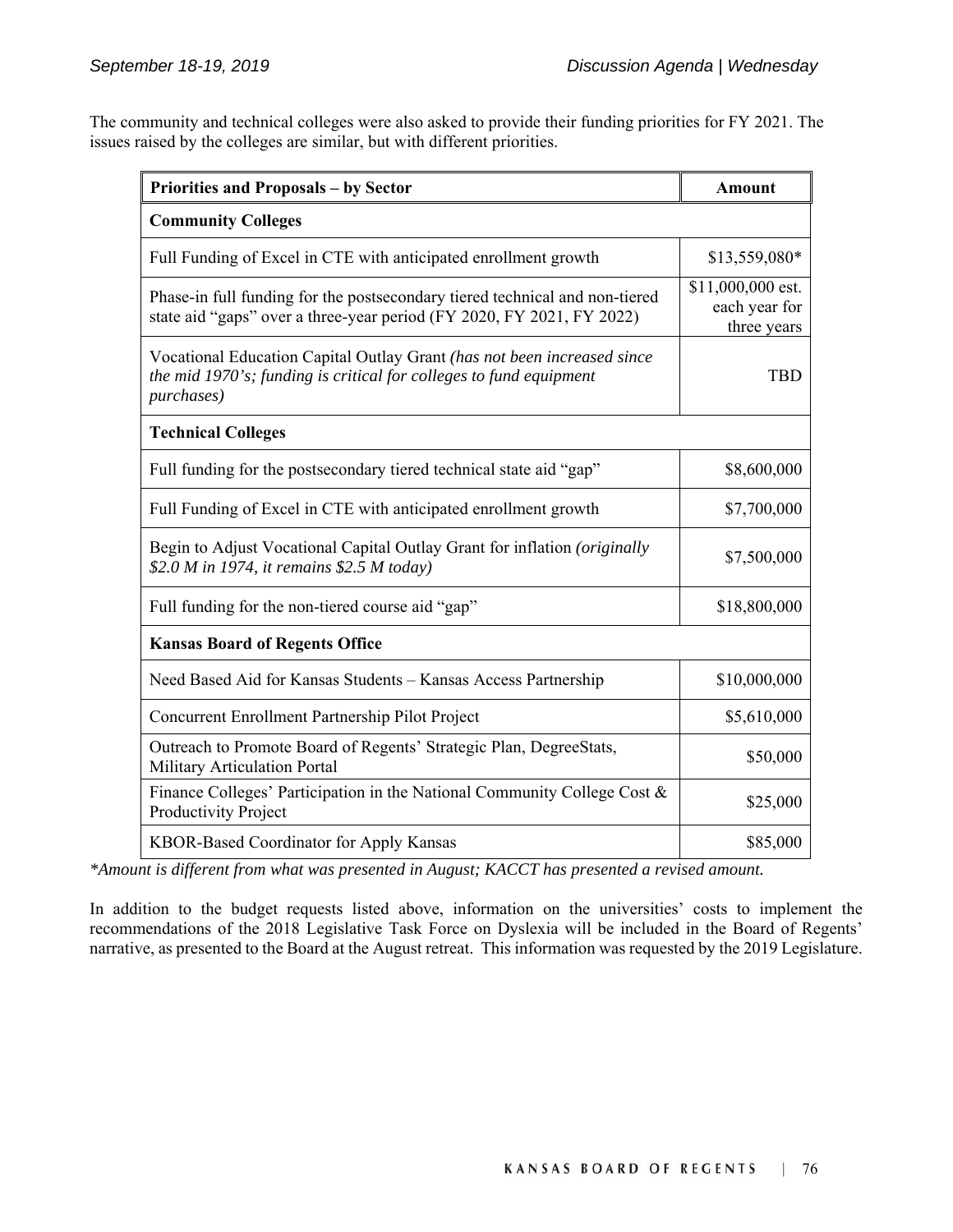#### *B. Governance*

#### **1. Discuss and Adopt Board Goals for 2019-2020 Regent Bangerter**

#### **Summary**

During the August 2019 Board Retreat, a number of issues were discussed and the following emerged as potential Board goals for 2019-2020:

#### **Proposed Board Goals 2019-2020**

- 1. The Board will hire a new president at Wichita State University.
- 2. The Board will finalize a new strategic plan for the public higher education system.
- 3. The Board will develop a strategy for addressing deferred maintenance at state universities.
- 4. The Board will explore positive pathways to help students who do not meet Qualified Admissions standards achieve success beyond high school.
- 5. The Board will review the university CEO assessment process.
- 6. The Board will continue to implement a unified communications and advocacy plan for all sectors of the higher education system.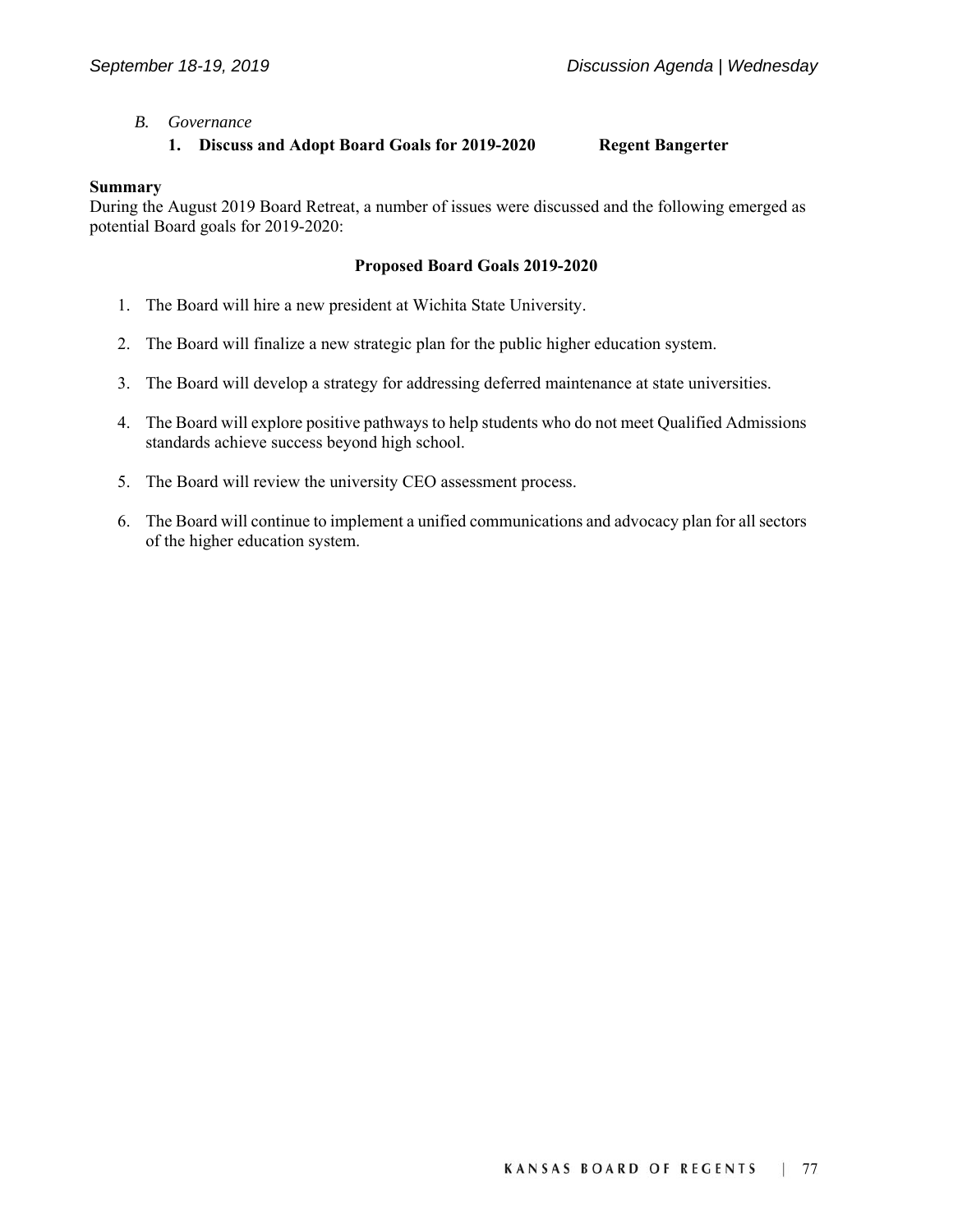- *C. Academic Affairs* **Regent Schmidt Regent Schmidt** 
	- **1. Receive an Update on Faculty Development Board Theme: Research Universities**

### **Daniel Archer, VP, Academic Affairs**

#### **Summary**

*At its September 2017 meeting, the Board adopted a faculty development theme. Faculty play an important role in the student experience as well as the institutions' successes. This issue paper primarily focuses on the faculty development theme for the three research universities: Kansas State University, University of Kansas, and Wichita State University. For these universities, cultivating talents both in the classroom and in conducting research is important for faculty growth and development. With these issues in mind, this issue paper details 1) progress on the faculty development theme, 2) a list of Board-approved research core outcomes for an annual research update that will begin in 2020, and 3) a recommendation for the Board to approve expanding the scope of the annual research update to include two additional research outcomes.* 

#### **Background**

At its September 2017 meeting, the Board adopted a faculty development theme, and in November 2017, Board staff provided an overview of the different types of faculty appointments and Board policies related to faculty. Chancellor Girod, President Bardo, and Provost Mason also presented a sample of data for their respective institutions from the National Study of Instructional Costs and Productivity, known as the Delaware Cost Study. This study is a benchmarking project and data sharing consortia among four-year colleges and universities with over 200 institutions participating annually. Participating institutions submit data on teaching loads, direct instructional costs, and separately budgeted scholarly activity for academic disciplines. Institutions then can undertake comparative analyses by academic discipline.

At the December 2017 Board meeting, Emporia State University, Fort Hays State University, and Pittsburg State University gave an overview of the number and type of faculty, teaching loads, the tenure and promotion path, and other resources for faculty development. At the February 2018 Board meeting, faculty career development presentations were given by Kansas State University (K-State), the University of Kansas (KU), and Wichita State University (WSU).

At the June 2018 Board meeting, President Flanders presented a proposed timeline that directs the state universities to review their reward structures to ensure they support faculty members' professional success throughout their career, which the Board adopted. The timeline follows.

- 1. Identify reward systems that may better accommodate changes in the higher education system.
- 2. Gather feedback from faculty groups Early Fall 2018.
- 3. Report back to Board for update November/December 2018.
- 4. Develop campus implementation plans Spring 2019.
- 5. Implement new reward structures Fall 2019.

At meetings in Fall 2018, the universities presented their progress, to date, on their review of faculty reward structures. Faculty at FHSU and PSU have negotiated agreements with their respective institutions and with the Board. Those agreements were open for negotiation in Spring 2019 and will be open for negotiation in Spring 2020. Because of this, the review and recommendations that follow focus on the research institutions.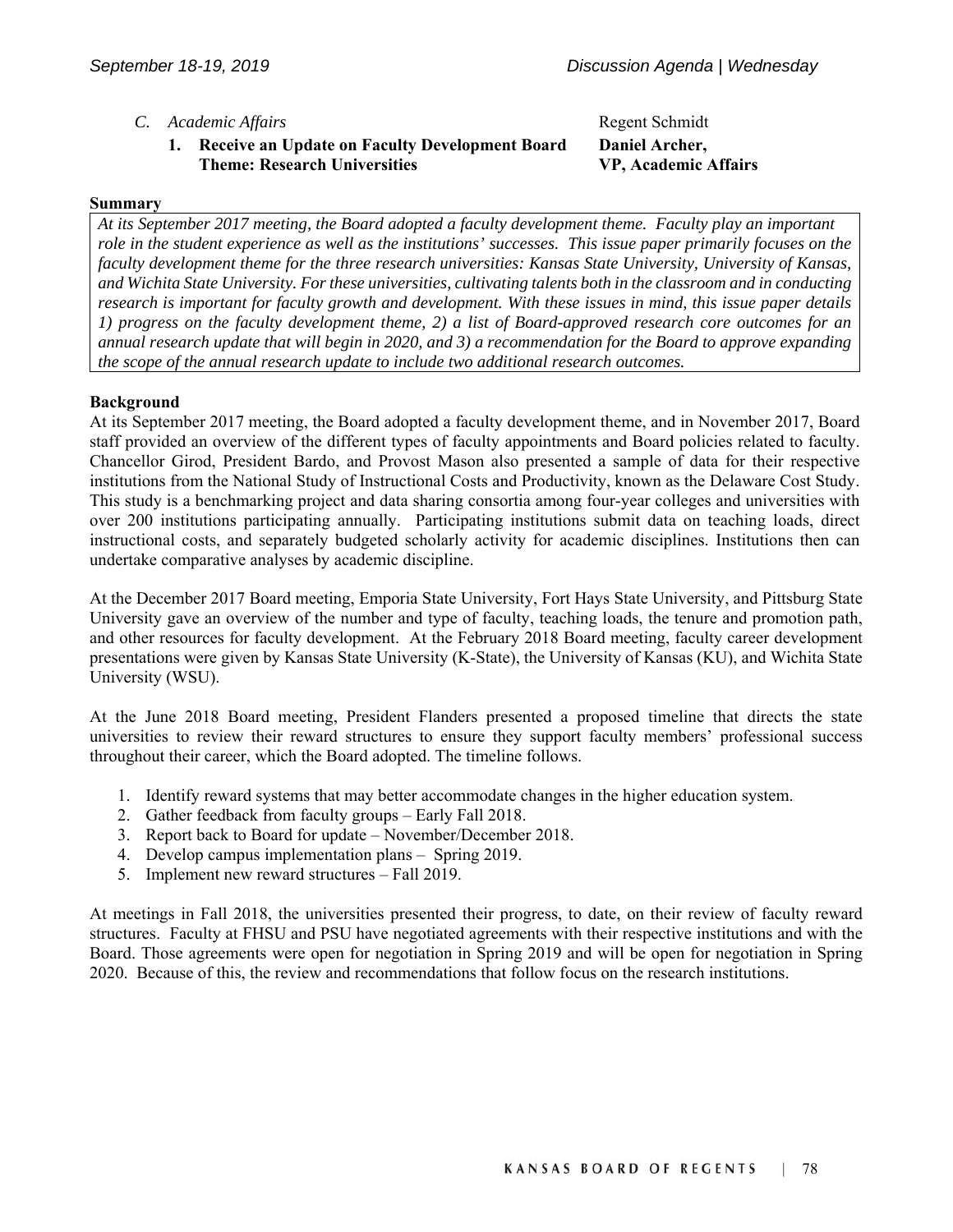#### **Highlights of Research Universities' Faculty Reward Structure Priorities**

Both KU and WSU are improving evaluations and structures to promote research and clarify or better capture teaching activities. Both are also:

- seeking to implement financial, budget, and other models to incentivize institutional priorities (research and teaching); and
- ensuring policies, procedures, and processes, including tenure and promotion policies, support these activities

In addition, KU has developed a new budget model to incentivize institutional priorities including research, has offered eligible faculty a voluntary separation plan, and is focusing resources to help associate professors as they seek promotion to full professor. WSU is developing workload distribution models that clarify teaching and research expectations.

K-State is in the beginning stages of developing its plan and has assembled a task force that is assessing current activities and creating an inventory of current opportunities. The task force, in anticipation of developing a coordinated plan, is also evaluating faculty professional development opportunities at other institutions for inclusion in this plan.

While faculty have been seen as has having primary responsibility for their own career development and professional growth, campus leaders play a pivotal role by providing support for faculty advancement and by working with faculty to align their professional goals with their department, with their college, and with the institution. In addition to working with faculty to align their professional goals with those of the institution, institutions are encouraged to invest in programs for mid-career faculty (those tenured faculty who are at the associate professor rank for ten or more years) to support or enhance their research, as appropriate. Given the important innovative, economical, and societal impact of public university research, tracking specific outcomes of the research enterprise is critical to not only sustain research at each research university, but also to continue to grow and enhance it.

#### *Core Research Outcomes17*

l

KU, K-State, and WSU agreed to a series of core research outcomes that were approved by the Board at its June 2019 meeting. Starting in February 2020, the Board will receive an annual update on the approved research outcomes that will include three to five years of the most recent data. The approved core research outcomes include:

- Total Research Expenditures<sup>18</sup> Higher Education Research and Development (HERD) Report, and broken out by:
	- o Total Federal Research Expenditures
	- o Total Non-federal Research Expenditures (includes state/local government, business, nonprofit organizations, and all other sources, but excludes institutional funds & unrecovered indirect costs)
- National Academy memberships Academic Analytics or institutions self-report
- Research Doctorates Awarded Integrated Postsecondary Data System (IPEDS)
- Postdoctoral Appointees National Science Foundation
- Fall Tenured and Tenure-track Faculty IPEDS
- Number of Research Faculty/Staff IPEDS

<sup>&</sup>lt;sup>17</sup> Appropriate outcomes will be normalized and reported on a per-faculty  $(T/T)$  measure.

<sup>&</sup>lt;sup>18</sup> Combined data for all KU campuses, including Medical Center campuses, will be reported. WSU will be separated out by WSU-Main Campus and WSU NIAR.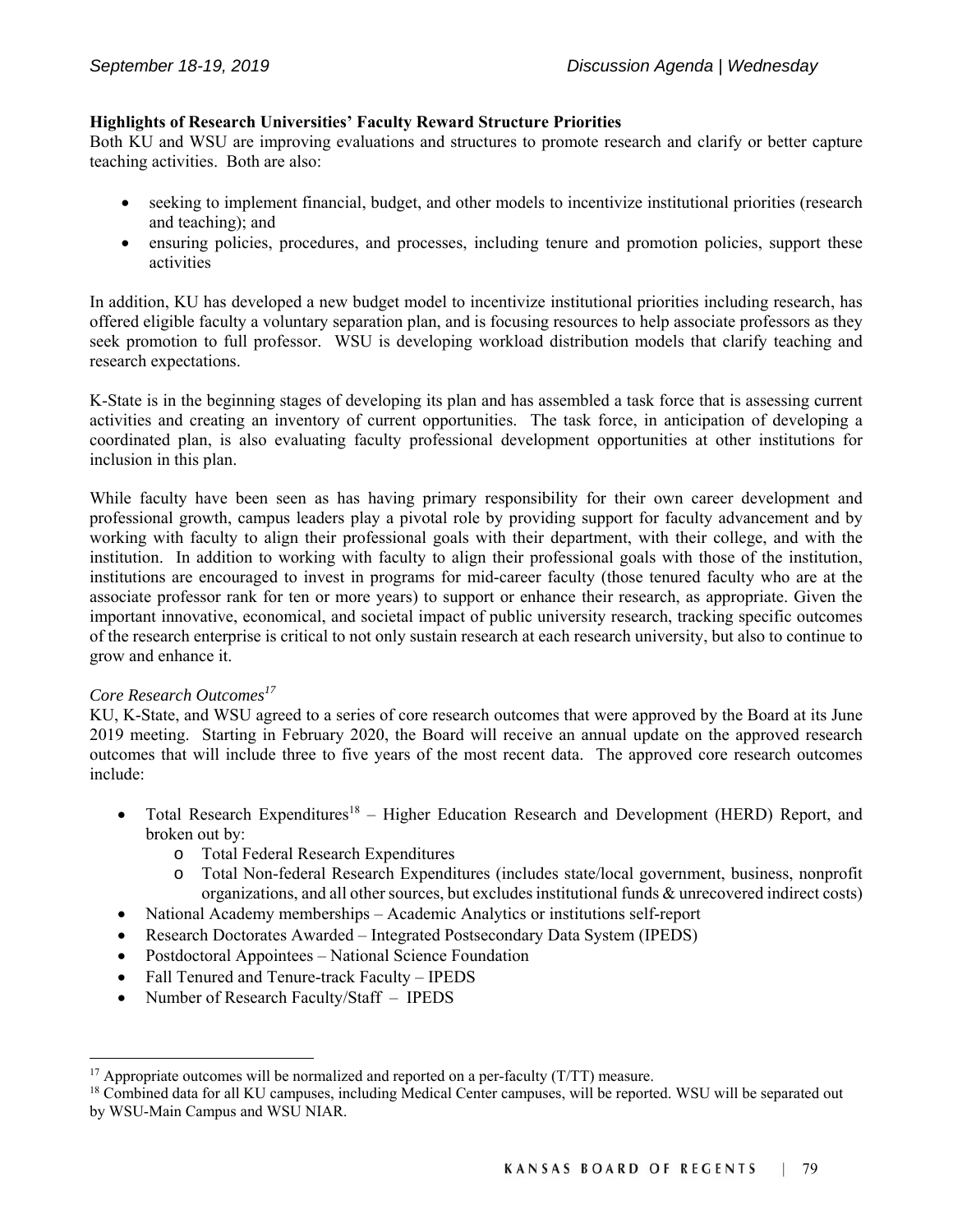In Summer 2019, the research universities identified an additional proposed subset for the Total Research Expenditures outcome noted above and one proposed institution-specific research outcome, which are detailed  $below<sup>.17</sup>$ 

- Additional Subset of the Total Research Expenditures Outcome (KU, K-State, & WSU)<sup>18</sup>
	- o Total Industry Research Expenditures
- Institution-Specific Research Outcomes
	- o KU: Faculty Honorific Awards Academic Analytics
	- o K-State: Patents/Plant Varietal Protections Issued in a Given Year self reported
	- o WSU: Fall Headcount total student enrollment (master's and doctoral students reported separately) – IPEDS

#### **Staff Recommendation**

Staff recommends the Board approve total industry research expenditures and the institution-specific measures for inclusion within the annual research outcomes update.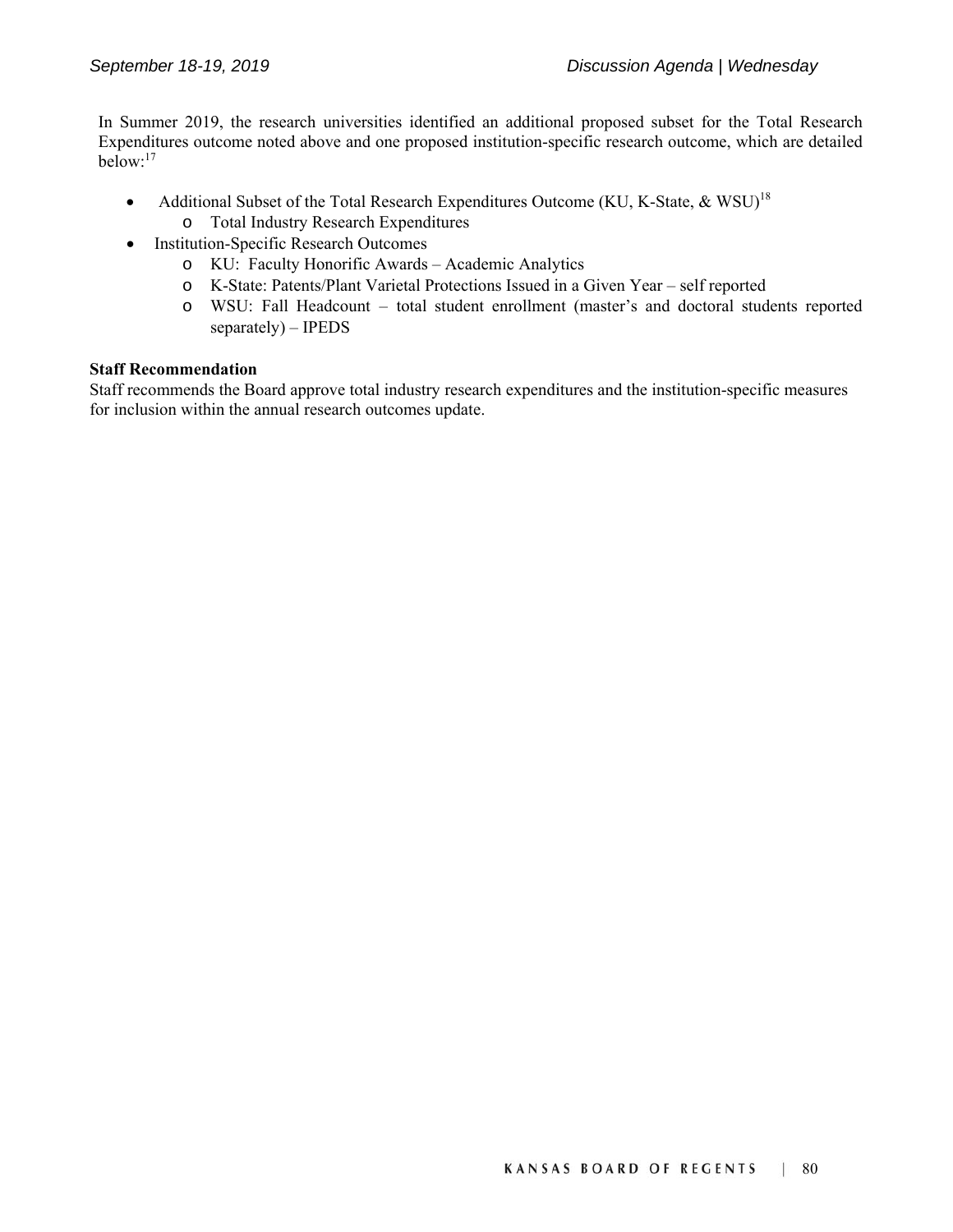#### **2. Approve Amendments to the Board Regulation to Mirror Statutory Elimination of Certain Fees Charged to Private and Out-of-State Postsecondary Institutions for Renewal of Certificates of Authority to Operate in Kansas (Roll Call Vote)**

**Natalie Yoza, Associate General Counsel** 

#### **Summary**

*At the Board's request, the 2018 Legislature eliminated six fees from the Private and Out-of-State Educational Institution Act's fee statute. Now, the Board's fee regulation, K.A.R. 88-28-6, must be amended to eliminate those fees. A roll call vote of the Board is required to amend a regulation.* 

#### **Background**

Under the Private and Out-of-State Postsecondary Educational Institution Act, the Board regulates certain private and out-of-state educational institutions that operate in Kansas.<sup>19</sup> K.S.A. 74-32,181 of the Act establishes certain types of fees that must be assessed when the institution renews its certificate of authority to operate in Kansas. In some cases, the fee statute establishes just a maximum fee amount, but in some instances the statute establishes both a maximum fee and a minimum fee and gives the Board discretion to impose any amount within that range. The Board promulgated K.A.R. 88-28-6 to implement the fees allowed by statute, and the regulation needs to be amended so that it is consistent with the amended statute.

At the Board's request, the 2018 Legislature amended K.S.A. 74-32,181 to eliminate the following six fees:

| • Program modification fee, for each program                    |                                  | \$100 |
|-----------------------------------------------------------------|----------------------------------|-------|
| • On-site branch campus review fee, for each branch campus site |                                  | \$100 |
| • Renewal of registration                                       |                                  | \$10  |
| • Changes in institution profile fees                           |                                  |       |
|                                                                 | o Change of institution name     | \$50  |
|                                                                 | o Change of institution location | \$50  |
|                                                                 | o Change of ownership only       | \$50  |

The economic impact of eliminating these fees was estimated to be a 0.37 percent decrease in fee revenue to the agency's Private Postsecondary Fee Fund, which was not expected to impact the unit's ability to operate.

At the January 2019 Board Academic Affairs Standing Committee (BAASC) meeting, BAASC authorized Board staff to begin the statutorily-required process for amending K.A.R. 88-28-6 to eliminate those fees.<sup>20</sup> State law establishes the procedures an agency must follow to amend administrative regulations, including Kansas Department of Administration approval of language and format, approval by the Attorney General's office of the legal authority and compliance with applicable laws, review by the Legislative Joint Committee on Administrative Rules and Regulations, and a public hearing.<sup>21</sup> Board staff has completed all those steps, and a roll call vote of the Board is now required to adopt the amendments to the fee regulation.

#### **Staff Recommendation**

Staff recommends the Board adopt the amendments to K.A.R. 88-28-6 upon a roll call vote. The proposed changes to the regulation are set forth below:

l

<sup>&</sup>lt;sup>19</sup> K.S.A. 74-32,162 *et. seq.*<br><sup>20</sup> Regent Schmidt moved to approve initiation of the process to amend the fee regulation to mirror the state statute. Regent Van Etten seconded, and the motion carried.

<sup>21</sup> See the Rules and Regulations Filing Act, K.S.A. 77-415 *et seq.*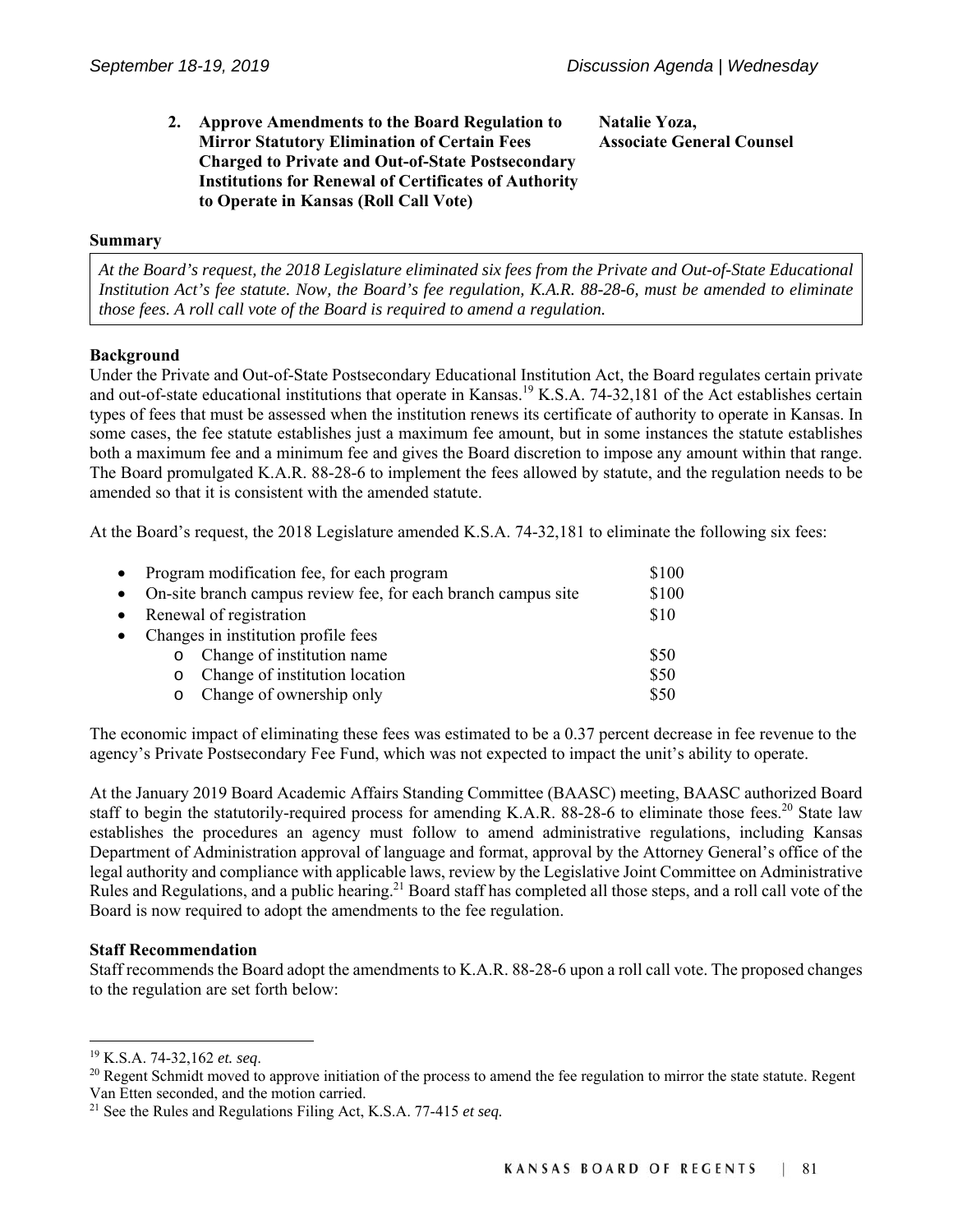**88-28-6. Fees.** Fees for certificates of approval, registration of representatives, and certain transcripts shall be paid to the state board in accordance with this regulation.

(a) For institutions chartered, incorporated, or otherwise organized under the laws of Kansas and having their principal place of business within the state of Kansas, the following fees shall apply:

| (1) Initial application fees:                                        |                                   |
|----------------------------------------------------------------------|-----------------------------------|
| (A) Non-degree-granting institution                                  | \$1,000                           |
| (B) Degree-granting institution                                      | \$2,000                           |
| (2) Initial evaluation fee, in addition to initial application fees: |                                   |
| (A) Non-degree level                                                 | \$750                             |
| (B) Associate degree level                                           | \$1,000                           |
| (C) Baccalaureate degree level                                       | \$2,000                           |
| (D) Master's degree level                                            | \$3,000                           |
| (E) Professional and doctoral degree levels                          | \$4,000                           |
| (3) Renewal application fees:                                        |                                   |
| (A) Non-degree-granting institution                                  | 2% of gross tuition, but not less |
| than \$500 and not more than \$10,000                                |                                   |
| (B) Degree-granting institution                                      | 2% of gross tuition, but not      |
| less than \$1,200 and not more than \$10,000                         |                                   |
| (4) New program submission fees, for each new program:               |                                   |
| (A) Non-degree program                                               | \$100                             |
| (B) Associate degree program                                         | \$250                             |
| (C) Baccalaureate degree program                                     | \$500                             |
| (D) Master's degree program                                          | \$750                             |
| (E) Professional and doctoral degree programs                        | \$1,500                           |
| (5) Program modification fee, for each program                       | \$100                             |
| $(6)$ Branch campus site fees, for each branch campus site:          |                                   |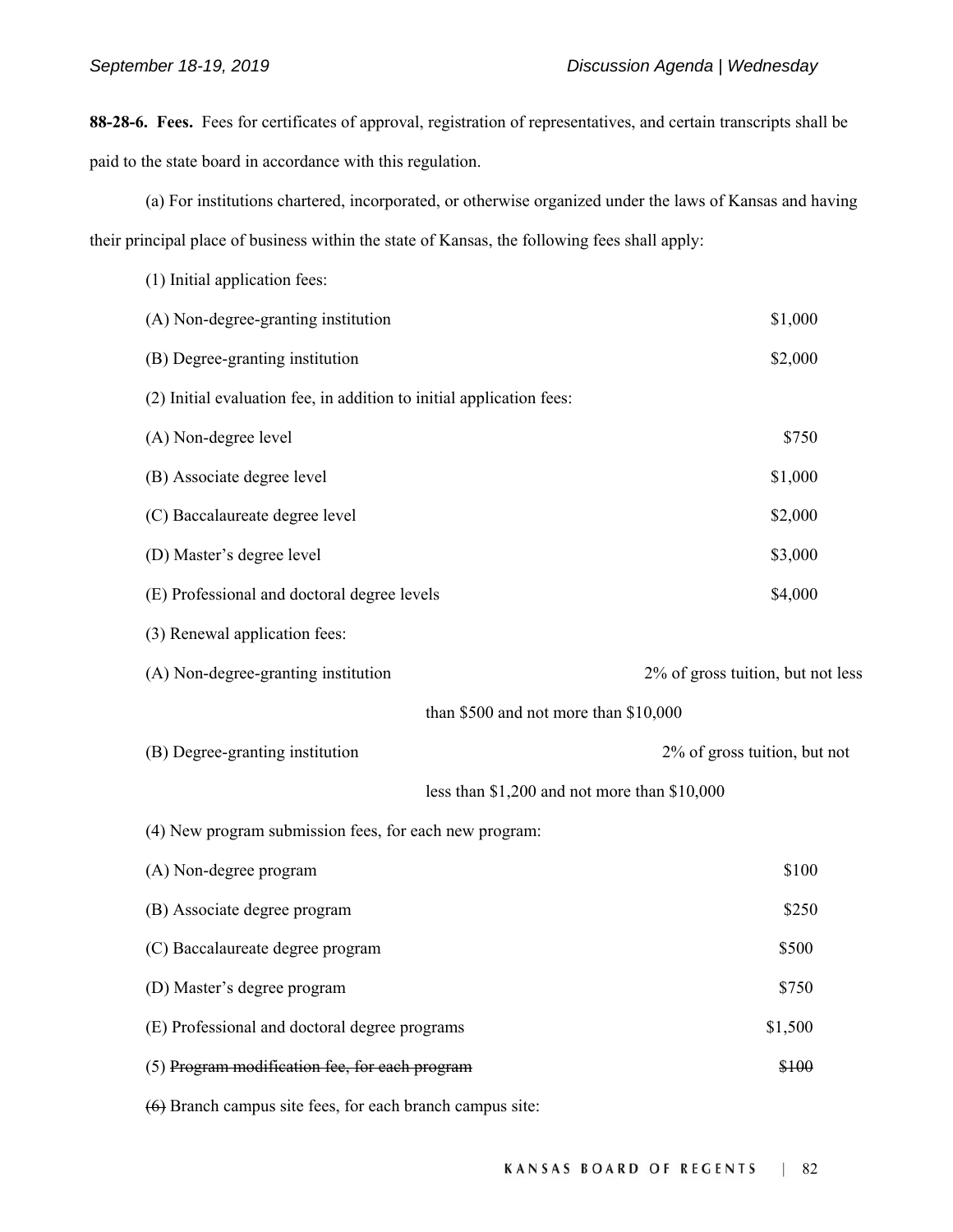| (A) Initial non-degree-granting institution                                                                 | \$1,000                           |
|-------------------------------------------------------------------------------------------------------------|-----------------------------------|
| (B) Initial degree-granting institution                                                                     | \$2,000                           |
| $\left(\frac{7}{6}\right)$ Renewal branch campus site fees, for each branch campus site:                    |                                   |
| (A) Non-degree-granting institution                                                                         | 2% of gross tuition, but not less |
| than \$500 and not more than \$1,000                                                                        |                                   |
| (B) Degree-granting institution                                                                             | 2% of gross tuition, but not      |
| less than \$1,000 and not more than \$1,500                                                                 |                                   |
| (8) On-site branch campus review fee, for each branch campus site                                           | \$100                             |
| $(9)(7)$ Representative fees:                                                                               |                                   |
| $(A)$ Initial registration                                                                                  | \$200                             |
| (B) Renewal of registration                                                                                 | \$10                              |
| $(10)(8)$ Late submission of renewal of application fee                                                     | \$500                             |
| $(11)(9)$ Student transcript copy fee                                                                       | \$10                              |
| $(12)(10)$ Returned check fee                                                                               | \$50                              |
| (13) Changes in institution profile fees:                                                                   |                                   |
| $(A)$ Change of institution name                                                                            | \$50                              |
| (B) Change of institution location                                                                          | \$50                              |
| (C) Change of ownership only                                                                                | \$50                              |
| (b) For institutions that are not chartered, incorporated, or otherwise organized under the laws of Kansas  |                                   |
| or that have their principal place of business outside the state of Kansas, the following fees shall apply: |                                   |
| (1) Initial application fees:                                                                               |                                   |
| (A) Non-degree-granting institution                                                                         | \$3,000                           |
| (B) Degree-granting institution                                                                             | \$4,000                           |
| (2) Initial evaluation fee, in addition to initial application fees:                                        |                                   |
| (A) Non-degree level                                                                                        | \$1,500                           |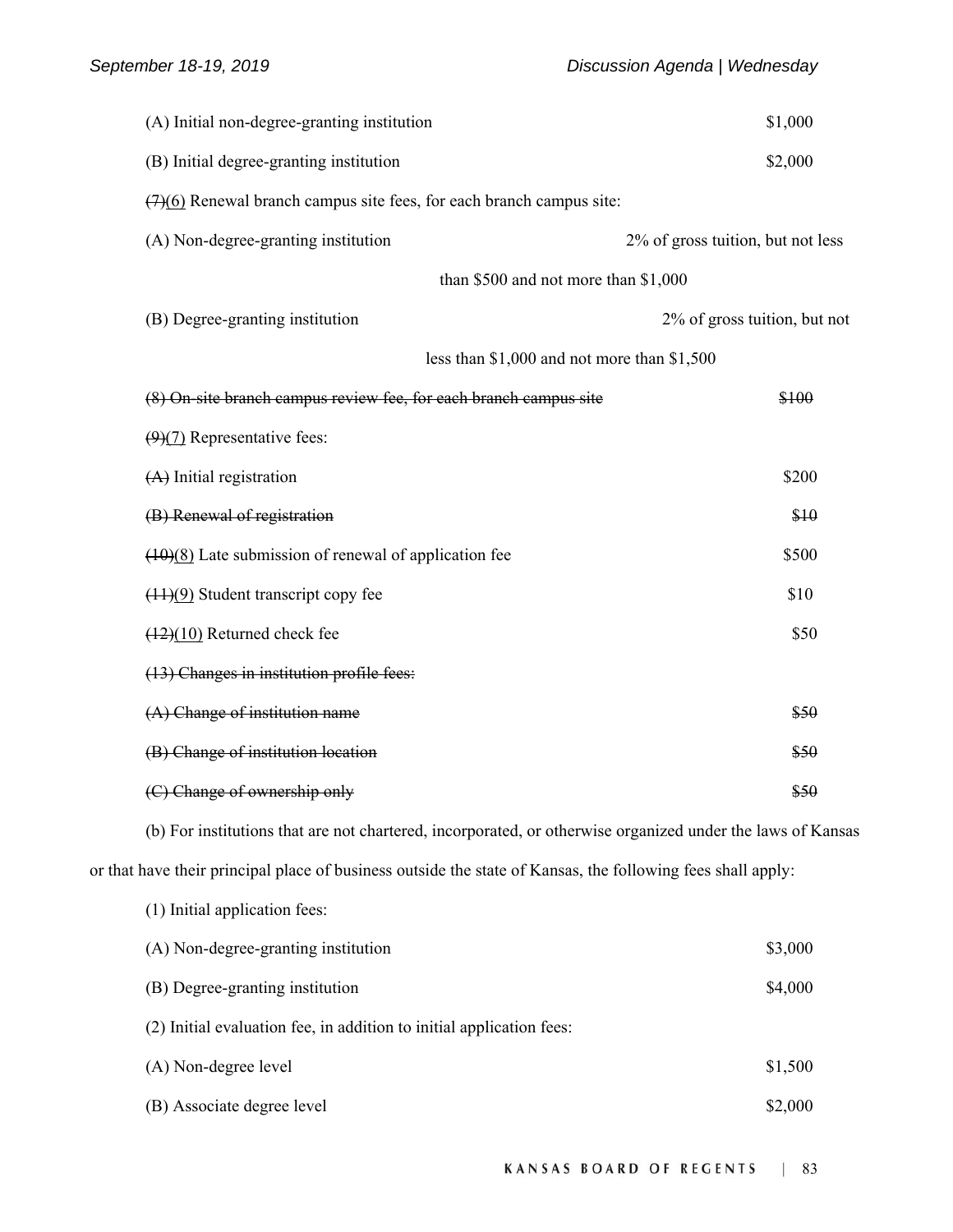| (C) Baccalaureate degree level                                                           | \$3,000                                                         |
|------------------------------------------------------------------------------------------|-----------------------------------------------------------------|
| (D) Master's degree level                                                                | \$4,000                                                         |
| (E) Professional and doctoral degree levels                                              | \$5,000                                                         |
| (3) Renewal application fees:                                                            |                                                                 |
| (A) Non-degree-granting institution                                                      | 3% of gross tuition received or                                 |
|                                                                                          | derived from Kansas students, but not less than \$1,800 and not |
|                                                                                          | more than \$10,000                                              |
| (B) Degree-granting institution                                                          | 3% of gross tuition                                             |
|                                                                                          | received or derived from Kansas students, but not less than     |
|                                                                                          | \$2,400 and not more than \$10,000                              |
| (4) New program submission fees, for each new program:                                   |                                                                 |
| (A) Non-degree program                                                                   | \$250                                                           |
| (B) Associate degree program                                                             | \$500                                                           |
| (C) Baccalaureate degree program                                                         | \$750                                                           |
| (D) Master's degree program                                                              | \$1,000                                                         |
| (E) Professional and doctoral degree programs                                            | \$2,000                                                         |
| (5) Program modification fee, for each program                                           | \$100                                                           |
| $(6)$ Branch campus site fees, for each branch campus site:                              |                                                                 |
| (A) Initial non-degree-granting institution                                              | \$3,000                                                         |
| (B) Initial degree-granting institution                                                  | \$4,000                                                         |
| $\left(\frac{7}{6}\right)$ Renewal branch campus site fees, for each branch campus site: |                                                                 |
| (A) Non-degree-granting institution                                                      | 3% of gross tuition received or                                 |
|                                                                                          | derived from Kansas students, but not less than \$1,800 and not |
|                                                                                          | more than \$10,000                                              |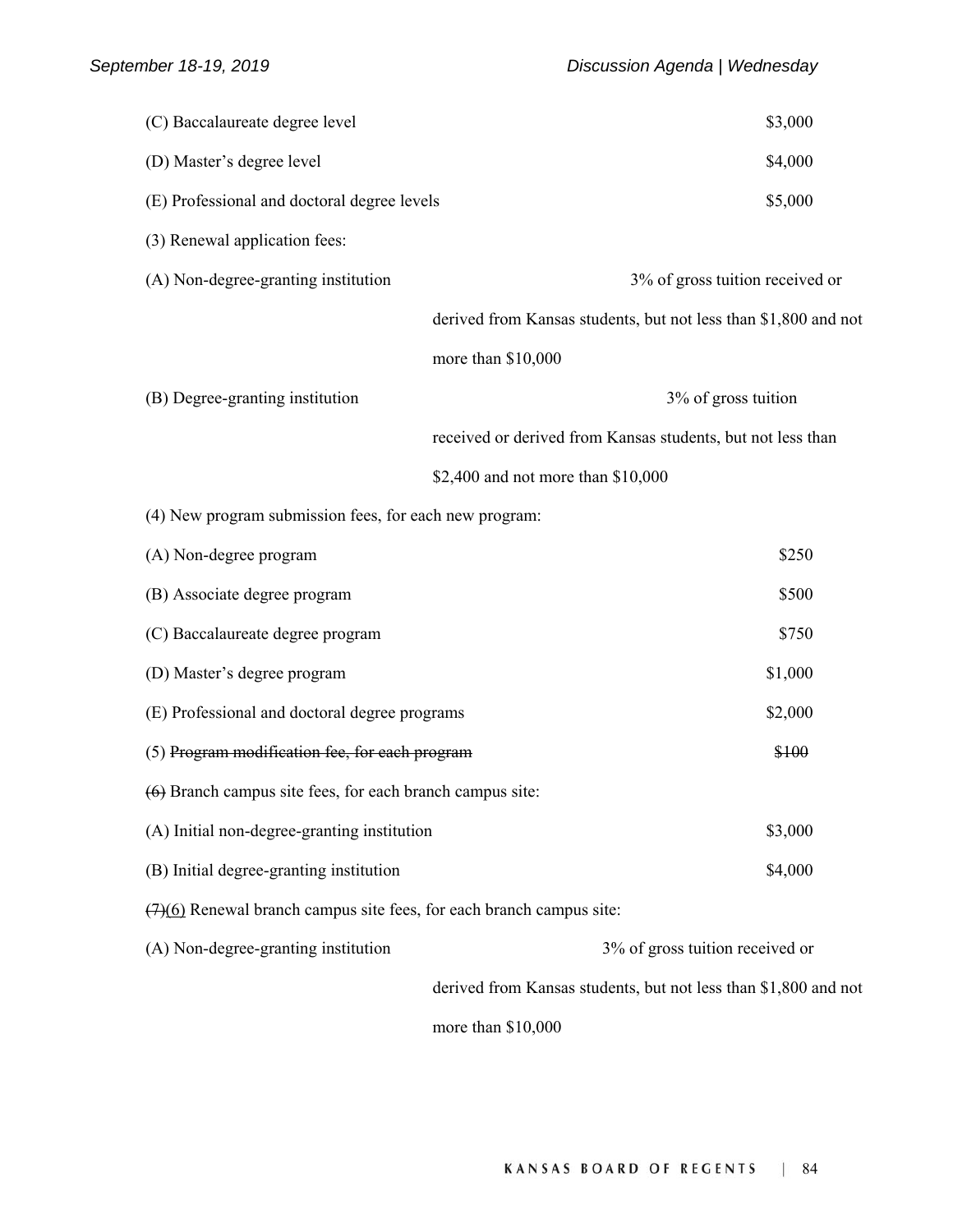(B) Degree-granting institution 3% of gross tuition received or derived from Kansas students, but not less than \$2,400 and not more than \$10,000 (8) On-site branch campus review, fee for each branch campus site \$500  $(9)(7)$  Representative fees:  $(A)$  Initial registration  $$350$ (B) Renewal of registration  $$10$  $(10)(8)$  Late submission of renewal of application fee  $$500$  $(11)(9)$  Student transcript copy fee  $$10$  $\frac{(12)(10)}{12}$  Returned check fee (13) Changes in institution profile fees:  $(A)$  Change of institution name  $$50$ (B) Change of institution location  $\overline{650}$ (C) Change of ownership only  $$50$ (Authorized by and implementing K.S.A. 2016 Supp. 74-32,181; effective Oct. 20, 2006; amended April 16, 2010; amended, T-88-7-20-11, July 20, 2011; amended Oct. 21, 2011; amended April 10, 2015; amended May

26, 2017; amended Dec. 15, 2017; amended P-\_\_\_\_\_\_\_\_\_\_\_\_\_\_\_\_\_\_\_\_\_\_\_\_\_.)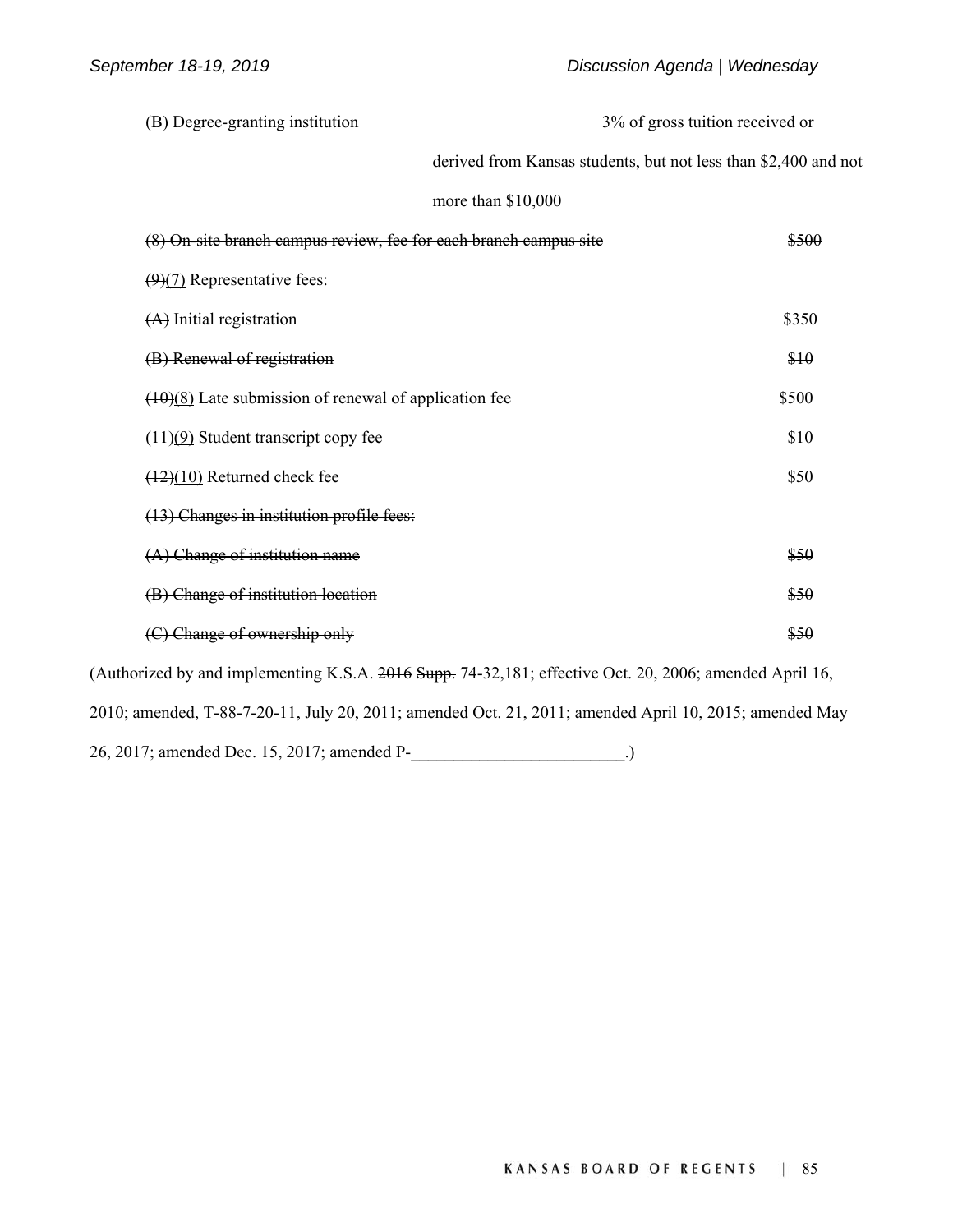#### *D. Other Matters*

 **1. Act on Request to Name a Portion of the Indoor Football Practice Facility – KU** 

**Chancellor Girod** 

#### **Summary**

*The University of Kansas requests approval to name the ancillary portion of the football indoor practice facility.*

#### **2. Act on Request to Name a New Center in the College of Education – KSU**

**President Myers** 

#### **Summary**

*Kansas State University requests approval to name a new center in the College of Education. The University is developing a doctoral program in community college leadership and plans to create a center for community college leadership. The center will be used to develop relationships with community colleges around the country and to conduct research to further K-State's mission to educate community college leaders.* 

#### **3. Act on Request to Approve Granting of Honorary Degree – KSU**

#### **Summary**

*Kansas State University requests approval of a nomination for an honorary doctorate degree to be conferred at the Graduate School commencement on December 13, 2019.*

#### **4. Act on Request to Approve Granting of Honorary Degree – WSU Interim President Tompkins**

#### **Summary**

*Wichita State University requests approval of a nomination for an honorary degree to be conferred at its commencement ceremony in December 2019.*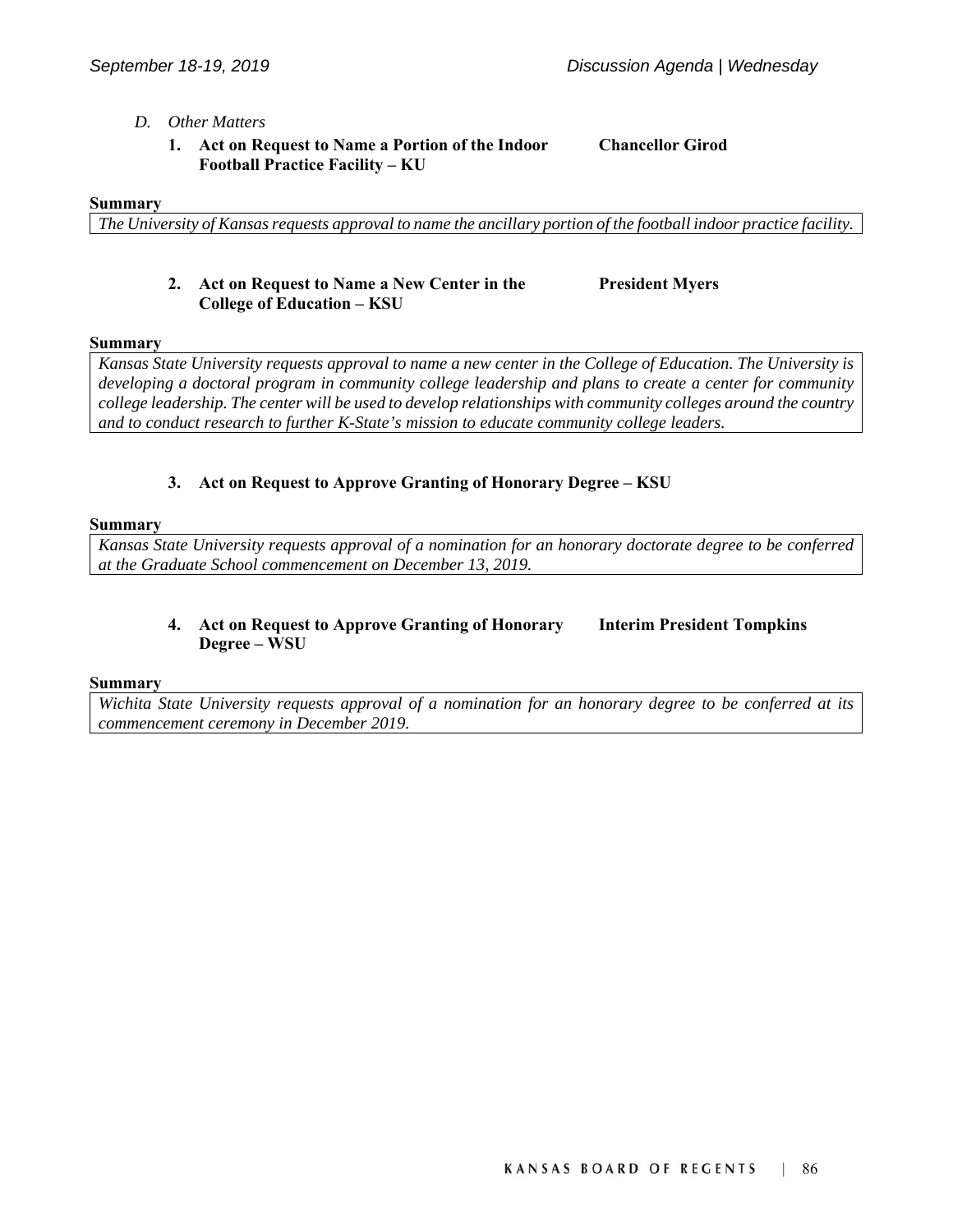#### **5. Discuss Board Member Conflict of Interest Disclosure Statements and Act on Actual or Apparent Conflicts**

**Julene Miller, General Counsel** 

#### **Summary and Staff Recommendation**

*In accordance with Board policy, Regents have reported their actual and apparent conflicts of interest on forms provided to them by Board staff. A summary of those reports is before the Board for review and/or determination of whether any restrictions should be placed on the reported activities.* 

*Staff recommends approving continued membership of Regents on the identified boards because service on the boards is either required by law or is not subject to the Board's conflict of interest policy. Board approval of continued service of these Board members on these boards should be conditioned on the members recognizing that their duty is first and foremost to the Kansas Board of Regents and that if any actual conflict does arise, they will take appropriate action to manage or remedy the conflict.* 

*With regard to the contracts/transactions in which two Regents have reported interests, staff recommends directing the involved Regents to excuse themselves from participating on behalf of the Board in matters involving or related to those contracts or transactions.* 

#### **Background**

Board of Regents policy governing Board member conflicts of interest calls for disclosure of certain transactional interests, memberships and affiliations, and provides that the Board will review the disclosures and make participation determinations at its September meeting.

Disclosure forms were provided to Board members prior to and at the August 2019 retreat for completion and return to the Board President and CEO. All completed forms have been received and reviewed by President Flanders and the Board's general counsel, and will be reviewed by the Governance Committee at the Committee's September 18 meeting. A summary of the disclosures (responses to any question answered in the affirmative) is provided below.

In accordance with Board policy, the Board is to now:

- Include the reported interests in the minutes of a Board meeting; and
- With regard to each reported membership or affiliation on a governing board or affiliated corporation, make a determination regarding the permissibility of accepting or continuing to serve in such capacity; and
- With regard to each contract or transaction, direct the involved Regent to excuse himself or herself from participating on behalf of the Board in actions involving that contract or transaction.

#### **Memberships and Affiliations**

The Board policy requires that the Board, together with the involved Regent, "make a determination regarding the permissibility of accepting or retaining such an appointment in accordance with the following guidelines:

"(i) If an independent observer, having knowledge of all the relevant circumstances, would reasonably conclude that the Board member has an actual or apparent conflict of interest in holding such a position, the Board member should not accept or retain the position;

"(ii) If, however, involvement by the Board member would bring compelling benefit to the institution, the Board may approve such involvement subject to any conditions the Board deems appropriate to assure both propriety and the appearance of propriety."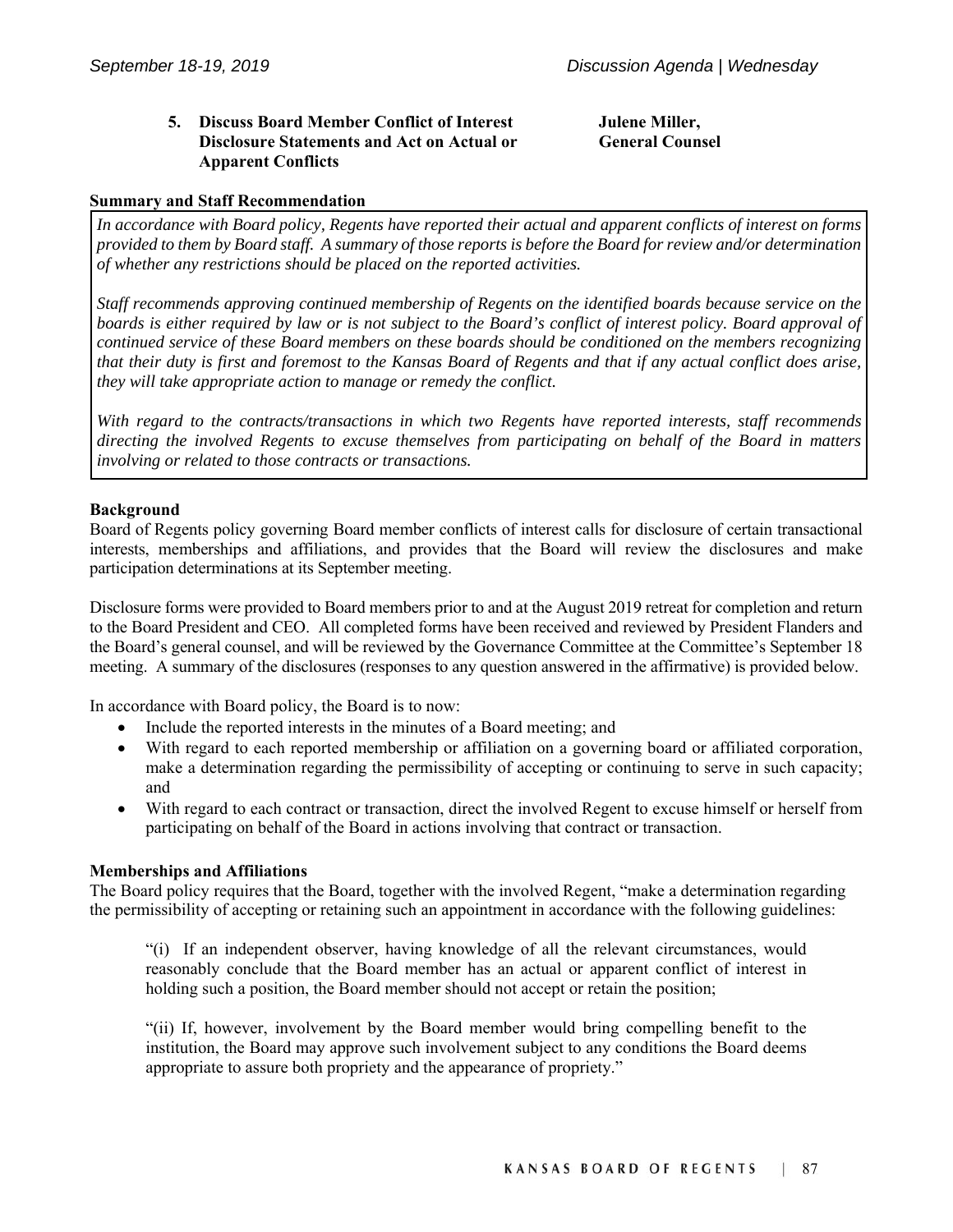The reported and known memberships and affiliations to be reviewed by the Board pursuant to the above-quoted provision, along with a description of the entity or activity and rationale to approve continued service of these Regents on these boards, are as follows:

- 1. One Regent will serve on the *governing* board of an institution that is *coordinated* by the Board:
	- Regent Van Etten will serve as the Kansas Board of Regents appointee to the Board of Regents of Washburn University pursuant to statutory requirement.

K.S.A. 13-13a04(a)(4) provides that one member of the Washburn University Board of Regents shall be a member of the Kansas Board of Regents. As this is a statutorily required appointment, it is not considered a conflict for purposes of the Board's policy.

- 2. One Regent has reported service on the *governing* board of a non-controlled *affiliated corporation* of an institution that is *governed* by the Board:
	- Regent Hutton serves as a member of the Board of Trustees of the Kansas State University Foundation, a non-controlled affiliated corporation of Kansas State University.

The Trustees of the Kansas State University Foundation elect members of the Board of Directors for the Foundation, and the Board of Directors serves as the governing body of the Foundation. Technically, service on the Board of Trustees is not subject to the Board's conflict of interest policy. Additionally, service on the board of an affiliated corporation that exists to raise and manage funds for its respective educational institution is generally in line with the Board's mission and goals and would be unlikely to constitute an actual conflict of interest for the Regent involved.

- 3. One Regent has reported service on an *advisory* board of an *institution* that is *regulated* by the Board.
	- Regent Murguia serves as a member on the Board of Trustees of the University of Missouri-Kansas City, an out-of-state public institution that has a certificate of approval from the Board to operate within the State of Kansas.

Because the Board of Trustees for UMKC is an advisory board rather than the governing board for the university, service on this board is not subject to the Board of Regents' conflict of interest policy. This position was disclosed by Regent Murguia solely for the sake of transparency, not because it was considered to be an actual or apparent conflict under the Board's policy.

- 4. One Regent serves on a national committee that has no direct affiliation with any institution governed, coordinated or regulated by the Board.
	- Regent Van Etten serves on the National Committee on Foreign Medical Education & Accreditation (NCFMEA), which was most recently authorized by the Higher Education Opportunity Act of 2008 and is authorized to evaluate the standards of accreditation applied to foreign medical schools and to determine the comparability of those standards to standards applied to medical schools in the United States. A determination of comparability of accreditation standards by the NCFMEA is an eligibility requirement for foreign medical schools to participate in the William D. Ford Federal Direct Student Loan Program [20 U.S.C. §§ 1087a et seq.].

Members of the National Committee on Foreign Medical Education & Accreditation are considered federal employees and are therefore subject to many of the federal ethics laws and regulations, one of which disqualifies its members from participating in their official capacity as NCFMEA members in any matter that has a direct and predictable effect on the Board of Regents' financial interests or any matter in which the Board or any institution governed by the Board is a party or represents a party. This may include investigations, audits, comparability determinations, and policy making. Neither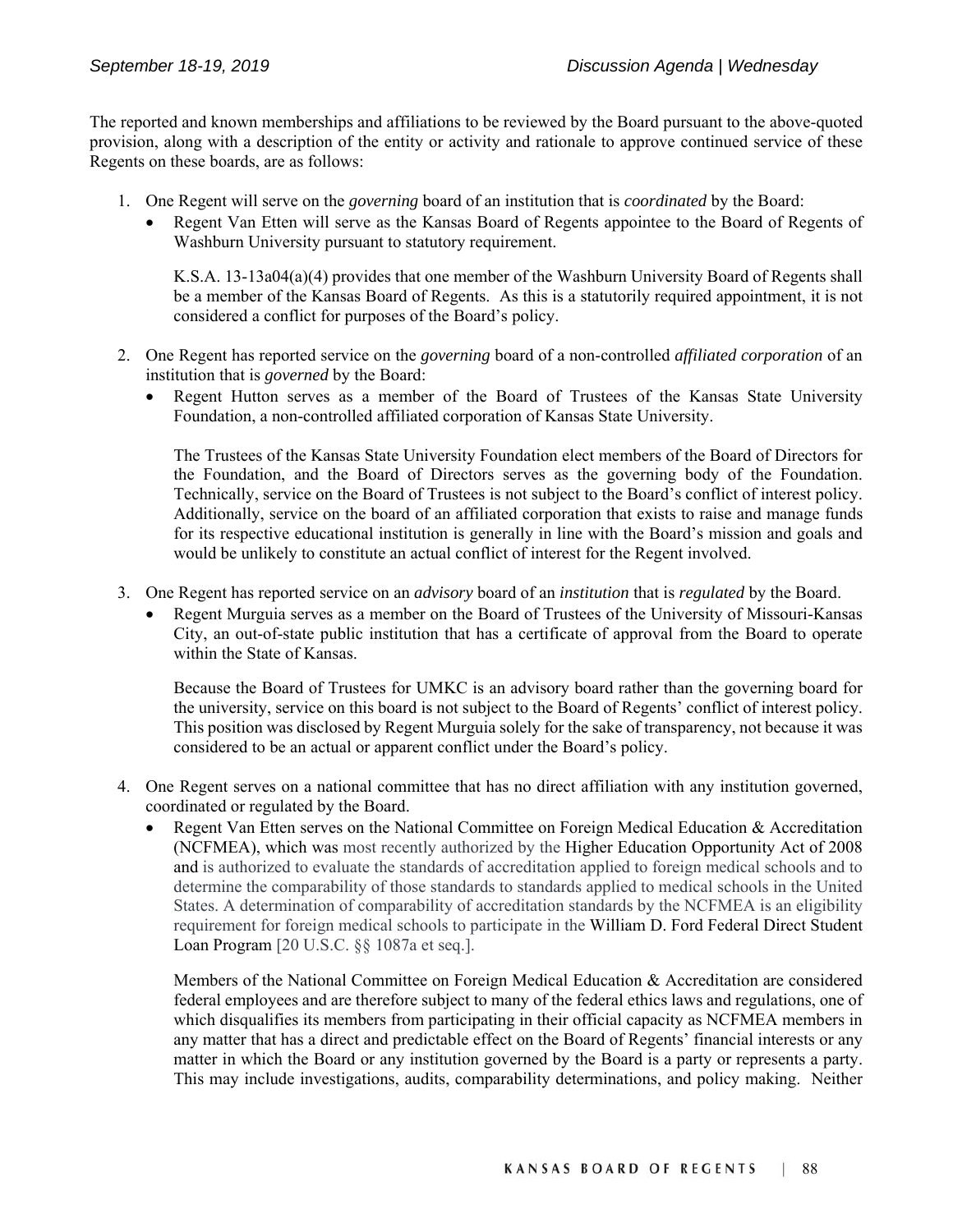federal nor state law precludes a Regent from serving on both the Board and NCFMEA, but a Regent who serves on both is disqualified from acting as a NCFMEA member in the listed circumstances.

Staff recommends approving continued service of these Board members on these boards for the reasons stated. Board approval of continued service of these Board members on these boards and committees should be conditioned on each member's recognition that their duty is first and foremost to the Kansas Board of Regents and that if any actual conflict does arise, they will take appropriate action to manage or remedy the conflict.

#### **Contracts or Transactions**

Board policy states that "no member of the Board having such interest shall participate on behalf of the Board in the authorization of any such contract or transaction."

The contracts or transactions in which a Regent has reported a direct or indirect interest are as follows:

1. One Regent has reported an Interest in an entity that has entered one or more contracts or transactions with one or more *institutions* that are *governed* by the Board:

- Regent Hutton has an ownership interest and is CEO Emeritus and Director of a company (Hutton Construction) that has one or more construction contracts with Wichita State University, the University of Kansas, and Kansas State University, or their affiliated corporations. Projects that have been reported are the addition to Koch Arena, a potential project in Salina for the KU School of Nursing, and the fire restoration of Hale Library.
- 2. One Regent has reported membership on an entity that may have transactions with *institutions* that are *governed, coordinated* or *regulated* by the Board:
	- Regent Van Etten will serve on the National Committee on Foreign Medical Education & Accreditation (NCFMEA), which is authorized to evaluate the standards of accreditation applied to foreign medical schools and to determine the comparability of those standards to standards applied to medical schools in the United States. A determination of comparability of accreditation standards by the NCFMEA is an eligibility requirement for foreign medical schools to participate in the William D. Ford Federal Direct Student Loan Program [20 U.S.C. §§ 1087a et seq.].

Staff recommends directing the involved Regents to excuse themselves from participating on behalf of the Board in matters involving or related to these contracts or transactions. The Board of Regents would be asked to approve certain transactions related to construction on university/state property and could be asked to act on programs that seek to participate in the William D. Ford Federal Direct Student Loan Program.

> **6. Act on University CEO and Board President Salaries for FY 2020**

**Regent Bangerter**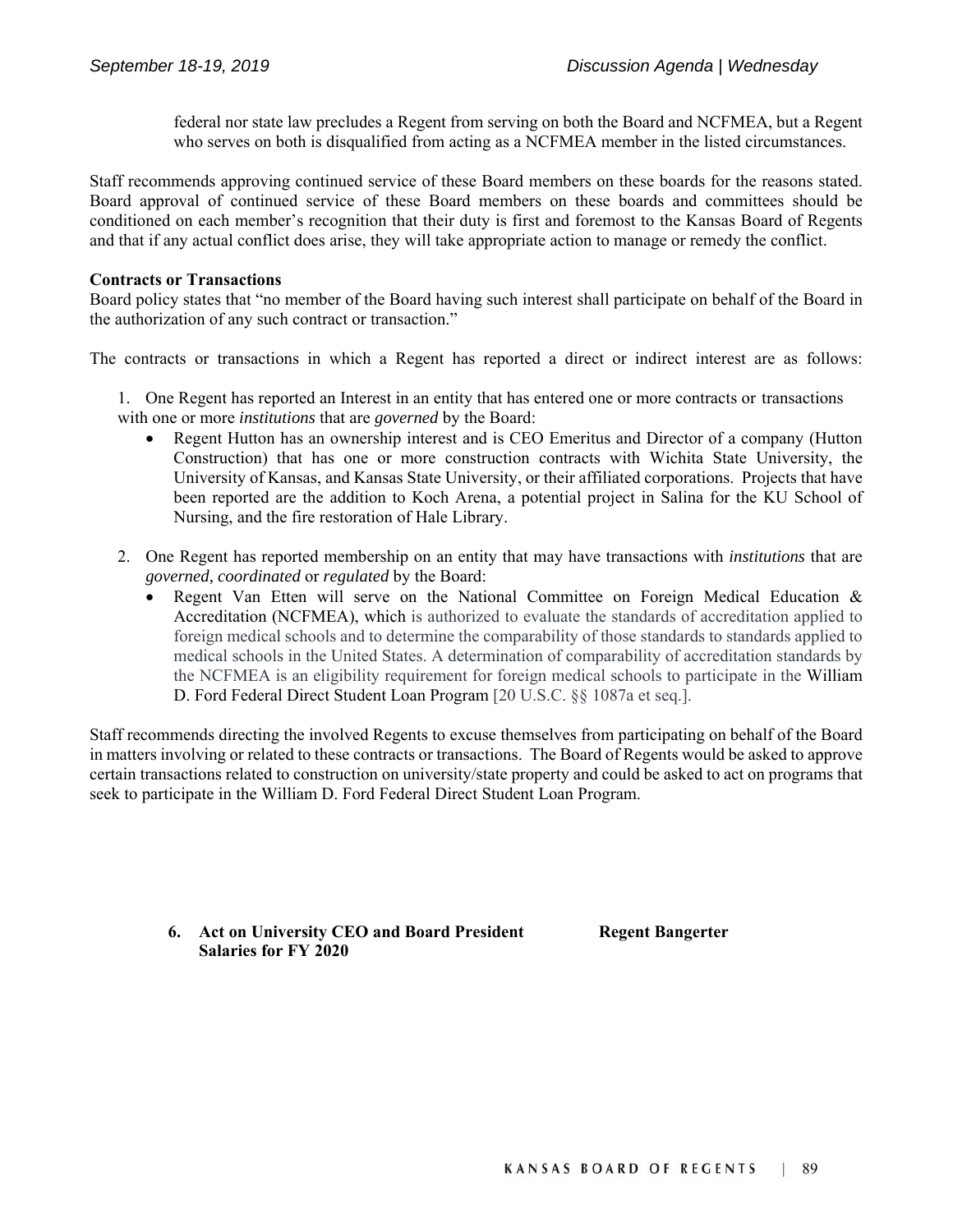## **JOINT MEETING WITH THE KANSAS BOARD OF EDUCATION**

#### **VI. Introductions and Reports**

**Strategic Plan** 

- A. Introductions Regent Bangerter, Chair
- B. Report from the Community Colleges President Trzaska
- C. Report from the Technical Colleges President Genandt

#### **VII. Discussion Agenda**

- **A. Receive Update on Kansas State Board of Education's**  *Kansans Can* **Vision**
- **B. Receive Update on New Higher Education System**

**Commissioner** 

**Randy Watson,** 

**Blake Flanders, President and CEO** 

- **C. Discuss Strategies to Improve Postsecondary Effectiveness** 
	- **Identify Barriers to Higher Education for First Generation Students**
	- **Excel in CTE (SB 155)**
	- **First 15 College Credits**
	- **529 College Saving Accounts**
- **D. Discuss Dyslexia Task Force Teacher Preparations and Continued Professional Development**
- **VIII. Adjournment**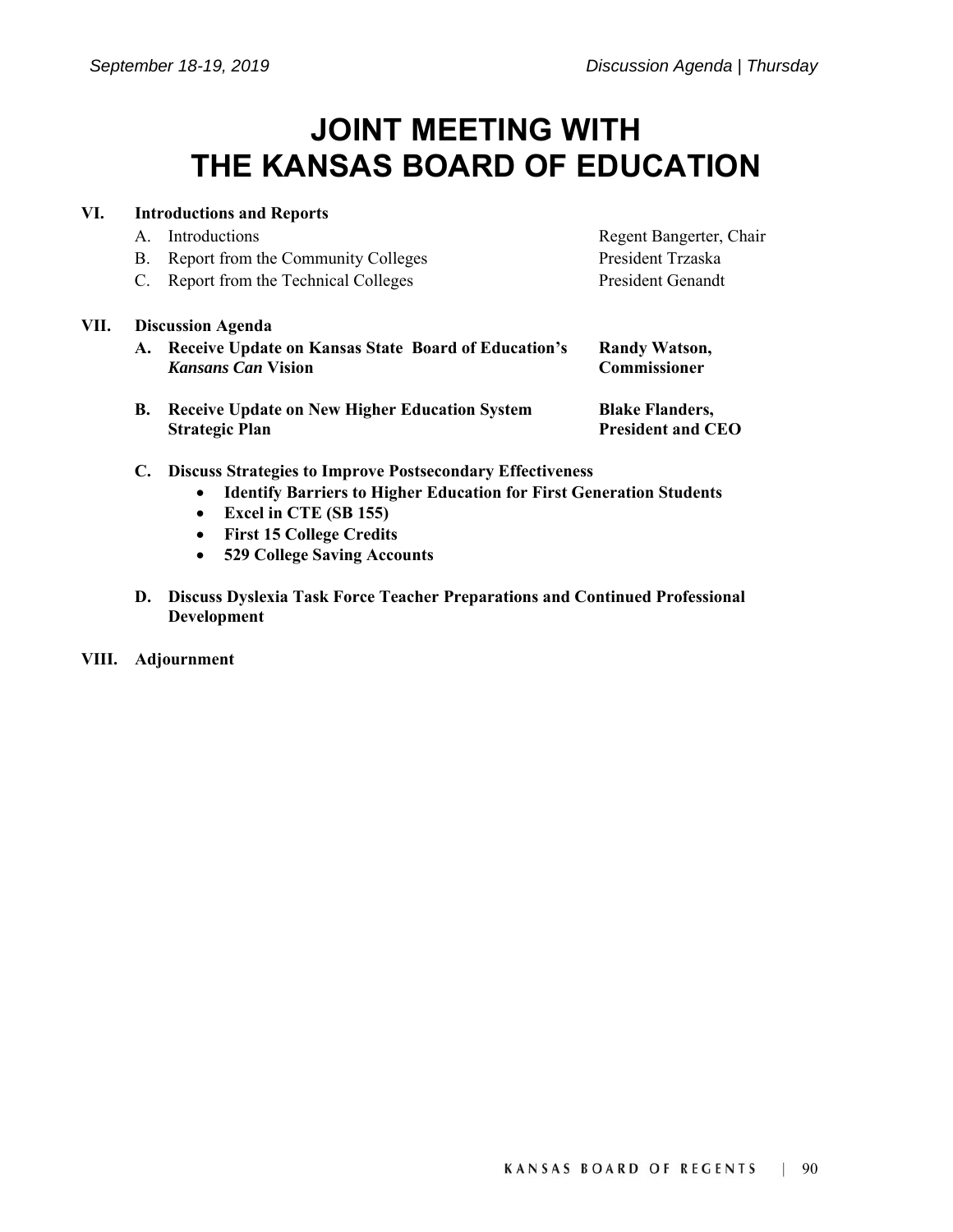### **AGENDA**

#### **KANSAS BOARD OF REGENTS ACADEMIC AFFAIRS STANDING COMMITTEE September 18, 2019 10:30 am – 11:50 am**

The Board Academic Affairs Standing Committee will meet in the Kathy Rupp Room located in the Curtis State Office Building at 1000 SW Jackson, Suite 520, Topeka, Kansas, 66612.

#### **I. Call To Order** *Regent Schmidt*

*A.* Introductions *Student Liaisons:* Tiara Floyd, KU Kitrina Miller, WSU

*University Chief Academic Officers:*

David Cordle, ESU Jill Arensdorf, FHSU Charles Taber, K-State Howard Smith, PSU Carl Lejuez, KU Rick Muma, WSU Julie Mazachek, Washburn Robert Klein, KUMC

- *KBOR staff:* Daniel Archer, Vice President for Academic Affairs Karla Wiscombe, Director Samantha Christy-Dangermond, Director Crystal Puderbaugh, Director Erin Wolfram, Associate Director Ronda Franco, Executive Assistant
- *B.* Approve Minutes from the September 4, 2019 committee meeting

#### **II. Executive Session**

Board of Academic Affairs Standing Committee – Matters deemed Confidential in the Attorney-Client Relationship

#### **III. Committee Matters**

- *A.* Request for Change of Ownership for the Kansas Health Science Center *Crystal Puderbaugh B.* Act on Proposed Changes to Qualified Admissions *Daniel Archer C.* Discuss BAASC AY 2020 Work Topics *BAASC members*
- *D.* Tentative October Conference Call date & time *BAASC members*
- **IV.** November 4<sup>th</sup> 11:30 a.m. conference call draft agenda items - **BAASC 20-01**: Approval of Performance Reports for Academic Year 2018
- **V. Adjournment by 11:50 a.m. for Board responsibilities**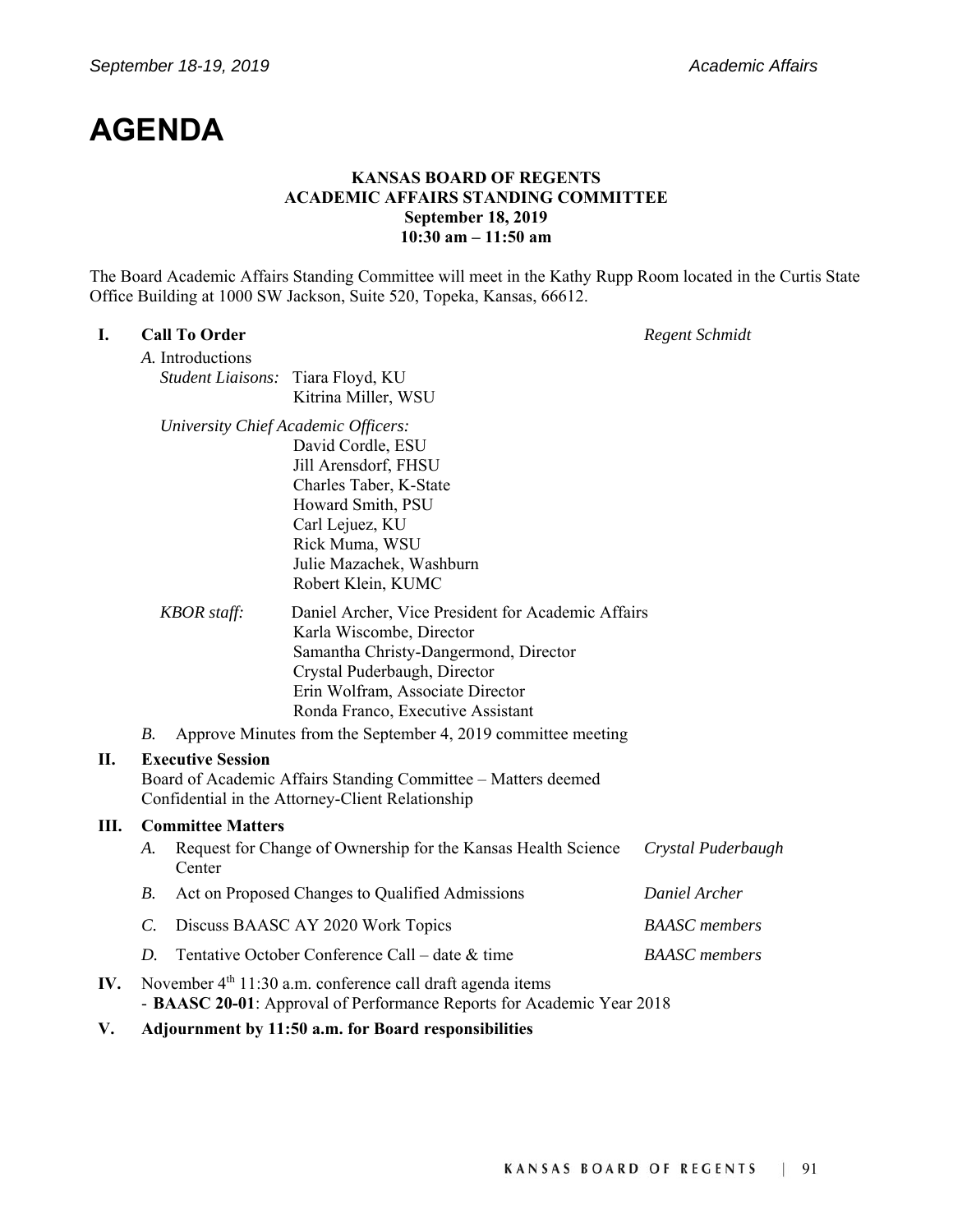### **MINUTES**

#### **Kansas Board of Regents Board Academic Affairs Standing Committee MINUTES Tuesday September 3, 2019**

The September 3, 2019, meeting of the Board Academic Affairs Standing Committee of the Kansas Board of Regents was called to order by Chair Allen Schmidt at 11:30 a.m. The meeting was held by conference call.

#### **In Attendance:**

| Members:                  | Regent Allen Schmidt<br>Regent Helen Van Etten | Regent Shelly Kiblinger                            | Regent Cheryl Harrison-Lee                                    |
|---------------------------|------------------------------------------------|----------------------------------------------------|---------------------------------------------------------------|
| Staff:                    | Daniel Archer<br>Erin Wolfram<br>Julene Miller | Karla Wiscombe<br>Renee Burlingham<br>Kelly Oliver | Samantha Christy-Dangermond<br>Elaine Frisbee<br>Natalie Yoza |
| Institutions Represented: |                                                |                                                    |                                                               |
|                           | Allen CC                                       | Barton CC                                          | Coffeyville CC                                                |
|                           | Colby CC                                       | Cowley CC                                          | Dodge City CC                                                 |
|                           | <b>ESU</b>                                     | <b>FHSU</b>                                        | Garden City CC                                                |
|                           | Highland CC                                    | Hutchinson CC                                      | Independence CC                                               |
|                           | K-State                                        | KU                                                 | <b>KUMC</b>                                                   |
|                           | Labette CC                                     | Neosho County CC                                   | <b>PSU</b>                                                    |
|                           | Pratt CC                                       | Seward County CC                                   | WSU                                                           |

#### **Approval of Minutes**

Regent Van Etten moved that the minutes of the June 19, 2019, meeting be approved. Following the second of Regent Kiblinger, the motion carried.

#### **Agenda Planning for September 18th Board Meeting**

- A. Consent Agenda
	- a. Act on Request to Change Kansas State University's 2021 and 2022 Spring Break dates was presented by Daniel Archer.

Regent Kiblinger moved that K-State's request be placed on the September 18<sup>th</sup> Board Consent Agenda. Following the second of Regent Van Etten, the motion carried.

b. Act on Request to Change Emporia State University's 2020 Fall Break date was presented by Daniel Archer.

Regent Harrison-Lee moved that ESU's request be placed on the September 18<sup>th</sup> Board Consent Agenda. Following the second of Regent Van Etten, the motion carried.

#### B. Discussion Agenda

a. Act on Request for Change of Ownership for the Kansas Health Science Center was presented by Crystal Puderbaugh. Julene Miller explained the role of the Board for this request and informed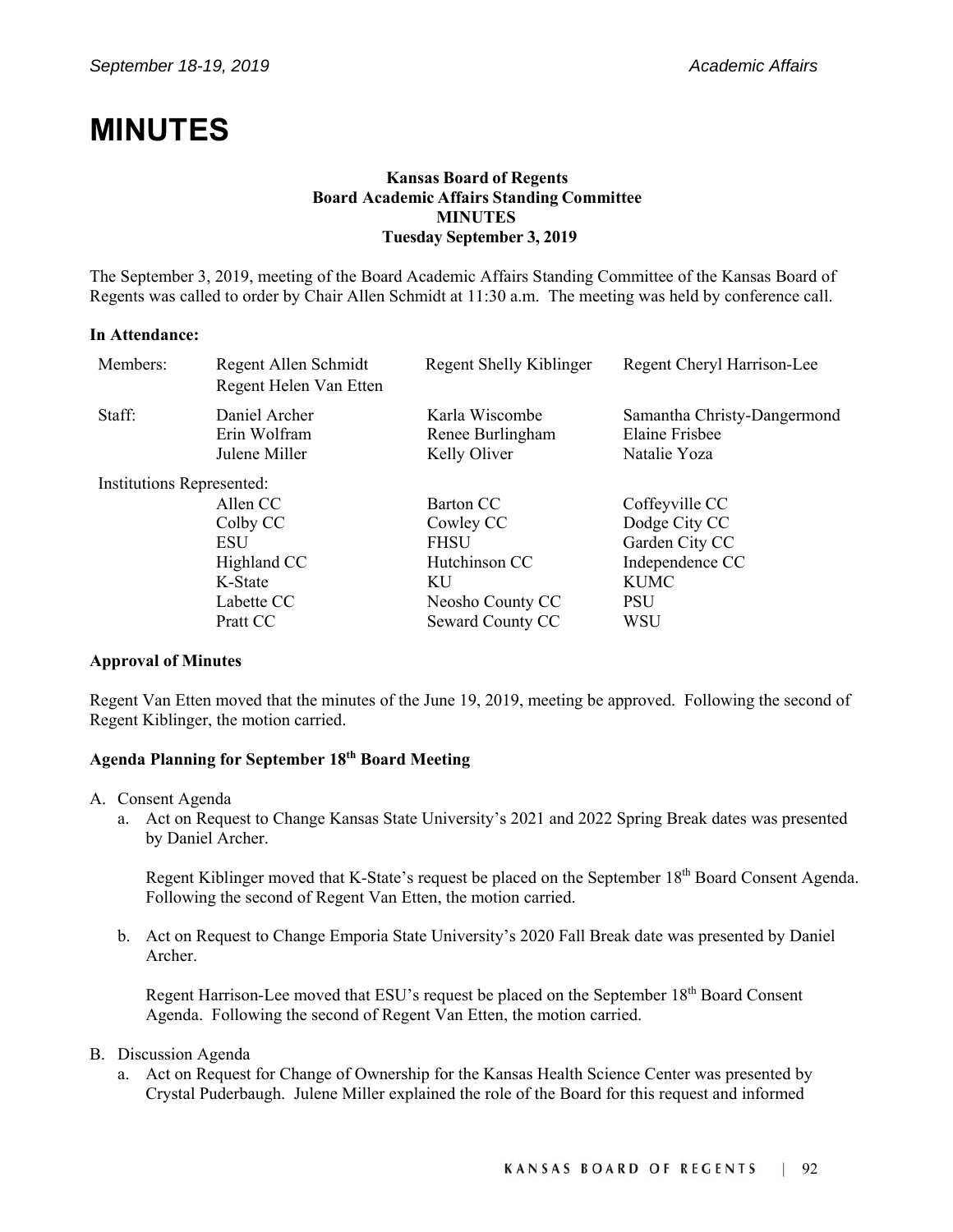BAASC of a proposed statute revision. The proposed statue revision will be presented to BAASC at a later date.

Following discussion, Regent Van Etten moved that the Kansas Health Science Center request be placed on the September  $18<sup>th</sup>$  Board Consent Agenda and for BAASC to discuss further at the September  $18<sup>th</sup>$ meeting. Following the second of Regent Kiblinger, the motion carried.

#### **Other Board Matters**

**A. BAASC 20-01:** Approval of Performance Reports for Academic Year 2018 was presented by Samantha Christy-Dangermond for the following institutions:

| <b>University/College</b>       | <b>Funding Recommendation</b> |
|---------------------------------|-------------------------------|
| Allen Community College         | 100% funding                  |
| <b>Barton Community College</b> | 100% funding                  |
| Colby Community College         | 100% funding                  |
| Garden City Community College   | 100% funding                  |
| Labette Community College       | 100% funding                  |
| Neosho County Community College | 100% funding                  |

Kelly Oliver reviewed the performance funding process and answered questions. Discussion was held as each institution's performance report was presented. Regent Kiblinger requested information for previous Performance Reports. The link for the Performance Agreements website, which includes current agreements and previous reports, will be e-mailed to BAASC members.

Regent Van Etten moved that the above listed institutions receive the recommended funding. Following the second of Regent Kiblinger, the motion carried.

#### **September 18th BAASC Draft Agenda discussion**

The BAASC Work Topics from the August retreat were discussed. The list of tentative topics includes:

- Common admission application platform for universities
- Qualified Admissions
	- o Positive Pathways as a proposed Board Goal
- Kansas High School-to-College Going Rate
- Postsecondary education opportunities for Direct Support Professionals
- Virtual Career Advisor
- Math Pathways and minimum standard for general education requirement
- First Generation Success

Regent Van Etten moved to adjourn the meeting. Following the second of Regent Harrison-Lee, the motion carried. The meeting adjourned at 12:28 pm.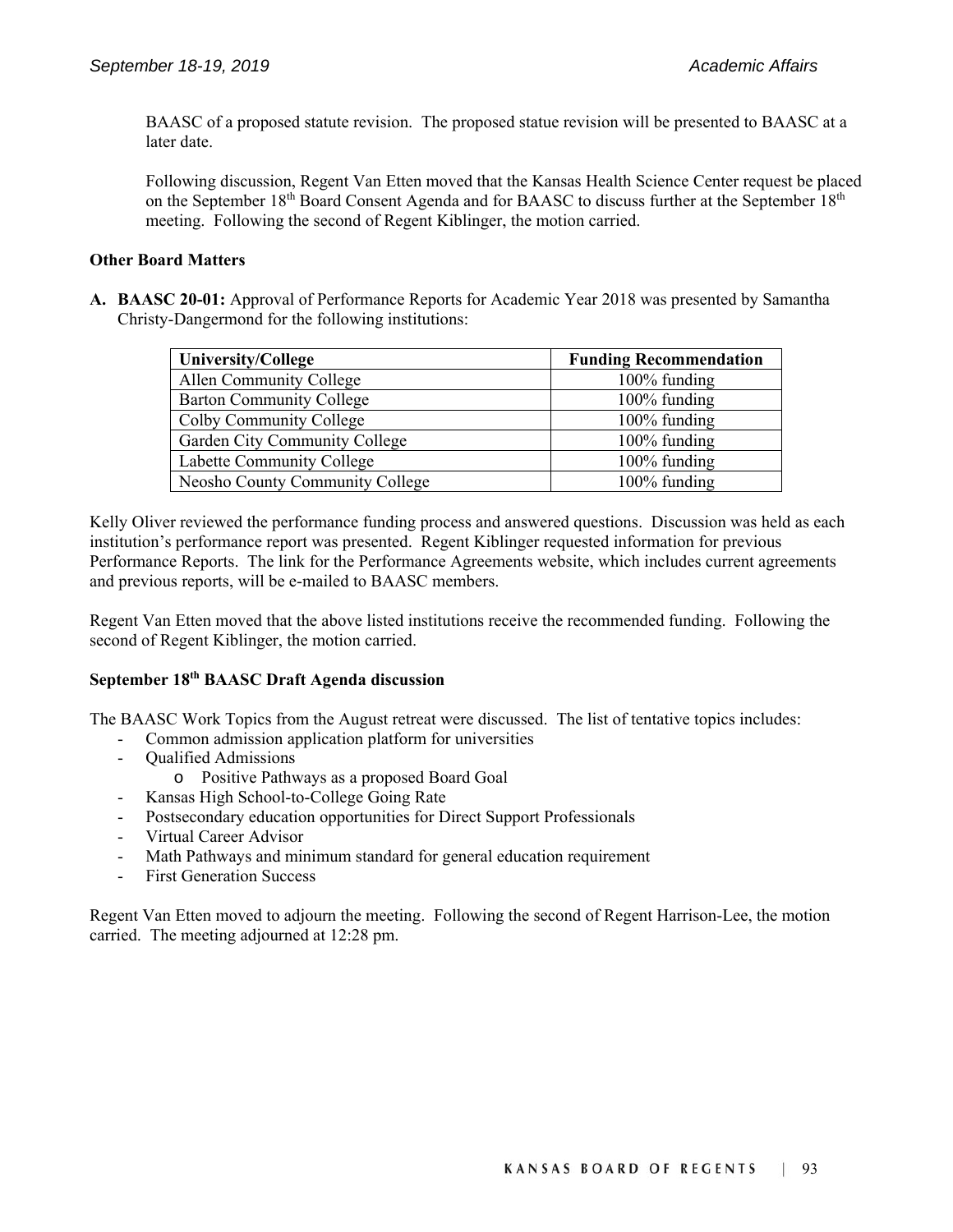### **AGENDA**

#### **Fiscal Affairs and Audit Standing Committee Wednesday, September 18, 2019 10:15 AM - 11:45 AM Board Room Kansas Board of Regents**

#### **I. OLD BUSINESS**

- A. Approve minutes of June 19, 2019 committee meeting
- B. Follow up on issues raised during the September 3 teleconference regarding FAA items on the Board's agenda and any other questions/clarifications about Board agenda items

#### **II. NEW BUSINESS**

- A. Finalize and Adopt Committee Organization, Agenda and Work Plan
- B. Staff Overview of Board Policies Relevant to the Committee
- C. Board Agenda Items under Fiscal Affairs
- D. Audits for committee review and discussion (standing item)
- E. Other Committee Business

#### **OTHER COMMITTEE ITEMS**

Next meeting dates:

November 5, 11:00 am, Agenda planning conference call November 20, 10:15 am Committee Meeting, Pittsburg State University

December 3, 11:00 am, Agenda planning conference call December 18, 10:15 am Committee Meeting, Board Office, Topeka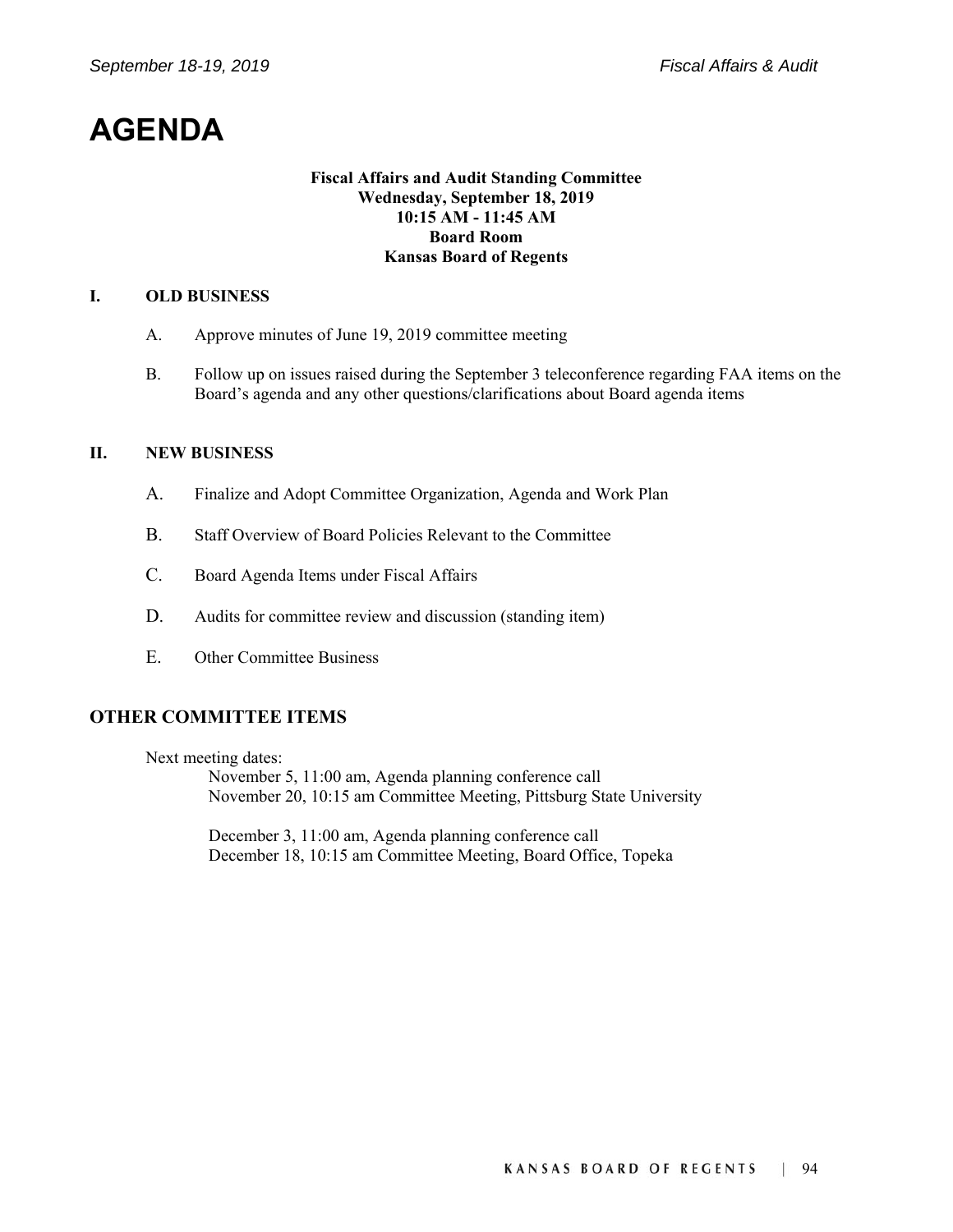### **AGENDA**

#### **Board Governance Committee Wednesday, September 18, 2019 9:00-10:00 Kathy Rupp Conference Room**

#### **I. APPROVE MINUTES FROM JUNE 19, 2019**

#### **II. REVIEW COMMITTEE CHARTER AND ADOPT AGENDA TOPICS/ SCHEDULE FOR THE YEAR**

#### **III. CONSIDER 2019-2020 GOVERNANCE COMMITTEE TOPICS**

- A. **GOV 20-01,** Review Board Member COI Disclosures and Make Recommendations to Address any Real or Perceived Conflicts
- B. **GOV 20-05,** Review CEO Assessment Process

#### **IV. OTHER MATTERS**

Review Proposed Board Goals for 2019-2020

### **V. NEXT MEETING DATES**

- A. December 18
- B. January 15
- C. February 19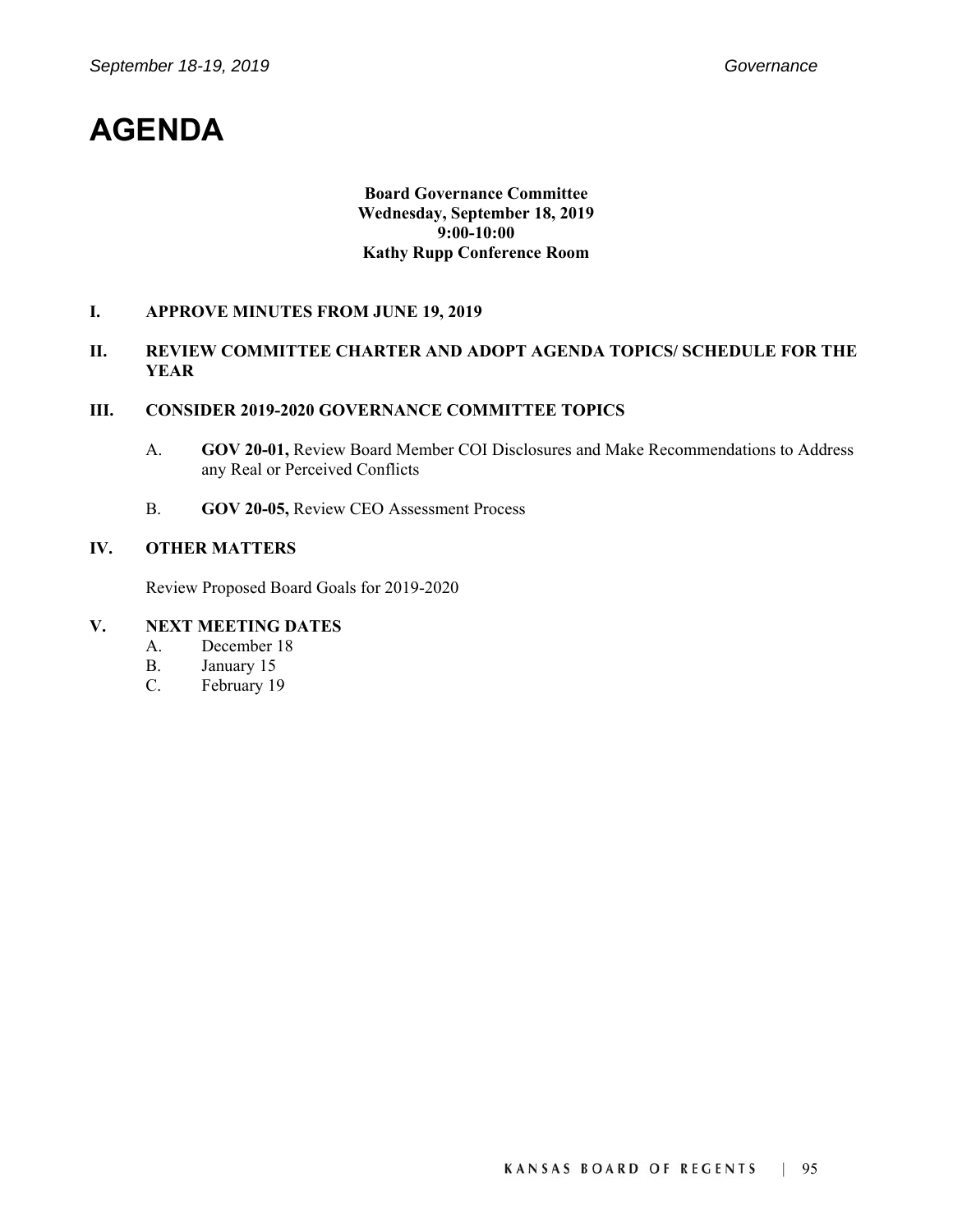## **MINUTES**

#### **GOVERNANCE COMMITTEE June 19, 2019 Minutes**

The Kansas Board of Regents Governance Committee met on Wednesday, June 19, 2019. Regent Dennis Mullin called the meeting to order at 8:45 a.m. Proper notice was given according to law.

| Members Present: | Dennis Mullin, Chair   |  |
|------------------|------------------------|--|
|                  | <b>Shane Bangerter</b> |  |
|                  | Bill Feuerborn         |  |
|                  | Dave Murfin            |  |
|                  | Ann Brandua-Murguia    |  |

#### MINUTES

Regent Bangerter moved to approve the minutes of May 15, 2019. Regent Feuerborn seconded, and the motion carried.

#### STRATEGIC PLAN

President Flanders reported the proposed structure of the new strategic plan and the proposed dashboard level metrics were presented to the System Council of Presidents at its March meeting. Since that time, institutions have provided feedback, and he noted there is general agreement among the CEOs on the three pillars, the areas of focus, and several of the proposed metrics. However, the metrics that need additional review and discussion include the student loan default rate, college going rate, graduates in a "good job," and graduates in high demand, high wage fields. President Flanders noted there are concerns among several institutions on how these will be measured or defined. He plans to convene a working group of institutional representatives to review these metrics.

President Flanders also reported he received feedback from Board members on the structure, and that he is looking at ways to incorporate information on the non-monetary benefits of higher education. Lumina released a study based on national data that shows the correlation between education level and societal benefits. President Flanders did note that it would be difficult to break this data down to the state or institutional level, but he believes it is important to show that education has benefits beyond earnings and employment.

President Flanders stated the Board will receive a draft plan at the August retreat and that a final plan will need to be adopted by the end of the next academic year. The Committee members noted they like the proposed structure of the plan and asked that the draft plan contain data.

#### KANSAS PATHWAYS TO CAREER (SB 199) HIGH SCHOOL EQUIVALENCY CREDENTIAL CRITERIA

Scott Smathers, Vice President for Workforce Development, reported the Kansas Pathway to Career legislation was signed into law this year. This piece of legislation grants the Kansas Board of Regents the authority to issue a Kansas high school equivalency credential to adults 21 and older who complete the following areas: 1) demonstrate high school equivalency as established by the Board, 2) earn a nationally recognized career readiness certificate at a level established by the Board, 3) complete a Board approved Acceleration Opportunity: Kansas (AO-K) Pathway, and 4) earn the industry-recognized credential appropriate to the selected AO-K Pathway. Vice President Smathers stated in order to implement this legislation, the Board will need to adopt regulations that establish the criteria requirements. Following discussion, Regent Feuerborn moved to approve Board staff moving forward with drafting regulations and starting the regulation process. Regent Bangerter seconded, and the motion carried.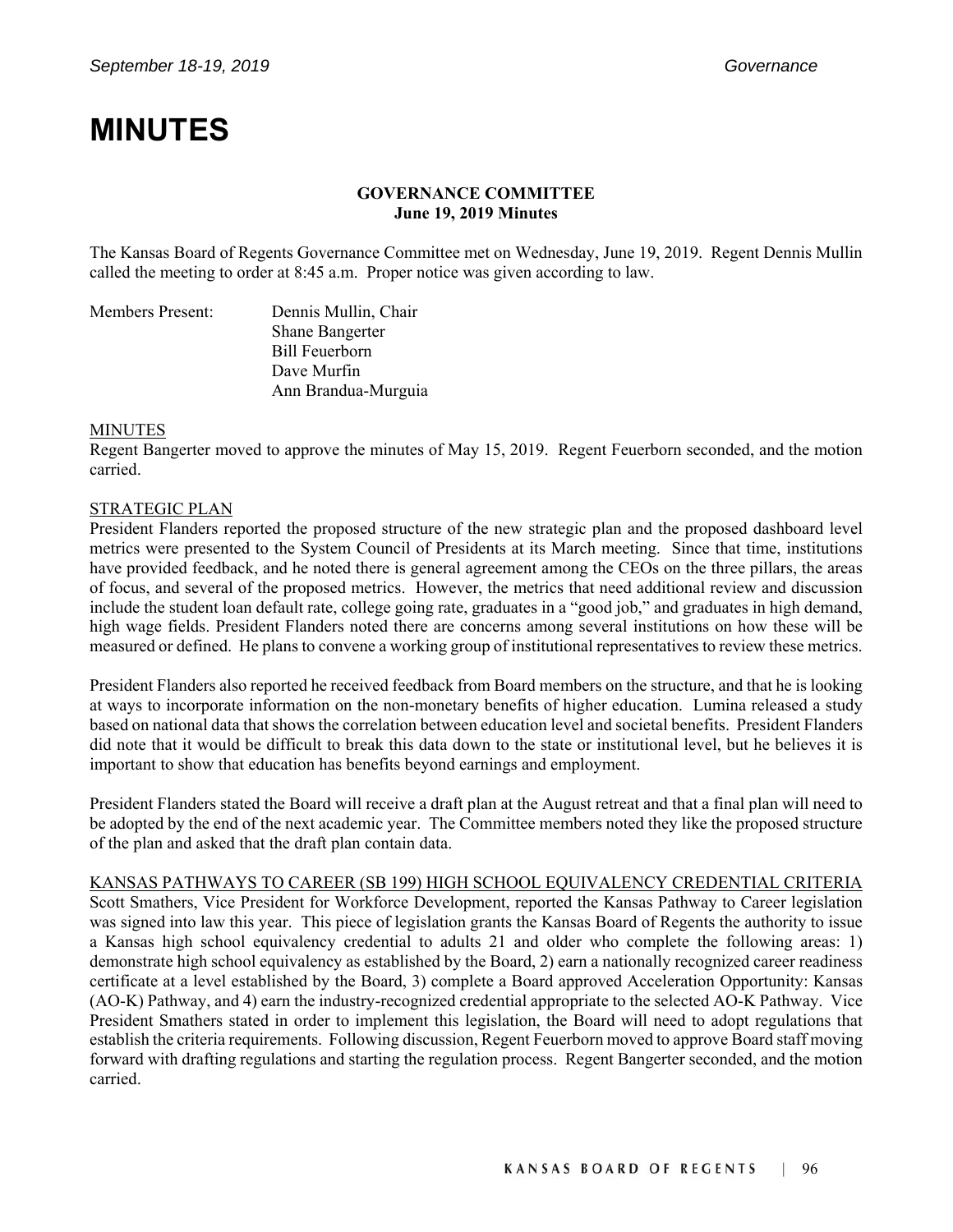#### NEW BOARD MEMBER ORIENTATION

The Committee had no changes on the process of new Board member orientation. Regent Hutton did suggest that President Flanders follow up with new Board members after their first meeting to see if they have additional questions.

#### CEO ASSESSMENT PROCESS

General Counsel Miller gave an overview of the CEO assessment process and noted the current tool has been used since 2016. Regent Bangerter stated he believes the process is good but thinks the Board needs more time to discuss the assessments prior to the in-person meetings with the CEOs. He suggested the Board could discuss the assessments a month prior to the in-person meeting, which would take the place of the current practice of having a conference call. The Committee also discussed streamlining some of the questions in the assessment tool. Regent Bangerter stated this topic will be on the Board's retreat agenda for further discussion.

#### ADJOURNMENT

The Chair adjourned the meeting at 9:09 a.m.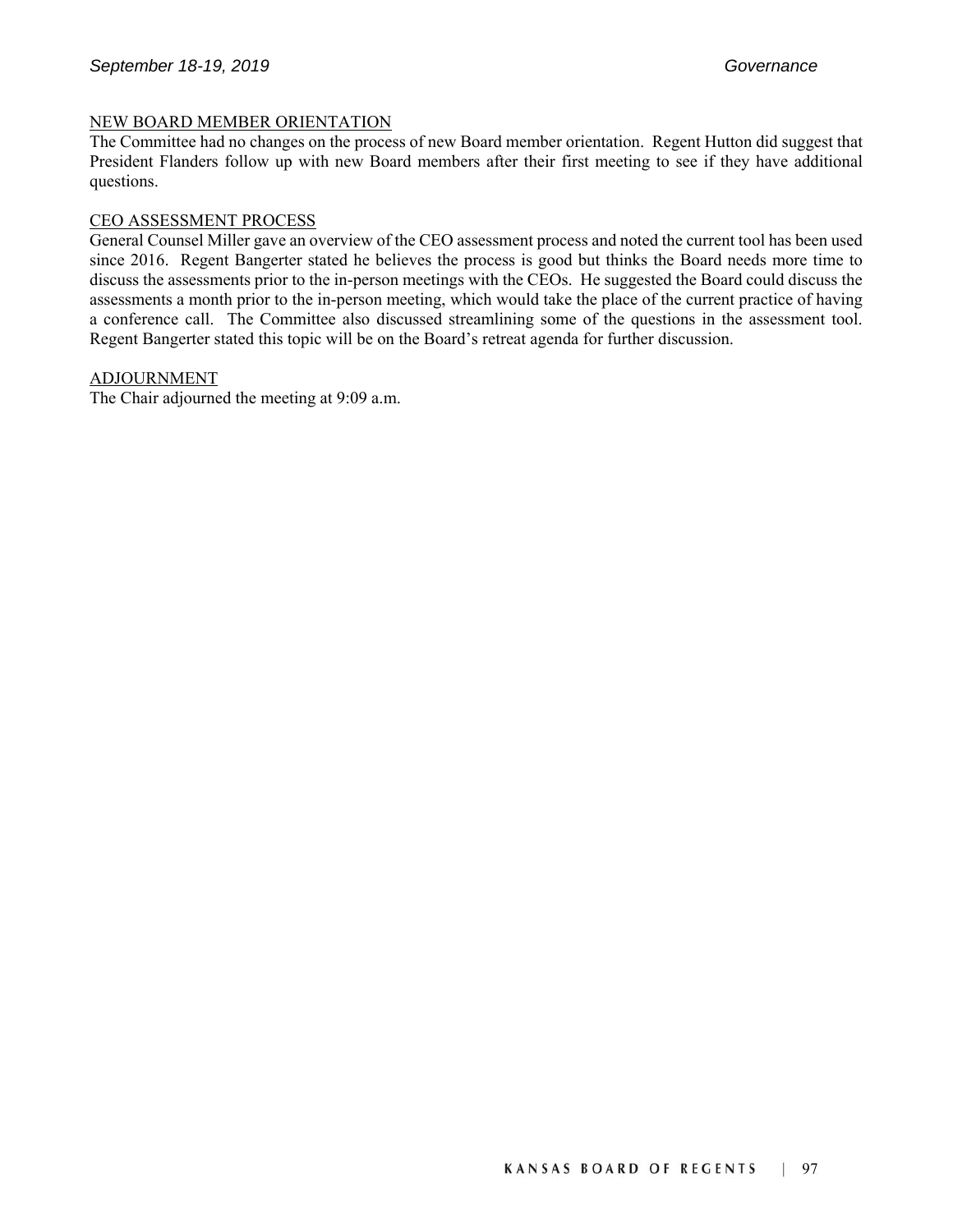## **AGENDA**

#### **System Council of Presidents Kansas Board of Regents September 18, 2019 Suite 530 at 10:00 a.m.**

- 1. Approve minutes of June 20, 2019 meeting
- 2. Report from System Council of Chief Academic Officers
- 3. Receive update on qualified admissions for state universities
- 4. Discuss program to program articulation
- 5. Discuss new Board strategic plan
- 6. Other matters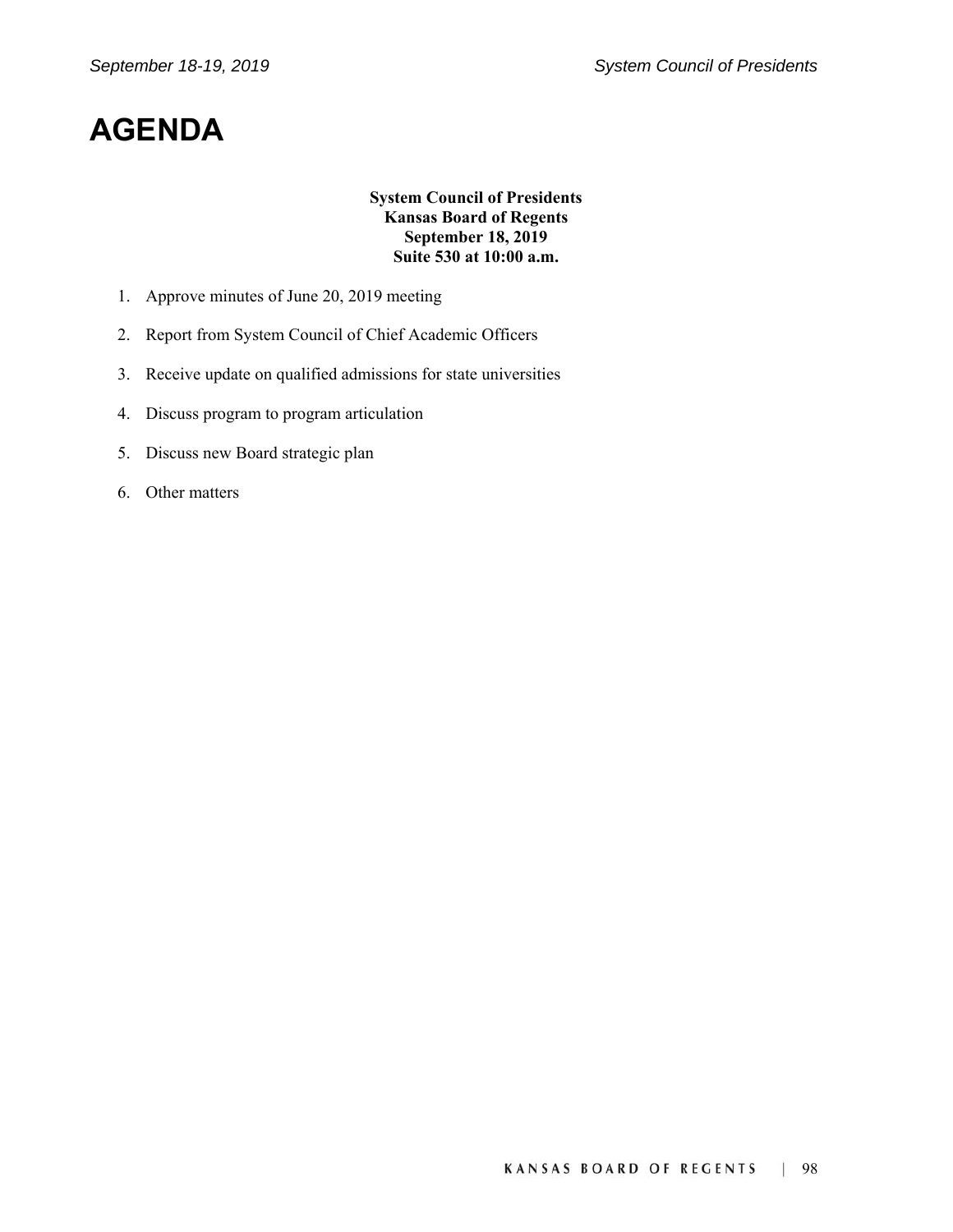### **MINUTES**

#### **System Council of Presidents Kansas Board of Regents June 19, 2019 10:00 – 10:30 am**

| Members present: | President Steve Scott, Pittsburg State University – Co-Chair                                                 |  |  |  |
|------------------|--------------------------------------------------------------------------------------------------------------|--|--|--|
|                  | President Mike Calvert, Pratt Community College – Co-Chair<br>Chancellor Douglas Girod, University of Kansas |  |  |  |
|                  |                                                                                                              |  |  |  |
|                  | President Tisa Mason, Fort Hays State University                                                             |  |  |  |
|                  | Interim President Andy Tompkins, Wichita State University                                                    |  |  |  |
|                  | Provost Charles Taber, Kansas State University                                                               |  |  |  |
|                  | Provost David Cordle, Emporia State University                                                               |  |  |  |
| Members absent:  | President Richard Myers, Kansas State University                                                             |  |  |  |
|                  | President Allison Garrett, Emporia State University                                                          |  |  |  |
|                  | President Ben Schears, Northwest Kansas Technical College                                                    |  |  |  |
|                  | President Daniel Barwick, Independence Community College                                                     |  |  |  |
|                  | President Dennis Rittle, Cowley County Community College                                                     |  |  |  |
|                  | President Ken Trzaska, Seward County Community College                                                       |  |  |  |

President Calvert, serving as co-chair, called the meeting to order at 10:04 a.m.

- 1. Minutes from May 15, 2019 meeting moved by Chancellor Girod, seconded by Provost Taber, approved.
- 2. Report from System Council of Chief Academic Officers Todd Carter

SCOCAO received an update from Jon Marshall on the Transfer and Articulation Council. SCOCAO also heard updates on Open Educational Resources, Performance Agreement (due July 1), and the contract for statewide pricing for ACCUPLACER Next-Generation Exams, which was renewed for 3 years.

3. Legislative Update – Matt Casey

The Kansas Supreme Court agreed with K-12 funding and retained jurisdiction for the next few years. Revenues continue to come in above estimates.

4. Board Strategic Plan – Blake Flanders

Dr. Flanders stated there is now broad agreement on the three pillars after feedback from the campuses. He is seeking further feedback from all sectors on the plan's metrics. There will be a face-to-face meeting on July 10 to discuss them. He requested representatives from each attend. He plans to allow a one-year period for testing the metrics that are chosen. President Scott reminded of the importance of the Governor and legislative leaders weighing in on the new plan as it is developed.

5. Other matters.

No other matters were discussed.

There being no further business, the meeting adjourned at 10:15 a.m.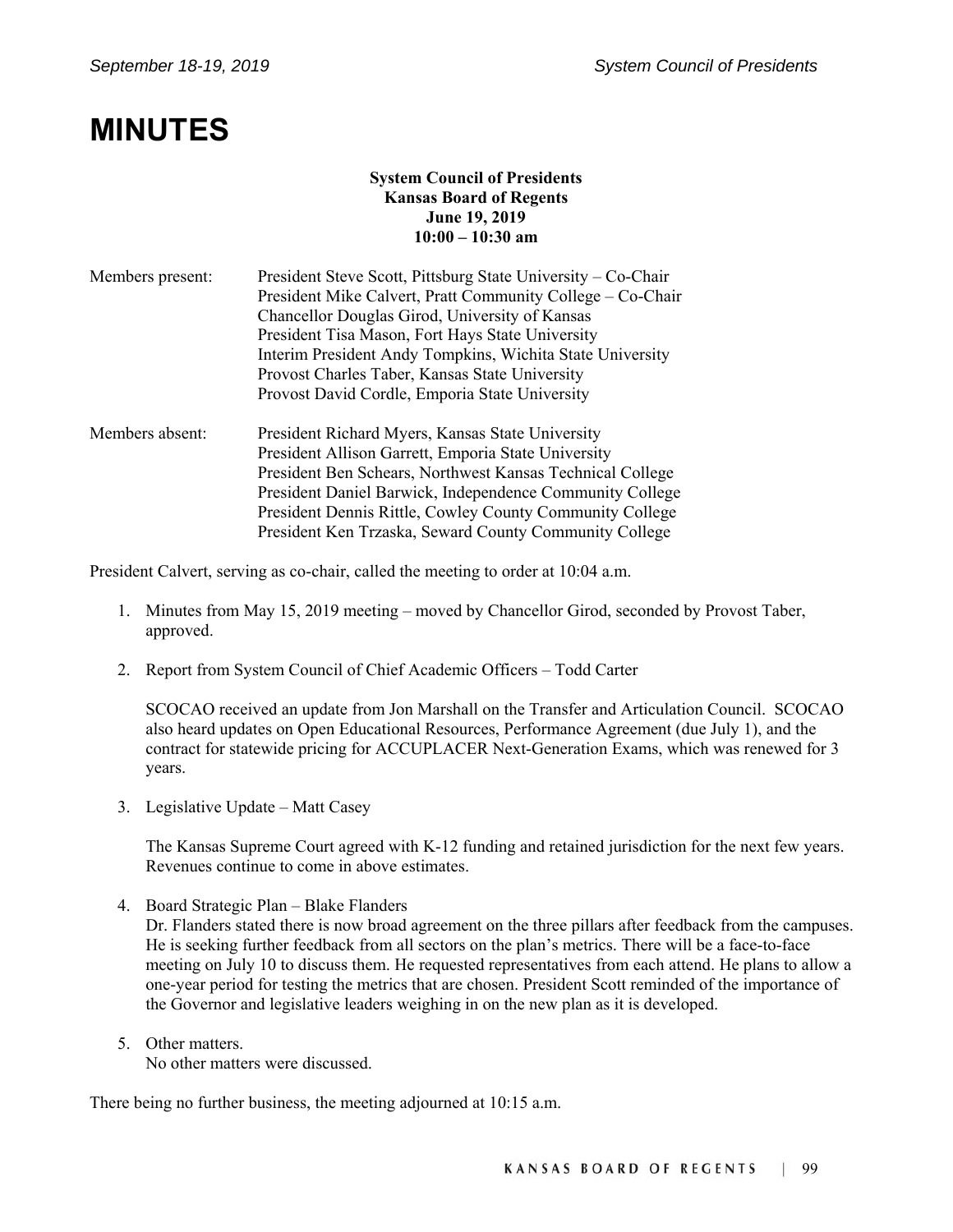### **AGENDA**

#### **Council of Presidents Kansas Board of Regents September 18, 2019 10:30 a.m. or adjournment of SCOPs**

- 1. Approve minutes of June 20, 2019 meeting
- 2. Report from Council of Chief Academic Officers: David Cordle
- 3. Report from Council of Chief Business Officers: Diana Kuhlmann
- 4. Report from Council of Government Relations Officers: Don Hill
- 5. Report from University Support Staff Council: Doug Cushenbery
- 6. Other matters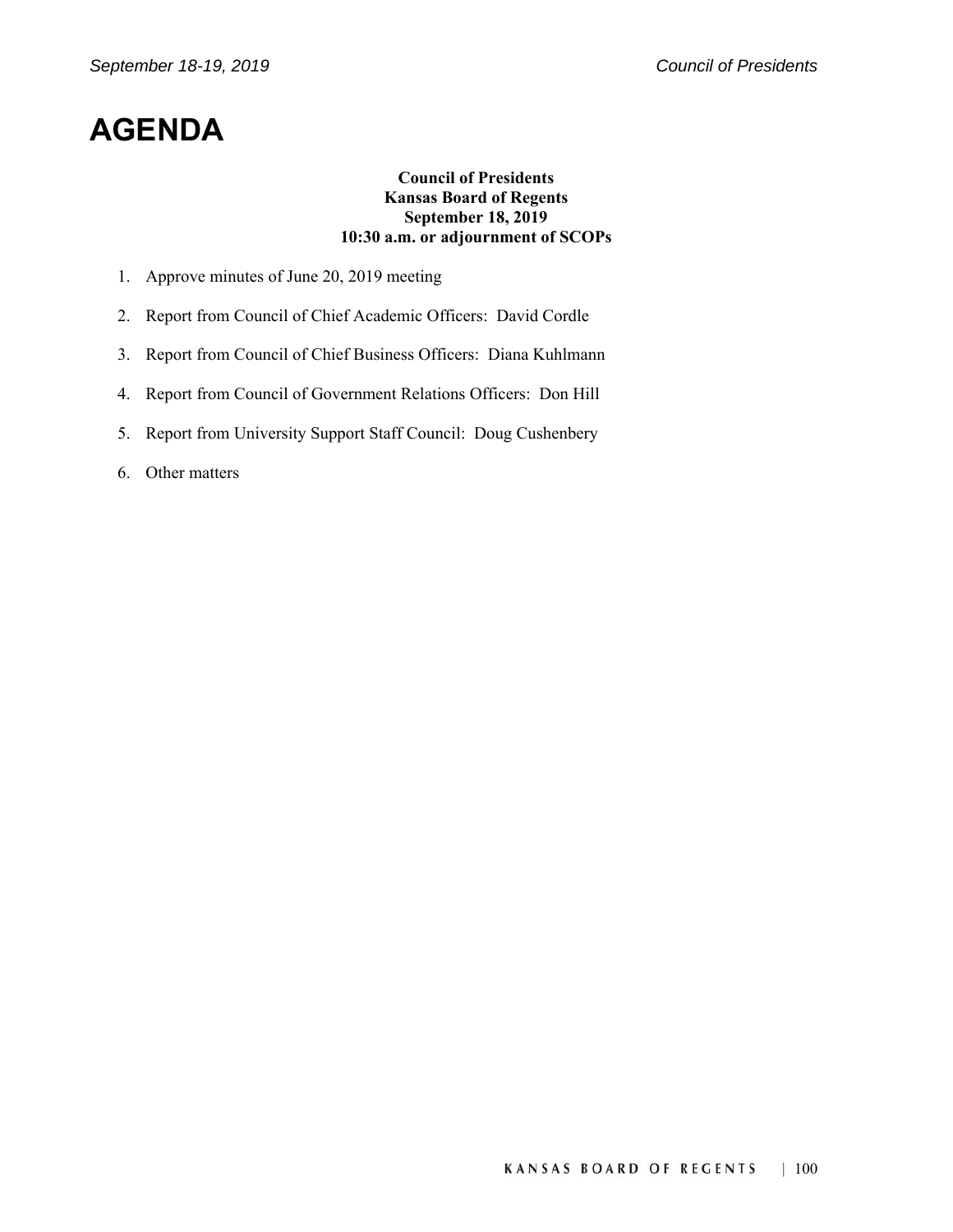## **MINUTES**

#### **Council of Presidents Kansas Board of Regents June 19, 2019 10:30 am or adjournment of SCOPs**

| Members present: | President Steve Scott, Pittsburg State University         |
|------------------|-----------------------------------------------------------|
|                  | President Tisa Mason, Fort Hays State University          |
|                  | Chancellor Douglas Girod, University of Kansas            |
|                  | Interim President Andy Tompkins, Wichita State University |
|                  | Provost Charles Taber, Kansas State University            |
|                  | Provost David Cordle, Emporia State University            |
| Members absent:  | President Richard Myers, Kansas State University          |

The meeting was convened at 10:17 am by President Scott.

1. Minutes from May 15, 2019 meeting – moved by Chancellor Girod, seconded by Provost Taber, approved.

President Allison Garrett, Emporia State University

2. Report from Council of Chief Academic Officers – Lynette Olson, Provost and Vice President for Academic Affairs, Pittsburg State University

COCAO discussed the following program requests:

- First reading: Doctorate in Clinical Nutrition (KUMC).
- Other requests: Change the name of the Bachelor of Science in Technology Management (KSU). Unanimously approved by COCAO and does not require COPS action.

The Council of Faculty Senate Presidents provided an update.

Other matters discussed at their meeting and over lunch:

- **Education faculty dyslexia training**
- **Provost training program**
- Revised new program proposal form
- Informational items that do not require COCAO approval
- **Proposed changes to COCAO's review of new degree programs**
- Spoken English Language Competency Report due September 27, 2019
- **Tilford Conference discussion**
- **University Press of Kansas**
- 3. Report from Council of Business Officers Doug Ball, Chief Financial Officer and Vice President for Administration, Pittsburg State University

Fiscal Affairs is discussing today a draft policy on reserves. COBO helped develop and supports the proposed policy.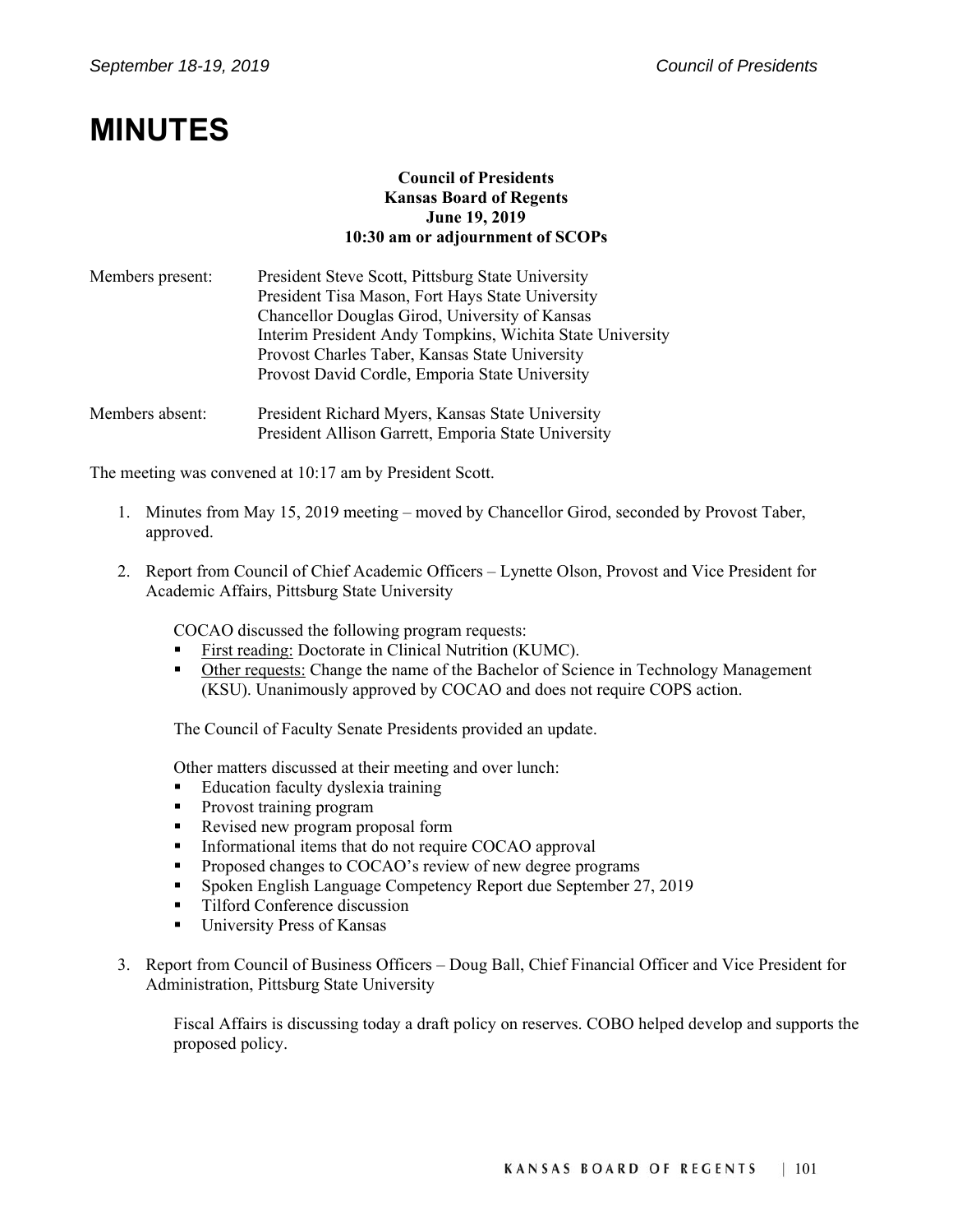COBO identified several pain points that could be addressed via legislative action (examples: proceeds from sale of property, KITO oversight, threshold for claims against the state). Information will be provided to the Government Relations Officers for consideration.

Earlier this month, COBO met with Mike Michael, Director of State Employee Health Plan. Mike provided health plan and workers comp data for review. They had a good discussion on a variety of related topics.

Dr. Flanders has asked COBO for data on what tuition rates would be if we hold flat and if we reduce by 1% in preparation for the summer retreat.

4. Report from Council of Government Relations Officers – Shawn Naccarato, Chief Strategy Officer, Pittsburg State University

Gave an update on where the session ended.

COGRO will have a retreat July 25-26 in Emporia.

They are currently collaborating engagement efforts to thank legislators for their support of additional funding.

5. Report from University Support Staff Council – Michael Woodrum, President of University Support Staff Senate, Pittsburg State University

The USS Council has received the survey results from the Docking Institute and plan to have Mike Walker, Director of the Docking Institute, present the results at the September Board meeting. The USS presidents will share the results with their respective university leaders for feedback and input over the next few weeks.

The USS leadership expresses their gratitude to each of the University CEO's for their willingness to fund the survey. They look forward to sharing the results this fall.

They are also very appreciative of the efforts that have been made toward lowering health insurance costs for employees. They are encouraged by the lowering of costs for employees with spouses and families, as well as retirees, and are hopeful this is the start of a positive trend for lower health insurance costs for all employees.

6. Report from the Working Group of Title IX Coordinators – Steve Scott on behalf of Cindy Johnson, Director of Institutional Equity, Pittsburg State University

The working group had two conference calls in 2018-19. Discussion mostly centered on the Department of Education's proposed Title IX regulations and a summer in-person training initiative. The Department of Education is continuing to review comments posted during the notice and comment period which ended on January 30, 2019.

Proposed regulations that produced the most discussion:

- Narrower definition of sexual harassment
- Accused guaranteed the right to cross examine the accuser during the hearing
- **Mediation and other informal resolution procedures**
- Choice of standard of proof and consistency in other campus disciplinary processes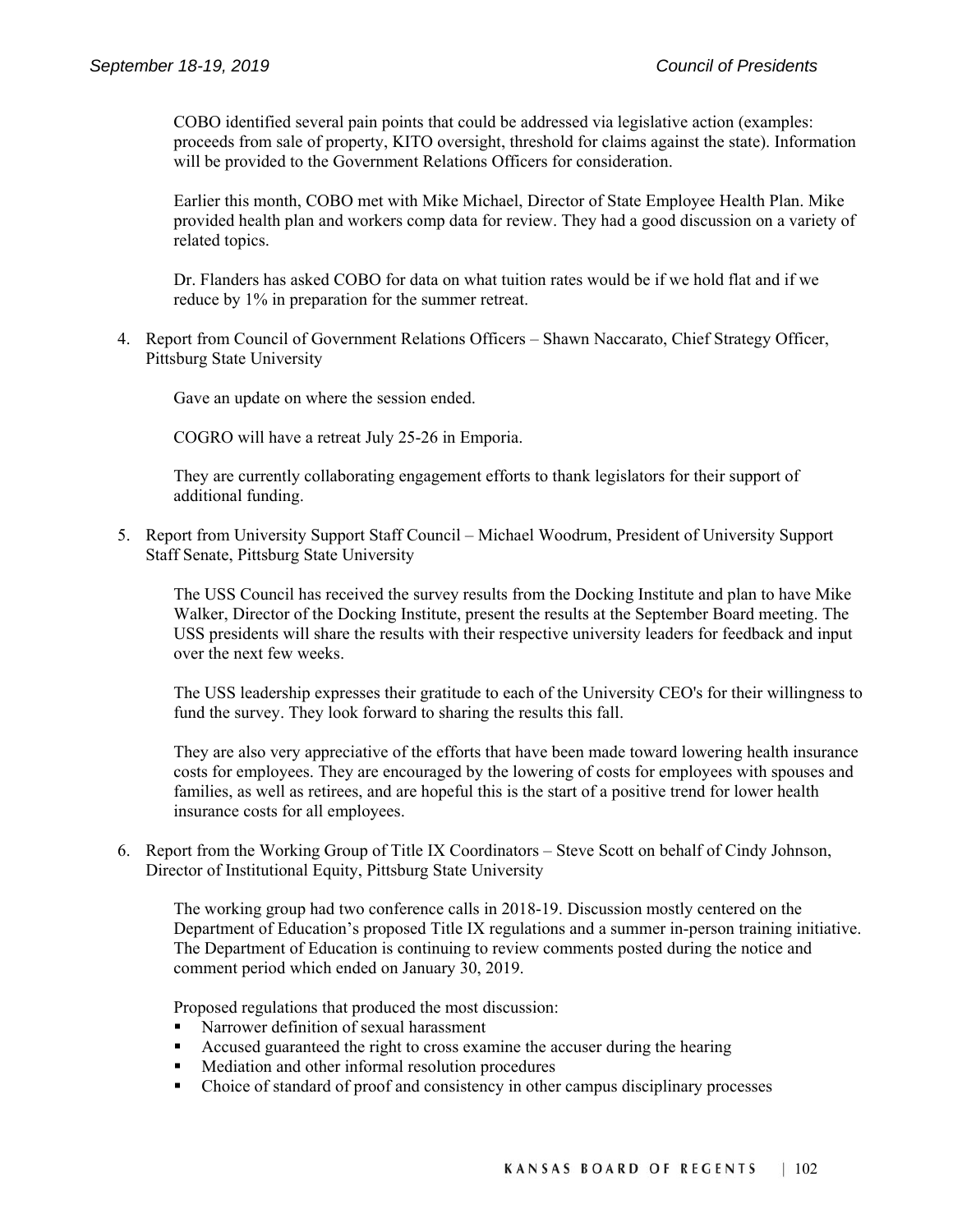- Jurisdiction applicable to sexual misconduct occurring in educational programs and activities, indicating that off-campus sexual misconduct occurring outside programs and activities is beyond Title IX jurisdiction
- Change in mandatory reporting-- the institution only has an obligation to respond under Title IX when it has actual notice of an alleged incident; only occurs when a report is made to the institution's Title IX coordinator or other employee who has authority to take corrective action on behalf of the institution (possibly excluding resident assistants, faculty, etc.)

The majority of institutions have continued their current Title IX policies and procedures as they await further direction from the Department of Education.

They will hold an in-person summer meeting (July) that will include an invitation to community and technical colleges and possibly institutions in the Kansas Independent College Association.

They are exploring training sessions on interviewing techniques (provided by Reid and Associates) and when new Title IX regulations are released.

#### 7. Other matters

BSN partnership – Provost Muma explained WSU is working through details on an MOU with KSU for a BSN partnership. It will be physically located at KSU's campus. They are aiming to start fall 2020, with cohorts to begin with 20 each semester. The term of the MOU is set for 8 years.

Dr. Flanders discussed a need to review the regulations and statutes on private post-secondary governance.

There being no other business, the meeting was adjourned at 11:11 a.m.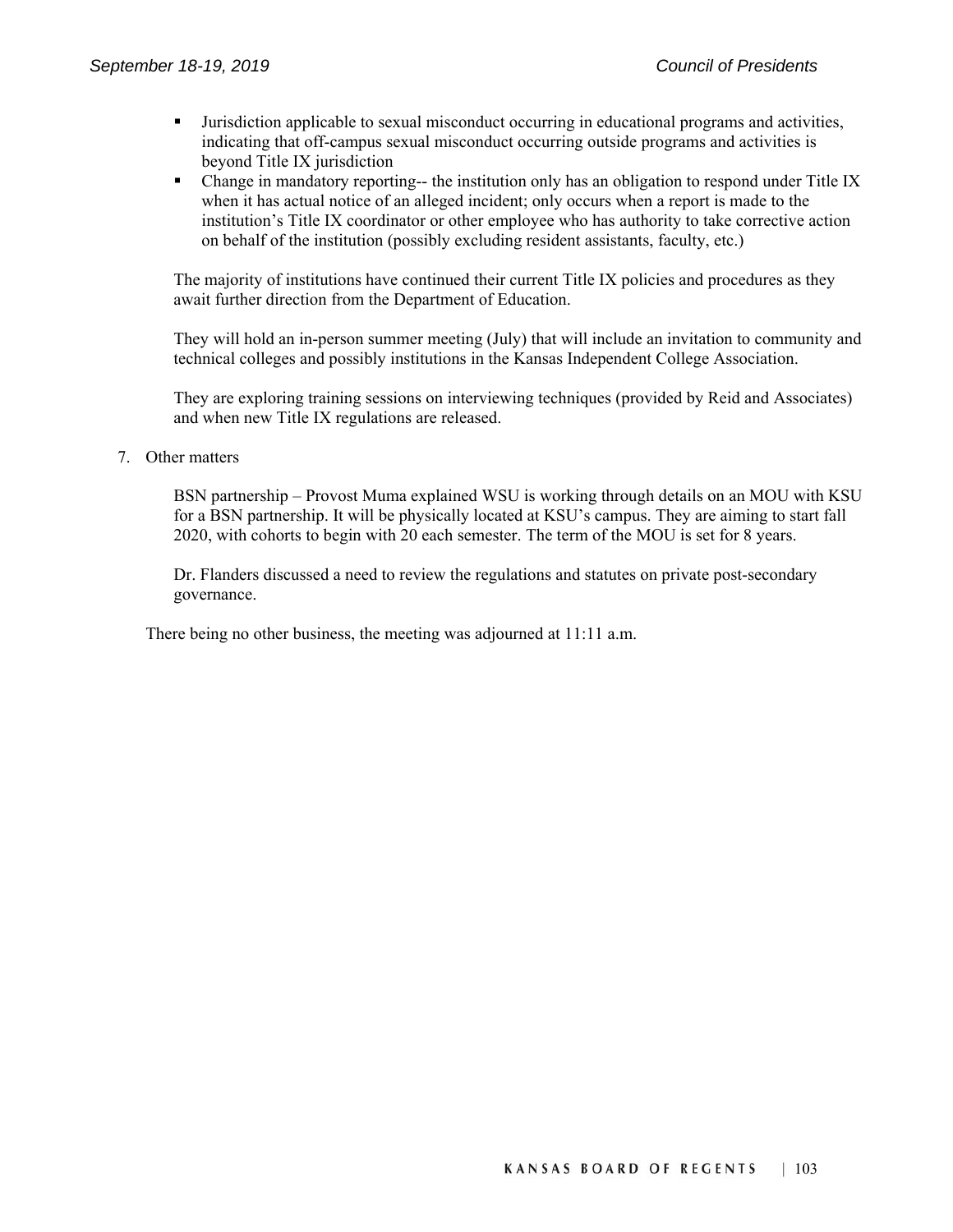# **AGENDA**

#### **SYSTEM COUNCIL OF CHIEF ACADEMIC OFFICERS September 18, 2019 8:30 am – 9:00 am**

The System Council of Chief Academic Officers will meet in Suite 530 in the Curtis State Office Building located at 1000 SW Jackson, Topeka, KS 66612. SCOCAO is co-chaired by Brad Bennett, Colby CC and David Cordle, ESU.

| L.  | <b>Welcome and Introductions</b> |                                                                 | Brad Bennett, Co-Chair      |  |
|-----|----------------------------------|-----------------------------------------------------------------|-----------------------------|--|
|     | A.                               | <i>Introductions</i><br>- KBOR staff update                     |                             |  |
|     | <i>B</i> .                       | Approve Meeting Minutes from June 19, 2019                      |                             |  |
| П.  |                                  | <b>Transfer and Articulation Council Update</b><br>-KCOG update | Jon Marshall                |  |
| Ш.  | <b>Other Matters</b>             |                                                                 |                             |  |
|     | A.                               | <b>KCIA</b> Update                                              | <b>Brad Bennett</b>         |  |
|     | <i>B</i> .                       | System Wide Transfer (SWT) in Course Inventory                  | Karla Wiscombe              |  |
|     | C.                               | New CLEP exam, Spanish with Writing                             | Karla Wiscombe              |  |
|     | D.                               | <b>Updating Websites</b><br>- Include IB cut scores             | Samantha Christy-Dangermond |  |
|     | E.                               | Performance Agreements Update                                   | Samantha Christy-Dangermond |  |
|     | F.                               | Open Educational Resource (OER) Steering<br>Committee update    | Samantha Christy-Dangermond |  |
|     | G.                               | Apply Kansas Update                                             | Daniel Archer               |  |
| IV. | <b>Adjournment</b>               |                                                                 |                             |  |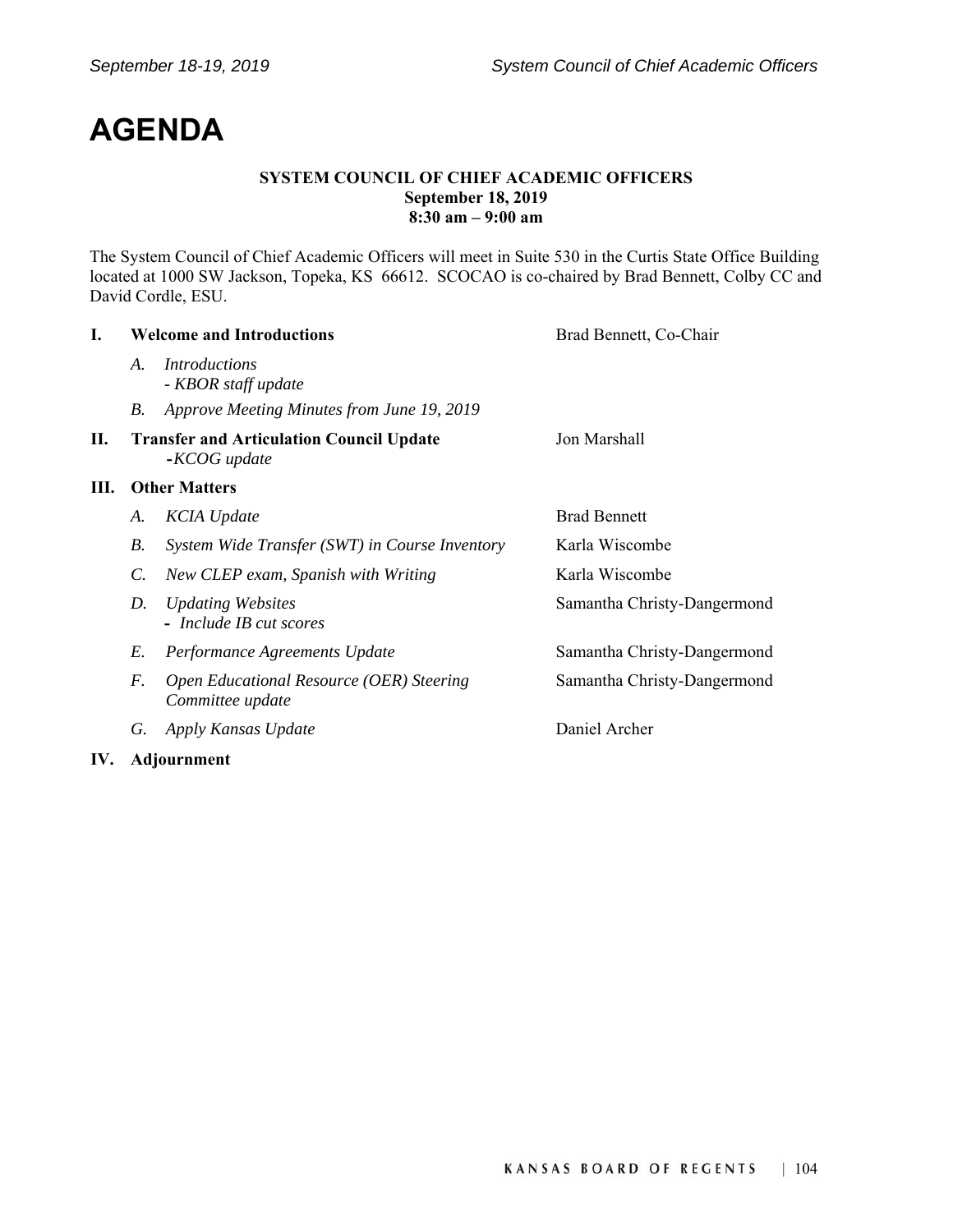## **MINUTES**

#### **System Council of Chief Academic Officers MINUTES Wednesday June 19, 2019**

The June 19, 2019, meeting of the System Council of Chief Academic Officers was called to order by Co-Chair Todd Carter at 8:30 a.m. The meeting was held in the Suite 530, located in the Curtis State Office Building, 1000 S.W. Jackson, Topeka, KS.

#### **In Attendance:**

| Members: | Todd Carter, Seward CC     | Lynette Olson, PSU          | Jill Arensdorf, FHSU           |
|----------|----------------------------|-----------------------------|--------------------------------|
|          | Brad Bennett, Colby CC     | David Cordle, ESU           | Michael Fitzpatrick, Pratt CC  |
|          | Rick Muma, WSU             | Charles Taber, KSU          | Carl Lejuez, KU                |
|          | JuliAnn Mazachek, Washburn | Jean Redeker, KBOR          | Ryan Ruda, Garden City CC      |
|          | Steve Loewen, FHTC         |                             |                                |
|          | for Stephani Johns-Hines   |                             |                                |
| Staff:   | Daniel Archer              | Karla Wiscombe              | Sam Christy-Dangermond         |
|          | Cindy Farrier              | Natalie Yoza                |                                |
| Others:  | Jon Marshall, Allen CC     | Lori Winningham, Butler CC  | Kim Krull, Butler CC           |
|          | Michelle Schoon, Cowley CC | Adam Borth, Fort Scott CC   | Michael McCloud, JCCC          |
|          | Greg Schneider, ESU        | Marc Malone, Garden City CC | Alysia Johnston, Fort Scott CC |
|          | Brian Niehoff, KSU         | Robert Klein, KUMC          | Matt Pounds, NWK Tech          |
|          | Michael Calvert, Pratt CC  | Linnea GlenMaye, WSU        | Scott Lucas, WSU Tech          |
|          | Ethan Erickson, KSU        | Kevin Bracker, PSU          | Jennifer Ball, Washburn        |
|          | Jeff Jarman, WSU           | Jennifer Ng, KU             | Precious Porras, KU            |

Co-Chair Todd Carter welcomed everyone and started the introductions. Jean Redeker introduced Daniel Archer, Vice President for Academic Affairs at KBOR.

#### **APPROVAL OF MINUTES**

Rick Muma moved that the minutes of the May 15, 2019, meeting be approved. Following the second of Brad Bennett, the motion carried.

#### **UPDATES**

- Transfer and Articulation Council (TAAC) update was provided by Jon Marshall, Allen CC. TAAC met on June  $12<sup>th</sup>$  and worked on:
	- Kansas Core Outcome Group (KCOG) conference is October 18, 2019 at the KU Edwards campus.
	- Discussed KCOG preparations
	- Core Outcome subcommittee continued review of TAAC Operating Procedures
	- Quality Assurance subcommittee continued review of the Quality Assurance report
	- New co-chairs for AY 2019-2020 are Melinda Roelfs, PSU and Jim Hawley, SATC

#### **OTHER MATTERS**

A. Open Educational Resources (OER) update was presented by Samantha Christy-Dangermond. Nominees for the statewide OER Steering Committee were contacted and the first meeting will be in early fall. The members are from various departments on campus. The statewide OER Steering Committee will use the results of the student survey, to be compiled in the fall, and the OER Action Plan created by the Student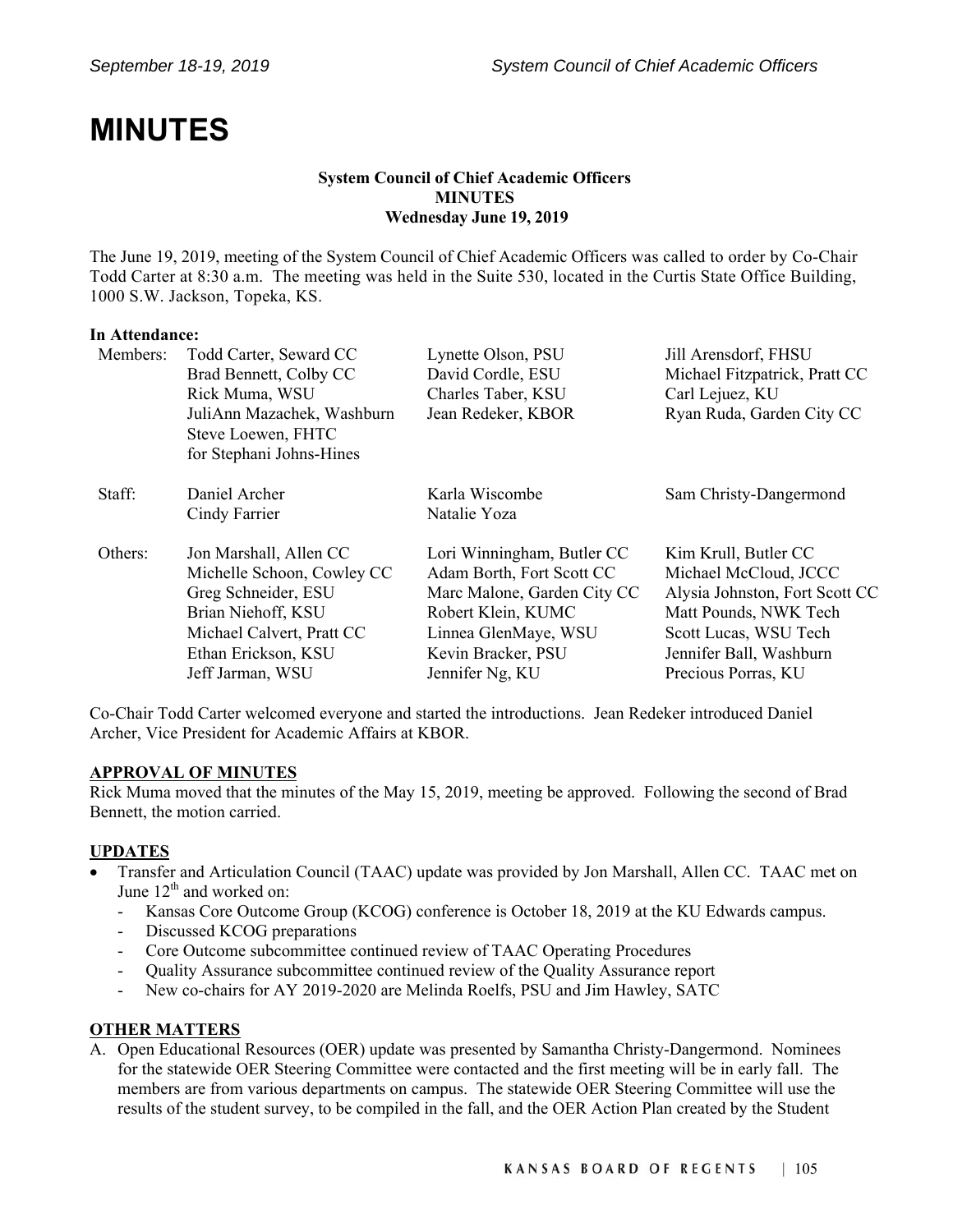Advisory Council, to guide activities and priorities for OER. SCOCAO requested the membership of the statewide OER Steering Committee to be sent electronically.

- B. Performance Agreement Working Group update was provided by Karla Wiscombe. A handout of the Performance Agreement and Reporting Calendar was distributed. The AY2020 - AY2021 Bridge Performance Agreements are due July  $15<sup>th</sup>$ . As of today, there are five institutions with no changes to their AY2020 – AY2021 Bridge Performance agreement and have submitted their Memorandum of Agreement. If your institution will make changes to the AY2020 – AY2021 Bridge Performance Agreement, please contact Karla Wiscombe at kwiscombe@ksbor.org.
- C. Renewal of Contract for Statewide Pricing for ACCUPLACER Next-Generation Exams was presented by Jean Redeker. An agreement has been reached with College Board with a pricing of \$1.95 per test. The new contract begins July 1, 2019 and expires on June 30, 2022. The contract has the following provisions:
	- 1. Utilize the College Board order form
	- 2. Notification from College Board 90 days prior to a price increase
	- 3. Institution submits estimated incoming freshmen by June  $15<sup>th</sup>$
	- 4. Notification to College Board within 15 days following cessation of ACCUPLACER as the primary basic skills test

Jean Redeker will send the signed agreement to the institutions.

#### **ADJOURNMENT**

Rick Muma moved to adjourn the meeting. Following the second of Brad Bennett, the motion passed. The Co-Chair adjourned the meeting at 8:37 a.m.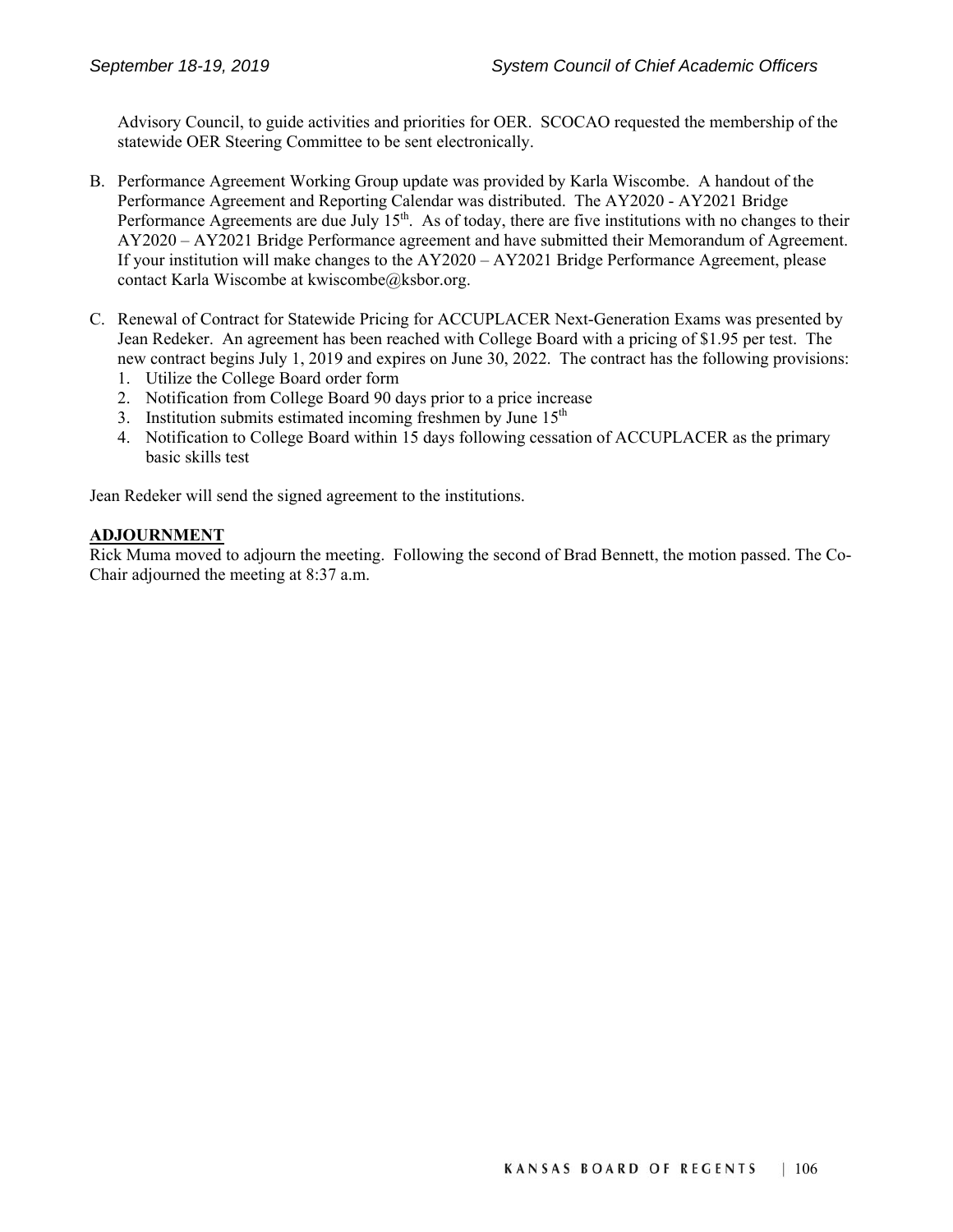# **AGENDA**

#### **COUNCIL OF CHIEF ACADEMIC OFFICERS September 18, 2019 9:00 am – 9:50 am or upon adjournment of SCOCAO reconvene at noon**

The Council of Chief Academic Officers will meet in Suite 530 located in the Curtis State Office Building at 1000 SW Jackson, Topeka, KS 66612, and reconvene in Kathy Rupp at noon.

#### **I. Call To Order**

|    | А.              | Approve minutes from June 19, 2019                                                                                                                                 | David Cordle, Chair             |  |  |  |
|----|-----------------|--------------------------------------------------------------------------------------------------------------------------------------------------------------------|---------------------------------|--|--|--|
|    |                 | II. Requests                                                                                                                                                       |                                 |  |  |  |
|    | A.              | <b>First Readings</b>                                                                                                                                              |                                 |  |  |  |
|    |                 | Associate of Applied Science in Aviation Maintenance<br>1.                                                                                                         | <b>KSU</b>                      |  |  |  |
|    |                 | Associate of Applied Science in Professional Pilot<br>2.                                                                                                           | <b>KSU</b>                      |  |  |  |
|    |                 | 3. Master of Industrial Design                                                                                                                                     | <b>KSU</b>                      |  |  |  |
|    |                 | 4. Bachelor of Science in Diagnostic Science                                                                                                                       | <b>KUMC</b>                     |  |  |  |
|    | <b>B.</b>       | <b>Second Readings</b>                                                                                                                                             |                                 |  |  |  |
|    |                 | 1. Act on Request to Approve a Doctor of Philosophy in<br><b>Biomedical Engineering</b>                                                                            | WSU                             |  |  |  |
|    |                 | 2. Act on Request to Approve a Doctorate in Clinical<br>Nutrition                                                                                                  | <b>KUMC</b>                     |  |  |  |
|    | $\mathcal{C}$ . | <b>Other Requests</b>                                                                                                                                              |                                 |  |  |  |
|    |                 | 1. Act on Request to Approve Name Change of the<br>Department of Geography to the Department of<br>Geography and Geospatial Sciences                               | <b>KSU</b>                      |  |  |  |
|    |                 | <b>III. Council of Faculty Senate Presidents Update</b>                                                                                                            | Greg Schneider, ESU             |  |  |  |
|    |                 | <b>IV. Other Matters</b>                                                                                                                                           |                                 |  |  |  |
|    | A.              | Discuss Opportunities (new degree programs, partnerships,<br>strategic initiatives, etc.) that Universities are Considering or<br>Planning to Pursue in the Future | <b>COCAO</b> Members            |  |  |  |
|    | <b>B.</b>       | <b>Report Due Date Reminders</b>                                                                                                                                   |                                 |  |  |  |
|    |                 | Spoken English Language Competency Report due<br>1.<br>September 27, 2019                                                                                          |                                 |  |  |  |
|    |                 | Academic Calendars for 2022-2023, 2023-2024, and<br>2.<br>2024-2025 due January 2020                                                                               |                                 |  |  |  |
|    | $\mathcal{C}$ . | Update Program Inventory for 120 Semester Credit Hour<br>Degree Programs                                                                                           | Samantha Christy-<br>Dangermond |  |  |  |
|    | D.              | Determine October 16 <sup>th</sup> Conference Call Time                                                                                                            | COCAO members                   |  |  |  |
|    | E.              | 2019 Michael Tilford Conference Hosted by the University of<br>Kansas in Lawrence on October 3-4, 2019                                                             |                                 |  |  |  |
|    | F.              | ESU Art Reception (noon - 1:15 pm; remarks at 1:00 pm)                                                                                                             |                                 |  |  |  |
| V. |                 | Adjournment                                                                                                                                                        |                                 |  |  |  |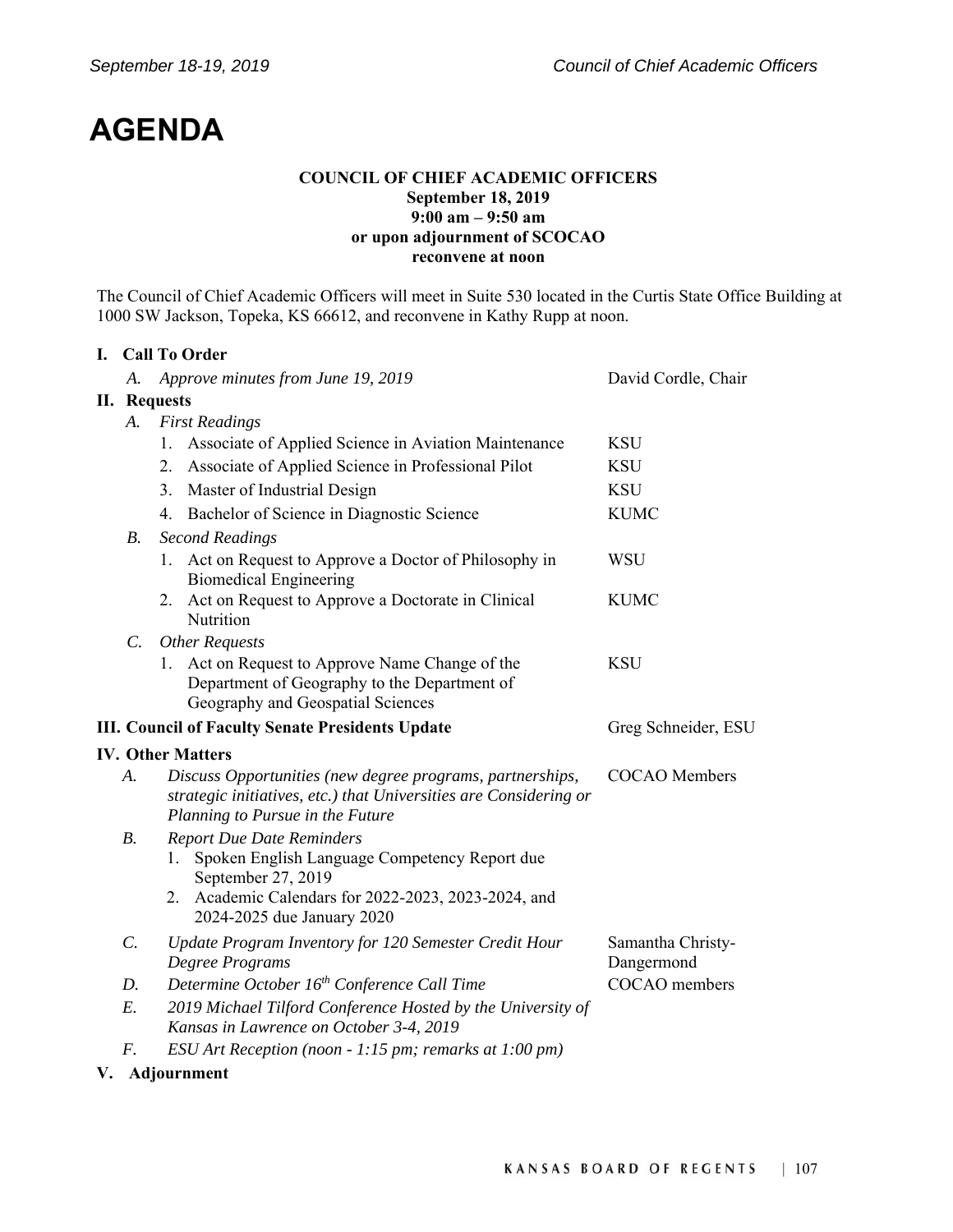## **MINUTES**

#### **Council of Chief Academic Officers MINUTES Wednesday, June 19, 2019**

The June 19, 2019, meeting of the Council of Chief Academic Officers was called to order by Chair Lynette Olson at 8:47 a.m. The meeting was held in Suite 530, located in the Curtis State Office Building, 1000 S.W. Jackson, Topeka, KS.

#### **In Attendance:**

|         | Members: Lynette Olson, PSU    | David Cordle, ESU          | Jill Arensdorf, FHSU        |
|---------|--------------------------------|----------------------------|-----------------------------|
|         | Carl Lejuez, KU                | Charles Taber, KSU         | Rick Muma, WSU              |
|         | Robert Klein, KUMC             | JuliAnn Mazachek, Washburn | Jean Redeker, KBOR          |
| Staff:  | Daniel Archer                  | Karla Wiscombe             | Sam Christy-Dangermond      |
|         | Cindy Farrier                  | Natalie Yoza               |                             |
| Others: | Jon Marshall, Allen CC         | Lori Winningham, Butler CC | Kim Krull, Butler CC        |
|         | Brad Bennett, Colby CC         | Greg Schneider, ESU        | Michelle Schoon, Cowley CC  |
|         | Steve Loewen, FHTC             | Adam Borth, Fort Scott CC  | Ryan Ruda, Garden City CC   |
|         | Alysia Johnston, Fort Scott CC | Erin Shaw, Highland CC     | Marc Malone, Garden City CC |
|         | Michael McCloud, JCCC          | Brian Niehoff, KSU         | Michael Calvert, Pratt CC   |
|         | Michael Fitzpatrick, Pratt CC  | Ethan Erickson, KSU        | Kevin Bracker, PSU          |
|         | Todd Carter, Seward CC         | Linnea GlenMaye, WSU       | Matt Pounds, NWK Tech       |
|         | Jeff Jarman, WSU               | Jennifer Ng, KU            | Precious Porras, KU         |
|         | Scott Lucas, WSU Tech          | Jennifer Ball, Washburn    |                             |

Chair Lynette Olson welcomed everyone.

#### **Approval of Minutes**

Carl Lejuez moved to approve the May 15<sup>th</sup> minutes. Following the second of Jill Arensdorf, the motion carried.

#### **First Program Readings**

• KUMC – Doctorate in Clinical Nutrition

Robert Klein introduced Dr. Deborah Sullivan to present the Doctorate in Clinical Nutrition degree program and answer questions. If there are further comments or questions, please contact Robert Klein. This is a first reading and no action is required.

#### **Other Requests**

 KSU - Request for approval to change the name of the Bachelor of Science in Technology Management degree was presented by Charles Taber. The degree will be called Bachelor of Science in Applied Business and Technology.

Rick Muma moved to approve the above degree name change at KSU. Following the second of Carl Lejuez, the motion carried.

#### **Council of Faculty Senate Presidents (CoFSP) Update**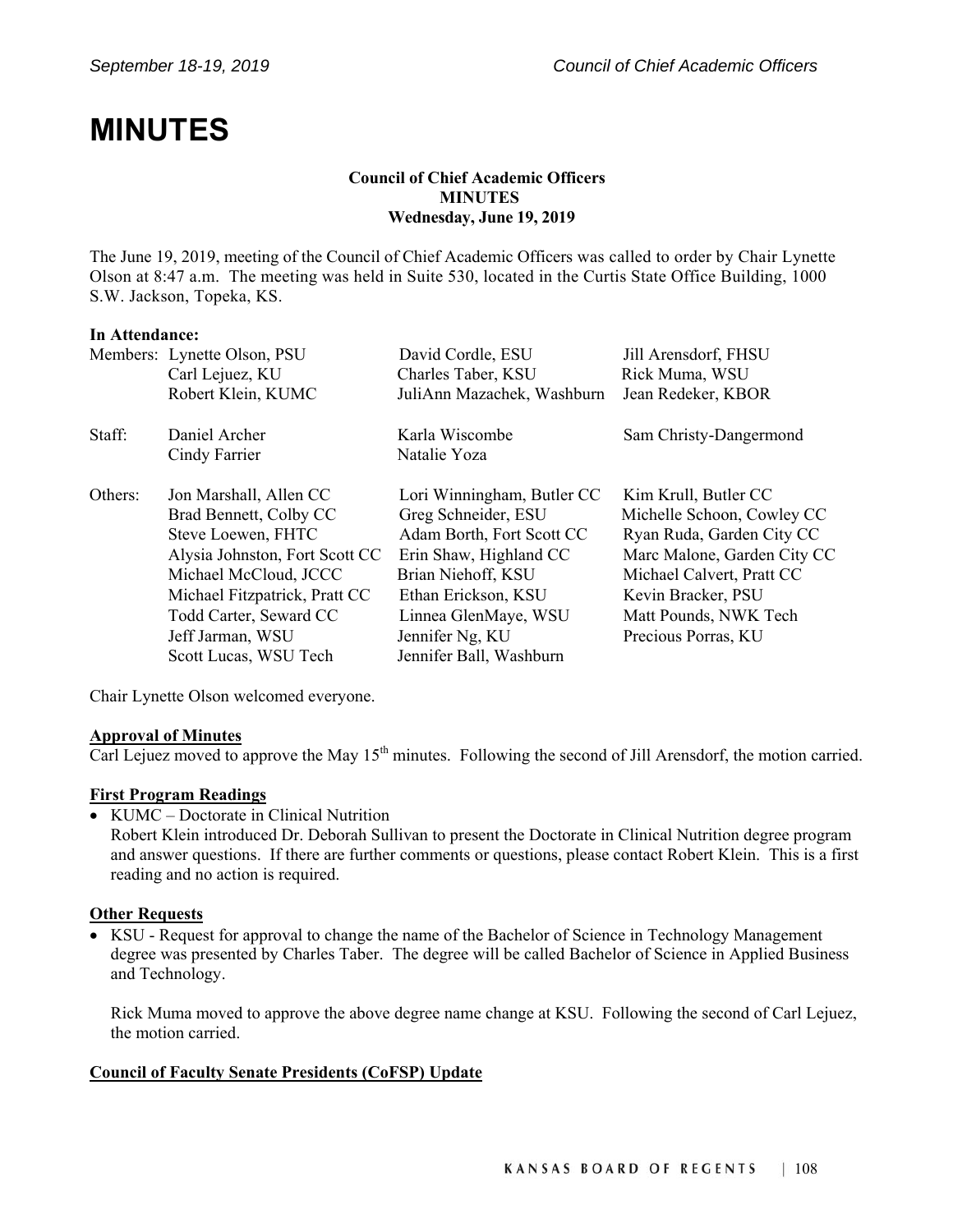Greg Schneider, ESU, stated this is the first meeting for the new members of CoFSP. The council will discuss several topics and determine the main ones to be addressed in the upcoming year.

#### **OTHER MATTERS**

 The Revised New Program Proposal Form was presented by Jean Redeker. The clinical sites section has been updated to include the Inter-Institutional Non-Binding Memorandum of Understanding for Clinical Affiliation Site Cooperation.

By consensus, COCAO approved the revised New Program Proposal Form.

- Jean Redeker informed COCAO of a Provost Leadership Development Academy that is available from AASCU-Penson Center for Professional Development. If you are interested in participating, contact Kay Schallenkamp, AASCU, or Daniel Archer, KBOR.
- Jean Redeker informed COCAO of the Legislative Task Force on Dyslexia report. The Task Force made several recommendations and it is our understanding Kansas State Board of Education is interested in implementing the recommendations. KBOR has been asked to provide a fiscal note, for the third recommendation in the report:
	- The Legislature should provide funding to train college of education professors who teach reading to become cognizant in the science of reading. Training could include conference participation, educational experiences, webinars, and relevant education materials.

Please submit your recommendations for the fiscal note by July  $15<sup>th</sup>$  to Daniel Archer.

- Informational items
	- FHSU is working on a Master's in Athletic Training degree program.
- Daniel Archer informed COCAO of the September  $27<sup>th</sup>$  deadline for the Spoken English Language Competency Report.
- Tilford Conference

The 2018 Post Event report was presented by Kate McGonigal, FHSU. Deatrea Rose, PSU, and Teresa Clounch, FHSU, were introduced. Highlights of the report include:

- Over 200 attendees from 18 institutions
- Contributions from FHSU to obtain John Quinones as keynote speaker
	- o Creating Diversity Speakers' week on local media station
- Expenses were \$68.60 per capita from the Tilford budget and \$153.70 per capita combined Tilford budge and FHSU contributions

The 2018 Tilford Conference Post-Conference Survey Results and Notes from Institutional Focus Groups document was distributed to COCAO. *A copy of this report is filed with the official minutes.* 

The 2019 Tilford Conference will be held at KU and Jennifer Ng is the KU Coordinator.

COCAO thanked Kate McGonigal and the Tilford Conference planning committee for the leadership and dedication in making the conference a success.

 Vision and purpose of Tilford Conference discussion was led by Carl Lejuez. Members of the Council of Diversity Officers were introduced, Deatrea Rose, PSU; Teresa Clounch, FHSU; Bryan Samuel, KSU; and Jennifer Ng, KU. Precious Porras, KU, was also introduced.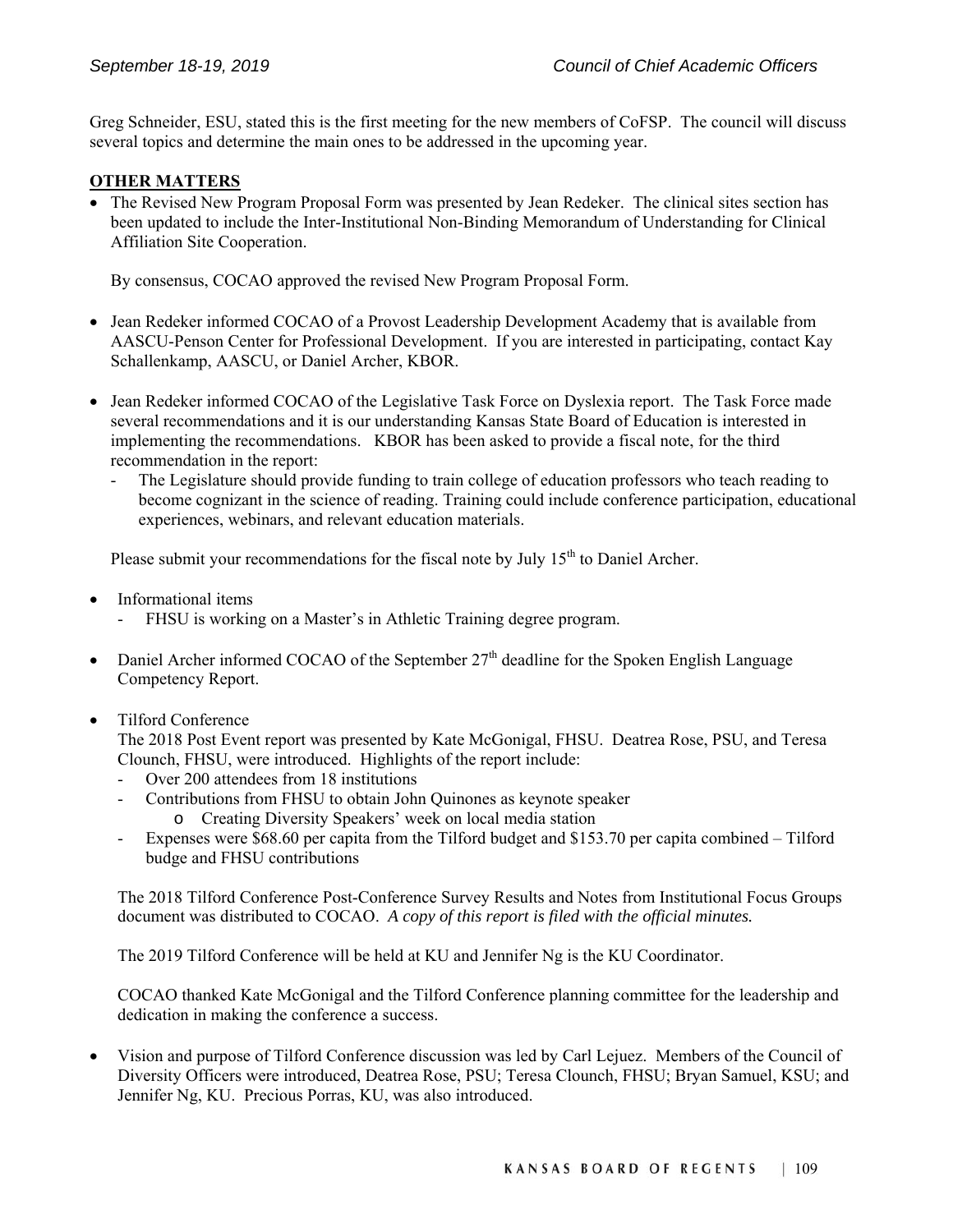Discussion included:

- ‐ Attendance by faculty, staff, and graduate students
- ‐ Value of in-state conference when determining faculty development budget
- ‐ 2019 Tilford Conference Call for Papers handout "From Knowledge to Practice: Professional Development for a More Equitable Campus"
- ‐ Draft rubric for reviewing the proposals
- ‐ Draft 2019 Tilford Conference itinerary with Jerry Kang as the keynote speaker
- ‐ Communication and marketing plan for Tilford Conference

The Chair recessed the meeting at 9:50 am and reconvened at 12:10 pm.

Tilford discussion continued:

- ‐ Council of Chief Diversity Officers discussed the objectives of the Tilford Conference
- ‐ Potential for attendance of undergraduate students based upon criteria
- ‐ Benefits of recruiting attendees from two-year colleges and private institutions within the state o Help non-native Kansans understand the diversity in the state and region
- ‐ Overall financial support by universities and potential fund raising
- ‐ Importance of the central core academic administrator layer attending the conference
- ‐ Requested a session tailored to administrators
	- o Recent events, faculty and staff engagement, building a support system

COCAO thanked the Council of Chief Diversity Officers for the discussion. Carl Lejuez will compile notes from the discussion and send to COCAO.

- COCAO thanked Jean Redeker for her time and dedication to the committee and wished Jean well in her new endeavor at the University of Kansas.
- On behalf of COCAO, David Cordle thanked Lynette Olson for her dedication and service to Kansas Higher Education and wished her well in retirement.

The COCAO chair for AY2019-2020 will be David Cordle. Jill Arensdorf moved to adjourn the meeting. Following the second of Rick Muma, the motion carried. The meeting adjourned at 12:35 pm.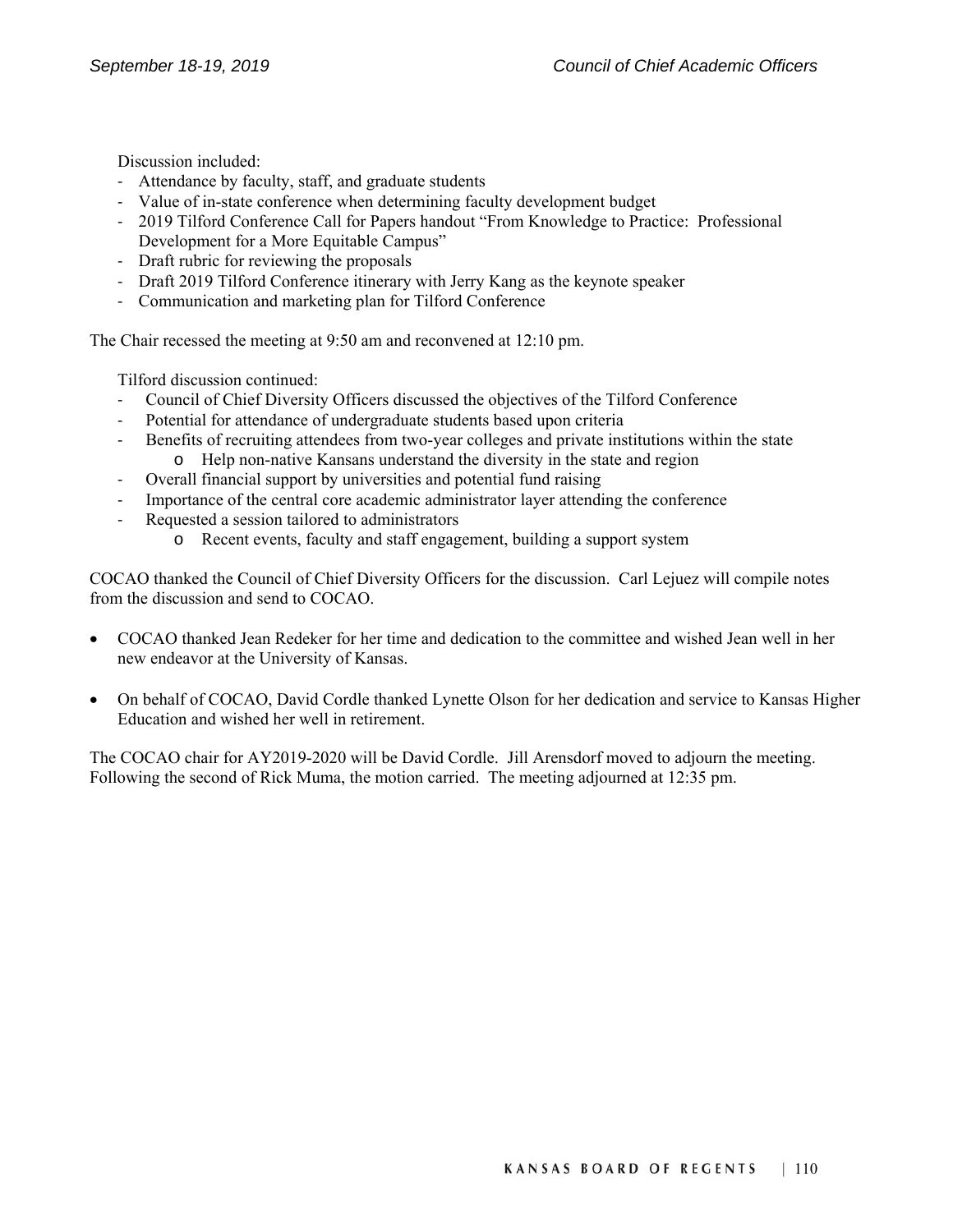August 8-10, 2019

### **CURRENT FISCAL YEAR MEETING DATES**

#### **Fiscal Year 2020**

Meeting Dates **Agenta** Material Due to Board Office

September 18-19, 2019 August 28, 2019 at noon

November 20, 2019 (PSU) October 30, 2019 at noon December 18-19, 2019 November 26, 2019 at noon January 15-16, 2020 December 26, 2019 at noon February 19-20, 2020 January 29, 2020 at noon March 18, 2020 (KUMC) February 26, 2020 at noon April 15, 2020 (KSU) March 25, 2020 at noon May 20-21, 2020 April 29, 2020 at noon June 17-18, 2020 May 27, 2020 at noon

### **TENTATIVE MEETING DATES**

October 16-17, 2019 (WSU Campus Visit)

#### **Fiscal Year 2021**

Meeting Dates TBD – Budget Workshop/Retreat September 16-17, 2020 October 14-15, 2020 November 18-19, 2020 December 16-17, 2020 January 20-21, 2021 February 17-18, 2021 March 17-18, 2021 April 14-15, 2021 May 19-20, 2021 June 16-17, 2021